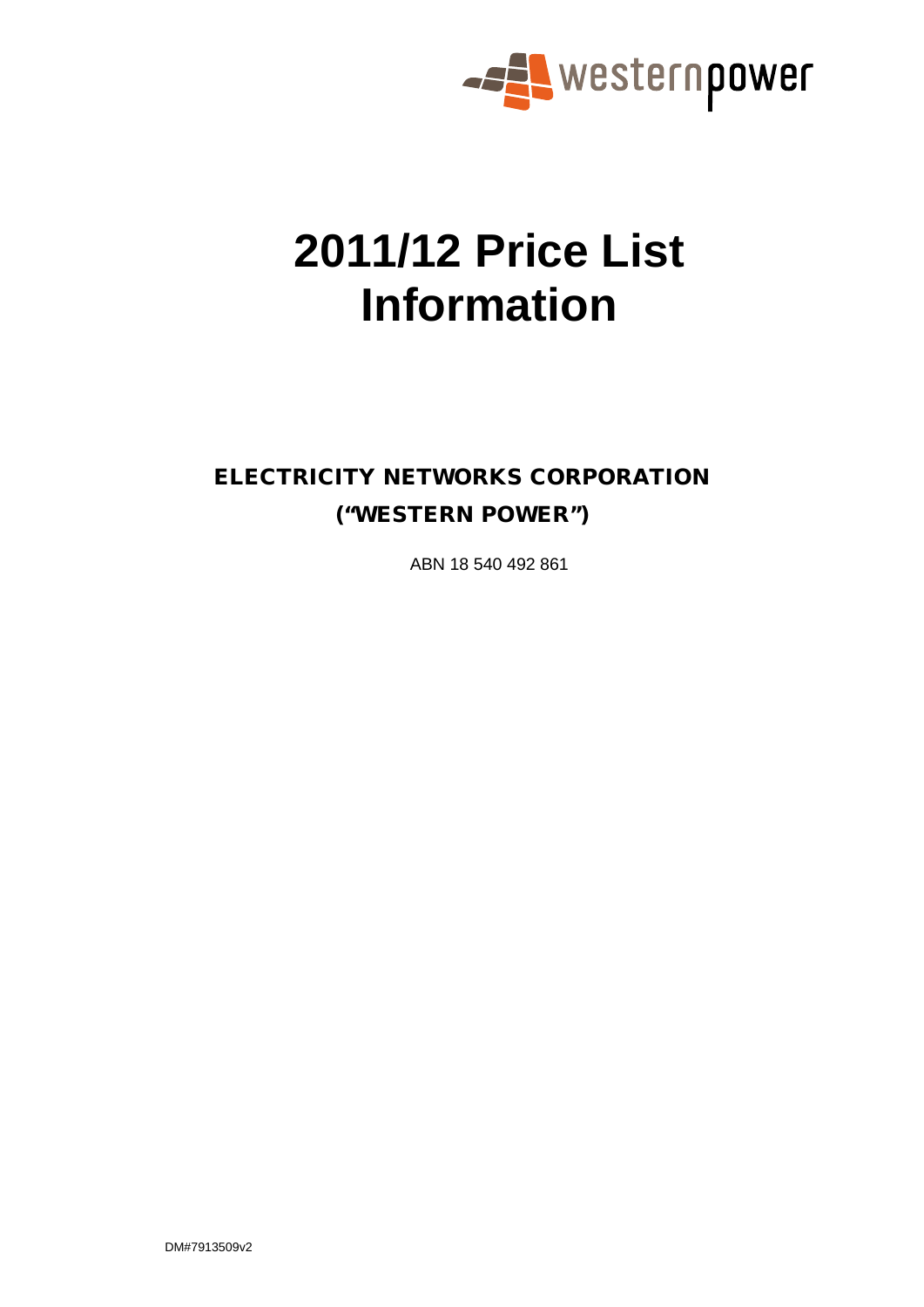# Table of contents

| 1              |                                        | Introduction              |                                                                                      | $\mathbf{1}$                              |
|----------------|----------------------------------------|---------------------------|--------------------------------------------------------------------------------------|-------------------------------------------|
|                | 1.1                                    |                           | <b>Code Requirements</b>                                                             | 1                                         |
|                | 1.2                                    |                           | 2011/12 Foreword                                                                     | 1                                         |
|                |                                        | 1.2.1                     | Scaled increase                                                                      | 1                                         |
|                | 1.3                                    |                           | <b>History of the Tariffs</b>                                                        | $\overline{2}$                            |
| $\overline{2}$ |                                        |                           | 2011/12 Price List compliance with Access Arrangement                                | 3                                         |
|                | 2.1                                    |                           | <b>Compliance with Price Control</b>                                                 | 3                                         |
|                |                                        | 2.1.1                     | <b>Maximum Transmission Regulated Revenue</b>                                        | 3                                         |
|                |                                        | 2.1.2<br>2.1.3            | Maximum Distribution Regulated Revenue<br>Derivation of Inflation Factor             | $\overline{4}$<br>$\overline{\mathbf{4}}$ |
|                |                                        | 2.1.4                     | Forecast revenue recovery                                                            | 5                                         |
|                | 2.2                                    |                           | Compliance with side constraint                                                      | 5                                         |
|                | 2.3<br>Compliance with pricing methods |                           | 6                                                                                    |                                           |
|                |                                        | 2.3.1                     | <b>Cost Allocations</b>                                                              | 6                                         |
|                |                                        | 2.3.2<br>2.3.3            | Incremental and stand-alone cost of service provision<br>Conclusion                  | $\overline{7}$<br>$\overline{7}$          |
| 3              |                                        |                           | <b>Pricing Principles Overview</b>                                                   | 8                                         |
|                | 3.1                                    |                           | <b>Pricing Objectives</b>                                                            | 8                                         |
|                |                                        |                           |                                                                                      |                                           |
|                | 3.2                                    | <b>Pricing Principles</b> | 9                                                                                    |                                           |
|                | 3.3                                    |                           | <b>Pricing Methods</b>                                                               | 10                                        |
|                |                                        | 3.3.1                     | General                                                                              | 10                                        |
|                |                                        | 3.3.2<br>3.3.3            | Process to Determine Cost of Supply<br><b>Process to Determine Reference Tariffs</b> | 11<br>12                                  |
|                |                                        | 3.3.4                     | <b>Modelling Cost Allocations</b>                                                    | 12                                        |
| 4              |                                        |                           | Derivation of Transmission System Cost of Supply                                     | 13                                        |
|                | 4.1                                    | <b>Cost Pools</b>         |                                                                                      | 13                                        |
|                |                                        | 4.1.1                     | <b>Connection Services for Exit Points Cost Pool</b>                                 | 13                                        |
|                |                                        | 4.1.2                     | <b>Connection Services for Entry Points Cost Pool</b>                                | 13                                        |
|                |                                        | 4.1.3<br>4.1.4            | Use of System for Loads Cost Pool<br>Use of System for Generators Cost Pool          | 13<br>13                                  |
|                |                                        | 4.1.5                     | <b>Common Service for Loads Cost Pool</b>                                            | 14                                        |
|                |                                        | 4.1.6                     | Control System Service for Loads Cost Pool                                           | 14                                        |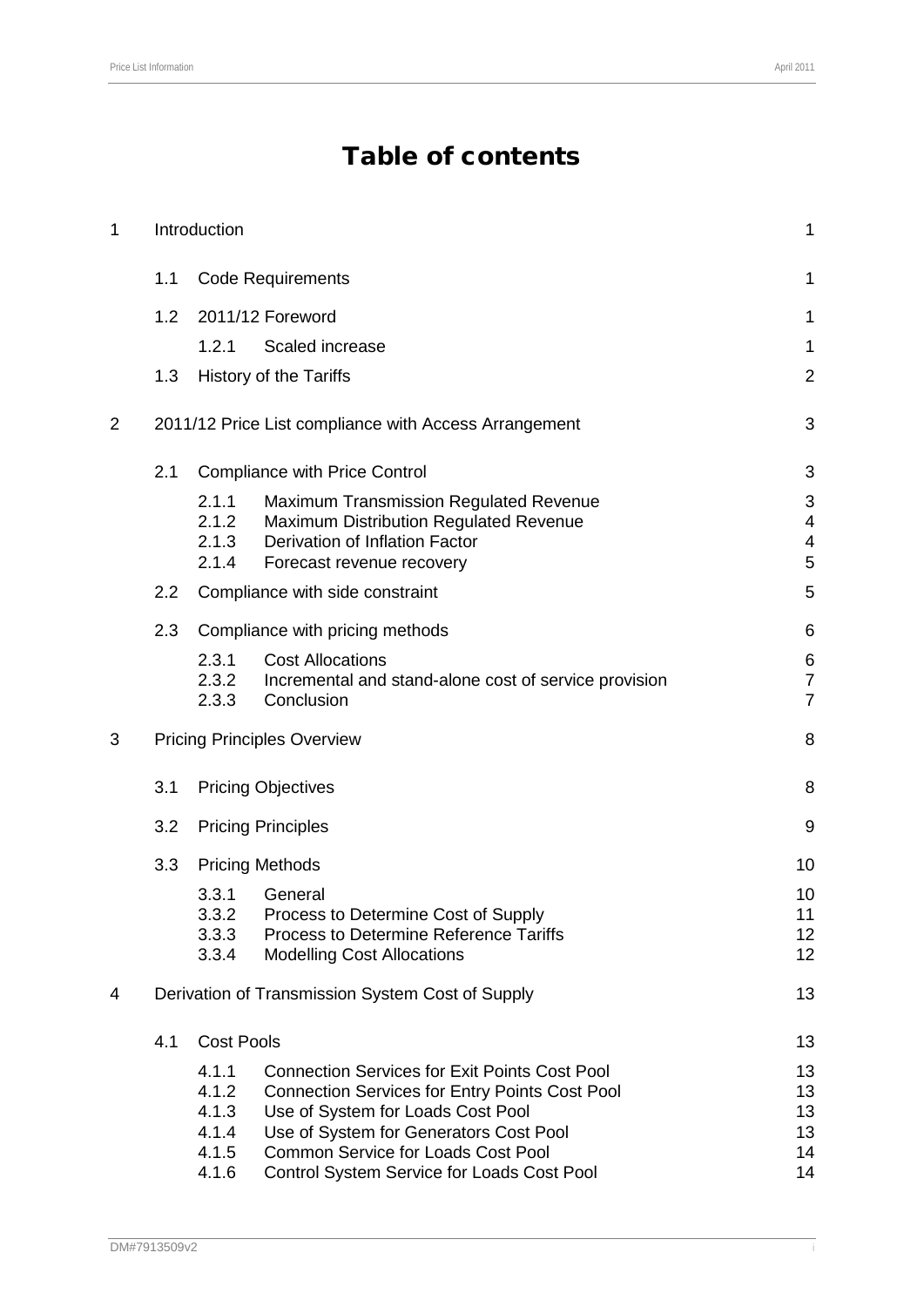|   |     | 4.1.7             | <b>Control System Service for Generators Cost Pool</b>                                       | 14       |    |
|---|-----|-------------------|----------------------------------------------------------------------------------------------|----------|----|
|   | 4.2 | Cost of Supply    |                                                                                              | 14       |    |
|   |     | 4.2.1             | <b>Transmission Assets</b>                                                                   | 14       |    |
|   |     | 4.2.2<br>4.2.3    | <b>Asset Valuation</b><br>Valuation of Individual Branches and Nodes                         | 17<br>17 |    |
|   | 4.3 |                   | Methodology of Allocating to Cost Pools                                                      | 17       |    |
|   |     | 4.3.1             | Overview                                                                                     | 17       |    |
|   | 4.4 |                   | <b>Cost Pool Allocations</b>                                                                 | 18       |    |
|   |     |                   |                                                                                              |          |    |
| 5 |     |                   | Derivation of Distribution System Cost of Supply                                             | 19       |    |
|   | 5.1 | <b>Cost Pools</b> |                                                                                              | 19       |    |
|   | 5.2 |                   | <b>Customer Groups</b>                                                                       | 19       |    |
|   | 5.3 |                   | <b>Locational Zones</b>                                                                      | 19       |    |
|   |     | 5.3.1<br>5.3.2    | <b>CBD Locational Zone</b><br>Urban Locational Zone                                          | 20       |    |
|   |     | 5.3.3             | <b>Rural Locational Zone</b>                                                                 | 20<br>20 |    |
|   |     | 5.3.4             | <b>Mixed Locational Zone</b>                                                                 | 20       |    |
|   |     | 5.3.5             | Mining Locational Zone                                                                       | 20       |    |
|   | 5.4 |                   | Methodology of Deriving the Cost of Supply                                                   | 20       |    |
|   |     | 5.4.1<br>5.4.2    | Flowchart<br>Calculate the Forecast Distribution Network Revenue to be                       | 20       |    |
|   |     |                   | recovered from Distribution-Connected Users                                                  | 21       |    |
|   |     | 5.4.3             | Allocate Revenue Entitlement to Cost Pools HV Network,<br><b>Transformers and LV Network</b> | 22       |    |
|   |     | 5.4.4             | Derive HV Annual Stand-alone Cost and Incremental Cost of Supply                             |          |    |
|   |     |                   | for all HV and LV CMD Users with Demand Greater than 1 MVA                                   | 22       |    |
|   |     | 5.4.5<br>5.4.6    | <b>Redefine Revenue Pools</b><br>Allocation of Residual HV Network Costs to Customer Groups  | 22<br>23 |    |
|   |     | 5.4.7             | <b>Fixed and Variable Costs</b>                                                              | 23       |    |
|   |     | 5.4.8             | Allocation of Transformer Costs to Customer Groups                                           | 24       |    |
|   |     | 5.4.9             | Allocation of LV Network Costs to Customer Groups                                            | 24       |    |
|   |     | 5.4.10            | Allocation of Tariff Equalisation Contribution (TEC) Costs to                                |          |    |
|   |     | 5.4.11            | <b>Customer Groups</b><br><b>Street Lighting Costs</b>                                       | 25       | 25 |
|   |     | 5.4.12            | <b>Metering Costs</b>                                                                        | 25       |    |
|   |     | 5.4.13            | <b>Administration Costs</b>                                                                  | 26       |    |
|   | 5.5 |                   | <b>Cost Pool Allocations</b>                                                                 | 26       |    |
| 6 |     |                   | <b>Reference Tariff Structure</b>                                                            | 28       |    |
|   | 6.1 |                   | <b>Reference Services &amp; Tariff Structure</b>                                             | 28       |    |
|   | 6.2 |                   | <b>Exit Service Tariff Overview</b>                                                          | 28       |    |
|   |     | 6.2.1             | RT1 - Anytime Energy (Residential)                                                           | 28       |    |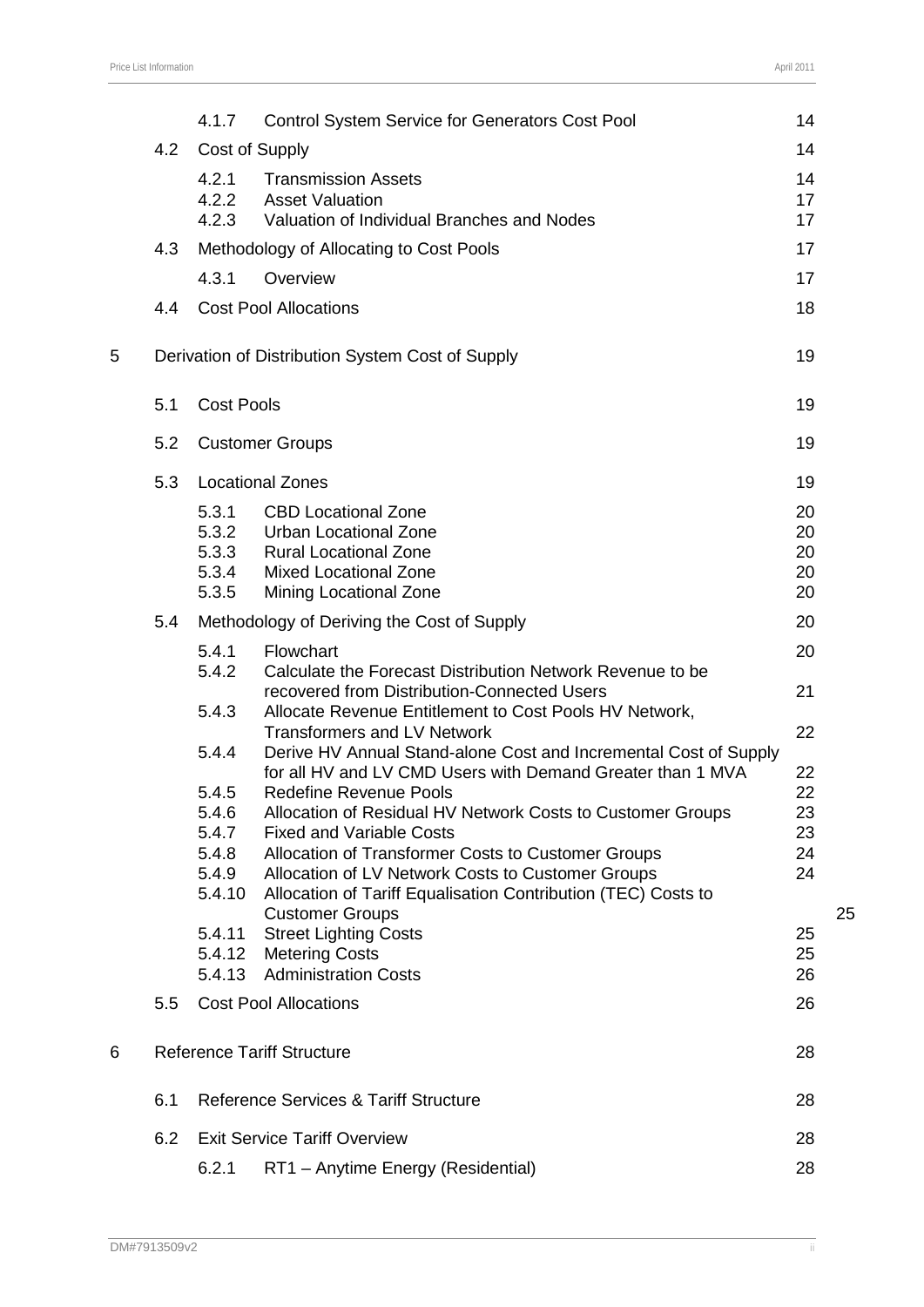|                |     | 6.2.2<br>6.2.3<br>6.2.4<br>6.2.5<br>6.2.6<br>6.2.7<br>6.2.8<br>6.2.9<br>6.2.10<br>6.2.11 | RT2 - Anytime Energy (Business)<br>RT3 - Time of Use Energy (Residential)<br>RT4 - Time of Use Energy (Business)<br>RT5 - High Voltage Metered Demand<br>RT6 - Low Voltage Metered Demand<br>RT7 - High Voltage Contract Maximum Demand<br>RT8 - Low Voltage Contract Maximum Demand<br>RT9 - Streetlighting<br>RT10 - Un-Metered Supplies<br>TRT1 - Transmission | 28<br>29<br>29<br>29<br>30<br>30<br>30<br>30<br>31<br>31 |
|----------------|-----|------------------------------------------------------------------------------------------|-------------------------------------------------------------------------------------------------------------------------------------------------------------------------------------------------------------------------------------------------------------------------------------------------------------------------------------------------------------------|----------------------------------------------------------|
|                | 6.3 |                                                                                          | <b>Entry Service Tariff Overview</b>                                                                                                                                                                                                                                                                                                                              | 31                                                       |
|                |     | 6.3.1<br>6.3.2                                                                           | RT11 - Distribution<br>TRT2 - Transmission                                                                                                                                                                                                                                                                                                                        | 31<br>32                                                 |
|                | 6.4 |                                                                                          | <b>Bidirectional Service Tariff Overview</b>                                                                                                                                                                                                                                                                                                                      | 33                                                       |
|                |     | 6.4.1                                                                                    | RT12 – Time of Use Energy (Bidirectional Residential)                                                                                                                                                                                                                                                                                                             | 33                                                       |
| $\overline{7}$ |     |                                                                                          | Derivation of Transmission System Tariff Components                                                                                                                                                                                                                                                                                                               | 34                                                       |
|                | 7.1 |                                                                                          | <b>Cost Reflective Network Pricing</b>                                                                                                                                                                                                                                                                                                                            | 34                                                       |
|                |     | 7.1.1                                                                                    | General                                                                                                                                                                                                                                                                                                                                                           | 34                                                       |
|                |     | 7.1.2<br>7.1.3                                                                           | Allocation of Generation to Load<br><b>Operating Conditions for Cost Allocation</b>                                                                                                                                                                                                                                                                               | 34<br>34                                                 |
|                | 7.2 |                                                                                          | <b>Price Setting for Transmission Reference Services</b>                                                                                                                                                                                                                                                                                                          | 35                                                       |
|                |     | 7.2.1<br>7.2.2<br>7.2.3<br>7.2.4<br>7.2.5<br>7.2.6                                       | <b>Transmission Pricing Model</b><br><b>Connection Price</b><br>Use of System Prices<br><b>Common Service Price for Loads</b><br><b>Control System Service Price</b><br><b>Transmission Reference Tariff Setting</b>                                                                                                                                              | 35<br>35<br>36<br>36<br>36<br>37                         |
|                | 7.3 |                                                                                          | <b>Price Setting for Distribution Reference Services</b>                                                                                                                                                                                                                                                                                                          | 37                                                       |
|                |     | 7.3.1<br>7.3.2                                                                           | <b>Flow Chart</b><br>Calculate the Forecast Revenue to be recovered from                                                                                                                                                                                                                                                                                          | 38                                                       |
|                |     | 7.3.3                                                                                    | <b>Distribution-Connected Users</b>                                                                                                                                                                                                                                                                                                                               | 40<br>40                                                 |
|                |     | 7.3.4<br>7.3.5                                                                           | Calculate Transmission Nodal Prices in Terms of \$ per kVA<br>Determine Average Transmission Price at 1,000 kVA<br>Calculate Transmission Revenue to be recovered from Users                                                                                                                                                                                      | 40                                                       |
|                |     |                                                                                          | with Demands below 1,000 kVA                                                                                                                                                                                                                                                                                                                                      | 43                                                       |
|                |     | 7.3.6<br>7.3.7                                                                           | Calculate Transmission Prices for all other Customer Groups<br><b>Transmission Components of Distribution Reference Tariffs</b><br><b>Forecast Revenue</b>                                                                                                                                                                                                        | 43<br>44                                                 |
|                | 7.4 |                                                                                          | <b>Annual Price Review</b>                                                                                                                                                                                                                                                                                                                                        | 45                                                       |
| 8              |     |                                                                                          | Derivation of Distribution System Tariff Components                                                                                                                                                                                                                                                                                                               | 46                                                       |
|                | 8.1 | <b>Price Setting</b>                                                                     |                                                                                                                                                                                                                                                                                                                                                                   | 46                                                       |
|                |     | 8.1.1                                                                                    | <b>Tariff Components</b>                                                                                                                                                                                                                                                                                                                                          | 46                                                       |
|                |     | 8.1.2                                                                                    | RT1 & RT2 - Energy Only Tariff (Residential or Business)                                                                                                                                                                                                                                                                                                          | 47                                                       |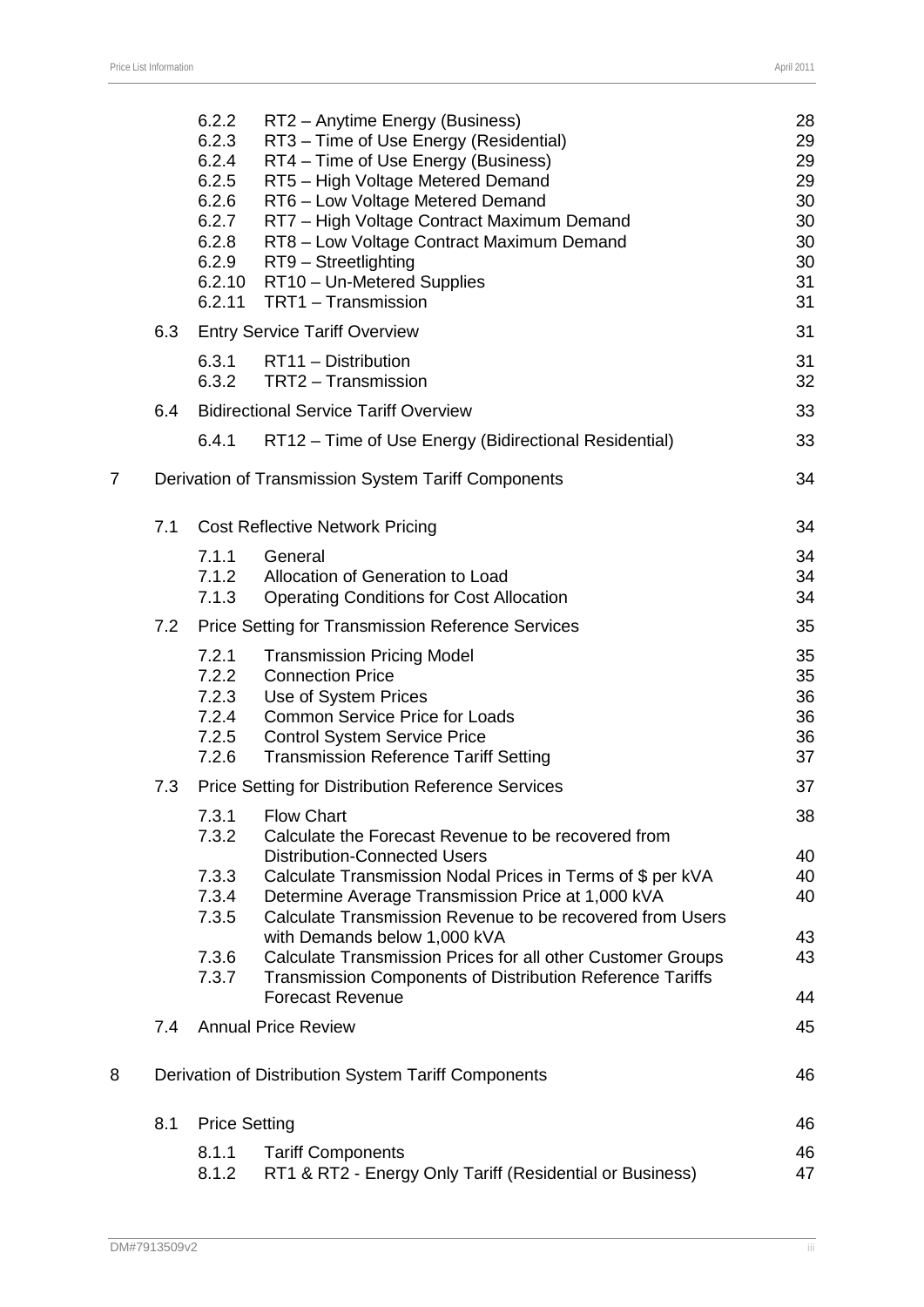|   |     | 8.1.3<br>8.1.4<br>8.1.5<br>8.1.6<br>8.1.7<br>8.1.8<br>8.1.9<br>8.1.10 | RT3 & RT4 - Time of Use Energy Tariff (Residential or Business)<br>RT5 & RT6 - Metered Demand Tariff (HV and LV)<br>RT7 & RT8 - Contract Maximum Demand Tariff (HV and LV)<br>Metering<br>Administration<br>RT9 - Street Lighting<br>RT10 - Unmetered Supplies<br>RT12 - Time of Use Energy Tariff (Bidirectional Residential) | 47<br>48<br>49<br>52<br>52<br>53<br>53<br>53 |
|---|-----|-----------------------------------------------------------------------|--------------------------------------------------------------------------------------------------------------------------------------------------------------------------------------------------------------------------------------------------------------------------------------------------------------------------------|----------------------------------------------|
|   | 8.2 |                                                                       | Demonstration of Derivation of Distribution Components of Distribution<br><b>Reference Tariffs</b>                                                                                                                                                                                                                             | 53                                           |
|   |     | 8.2.1<br>8.2.2<br>8.2.3                                               | <b>CMD Demand Price Graphs</b><br>Demand/Length Graph<br><b>Tariff Forecast Revenue</b>                                                                                                                                                                                                                                        | 53<br>56<br>57                               |
|   | 8.3 |                                                                       | Demonstration Distribution Reference Tariffs are between incremental and<br>stand-alone cost of service provision                                                                                                                                                                                                              | 57                                           |
|   | 8.4 |                                                                       | <b>Annual Price Review</b>                                                                                                                                                                                                                                                                                                     | 58                                           |
|   | 8.5 |                                                                       | Tariff Equalisation Contribution (TEC) in the Distribution Components of<br><b>Distribution Reference Tariffs</b>                                                                                                                                                                                                              | 59                                           |
|   |     | 8.5.1<br>8.5.2<br>8.5.3<br>8.5.4                                      | <b>TEC Forecast Revenue</b><br>TEC Tariff Components - Use of System<br>TEC Tariff Components - Metered Demand<br>TEC Tariff Components - Demand Prices                                                                                                                                                                        | 59<br>60<br>60<br>61                         |
| 9 |     | <b>Price Changes</b>                                                  |                                                                                                                                                                                                                                                                                                                                | 62                                           |
|   | 9.1 |                                                                       | Use of System Prices                                                                                                                                                                                                                                                                                                           | 62                                           |
|   | 9.2 |                                                                       | <b>Connection Prices</b>                                                                                                                                                                                                                                                                                                       | 66                                           |
|   | 9.3 |                                                                       | <b>Common Service Prices</b>                                                                                                                                                                                                                                                                                                   | 67                                           |
|   | 9.4 |                                                                       | <b>Metered Demand Prices</b>                                                                                                                                                                                                                                                                                                   | 67                                           |
|   | 9.5 |                                                                       | <b>Demand Prices</b>                                                                                                                                                                                                                                                                                                           | 68                                           |
|   | 9.6 |                                                                       | <b>Demand Length Prices</b>                                                                                                                                                                                                                                                                                                    | 71                                           |
|   | 9.7 |                                                                       | <b>Control System Service Prices</b>                                                                                                                                                                                                                                                                                           | 71                                           |
|   | 9.8 |                                                                       | <b>Metering Prices</b>                                                                                                                                                                                                                                                                                                         | 72                                           |
|   | 9.9 |                                                                       | <b>Administration Prices</b>                                                                                                                                                                                                                                                                                                   | 72                                           |
|   |     |                                                                       | 9.10 Low Voltage Prices                                                                                                                                                                                                                                                                                                        | 73                                           |
|   |     |                                                                       | 9.11 Streetlight Asset Prices                                                                                                                                                                                                                                                                                                  | 73                                           |
|   |     |                                                                       | Appendix A - Price Setting for New Transmission Nodes Policy                                                                                                                                                                                                                                                                   | $A-1$                                        |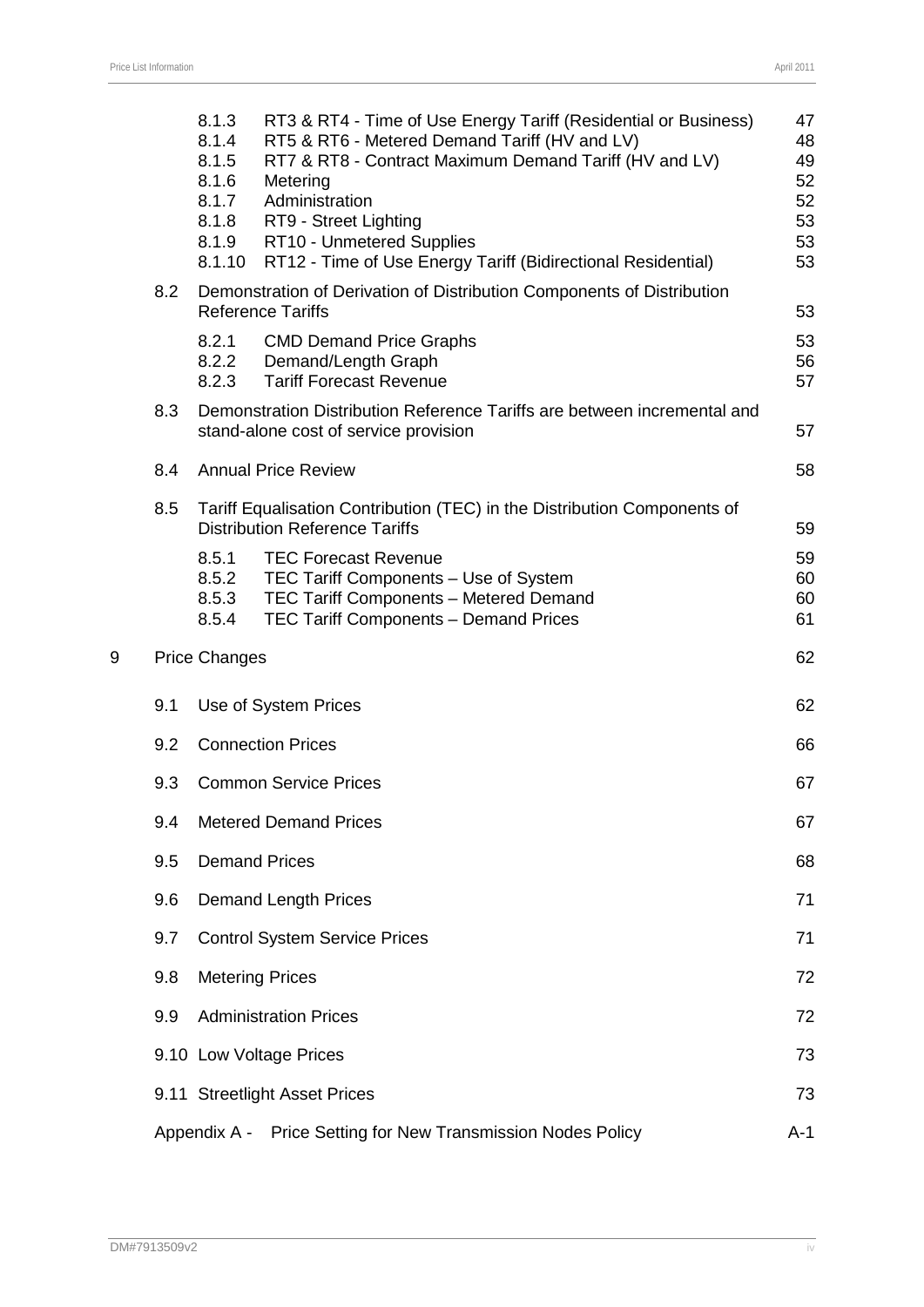# 1 Introduction

This document is Western Power's Price List Information, as defined in the Electricity Networks Access Code 2004 (the Code).

This document details:

- The history of the network tariffs;
- The Price List's compliance with the Access Arrangement;
- The objectives and principles that underlie Western Power's approach to deriving the reference tariffs; and
- The methodology of deriving cost of supply and the reference tariffs from the target revenue.

#### 1.1 Code Requirements

Section 8.1 of the Code requires Western Power to submit Price List Information to the Authority.

The Code defines Price List Information as:

"price list information" means a document which sets out information which would reasonably be required to enable the Authority, users and applicants to:

- (a) understand how the service provider derived the elements of the proposed price list; and
- (b) assess the compliance of the proposed price list with the access arrangement.

# 1.2 2011/12 Foreword

This document is the Price List Information for the 2011/12 Price List that will apply from 1 July 2011 until 30 June 2012.

This document sets out the principles that are embedded in the tariff settings at the commencement of the Access Arrangement in 2006/07.

In years 2 and 3 of the first access arrangement period, tariff settings were subjected to adjustment and minor re-balancing within the allowable side constraints.

In setting the tariffs for 2011/12, consistent with the approved revenue path across this second access arrangement period, the allowable adjustments and the side constraints, the tariffs have been uniformly inflated rather than rebalanced.

In the future Western Power will apply the principles detailed in this document to achieve more cost reflective tariffs.

#### <span id="page-5-0"></span>1.2.1 Scaled increase

The prices in the 2011/12 Price List have been increased by inflator adjustments. When compared to the 2010/11 Price List transmission tariffs have increased by 8.7%, the transmission tariff components of the bundled tariffs for distribution connected customers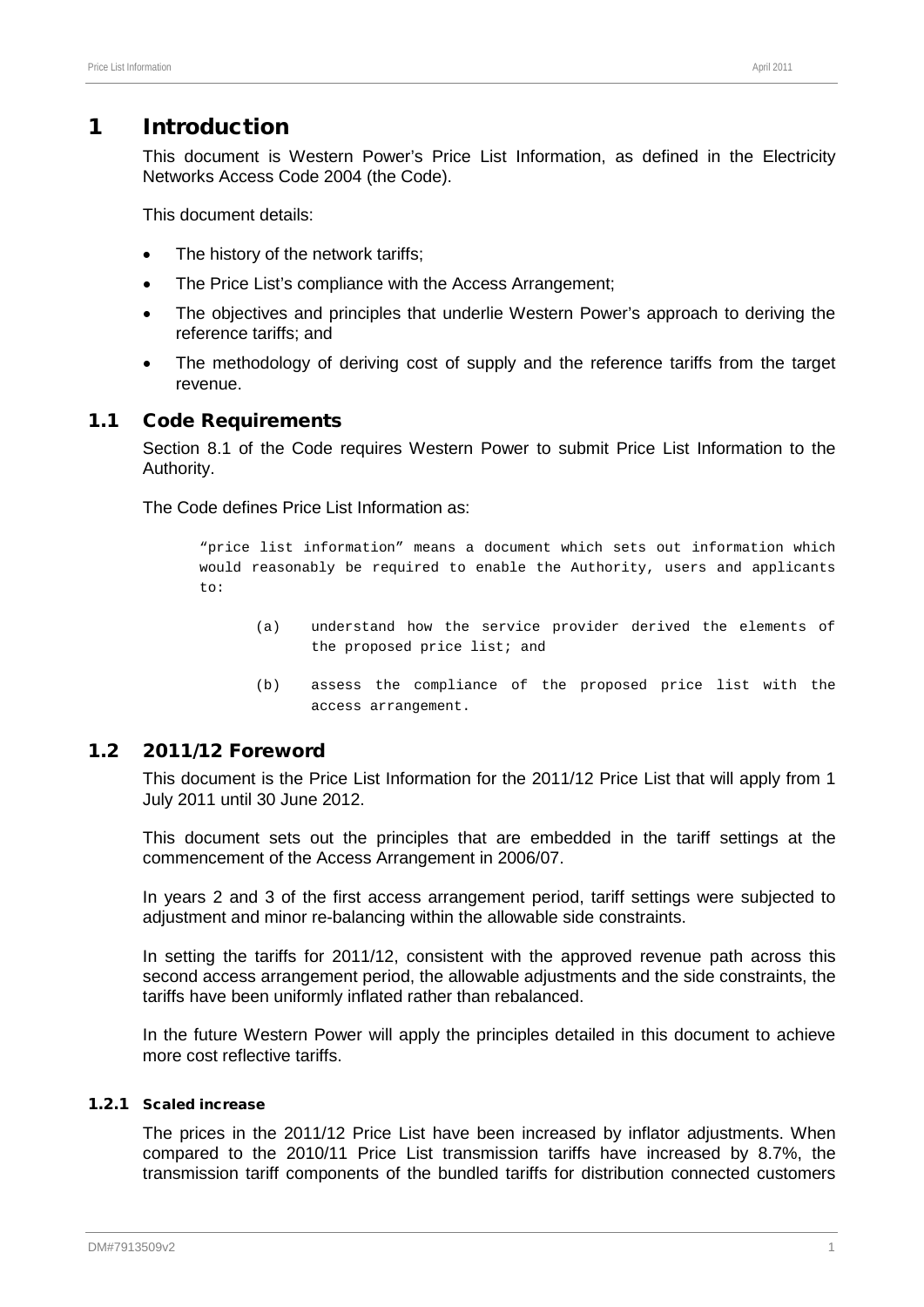have increased by 15.65% and distribution tariff components have increased by 15.0%. The tariff increases are required to ensure that Western Power recovers the approved revenue cap for reference services.

Note that as 2012 is a leap year and prices are recorded as per day prices, it will appear that some prices are moving by different amounts than described. For example, a 15% increase to a per annum fixed charge will result in a 14.7% increase to a per day charge.

Section [9](#page-66-0) details the percentage change in all tariff components when compared to the 2010/11 price list.

# 1.3 History of the Tariffs

Prior to the commencement of the Access Code 2004 and the first Access Arrangement Western Power had in place a suite of tariffs to recover the regulated revenue for both the transmission and distribution network businesses.

Network tariffs have been in place since the introduction of de-regulation into the southwest electricity network in 1996. Initially tariffs were only determined and published for contestable users but from July 2001 network tariffs were established for all users whether contestable or franchise.

In July 2001 the network tariff structure changed somewhat from the structure in place before 2001. This became necessary to improve the efficiency of the tariff structure and to cater, in particular, for the smaller contestable and non-contestable users. Prior to 2001 the transmission and distribution access price structures were entirely different and users seeking access to the networks had separate transmission and distribution access contracts and paid separate charges.

Once the principle was established that access prices were required for all users and all users were to be charged for access, it became imperative to develop appropriate tariffs. This was achieved by a full review of the tariff structures and making the transmission and distribution tariff structures compatible, so that for distribution–connected users the tariffs could be added together at a component level to form a bundled tariff. The transmission and distribution tariffs settings were still separately determined through a transparent process.

Users that were contestable prior to July 2001 were given the option of remaining on the previous tariffs or migrating to the new tariffs. This was facilitated by the retention of a set of transition tariffs. Western Power ceased to offer transition tariffs on 30 June 2009.

<span id="page-6-0"></span>Western Power has maintained the network tariff structure for the reference services offered under the Access Arrangement since its commencement on 1 July 2006.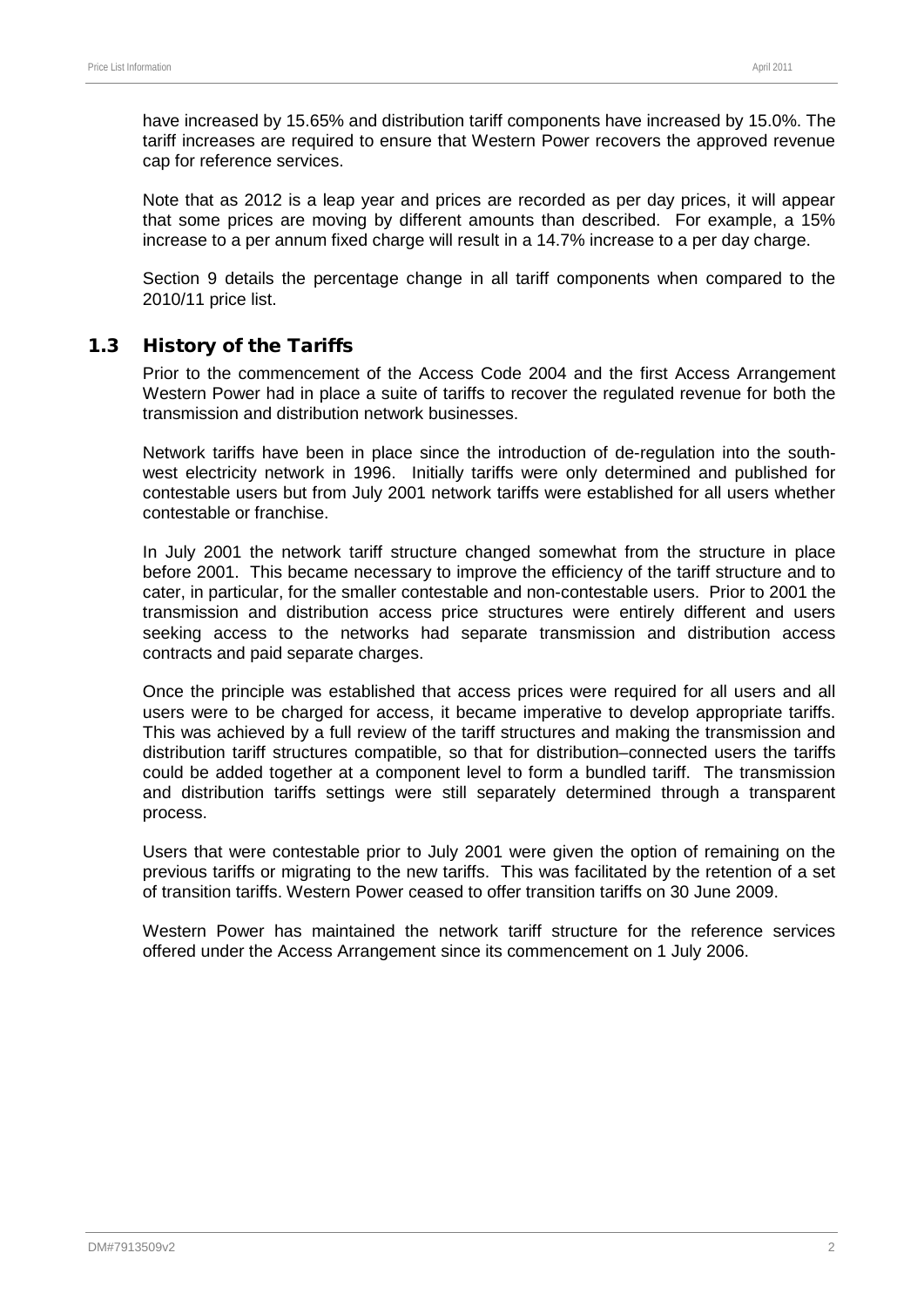# 2 2011/12 Price List compliance with Access Arrangement

The following sections detail how the 2011/12 Price List complies with the Access Arrangement.

# 2.1 Compliance with Price Control

Western Power's Access Arrangement adopts a revenue cap form of price control. This section details the derivation of the transmission and distribution maximum regulated revenue based on the 2011/12 revenue cap with adjustments due to the k-factor, TEC and inflation. It is then demonstrated that the forecast revenues from reference services are within a reasonable margin of the transmission and distribution maximum regulated revenue.

#### <span id="page-7-0"></span>2.1.1 Maximum Transmission Regulated Revenue

The following table demonstrates the derivation of the maximum transmission regulated revenue in accordance with:

- the derivation of the k-factor for this pricing year in accordance with section 5.36 of the Access Arrangement; and
- section 5.35 of the Access Arrangement.

Table 1 – Maximum Transmission Regulated Revenue and Transmission K-Factor for 2011/12 (\$M real as at 30 June 2009)

<span id="page-7-2"></span>

|                                           | 2009/10  | 2010/11    | 2011/12 |
|-------------------------------------------|----------|------------|---------|
| $\mathsf{TR}_\mathfrak{t}$                | 262.9    | 332.1      | 384.3   |
| plus $AA#1$ <sup>1</sup>                  | 0.0      | 0.0        | 0.0     |
| plus $TK_t$                               | $-4.0$   | -4.156     | $-1.2$  |
| $MTR_t$                                   | 258.9    | 327.9      | 383.1   |
|                                           |          |            |         |
| Reference Services Revenue Collected,     | 262.7    | 329.0      |         |
|                                           | (Actual) | (Forecast) |         |
| ATR <sub>t</sub>                          | 262.7    | 329.0      |         |
|                                           |          |            |         |
| <b>(Over)/Under Revenue Collectiontly</b> | $-3.8$   | $-1.1$     |         |

The derivation of the transmission system cost of supply cost pools and tariffs require the reference service revenue as an input in nominal terms. The following table details the transmission reference service revenue in nominal terms (please see section [2.1.3](#page-8-0) for details of the inflation factor used).

Table 2 - Transmission Reference Service Revenue for 2011/12 (\$M)

|                                                     |       | Revenue   Revenue<br>(Real) (Nominal) |
|-----------------------------------------------------|-------|---------------------------------------|
| Reference Service Revenue (MTR <sub>2011/12</sub> ) | 383.1 | 417.4                                 |

<span id="page-7-3"></span><sup>&</sup>lt;sup>1</sup> The reason for AA#1<sub>t</sub> being zero is detailed in Appendix 8 to the Access Arrangement (pg 4): "It should be noted that both the revenue model contained in the Authority's Final Decision and the Western Power's revenue model in Attachment 2 of the amended revised Access Arrangement Information already take account of mechanisms included in the definition of the term  $AA#1_t$ . Therefore, Western Power expects the term  $AA#1_t$  will be zero for the forthcoming access arrangement period. This term has been retained from Western Power's initial proposed revisions (lodged in October 2008) to accommodate the possibility that a revenue adjustment will be required to give effect to the mechanisms included in the first access arrangement period."

<span id="page-7-1"></span>-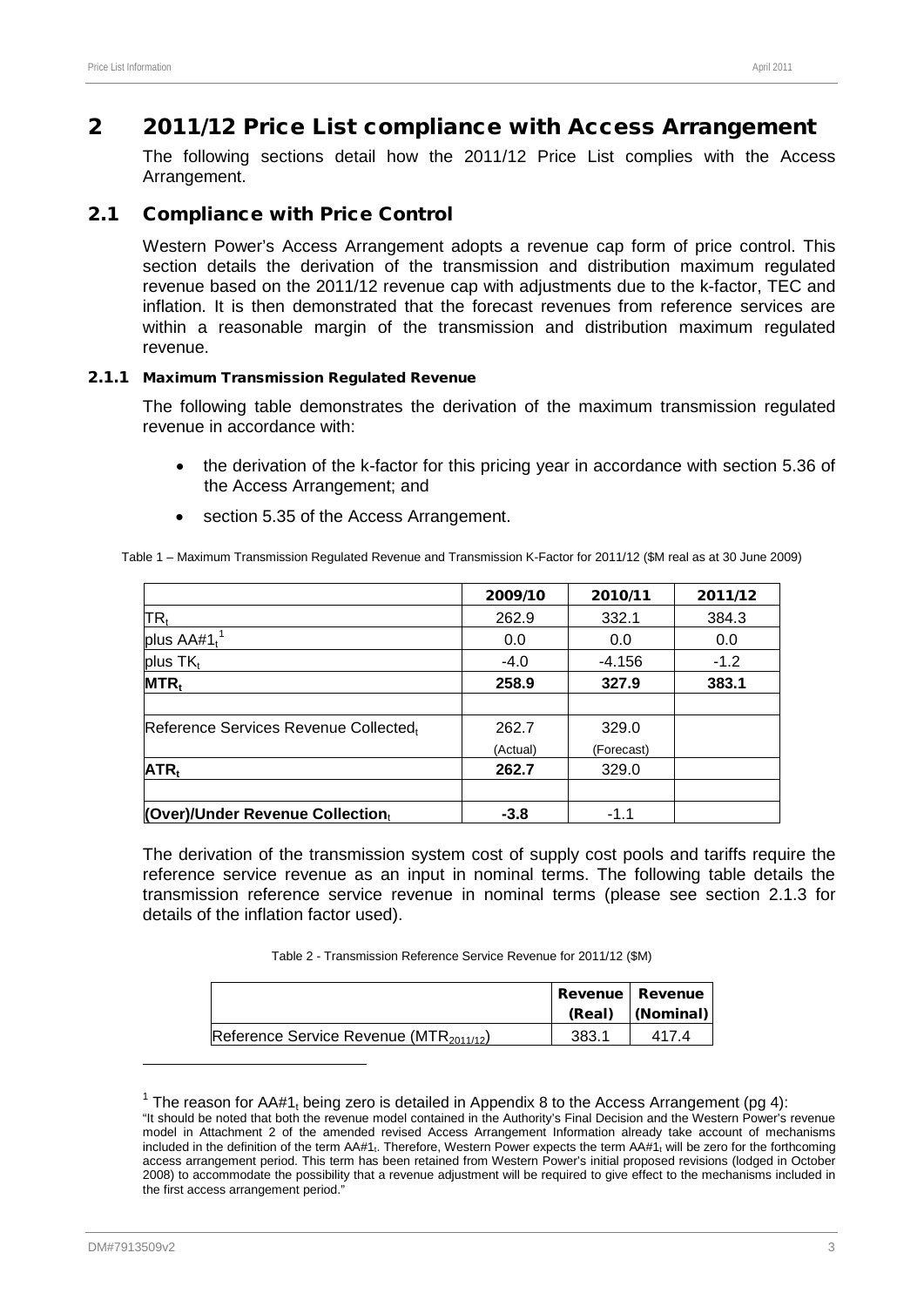#### 2.1.2 Maximum Distribution Regulated Revenue

The following table demonstrates the derivation of the maximum distribution regulated revenue in accordance with:

- the derivation of the k-factor for this pricing year in accordance with section 5.47 of the Access Arrangement; and
- section 5.46 of the Access Arrangement.

Table 3 – Maximum Distribution Regulated Revenue and Distribution K-Factor for 2011/12 (\$M real as at 30 June 2009)

|                                       | 2009/10  | 2010/11    | 2011/12 |
|---------------------------------------|----------|------------|---------|
| DR <sub>t</sub>                       | 389.0    | 510.5      | 646.8   |
| plus $TEC_t$                          | 118.7    | 166.1      | 166.3   |
| plus $AA#1t2$                         | 0.0      | 0.0        | 0.0     |
| plus $DK_t$                           | $-27.4$  | $-20.8$    | $-21.1$ |
| $MDR_t$                               | 480.2    | 655.8      | 792.0   |
| Reference Services Revenue Collectedt | 499.5    | 675.4      |         |
|                                       | (Actual) | (Forecast) |         |
| ADR <sub>t</sub>                      | 499.5    |            |         |
| (Over)/Under Revenue Collection,      | $-19.2$  | $-19.5$    |         |

The derivation of the distribution system cost of supply cost pools and tariffs require the reference service revenue as an input in nominal terms. The following table details the distribution reference service revenue in nominal terms (please see section [2.1.3](#page-8-0) for details of the inflation factor used).

| Table 4 - Distribution Reference Service Revenue for 2011/12 (\$M) |  |  |  |
|--------------------------------------------------------------------|--|--|--|
|--------------------------------------------------------------------|--|--|--|

|                                                     |       | <b>Revenue Revenue</b><br>(Real)  (Nominal) |
|-----------------------------------------------------|-------|---------------------------------------------|
| Reference Service Revenue (MDR <sub>2011/12</sub> ) | 792.0 | 862.8                                       |

#### <span id="page-8-0"></span>2.1.3 Derivation of Inflation Factor

In sections [2.1.1](#page-7-0) and [2.1.2](#page-7-1) Western Power has inflated the reference service revenue from real terms to nominal terms by using the relevant published March quarter CPI data (per sections 5.35 and 5.46 of the Access Arrangement), where available, and using forecast inflation $3$  in accordance with the revenue model in all other instances.

| Table 5 - Derivation of 2011/12 Inflation Factor |  |
|--------------------------------------------------|--|
|--------------------------------------------------|--|

| March $2009$ – March $2010$ – Actual | 2.89%  |
|--------------------------------------|--------|
| March 2010 – March 2011 – Forecast   | 281%   |
| March 2011 – March 2012 – Forecast   | 3%     |
| Derived Inflation Factor             | 1 0895 |

<sup>2</sup> See footnote [1](#page-7-2)

<span id="page-8-1"></span><sup>3</sup> The CPI forecast in the revenue model is a June to June CPI forecast

 $\overline{a}$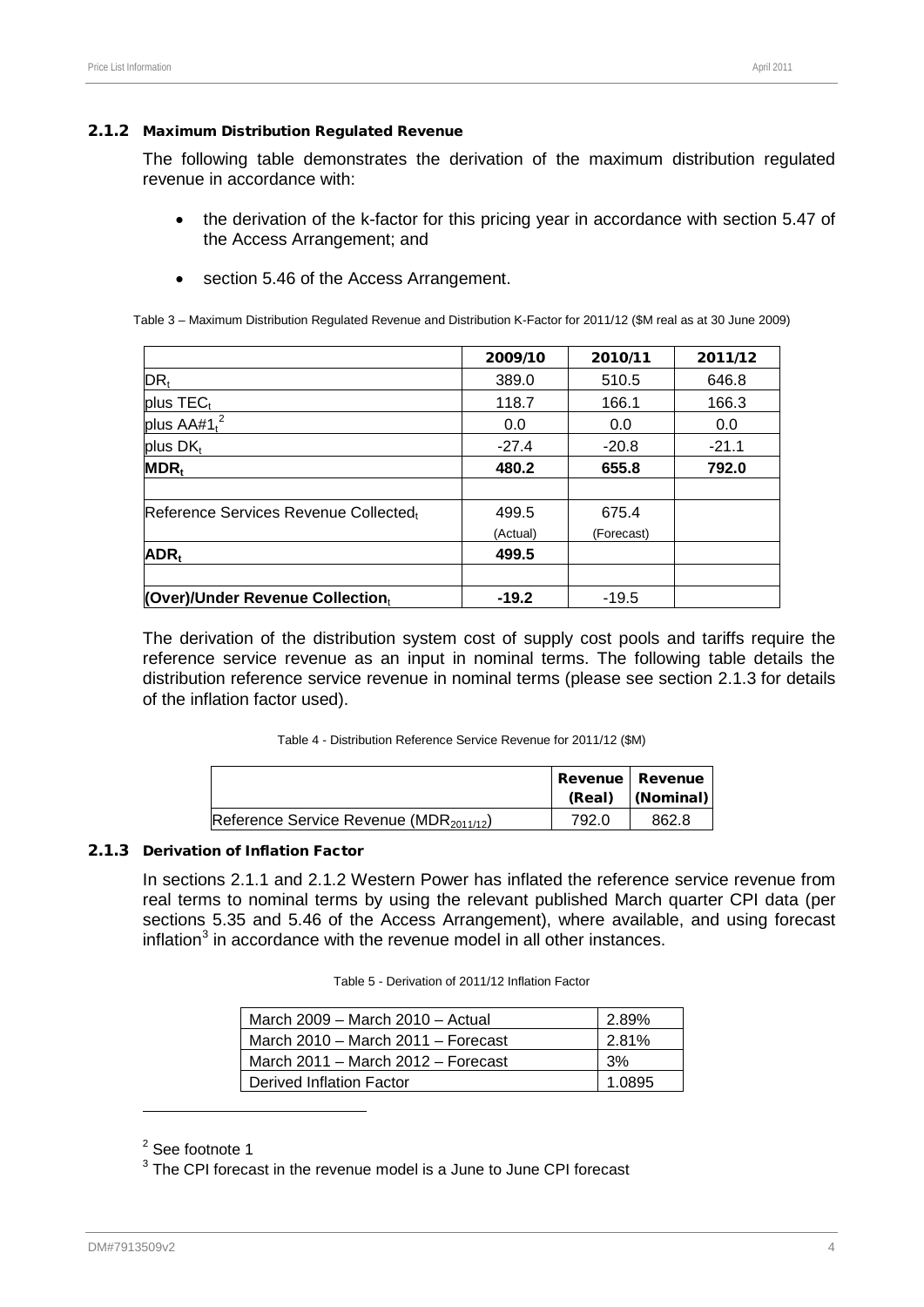#### 2.1.4 Forecast revenue recovery

The following table sets out the reference service revenue, by tariff, which is forecast to be collected when applying the 2011/12 Price List.

|                                                       |                |                 | <b>Forecast</b>    | Forecast            |
|-------------------------------------------------------|----------------|-----------------|--------------------|---------------------|
|                                                       | <b>kWh</b>     | <b>Customer</b> | <b>Transmissio</b> | <b>Distribution</b> |
|                                                       |                | <b>Numbers</b>  | n Revenue          | <b>Revenue</b>      |
|                                                       |                |                 | <b>Recovered</b>   | <b>Recovered</b>    |
| TRT1 - Transmission Exit                              | N/A            | 25              | 30.3               | 0.0                 |
| TRT2 - Transmission Entry (includes LV Gens etc.)     | N/A            | 28              | 76.3               | 0.0                 |
| RT1 - Anytime Energy (Residential)                    | 5,566,407,460  | 861,104         | 112.5              | 456.7               |
| RT2 - Anytime Energy (Business)                       | 1,719,100,598  | 85,931          | 41.7               | 148.0               |
| RT3 - Time of Use Energy (Residential)                | 193,825,856    | 19,537          | 4.2                | 14.4                |
| RT4 - Time of Use Energy (Business)                   | 2,162,115,259  | 11,625          | 48.8               | 117.9               |
| RT5 - High Voltage Metered Demand                     | 322,271,565    | 126             | 7.4                | 10.9                |
| RT6 - Low Voltage Metered Demand                      | 1,195,840,946  | 1,449           | 28.3               | 47.9                |
| RT7 - High Voltage Contract Maximum Demand            | 2,528,870,038  | 227             | 60.7               | 33.3                |
| RT8 - Low Voltage Contract Maximum Demand             | 258,912,660    | 46              | 5.6                | 6.6                 |
| RT9 - Streetlighting                                  | 112,667,766    | 226,314         | 1.8                | 26.8                |
| RT10 - Un-Metered Supplies                            | 34,247,514     | 15,456          | 0.3                | 2.8                 |
| RT11 - Distribution Entry                             | N/A            | 16              |                    | 0.5                 |
| RT12 - Time of Use Energy (Bidirectional Residential) | $\mathbf 0$    | $\mathbf 0$     | 0.0                | 0.0                 |
| Deduct Standby                                        |                |                 | $-0.5$             |                     |
| <b>TOTAL</b>                                          | 14,094,259,663 | 1,221,831       | 417.6              | 865.7               |
| Over/(Under) recovery compared to maximum             |                |                 | 0.2                | 2.9                 |
| transmission/distribution regulated revenue           |                |                 |                    |                     |

|  |  |  | Table 6 - Reference Service Revenue Forecast 2011/12 (\$M Nominal) |
|--|--|--|--------------------------------------------------------------------|
|--|--|--|--------------------------------------------------------------------|

Western Power considers that the differences between required and forecast revenues from reference services are within a reasonable margin when determining a complex set of reference tariffs. Western Power also notes that, under the price control of the access arrangement, any differences between required and actual revenues will be corrected for in transmission and distribution prices in future pricing years.

Note: The standby revenue relates to Western Power providing standby services. This revenue has been deduced from the reference service revenue due to the standby service being provided as a non-reference service.

# 2.2 Compliance with side constraint

The side constraint that applies to reference tariffs is set out in section 3.11 of the Access Arrangement as follows:

- $3.11$ To constrain tariff rebalancing the maximum changes in reference tariffs at times of revision of the price list are:
	- +/- (CPI + 13 percentage points) for the transmission network; and
	- $+/-$  (CPI + 18 percentage points) for the distribution network.

For the purposes of this side constraint on tariff rebalancing, the CPI is the percentage increase in the Consumer Price Index (weighted average for eight capital cities) published by the Australian Bureau of Statistics for the most recent December quarter compared to the December quarter in the previous year.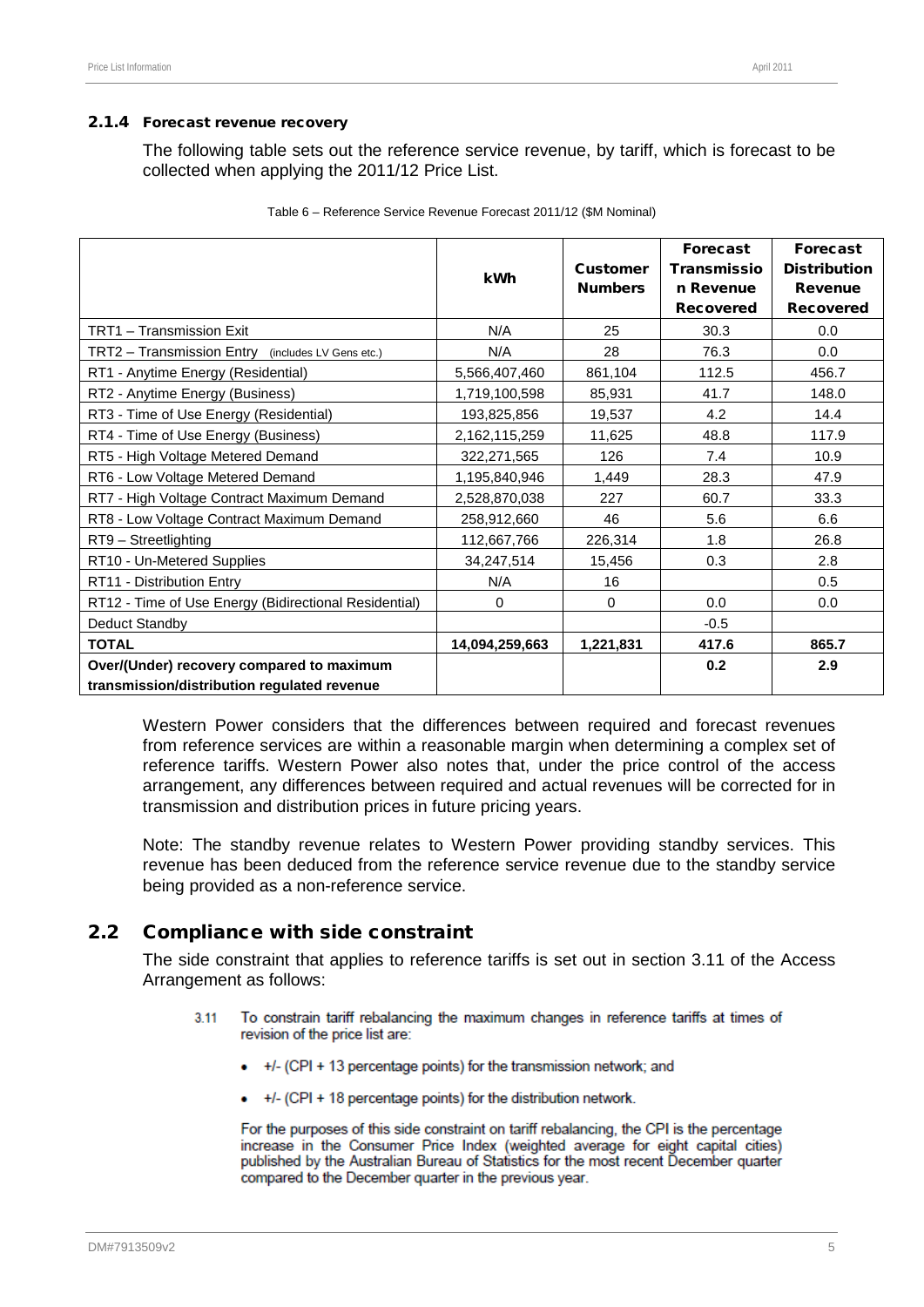The most recent December quarter CPI information, as published by the Australia Bureau of Statistics, is detailed below:

| Table 7 - December quarter CPI |  |
|--------------------------------|--|
|--------------------------------|--|

| December 2009 | December 2010 | % change |
|---------------|---------------|----------|
| 169.5         | 74 N          | 2 65%    |

The following table specifies the side constraint applied in deriving the 2011/12 Price List:

Table 8 - 2011/12 Side Constraints

|                     | <b>Side Constraint</b> |
|---------------------|------------------------|
| <b>Transmission</b> | ± 15.65%               |
| <b>Distribution</b> | ± 20.65%               |

Section [9](#page-66-0) of this document demonstrates that the 2011/12 Price List complies with the side constraint.

#### 2.3 Compliance with pricing methods

#### 2.3.1 Cost Allocations

The pricing methods (cost allocations) are set out in section 9.4 of the Access Arrangement as follows:

#### Overview of Pricing Method

- $94$ Reference tariffs are derived from an analysis of the cost of service provision which entails:
	- identifying the costs of providing reference services; (a)
	- allocating the costs of providing reference services to particular customer groups:  $(b)$
	- translating the costs of serving particular customer groups to the costs of  $(c)$ providing reference tariffs; and
	- $(d)$ determining a structure of reference tariffs in a manner that reflects the underlying cost structure, in accordance with section 7.6 of the Code.

The 2011/12 Price List complies with the cost allocations of the pricing methods in section 9.4 of the Access Arrangement due to:

- 1. The current Price List complied with section 9.4 of the Access Arrangement;
- 2. The 2011/12 Price List increases all tariff components by scaled amounts when compared to the current Price List; and
- 3. No changes have been proposed to the structure of the reference tariffs.

This document includes further detail to demonstrate the cost allocations that apply in 2011/12. These cost allocations have not been used to derive the 2011/12 Price List, rather it has been derived by increasing all tariff components by a scaled amount when compared to the current Price List. The following table details the relevant sections in this document: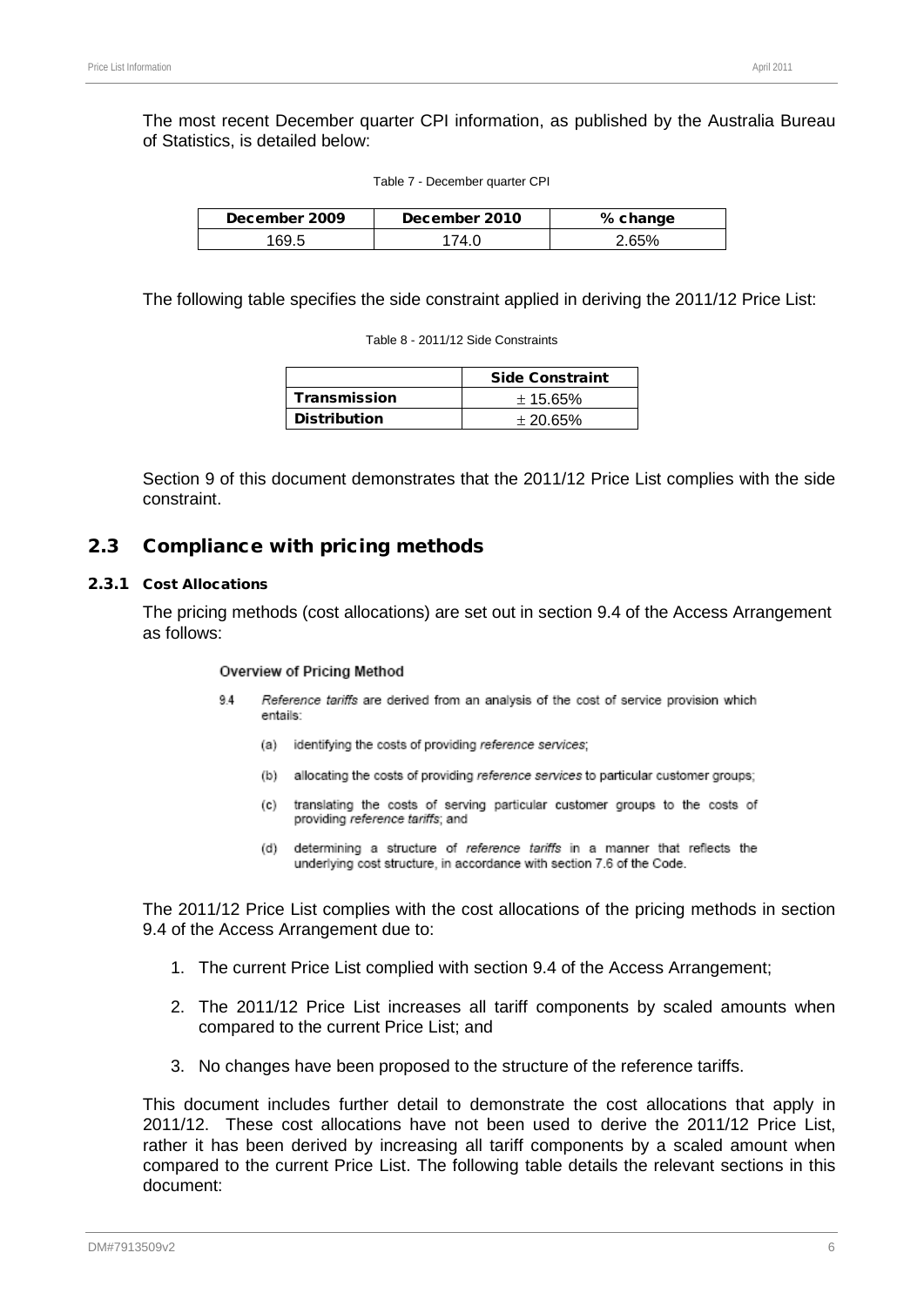|  |  | Table 9 - Cost allocation detail |
|--|--|----------------------------------|
|--|--|----------------------------------|

| <b>Pricing method requirement</b>                                           | <b>Transmission</b> | <b>Distribution</b> |  |
|-----------------------------------------------------------------------------|---------------------|---------------------|--|
| Identifying the costs of providing reference services                       | Refer to section    | Refer to section    |  |
|                                                                             | 2.1.1               | 2.1.2               |  |
| Allocating the costs of providing reference services to particular customer | Refer to section    | Refer to section    |  |
| group                                                                       |                     |                     |  |
| Translating the costs of serving particular customer groups to the costs of | Refer to section    | Refer to section    |  |
| providing reference tariffs                                                 |                     | 8                   |  |
| Determining a structure of reference tariffs in a manner that reflects the  | Refer to            | Refer to sections   |  |
| underlying cost structure                                                   | sections 6 & 7      | 6 & 8               |  |

#### 2.3.2 Incremental and stand-alone cost of service provision

The pricing methods requirement for reference tariffs to be between incremental and standalone cost of service provision is set out in section 7.3 (b) of the Code as follows:

- Subject to sections 7.5, 7.7 and 7.12<sup>177</sup>, the pricing methods in an access 73 arrangement must have the objectives that:
	- reference tariffs recover the forward-looking efficient costs of providing  $(a)$ reference services: and
	- $(b)$ the reference tariff applying to a user.
		- $(i)$ at the lower bound, is equal to, or exceeds, the incremental cost of service provision; and
		- $(ii)$ at the upper bound, is equal to, or is less than, the stand-alone cost of service provision.

Western Power asserts that the 2011/12 Price List complies with the pricing methods in section 7.3(b) of the Code due to:

- 1. The current Price List complied with section 7.3 (b) of the Code;
- 2. The 2011/12 Price List increases all tariff components by a scaled amount when compared to the current Price List; and
- 3. No changes have been proposed to the structure of the reference tariffs.

This document includes further detail to demonstrate the 2011/12 Price List complies with the pricing methods in section 7.3(b) of the Code. Section [8.3](#page-61-0) of this document demonstrates that distribution reference tariffs are set to at least recover the incremental cost, but to be less than the stand-alone cost of service provision.

# 2.3.3 Conclusion

In conclusion, increasing transmission tariffs by 8.7%, transmission tariff components of distribution connected customers by 15.65% and distribution tariff components by 15.0% is reasonable and complies with the pricing methods set out in the Code and the Access Arrangement.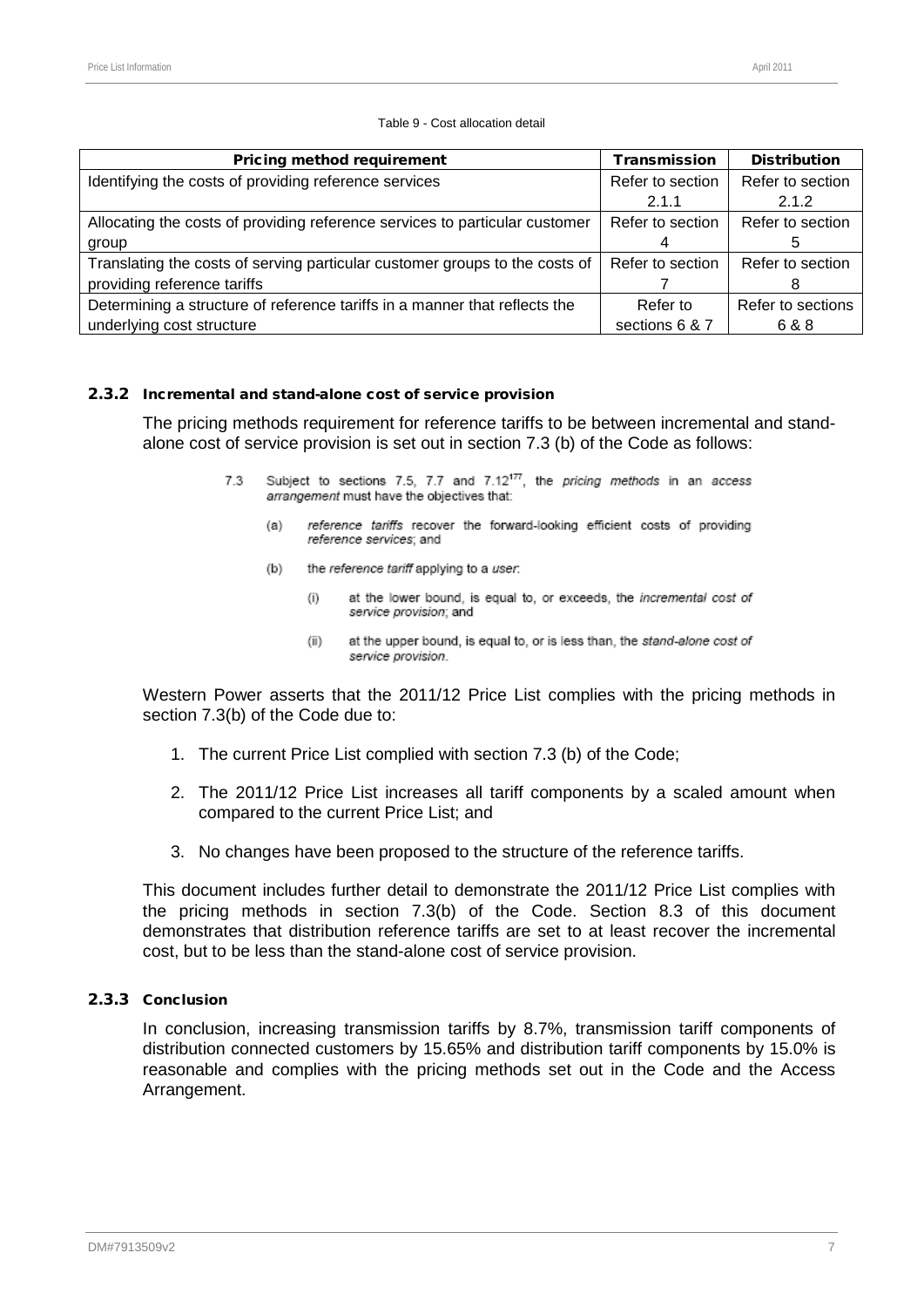# 3 Pricing Principles Overview

This section discusses the principles, objectives and an overview of the methodology used in determining the reference tariffs.

# 3.1 Pricing Objectives

Reference service revenue is recovered through a set of reference tariffs that have been designed to meet high-level objectives described below.

Note: Transmission and distribution are treated separately and each has independent target revenue for reference services.

The reference service revenue is recovered from users in a manner that is:

- Economically efficient;
- Transparent;
- Practical; and
- Equitable.

In addition to these objectives, the pricing methodology is developed to:

- Achieve the reference service revenue to maintain a viable network business and to deliver efficient network services to all network users;
- Be as cost reflective as is reasonable to reflect the network user's utilisation of the network including use of dedicated assets;
- Promote efficient use of the network through appropriate price signalling;
- Maintain price stability and certainty to enable network users to make informed investment decisions;
- Be as simple and straightforward as is reasonable taking into account other objectives; and
- Avoid cross subsidy between different user groups. From an economic efficiency perspective this requires that the reference tariff be between the incremental cost of supply and the stand-alone cost of supply.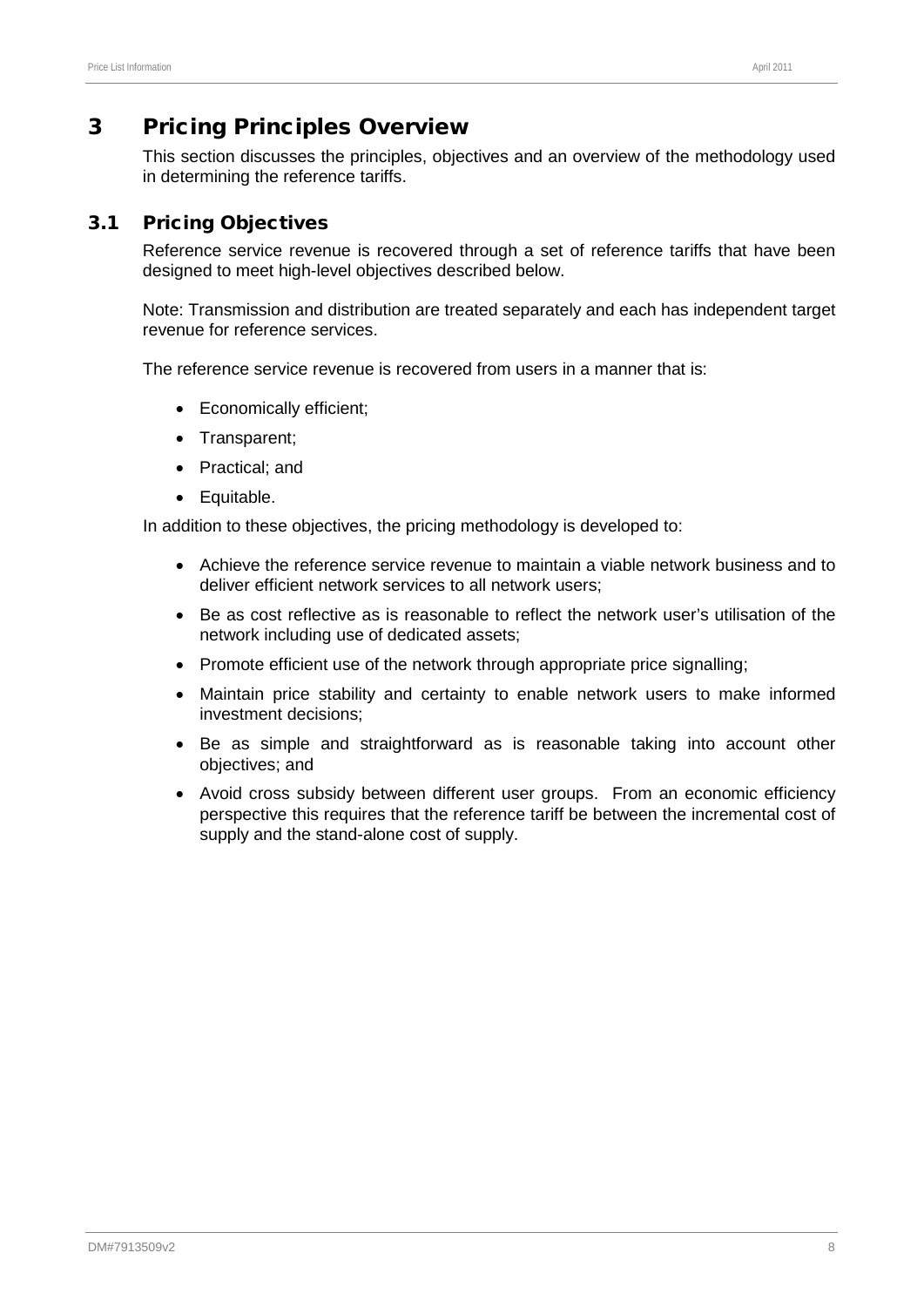# 3.2 Pricing Principles

Western Power has adopted the following principles that are designed to meet the pricing objectives set out in the previous section.

- 1. Reference tariffs are to be designed to recover the reference service revenue entitlement while meeting any side constraints to prevent price shock to users.
- 2. The prices will be based on a well-defined and transparent methodology.
- 3. The prices will be based on analysis of the cost of supply provision that includes:
	- a. Definition of the classes of service provided,
	- b. Allocation of fixed and variable network costs to service classes, and
	- c. Price setting to recover the fixed and variable costs.
- 4. Prices will signal the economic cost of supply provision in that they will:
	- a. Avoid cross subsidies between classes of service, and
	- b. Avoid cross subsidies between customers within each class of service.
- 5. Provided that economic costs are covered, prices will be responsive to user requirements in order to
	- a. Avoid economic bypass, and
	- b. Allow for negotiation where provided within the Code.
- 6. Provide economic signals to encourage efficient use of the network.
- 7. Reference tariffs for users with annual energy demand below 1 MVA are uniform (consistent with the section 7.7 of the Code), but will meet the pricing principles described above, as far as is practical.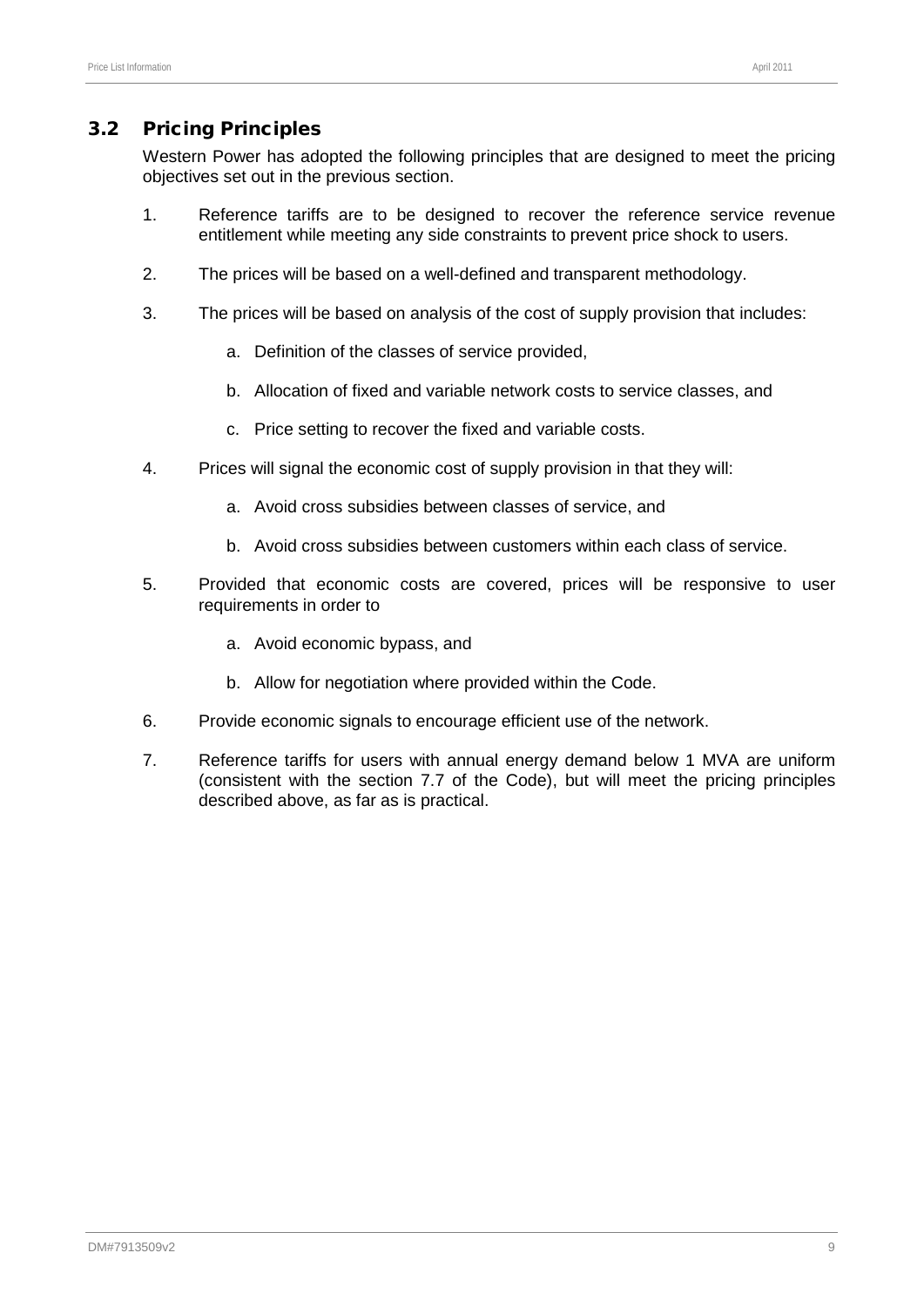# 3.3 Pricing Methods

The pricing methods (cost allocations) are set out in section 9.4 of the Access Arrangement as follows:

#### Overview of Pricing Method

- $9.4$ Reference tariffs are derived from an analysis of the cost of service provision which entails:
	- (a) identifying the costs of providing reference services;
	- (b) allocating the costs of providing reference services to particular customer groups:
	- $(c)$ translating the costs of serving particular customer groups to the costs of providing reference tariffs; and
	- $(d)$ determining a structure of reference tariffs in a manner that reflects the underlying cost structure, in accordance with section 7.6 of the Code.

This section provides a summary of Western Power's pricing methods. Further detail is provided in the remainder of this document.

#### 3.3.1 General

Reference tariffs aim to reasonably reflect the cost of providing the network service to users. The first step in developing reference tariffs is to model the cost of supply for users. The cost of supply cannot be derived at an individual user level and so users are categorised into a number of groups with similar costs.

Reference tariffs will generally have a number of components, which fall into fixed and variable categories. Fixed components would generally be a charge per user regardless of their size whereas the variable component would be related to energy or demand. These categories of costs reflect the fact that costs will be related either to the number of users serviced or to the amount of capacity provided.

It is essential to separate the two processes of "determining cost of supply" and "setting reference tariffs" to recover those costs. In the ideal world the costs of supply can be clearly allocated to particular customer groups and the reference tariffs are set to exactly recover those costs. In addition, the costs are separated into fixed and variable components and the reference tariffs are similarly split so that fixed costs are recovered by fixed charges and variable costs by variable charges.

It is recognised that the determination of the cost of supply for users and respective reference tariffs is an inexact process. A number of simplifying assumptions are required, for example, to categorise users into a small number of customer groups or classes with similar characteristics. These assumptions may introduce a degree of imprecision in tariff setting, but this is not considered to be significant and there is considerable historical precedence in deriving the network cost of supply that supports the approach.

It is also noted that demand is the best measurement of capacity. However, the vast majority of users have energy only metering that does not record demand, and therefore energy is used as a proxy for demand. The limitations on the metering information available will also introduce a degree of imprecision that cannot be avoided or readily quantified.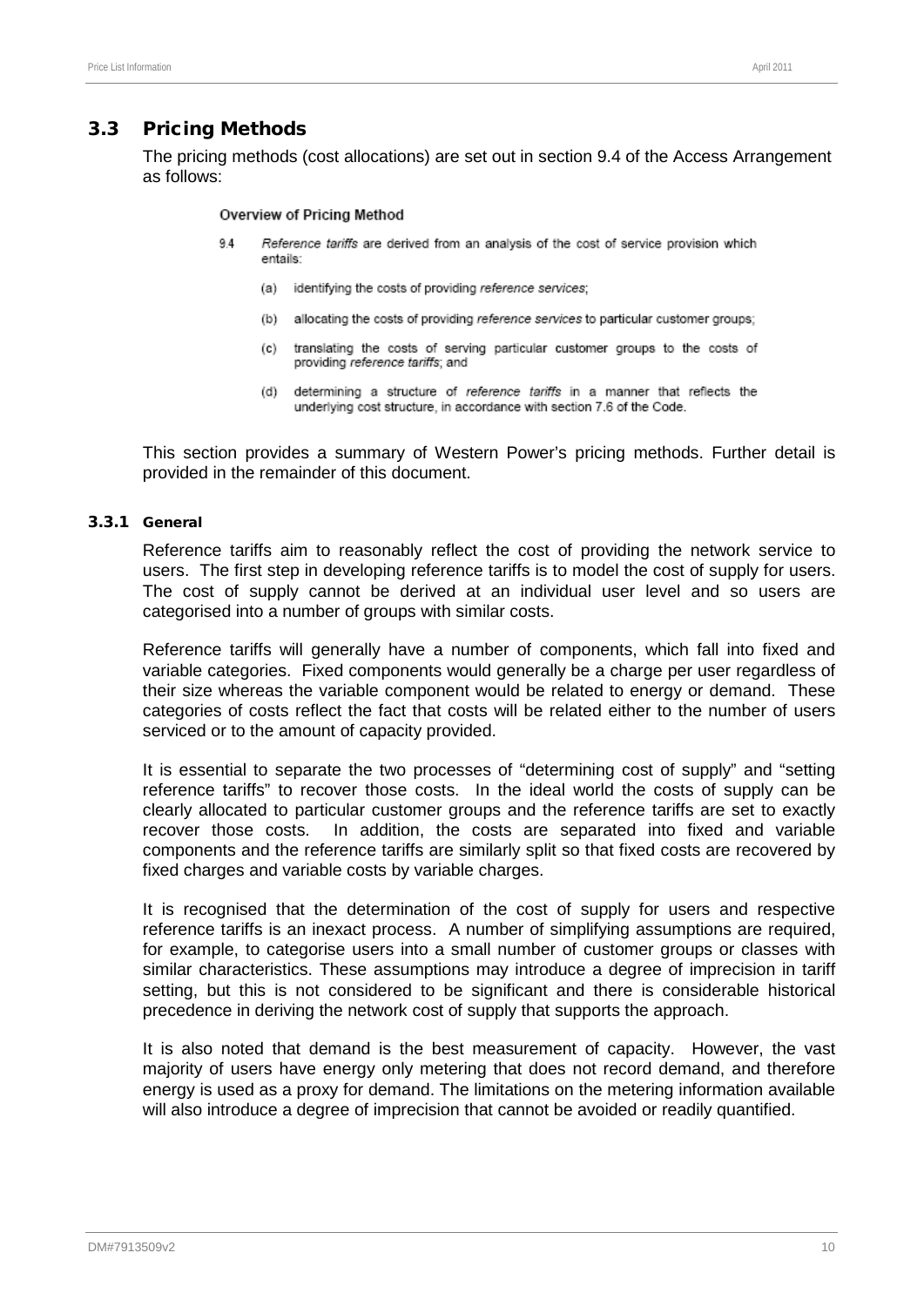#### 3.3.2 Process to Determine Cost of Supply

This section presents an overview of the process to derive the cost of supply. Detailed information on this process is provided in sections [4](#page-17-0) and [5.](#page-23-0)

There are two basic stages in determining the cost of supply for users:

- Determination of the reference service revenue for Western Power; and
- Allocation of the revenue components to different cost pools for various customer groups, based on factors such as supply voltage, location and load characteristics.

Determination of the reference service revenue requirement for Western Power is detailed in section [2](#page-6-0) and is undertaken in accordance with the Access Arrangement.

Note: Transmission and distribution are treated separately and each has independent target revenues.

The reference service revenue requirement must then be allocated to asset classes and the use of the assets allocated to users.

The customer groups used in the analysis and modelling of costs generally reflect the nature of the physical connection to the network and the relative size and nature of the user, namely:

Transmission connected:

- **F** Transmission Generation
- **Transmission Loads**

Distribution connected:

- High Voltage >1MVA maximum demand
- High Voltage <1MVA maximum demand
- **-** Low Voltage >1MVA maximum demand
- General Business Large (300-1,000 kVA maximum demand)
- General Business Medium (100-300 kVA maximum demand)
- General Business Small (15-100 kVA maximum demand)
- Small Business (<15 kVA maximum demand)
- **Residential**
- **Streetlights**
- **Unmetered Supplies**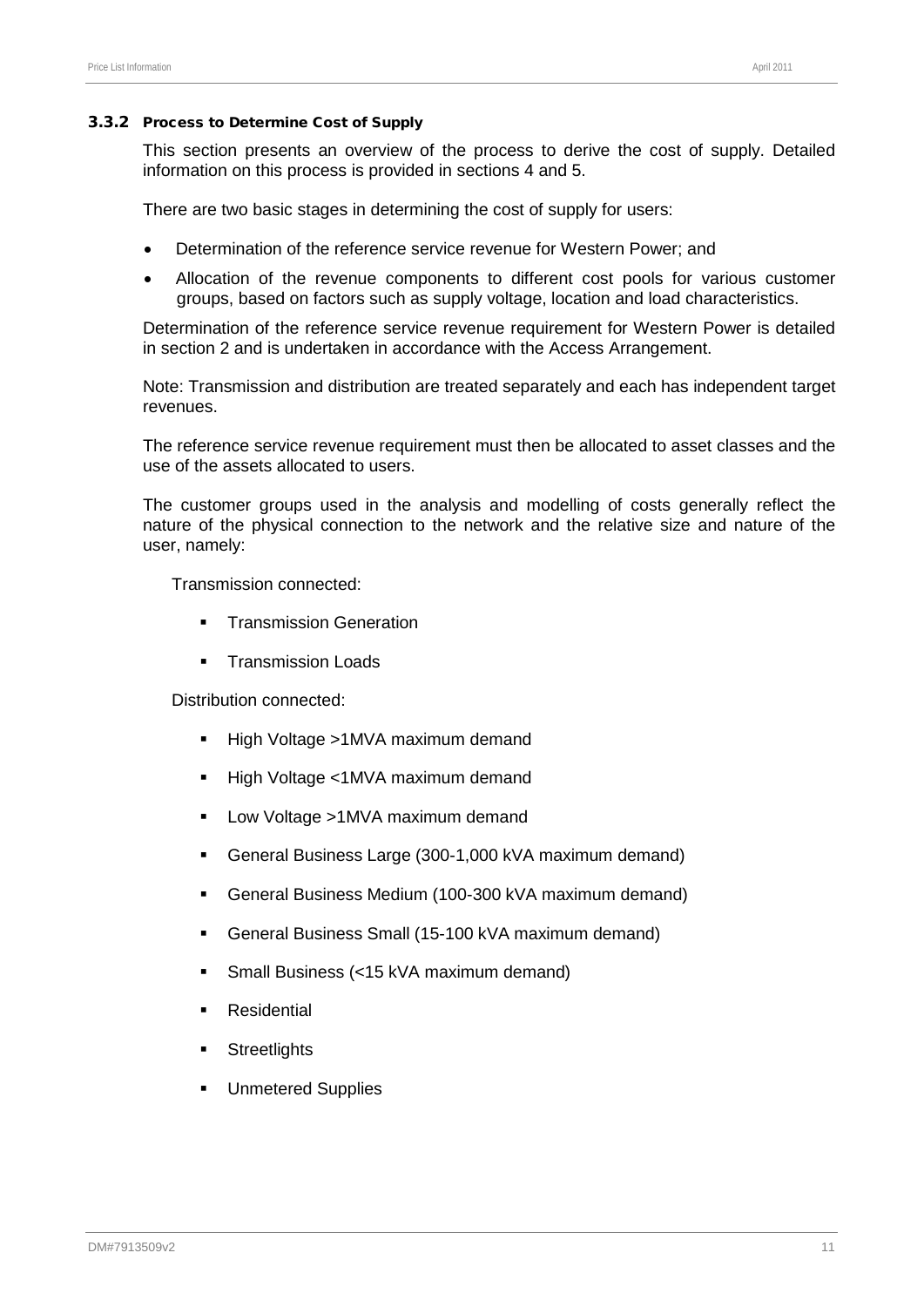#### 3.3.3 Process to Determine Reference Tariffs

This section presents an overview of the process by which reference tariffs are derived. Detailed information on the process is provided in sections [7](#page-38-0) and [8.](#page-50-0)

Reference tariffs are derived from the cost of supply determination. The reference tariffs do not directly relate to the customer groups. This is because a number of the customer groups are based on derived user demands whereas the reference tariffs are based on the user and metering data that is actually available.

The users within the customer groups are linked to reference tariffs so that cost of supply can then be derived for each reference tariff. The cost of supply is in terms of fixed and variable costs and price settings are then simply established to recover the cost pools from the users.

#### 3.3.4 Modelling Cost Allocations

Western Power's transmission and distribution cost of supply (COS) models accurately reflect the network cost of supply for the various customer groups. The model assembles capital and operating costs for the components (lines, substations, transformers, etc.) of the modern equivalent assets employed in providing network capacity and delivering energy and allocates these to each customer group according to a pre-determined set of principles.

Tables from Western Power's COS model are provided in this document to demonstrate that Western Power complies with its cost allocation methodology.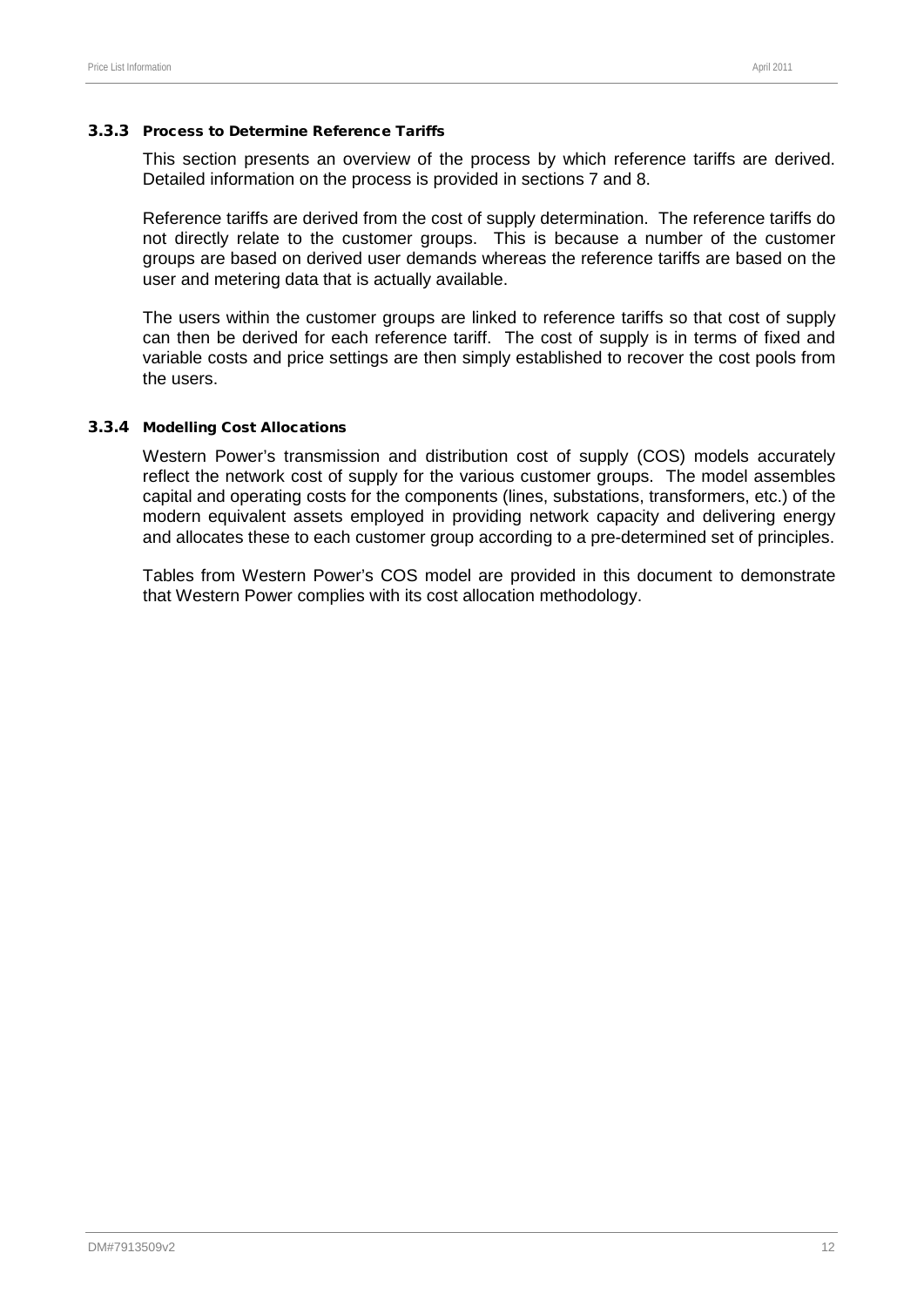# <span id="page-17-0"></span>4 Derivation of Transmission System Cost of Supply

This section details the derivation of the transmission system cost of supply for connection points on the transmission system.

# 4.1 Cost Pools

The following cost pools are used in the derivation of the transmission system cost of supply:

- Connection Services Cost Pool. Which is further allocated to the following cost pools:
	- Connection Services for Exit Points Cost Pool; and
	- Connection Services for Entry Points Cost Pool.
- Shared Network Services Cost Pool. Which is further allocated to the following cost pools:
	- Use Of System for Loads Cost Pool;
	- Use Of System for Generators Cost Pool; and
	- Common Service for Loads Cost Pool.
- Control System Services Cost Pool. Which is further allocated to the following cost pools:
	- Control System Services for Loads Cost Pool; and
	- Control System Services for Generators Cost Pool.

### 4.1.1 Connection Services for Exit Points Cost Pool

The Connection Services for Exit Points Cost Pool includes the Gross Optimised Deprival Value (GODV) of all connection assets at each Exit Point and one-third of the value of the voltage control assets at those points (since the function of voltage control equipment is partly location specific and partly system related).

# 4.1.2 Connection Services for Entry Points Cost Pool

The Connection Services for Entry Points Cost Pool includes the GODV of all connection assets at each Entry Point and one-third of the value of the voltage control assets at those points (since the function of voltage control equipment is partly location specific and partly system related).

# 4.1.3 Use of System for Loads Cost Pool

Use of System for Exit Points Cost Pool includes 50% of the total Shared Network Services Cost Pool.

# 4.1.4 Use of System for Generators Cost Pool

Use of System for Entry Points Cost Pool includes 20% of the total Shared Network Services Cost Pool.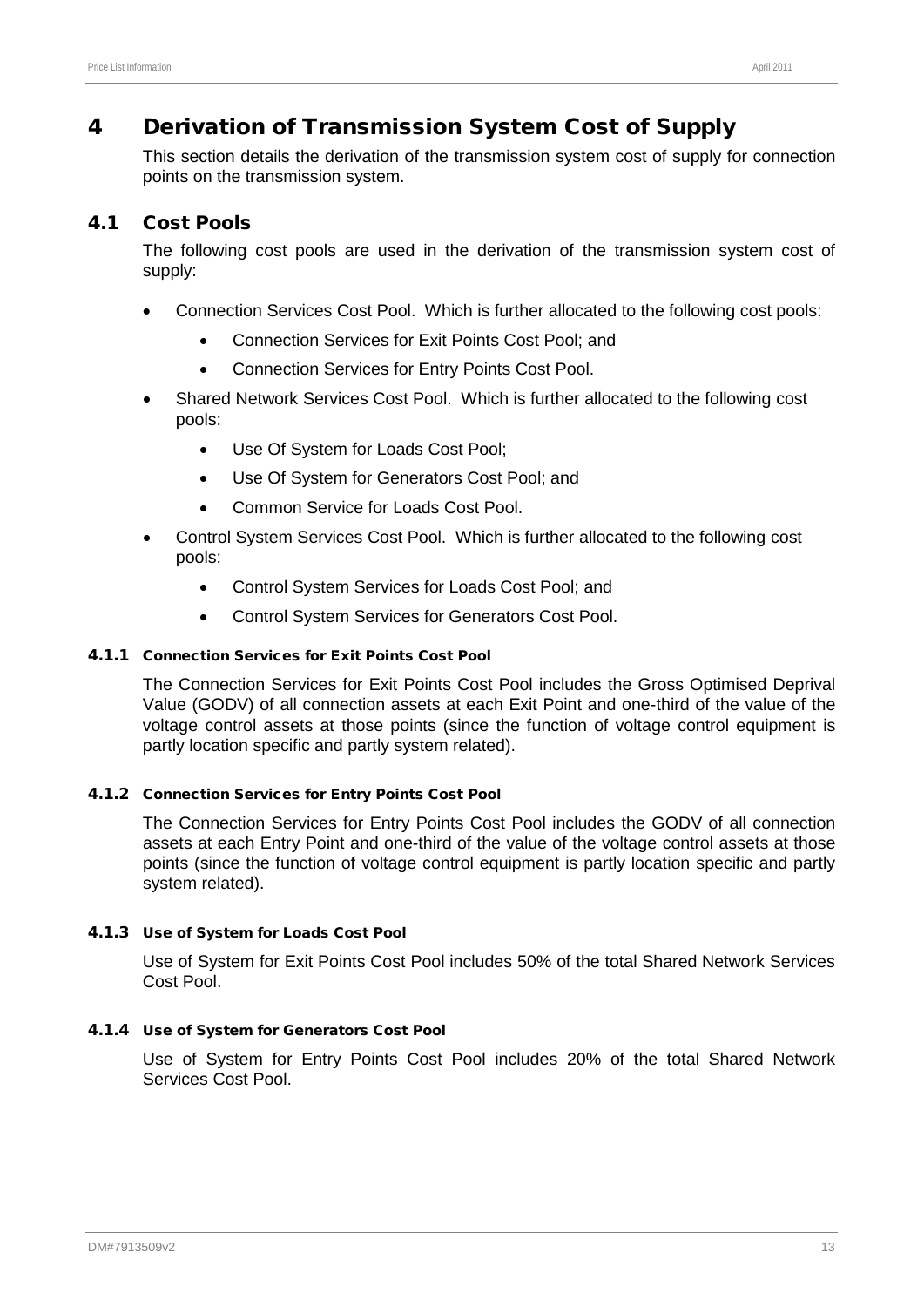#### 4.1.5 Common Service for Loads Cost Pool

The Common Service for Loads Cost Pool includes:

- 30% of the total Shared Network Services Cost Pool;
- Shared Voltage Control Assets two thirds of the value of voltage control assets at Entry and Exit points (since the function of voltage control equipment is partly location specific and partly system related) and the value of all of voltage control assets at transmission substations. NB The remaining one-third of the value of the voltage control equipment at Entry and Exit points is included in the Connection Services Cost Pool (see above); and
- Adjustments for any under or over recovery in revenue from previous financial years, or any under recovery expected due to price caps in the current year.

#### 4.1.6 Control System Service for Loads Cost Pool

The Control System Service for Loads Cost Pool consists of a portion of the total cost of all SCADA, SCADA related communications equipment, and costs associated with the control centre, proportioned based on the total number of points in the SCADA master station relevant to loads.

#### 4.1.7 Control System Service for Generators Cost Pool

The Control System Service for Generators Cost Pool consists of a portion of the total cost of all SCADA, SCADA related communications equipment, and costs associated with the control centre, proportioned based on the total number of points in the SCADA master station relevant to generators.

# 4.2 Cost of Supply

In order to calculate transmission cost of supply, all transmission assets are valued and categorised into the above cost pools. Each network branch is further defined as either exit, entry or shared network and cost allocation is then applied based on the Gross Optimised Deprival Value (GODV) of all relevant assets.

#### 4.2.1 Transmission Assets

The principal elements of the transmission networks include transmission substations and zone substations, interconnected by transmission and sub-transmission lines. The transmission networks enable the transportation of electricity from power stations to zone substations and high voltage user loads. The zone substations provide the interface between the transmission networks and distribution networks.

Generally, the transmission networks assets comprise connection assets, shared Network assets and other or ancillary assets. These are described as follows:

- Connection Assets: those assets at the point of physical interconnection with the transmission networks which are dedicated to a User - that is, at substations including transformers and switchgear, but excluding the incoming line switchgear. Connection assets for generators are referred to as entry assets and for loads they are called exit assets.
- Shared Network Assets: all other transmission assets, which are shared to some extent by network Users.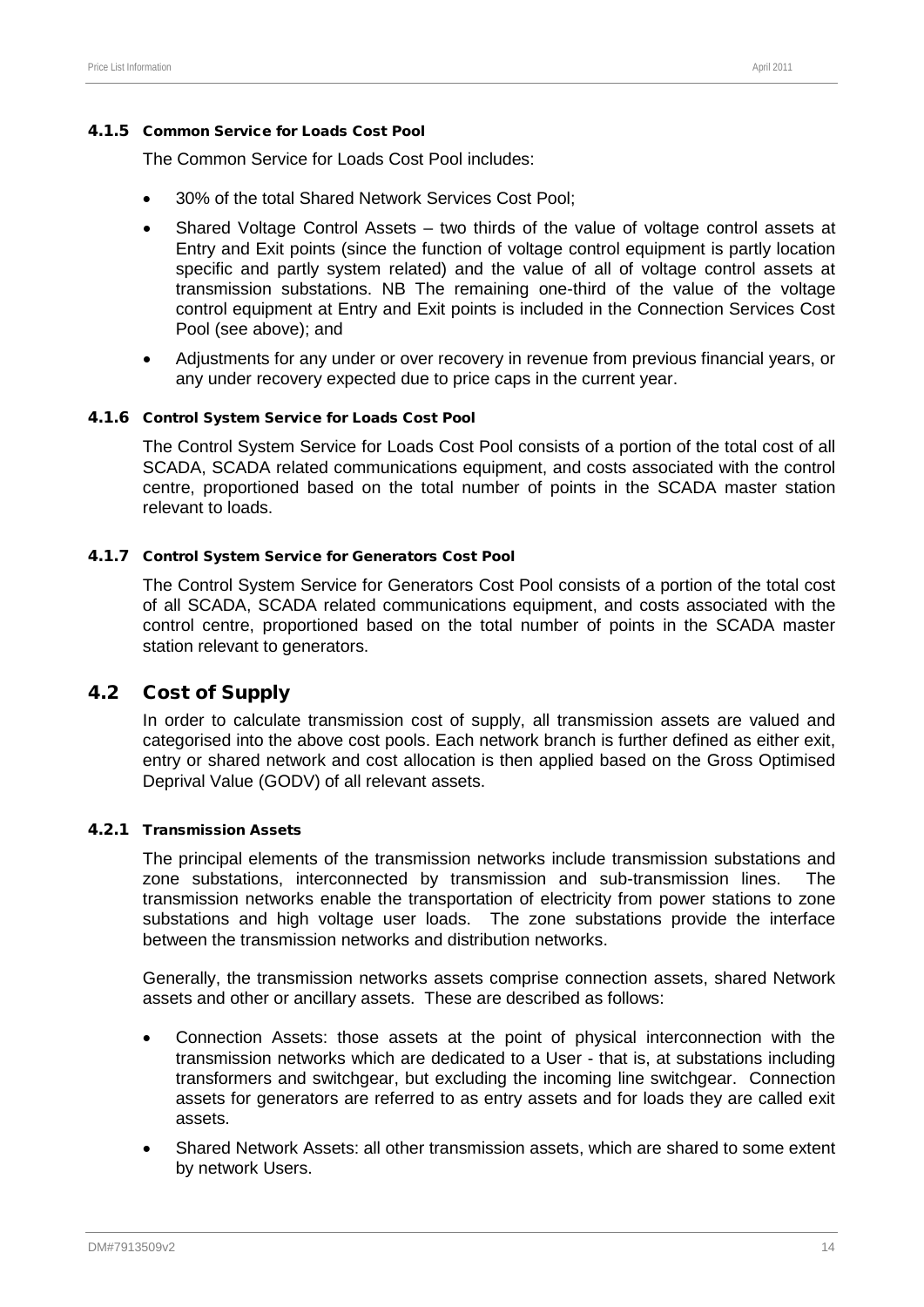- Other or Ancillary Assets: network assets performing an Ancillary Services function comprise:
	- those providing a Control System Service, for example, system control centres, supervisory control and communications facilities.
	- those providing a Voltage Control Service in the networks, for example, a proportion of the costs of capacitor and reactor banks in substations.

[Figure 1](#page-20-0) shows in simplified form the principal elements of the transmission networks and the categorisation of the assets as described above.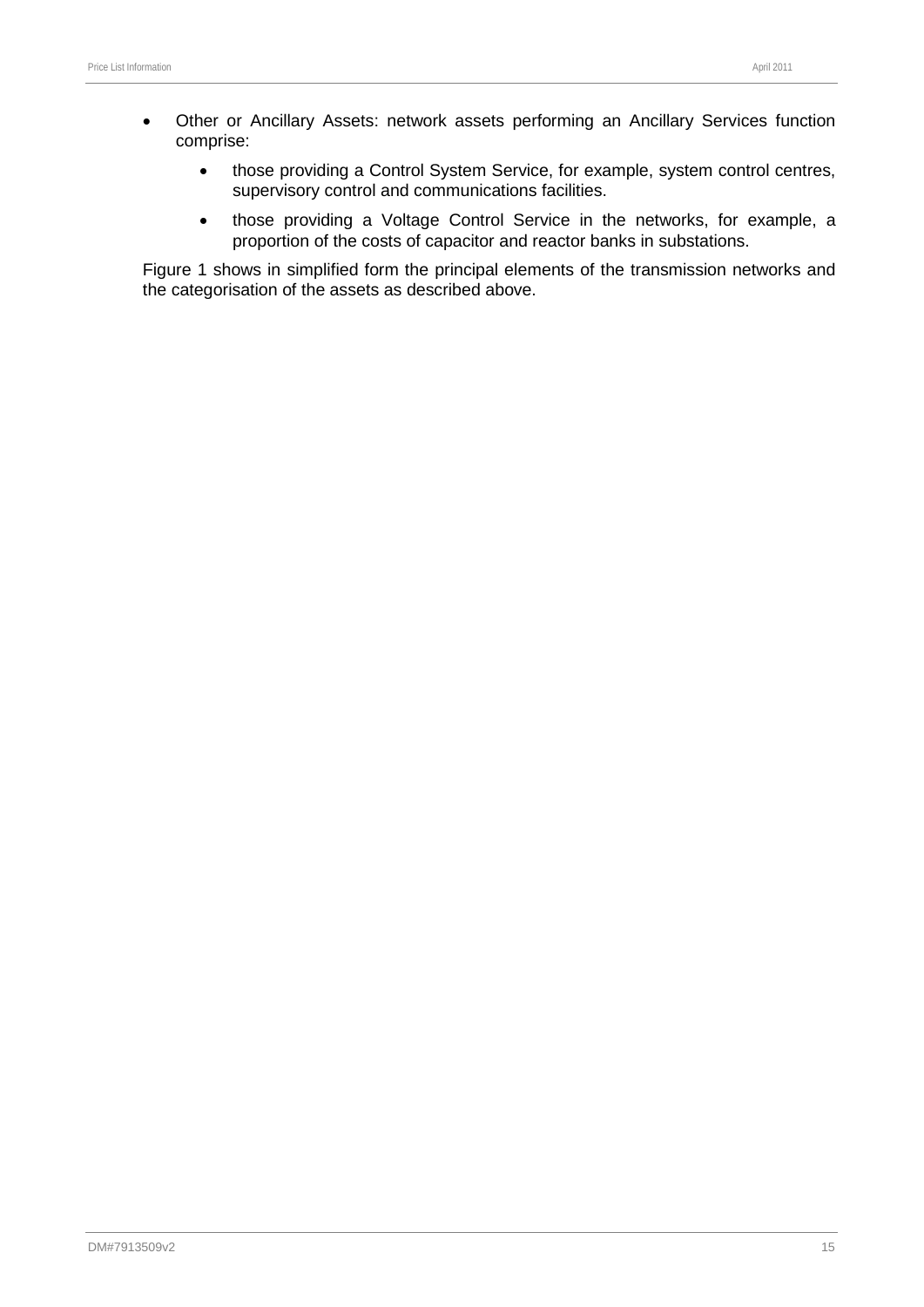

<span id="page-20-0"></span>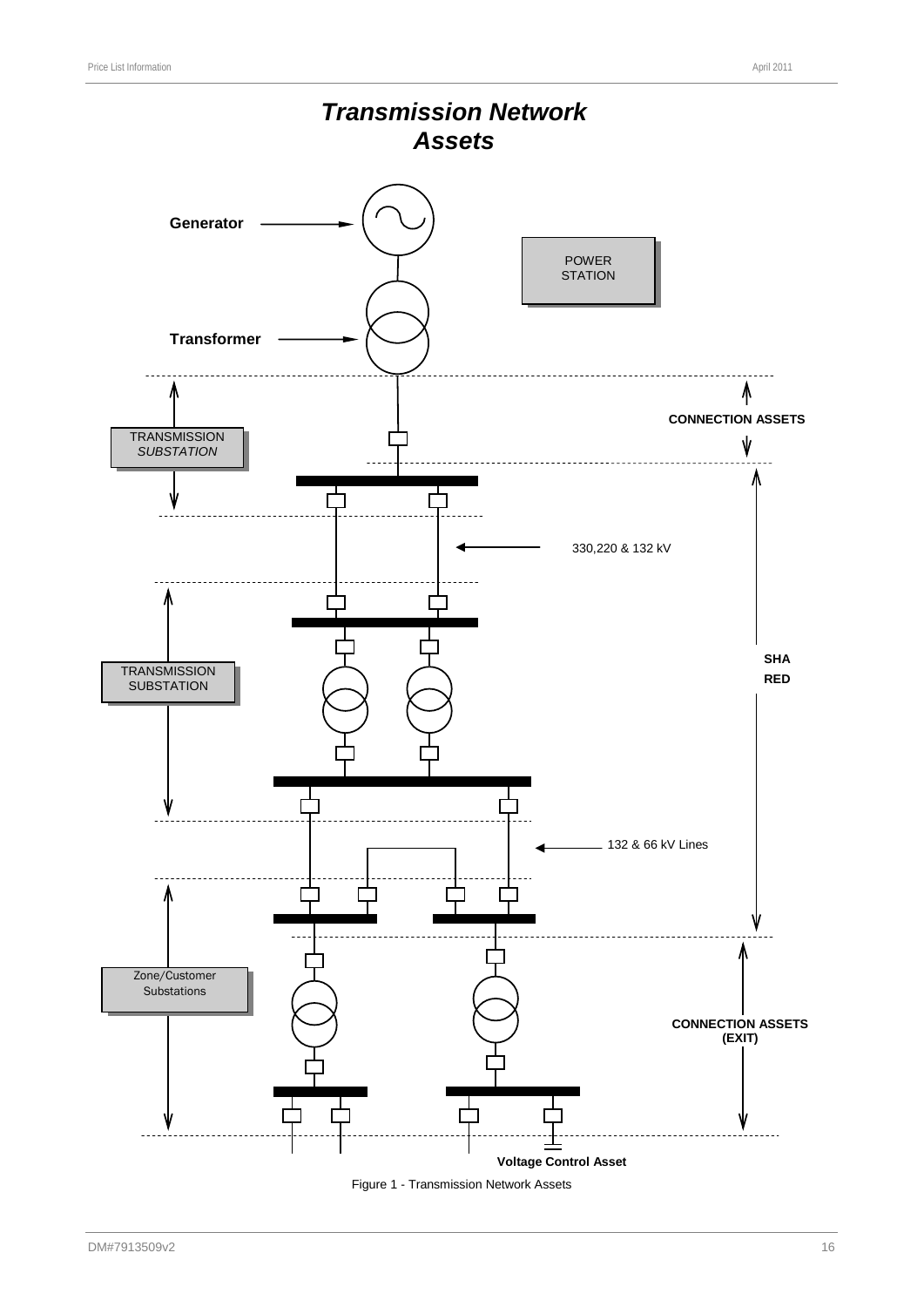#### 4.2.2 Asset Valuation

All valuations of transmission assets are performed using the Optimised Deprival Value (ODV) methodology.

#### 4.2.3 Valuation of Individual Branches and Nodes

To determine cost of supply, valuation data is required for every individual branch and node on the network. Every branch and node consists of many individual asset valuation building blocks that are all individually assessed.

Branches include transmission lines and transformers and include the substation circuits at each end. Each transmission line branch will typically have the cost of each of the circuit breakers at different substations included, whereas each transformer branch will typically have the cost of each of the circuit breakers at that same substation included.

Substation site establishment costs are allocated equally to all substation circuits.

The costs for shared circuit breakers (such as bus section breakers etc.) are allocated equally between all other substation circuits, which derive benefit from that shared circuit breaker.

# 4.3 Methodology of Allocating to Cost Pools

# 4.3.1 Overview

The methodology for allocating the transmission revenue to each cost pool is to allocate the revenue in the proportion to the GODV of the assets in each cost pool.

However, the Annual Revenue Requirement for the Control System Service Cost Pool is calculated separately (using the same method as for all other network assets) but assuming higher depreciation and operating expenditure than for other network assets. When calculating other Cost Pool Revenues appropriate adjustments are required.

Consequently:

Cost Pool Revenue = RR \* GODV (Cost Pool)

where:

RR = a revenue rate of return (RR) determined as  $AARR_{network} / \Sigma GODV_{network}$ 

 $AARR<sub>network</sub>$  = Transmission Reference Service Revenue excluding Annual Revenue Requirement for Control System Services.

GODV (Cost Pool) = GODV of the transmission network assets which belong in that cost pool.

 $ΣGODV<sub>network</sub> = GODV$  of all transmission assets excluding Control System Service assets.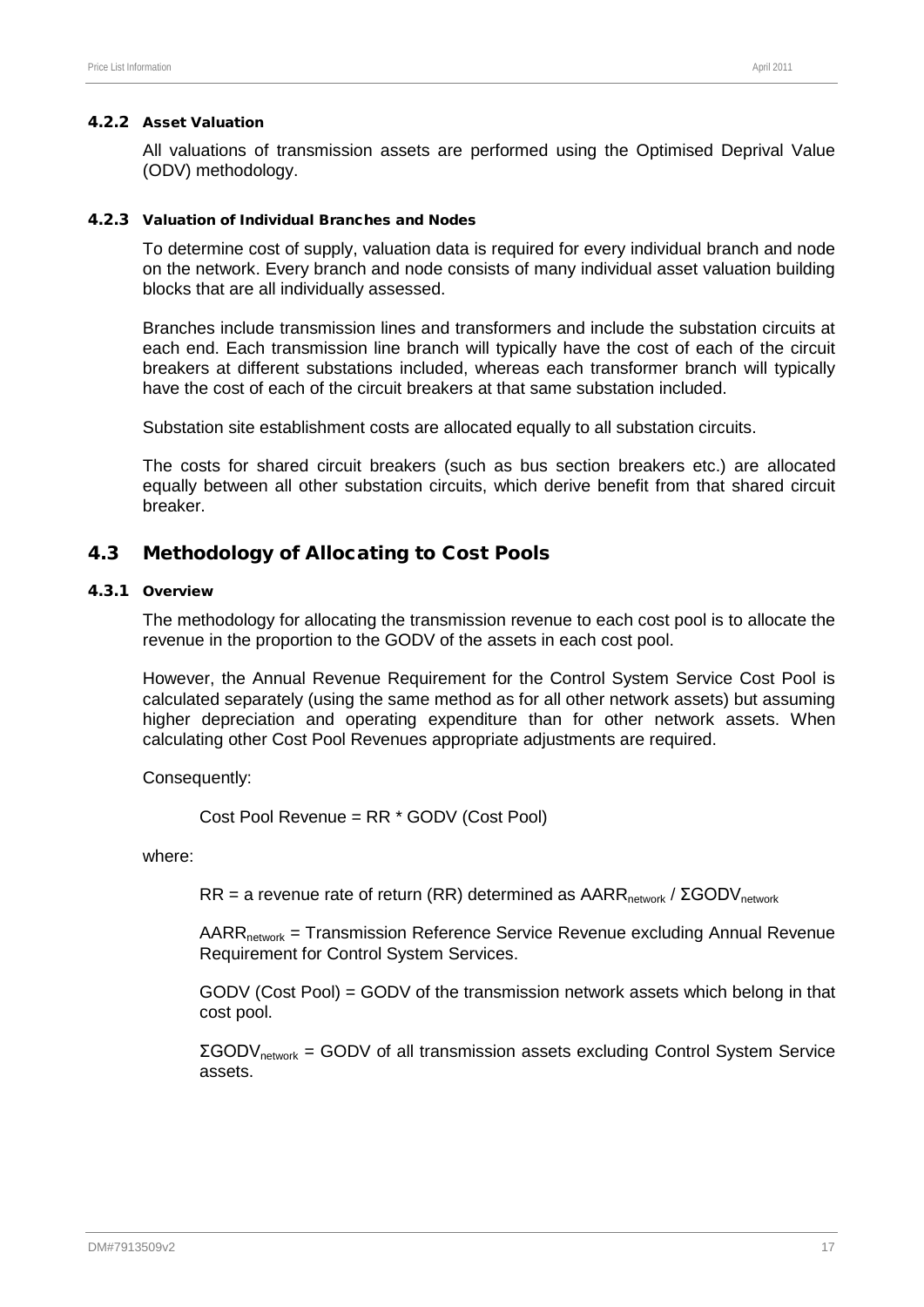# 4.4 Cost Pool Allocations

Applying the above methodology, the following cost pool revenues were derived (before applying pricing side constraints) for 2011/12:

| <b>Cost Pool</b>                                     | <b>Allocated Revenue</b> |
|------------------------------------------------------|--------------------------|
| <b>Entry Connection</b>                              | 8.6                      |
| <b>Exit Connection HV</b>                            | 0.7                      |
| Exit Connection LV                                   | 98.7                     |
| <b>Control System Services for Generators</b>        | 4.5                      |
| <b>Control System Services for Loads</b>             | 23.6                     |
| Use Of System for Generators                         | 61.6                     |
| Use Of System for Loads                              | 127.4                    |
| Common Service for Loads (including Voltage Control) | 92.3                     |
| Metering CT/VT                                       | 0.6                      |
| Deduct Standby                                       | $-0.5$                   |
| <b>Total Reference Service Revenue</b>               | 417.4                    |

| Table 10 - Transmission Pricing Cost Pools for 2011/12 (\$M Nominal) |  |  |  |
|----------------------------------------------------------------------|--|--|--|
|----------------------------------------------------------------------|--|--|--|

Note: The standby cost pool relates to Western Power providing standby services. This cost pool has been removed from the costs associated with reference services due to the standby service being provided as a non-reference service.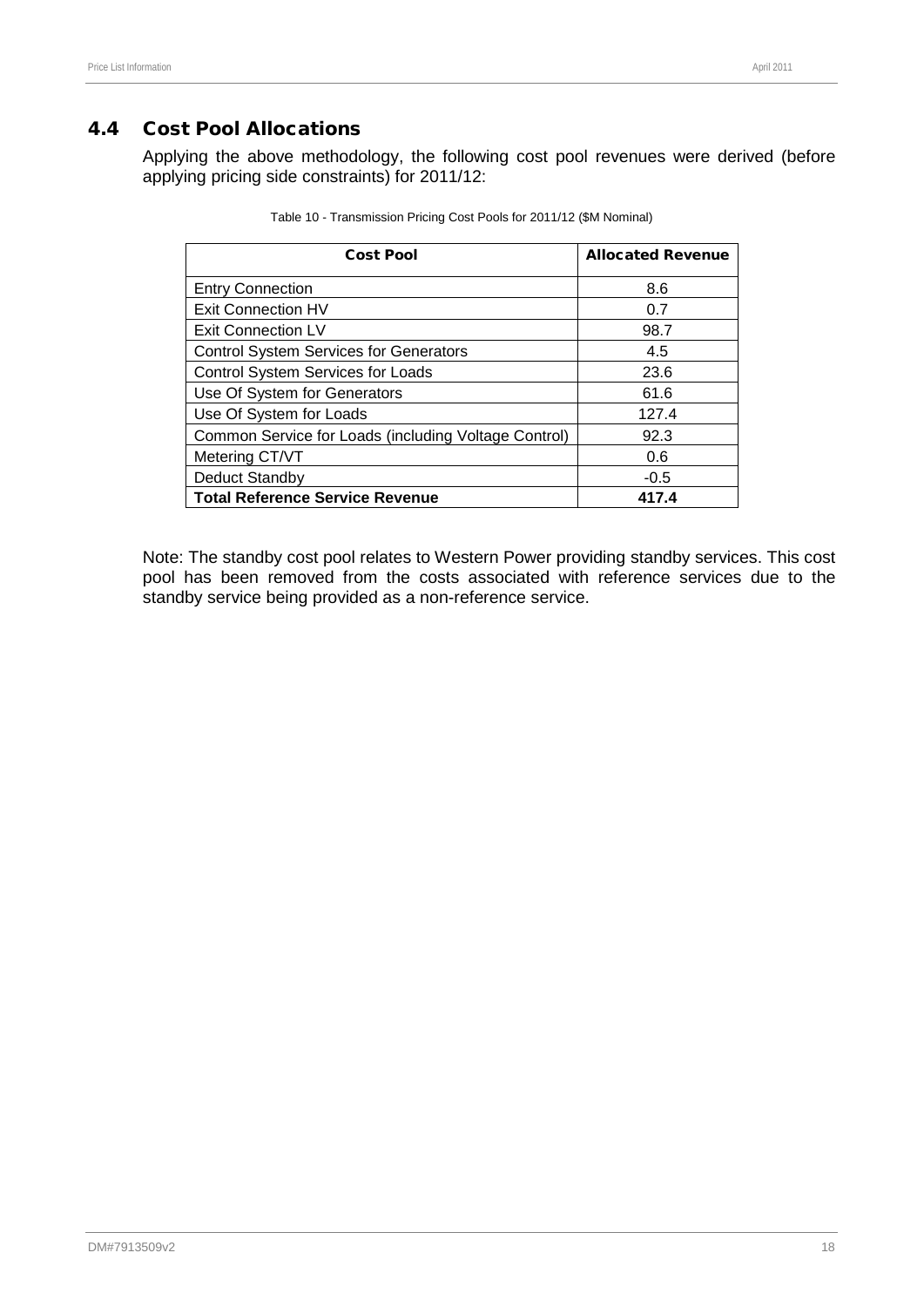# <span id="page-23-0"></span>5 Derivation of Distribution System Cost of Supply

This section details the derivation of the distribution system cost of supply for connection points on the distribution system.

The derivation of the Distribution System Cost of Supply operates along the same principles as the transmission system. That is, the reference service revenue entitlement (which includes the tariff equalisation contribution (TEC)) is determined for the distribution system, and that revenue is then allocated to asset categories to derive the cost of supply for each of the customer groups. The cost of supply is based on the relative usage of each asset category by the various customer groups.

The structure of the distribution network cost of supply and reference tariffs reflects the features of the distribution network.

# 5.1 Cost Pools

The distribution cost pools used in the Distribution System Cost of Supply are:

- **High Voltage Network**
- Low Voltage Network
- **Transformers**
- **Streetlight Assets**
- **Metering**
- Administration

# 5.2 Customer Groups

The distribution customer groups used in the Distribution System Cost of Supply are:

- High Voltage >1MVA maximum demand
- High Voltage <1MVA maximum demand
- Low Voltage >1MVA maximum demand
- General Business Large (300-1,000 kVA maximum demand)
- General Business Medium (100-300 kVA maximum demand)
- General Business Small (15-100 kVA maximum demand)
- Small Business (<15 kVA maximum demand)
- **Residential**
- **Streetlights**
- Unmetered Supplies

# 5.3 Locational Zones

Distribution reference tariffs are provided for individual locational zones for users with energy demands in excess of 1 MVA. Locational zones are defined as those areas supplied by the network where the distribution system cost of supply is similar. For example, the rural wheat belt areas of Western Australia are considered to have a reasonably uniform distribution system and costs of supply, as do the urban and CBD areas of Perth.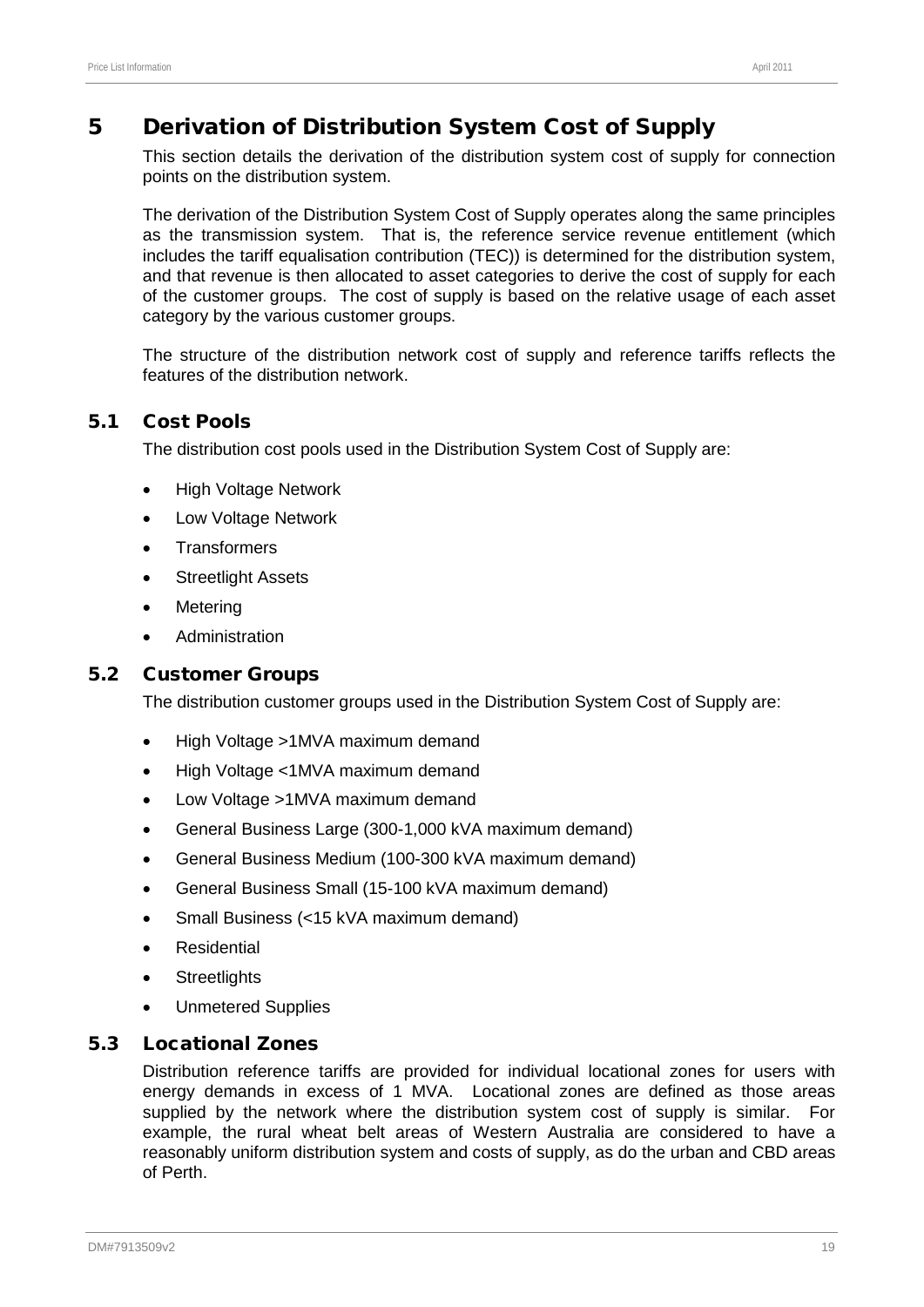Zone substations with similar cost structures are allocated to locational zones that feed an area of the distribution system. Where a zone substation supplies an area of more than one distinct cost of supply, then all users supplied from that substation are considered to be in the one dominant category. That is, there is only one locational zone defined for each zone substation.

The five zones are defined in the sections below, and for details of the allocation of each zone substation to locational zones see the Price List in the Access Arrangement.

#### 5.3.1 CBD Locational Zone

This is defined as the intense business area generally recognised as the Perth CBD area. The defining street boundaries is generally from the Swan River north to Aberdeen Street Northbridge, west to Rokeby Road Subiaco, and east to the East Perth redevelopment area.

#### 5.3.2 Urban Locational Zone

This is defined as the uniformly and continuously settled areas of Perth that contains the urban domestic, commercial and industrial users but exclude the CBD. This area also excludes the outer urban area that is treated as mixed. The country towns of Geraldton and Kalgoorlie are also included.

#### 5.3.3 Rural Locational Zone

This is defined to include those areas which have a predominantly rural/farming characteristic and includes small to medium size towns within the southwest land division, for example Merredin.

#### 5.3.4 Mixed Locational Zone

This is defined to include those areas that have a mixed user base that has at least two dominant load types, for example a mix of significant mining and rural loads or significant urban and rural loads. It also includes significant outer areas of Perth, which can be a mix of fringe urban, semi-rural and rural types, for example Yanchep.

#### 5.3.5 Mining Locational Zone

This is defined to include the mining area surrounding Kalgoorlie, which is supplied at 33 kV and the mining area at Forrestania which is also supplied at 33 kV. It does not include the town of Kalgoorlie.

# 5.4 Methodology of Deriving the Cost of Supply

#### 5.4.1 Flowchart

The derivation of the cost of supply for each customer group the process followed is illustrated in the following flow diagram.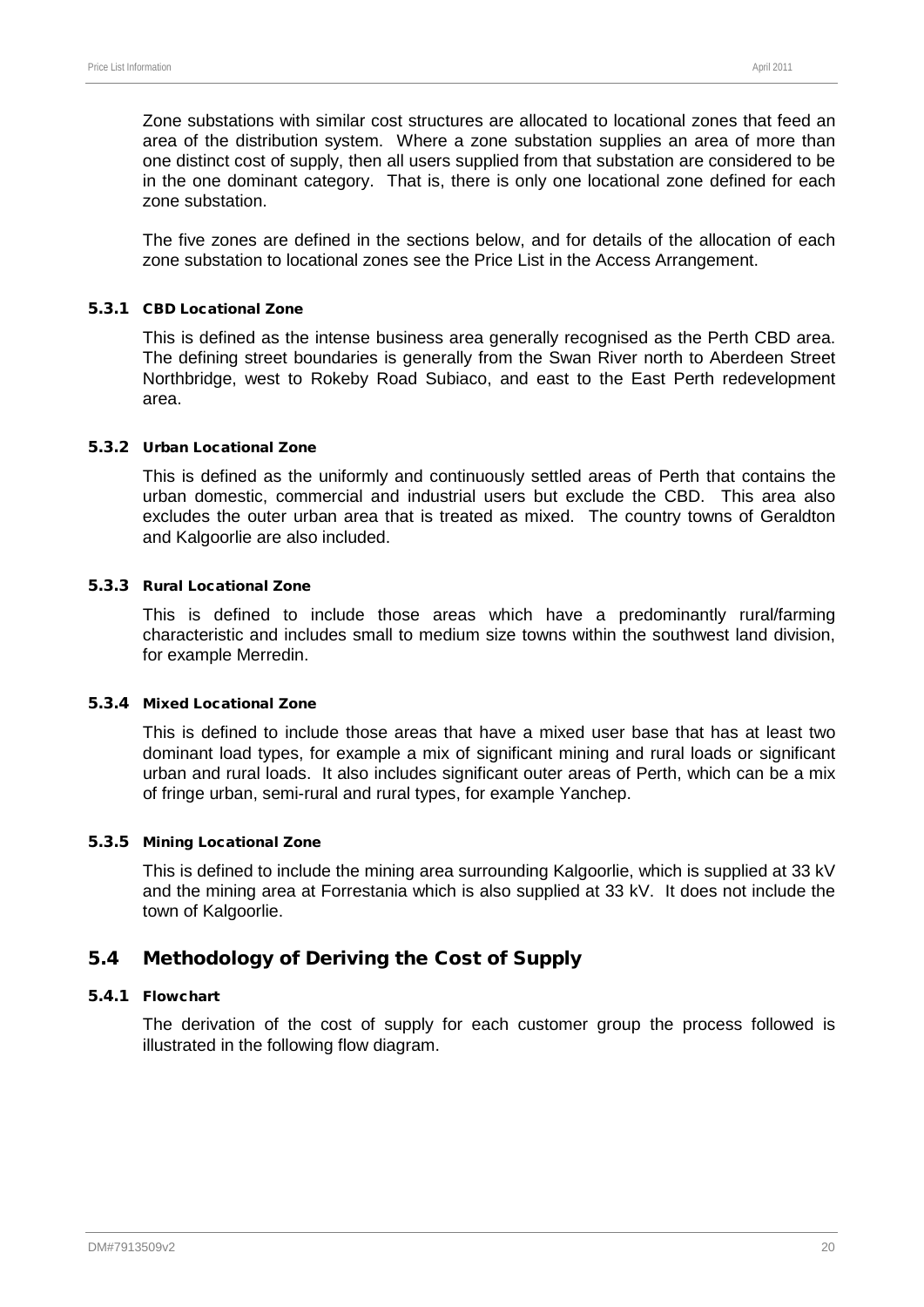

Figure 2 - Distribution Cost of Supply Flow Chart

Each step in this process to derive the distribution cost of supply is described in more detail as follows.

#### 5.4.2 Calculate the Forecast Distribution Network Revenue to be recovered from Distribution-Connected Users

It is assumed at this stage that the forecast distribution network revenue entitlement has been determined in accordance with the approach approved by the ERA in the Access Arrangement.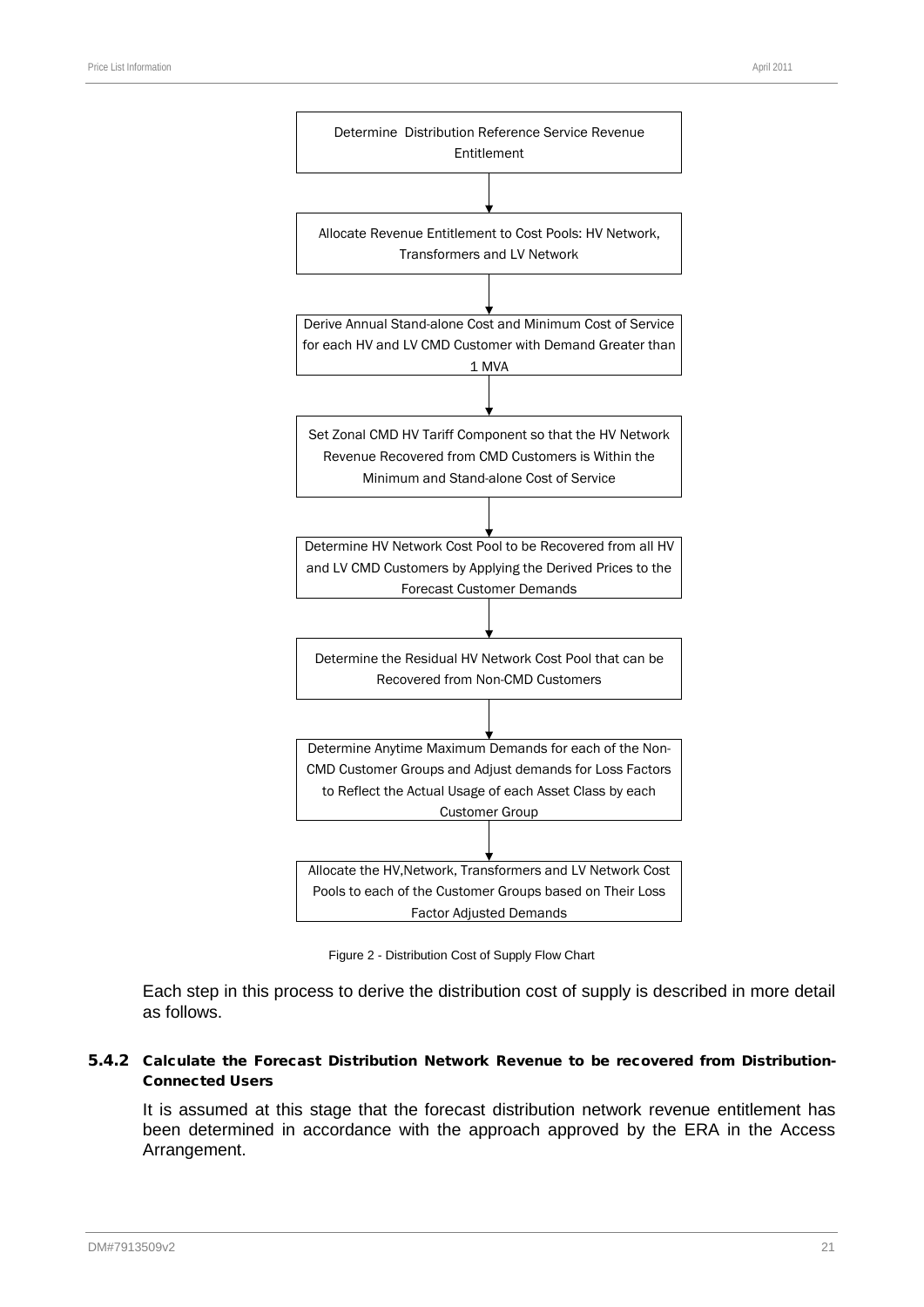The forecast distribution network revenue entitlement includes an amount for the TEC. The allocation of TEC to the cost pools and the customer groups is undertaken on the same basis as the network revenue entitlement set out below.

#### 5.4.3 Allocate Revenue Entitlement to Cost Pools HV Network, Transformers and LV Network

The network revenue entitlement is then allocated to each of the asset classes being the HV network, transformers and the LV network. The allocation is based on the GODV of each asset category as a proportion of the total GODV.

#### 5.4.4 Derive HV Annual Stand-alone Cost and Incremental Cost of Supply for all HV and LV CMD Users with Demand Greater than 1 MVA

In the cost of supply analysis, the costs for users with annual maximum demands less than 1,000 kVA are assumed to be uniform across the network whereas costs for users with demands above 1,000 kVA are determined on the basis of their being affected by their location on the network and their relative use of network assets.

On this basis, the HV network costs that can be allocated to users with maximum demands in excess of 1,000 kVA are calculated through a process that ensures that the cost is between the incremental cost of supply and the stand-alone cost. This approach is consistent with the requirements of section 7.3 of the Code and demonstrated within the Access Arrangement.

In terms of costs of supply analysis, this approach is contrary to the approach for users with demands below 1,000 kVA. For these users the approach is facilitated by allocating the network costs on the basis of sharing the average costs of the network between users depending on their relative usage of the network components.

This approach for larger users can distort the final price outcomes because it assumes that costs can be allocated linearly on usage. This approach is reasonable for smaller users where the stand-alone cost will far exceed the average cost of supply. On the other hand, the stand-alone cost for larger users can be less than a simple linear allocation of costs and for this reason it is essential to take a different approach.

The approach taken is to derive the HV network incremental and standalone cost for each user with maximum demand in excess of 1,000 kVA. This process will give maximum and minimum revenues that could be recovered from this customer group.

The reality of network pricing is that the actual revenue recovered from these users should fall between these two values. The actual value is determined by deriving reference tariff components that, when applied to the forecast user data will produce charge and revenue outcomes that recover at least the incremental cost of supply but do not recover more than the standalone cost of supply. The detail of this price setting is contained in section [8.](#page-50-0)

#### 5.4.5 Redefine Revenue Pools

The outcome of the process to date is that the HV network revenue for HV and LV users with maximum demands greater than 1,000 kVA has been forecast. This now results in a reallocation of the reference tariff revenue entitlement into the costs pools of:

- HV network cost pool that is recovered from users with demands greater than 1,000 kVA.
- Residual HV network cost pool for users with demands less than 1,000 kVA,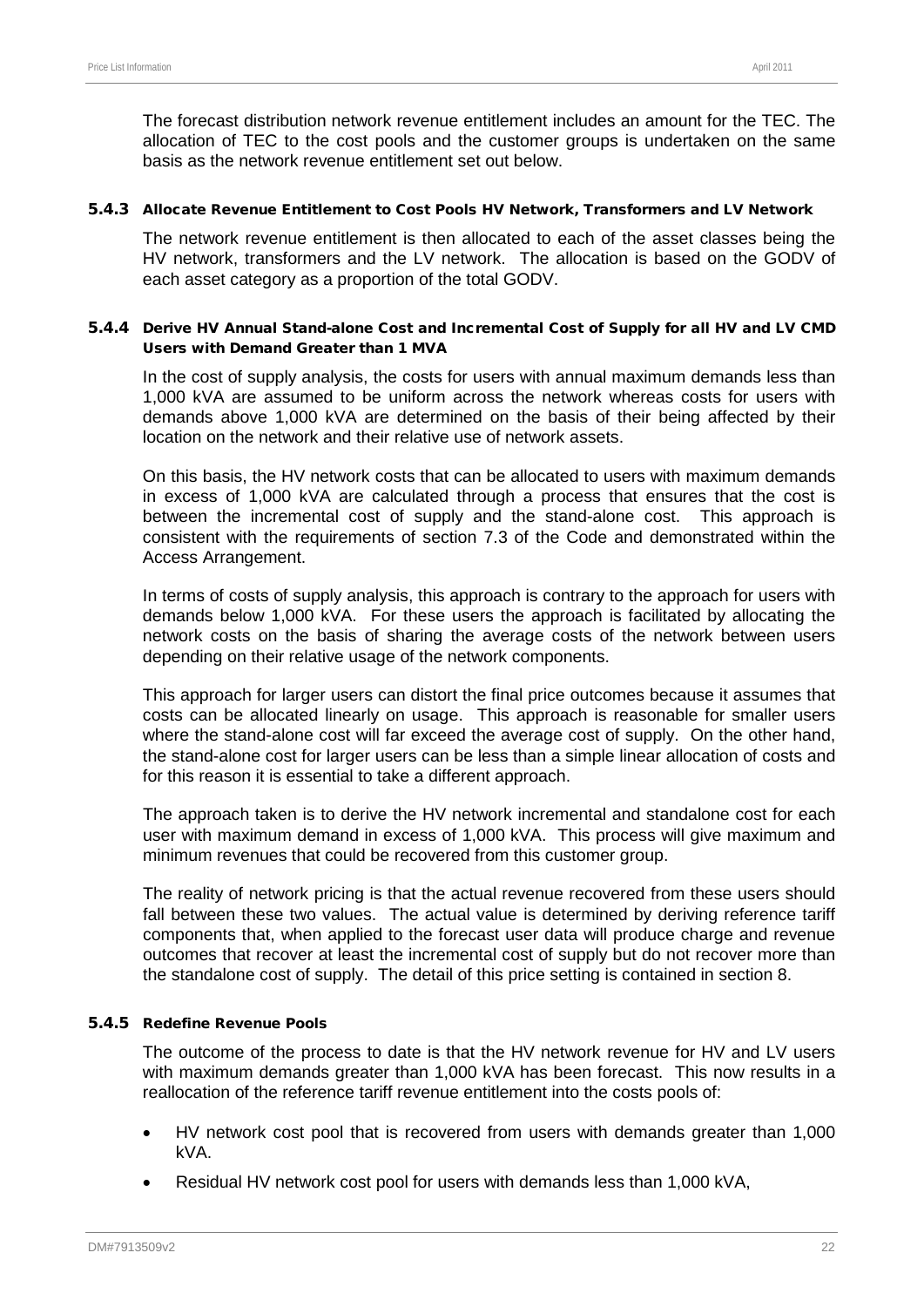- Transformer cost pool, and
- LV network cost pool.

These cost pools must now be allocated to customer groups based on relative usage of the network elements.

#### 5.4.6 Allocation of Residual HV Network Costs to Customer Groups

This allocation is to reflect the usage of each of the customer groups of the HV network remembering that the costs associated with users with maximum demands greater than 1,000 kVA have already been determined.

The allocation is based on the diversified maximum demand imposed by each customer group. Where a user has a metered demand, that demand is recorded but for the vast majority of users there is no metered demand. For all of these users a notional demand is calculated based on their diversified load factor. Those calculated demands are adjusted by average loss factors to reflect the actual demand placed on the HV network.

The load factors are based on industry codes that reflect typical users. These load factors were derived from sample data taken over a large number of users and are recorded against each user. The sum of the demands is called the anytime maximum demand (ATMD).

| <b>Customer Group</b>          | Loss Factor (%) |
|--------------------------------|-----------------|
| Un-metered                     |                 |
| <b>Street Lights</b>           |                 |
| Residential                    | 8               |
| <b>Small Business</b>          | 8               |
| <b>General Business Small</b>  |                 |
| <b>General Business Medium</b> | 5               |
| <b>General Business Large</b>  |                 |
| Low Voltage >1MVA              |                 |
| High Voltage                   |                 |

The loss factors that are used are listed by customer group as follows:

#### 5.4.7 Fixed and Variable Costs

Based on the premise that the network was built in part to supply each user, it is reasonable to allocate some of the HV costs on a per user basis rather than purely on demand. Capacity to carry load should clearly be allocated on demand, but the cost to get a minimum capacity supply to a user should, in principle, simply be allocated on a per user basis. This reflects the principle that all users benefit from the HV line regardless of their actual usage.

The question of what percentage of costs should be allocated on a per user basis is the classical fixed and variable cost allocation issue. To determine the fixed component of the cost the approach taken will be to calculate the cost to establish the network to supply the smallest possible load to each user. The variable component of the cost can then be based on all costs that give the network capacity to provide differential supply to each user. That process is described below.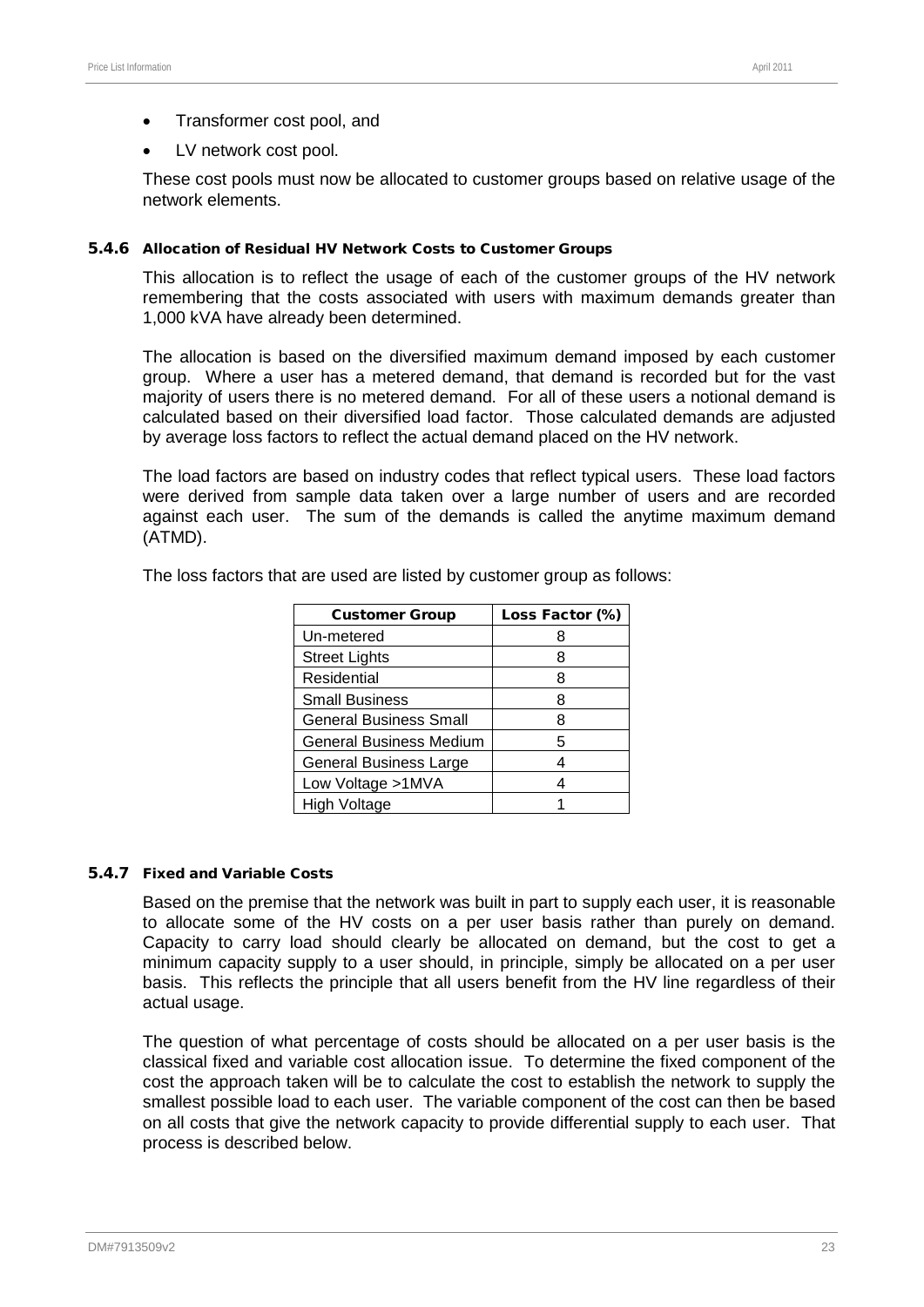#### **Capital related costs (return and depreciation)**

The "minimal" cost HV line could be seen as a single-phase line with minimum conductor size, maximum bay lengths and minimum pole and hardware ratings. It is reasonable to assign 40 metre bays in the urban area and 250 metre bays in rural areas for this purpose. The approximate costs for such hypothetical constructions (derived from the results of the 2004 valuation study) would be as follows.

| <b>Line Construction</b>        | Cost per Kilometre (\$) |
|---------------------------------|-------------------------|
| 1 Phase Steel (40 m bays)       | 18,000                  |
| 3 Phase Large Size (40 m bays)  | 50,000                  |
| 1 Phase Steel (250 m bays)      | 8,500                   |
| 3 Phase Large Size (120 m bays) | 24.000                  |

From these numbers it is reasonable to deduce that the cost to simply provide a minimal HV supply is approximately 35% of the cost to provide a full capacity supply in both the urban and rural cases. The remaining 65% is therefore considered related to load and these capital related costs should be allocated on demand.

#### **Operating and maintenance costs**

A proportion of the costs associated with operations and maintenance do not vary with load, while other costs are clearly load related.

A proportion of maintenance costs relating to routine inspection and repair could be regarded as being fixed in nature, whereas a proportion is required to maintain capacity, and therefore could be regarded as variable. Fault restoration work can be similarly differentiated, depending on the nature of the faults.

It is difficult to be definitive in allocating maintenance costs but a 50/50 split between fixed and variable is considered reasonable and has been adopted for cost allocation purposes.

#### **Resultant cost allocation**

Applying these percentage allocations to three phase HV capital and O&M costs results in a fixed to variable ratio of approximately 40:60.

#### 5.4.8 Allocation of Transformer Costs to Customer Groups

Transformers are installed to provide capacity and energy for each load and the costs can be fairly allocated on demand.

The cost of maintenance of transformers is a very small proportion of the total distribution network maintenance expense, and so no maintenance costs are allocated to transformers.

#### 5.4.9 Allocation of LV Network Costs to Customer Groups

The logic for developing cost allocation principles for LV network costs is identical to the HV case. Therefore, the LV costs are allocated on a similar basis.

However, the LV costs per kVA are generally higher for smaller users than for larger users. Larger users use proportionately less of the LV network because they are typically connected closer to transformers, and generally have a lower level of back-up. For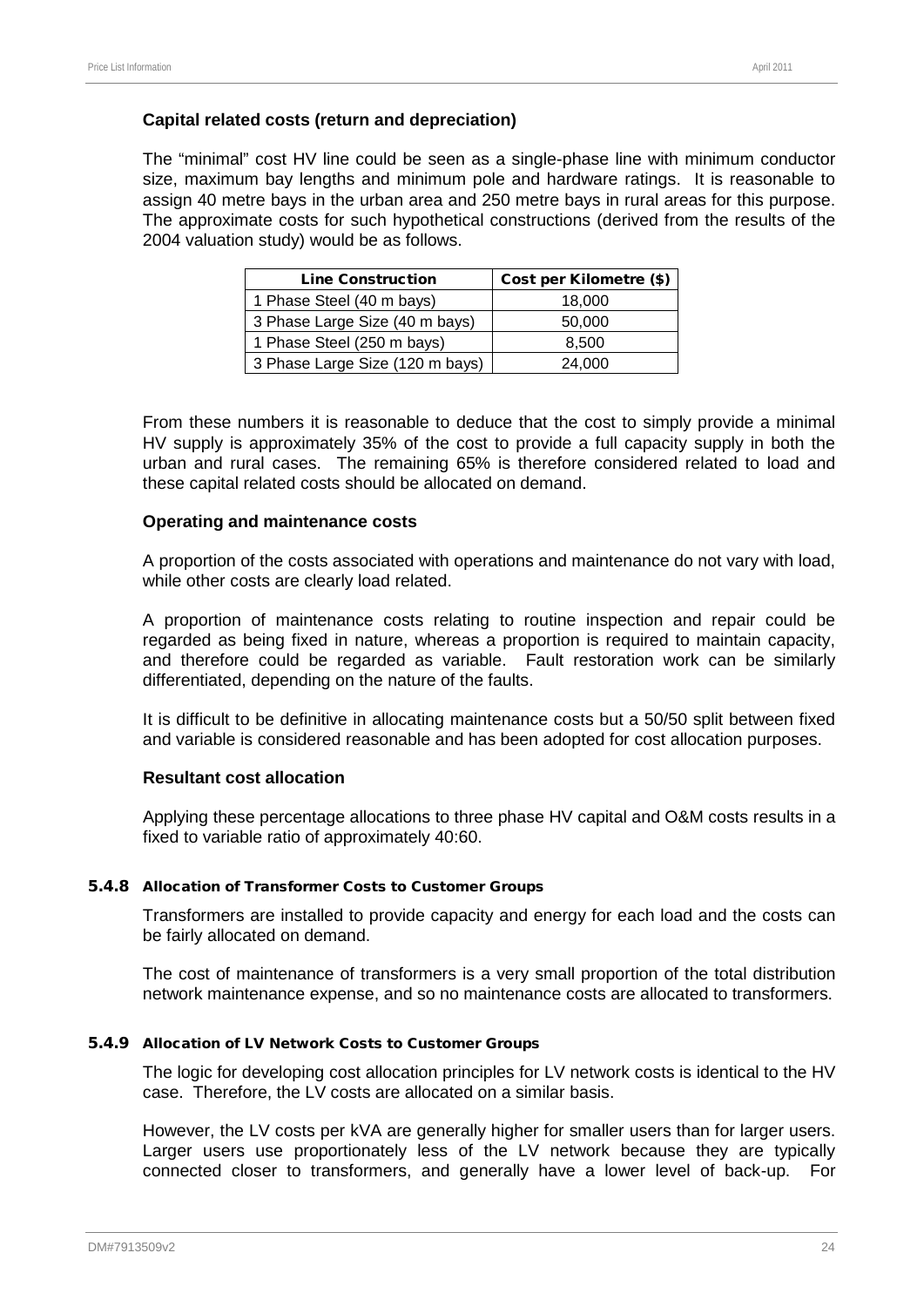example, a user with a load of 300 kVA or more would generally be connected directly to a transformer with limited capacity in the LV network to supply only part load in the event of an HV contingency.

Appropriate weighting factors have therefore been derived to reflect the proportionate usage of the LV network by the different customer groups, as follows:

| <b>Customer Group</b>     | <b>Cost Weighting</b> |
|---------------------------|-----------------------|
| Residential               |                       |
| <b>Small business</b>     |                       |
| General business - small  |                       |
| General business - medium | 0.9                   |
| General business - large  | 0.1                   |
| Low Voltage >1,000 kVA    | 0.1                   |
| High Voltage              |                       |

#### 5.4.10 Allocation of Tariff Equalisation Contribution (TEC) Costs to Customer Groups

TEC is allocated to the cost pools consistent with the methodology detailed above. TEC is then allocated to customers groups on the same basis that is set out above for:

- 1. Allocation of HV Network Costs to customer groups
- 2. Allocation of Transformer Costs to customer groups
- 3. Allocation of LV Network Costs to customer groups

#### 5.4.11 Street Lighting Costs

Allocation of network costs to street lighting is in two components, namely the use of network costs and the costs associated with the street light asset itself.

#### **Use of Network Costs**

Street lighting does not contribute to system peak load, which occurs mid afternoon in summer. In winter, the lighting load coincides with the evening peak but because the various network elements have a higher rating in the colder conditions, street lighting effectively does not contribute to network costs but simply assists in improving the load factor.

On this basis, no transmission or distribution HV costs are allocated to street lighting. LV and transformer costs are allocated on a fixed and variable basis as for other customer groups.

#### **Street Light Asset Costs**

The allocation of the street light asset costs is based on the average cost per light, as derived in the asset valuation, applied over the total asset.

#### 5.4.12 Metering Costs

Metering costs are determined from asset information for the various customer groups and both capital and maintenance costs are allocated on a per user basis across each group.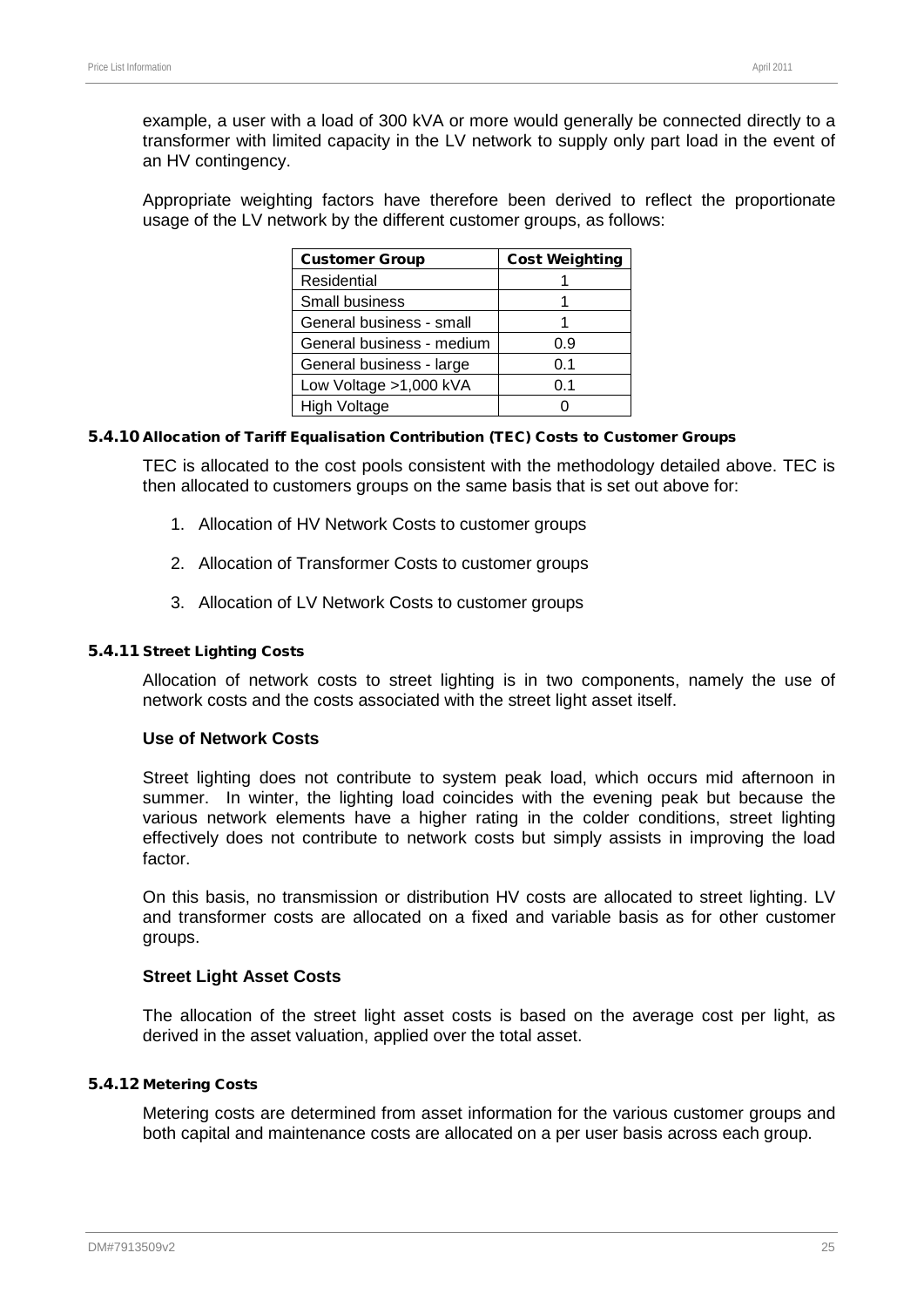#### 5.4.13 Administration Costs

The allocation of administration costs is based on specific charges for the larger customer groups, with the residual cost pool allocated by ATMD over the other customer groups.

# 5.5 Cost Pool Allocations

Applying the above methodology, the following tables detail the allocation of the distribution network revenue entitlement (which includes TEC) to the cost pools and customer groups:

|                                        | <b>Locational Zone</b> |              |                                    |              |       |       |
|----------------------------------------|------------------------|--------------|------------------------------------|--------------|-------|-------|
| <b>Cost Pool</b>                       | <b>CBD</b>             | <b>Urban</b> | <b>Goldfields</b><br><b>Mining</b> | <b>Mixed</b> | Rural | Total |
| <b>High Voltage Network</b>            | 7.7                    | 124.6        | 5.1                                | 88.3         | 95.2  | 320.9 |
| High Voltage Network > 1,000 kVA       | 7.0                    | 26.7         | 2.7                                | 7.1          | 2.7   | 46.1  |
| <b>High Voltage Network Total</b>      | 14.8                   | 151.3        | 7.8                                | 95.4         | 97.8  | 367.1 |
| Low Voltage Network                    | 8.8                    | 138.3        | 1.4                                | 38.0         | 15.6  | 202.1 |
| <b>Transformers</b>                    | 5.3                    | 51.2         | 1.7                                | 24.7         | 16.7  | 99.6  |
| <b>Streetlight Assets</b>              |                        |              |                                    |              |       | 24.5  |
| Metering                               |                        |              |                                    |              |       | 50.3  |
| Administration                         |                        |              |                                    |              |       | 119.2 |
| <b>TOTAL Reference Service Revenue</b> |                        |              |                                    |              |       | 862.8 |

Table 11 - Distribution Cost Pools for 2011/12 (\$M Nominal)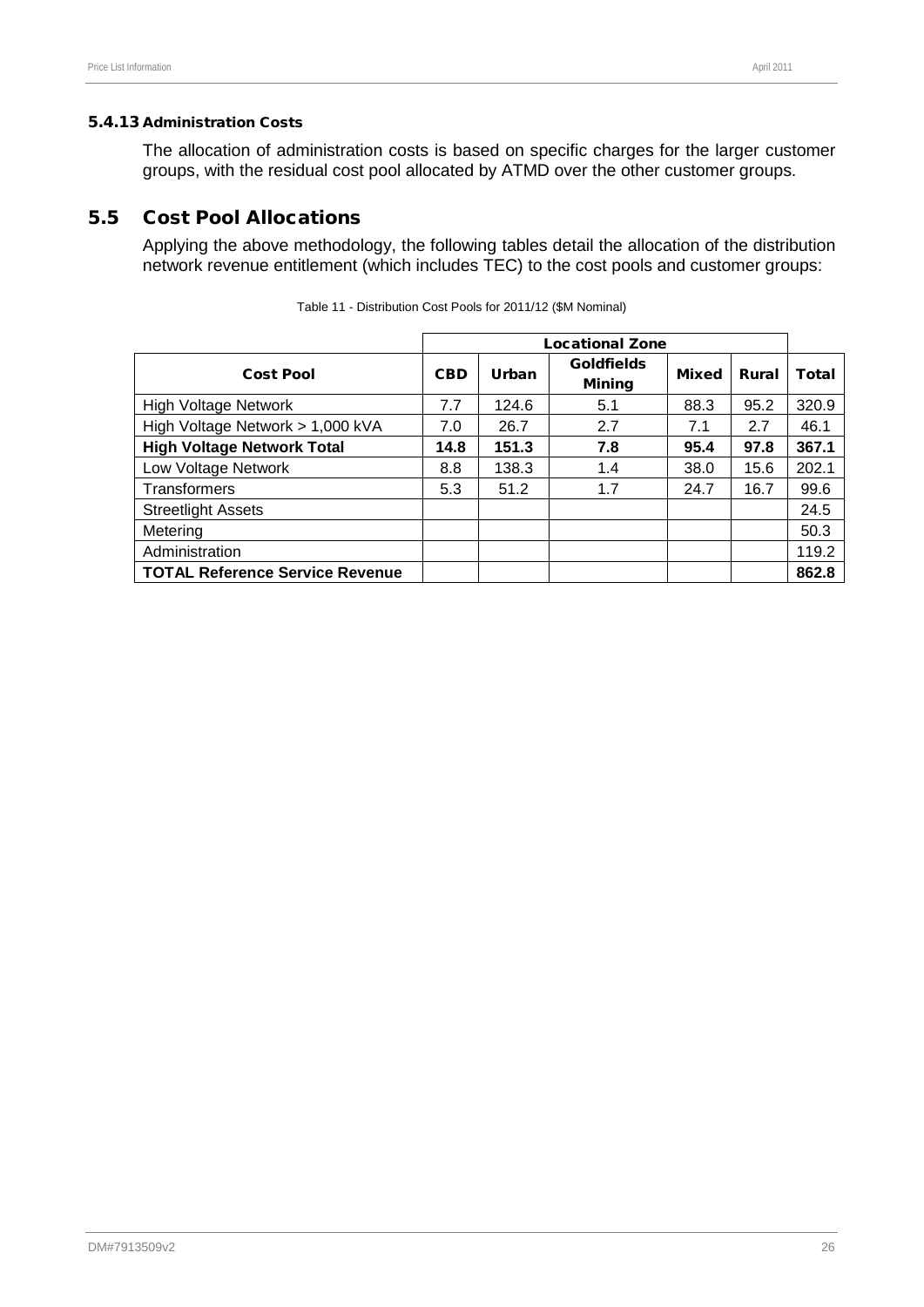#### Table 12 - Distribution Customer Groups for 2011/12 (\$M Nominal)

|                              |          |        |                                |                                       |                       |                        |                                    | High Voltage<br>Network |                   | Low Voltage<br>Network |                   | <b>Transformers</b> | <b>Streetlight Assets</b> | Metering | Administration |
|------------------------------|----------|--------|--------------------------------|---------------------------------------|-----------------------|------------------------|------------------------------------|-------------------------|-------------------|------------------------|-------------------|---------------------|---------------------------|----------|----------------|
| Customer Group               | ATMD MVA | GWh    | Loss Adjusted<br><b>ATMD's</b> | <b>Adjusted ATMD's</b><br>Transformer | LV Adjusted<br>ATMD's | Customers<br>Number of | LV Adjusted<br>Customer<br>Numbers | Fixed \$/annum          | Variable \$/annum | \$/annum<br>Fixed      | Variable \$/annum | Variable \$/annum   | Fixed                     |          |                |
| Unmetereds                   | 5        | 34     | 6                              | 6                                     | 6                     | 15,456                 | 15,456                             | 1.3                     | 0.2               | $1.0$                  | 0.2               | 0.1                 | 0.0                       | 0.0      | 0.4            |
| Streetlights                 | 28       | 113    | 30                             | 30                                    | 3                     | 226,314                | 22,631                             | 2.3                     | 1.2               | 1.3                    | 0.1               | 0.6                 | 24.5                      | 0.0      | 1.0            |
| Residential                  | 2,303    | 5,760  | 2,496                          | 2,496                                 | 2,496                 | 880,641                | 880,641                            | 83.3                    | 101.0             | 52.0                   | 84.1              | 46.8                | 0.0                       | 36.7     | 63.5           |
| <b>Small Business</b>        | 570      | 1,266  | 597                            | 597                                   | 597                   | 81,873                 | 81,873                             | 13.5                    | 30.0              | 4.9                    | 20.5              | 12.5                | 0.0                       | 7.0      | 13.4           |
| General Business -<br>Small  | 557      | 1,235  | 583                            | 583                                   | 583                   | 13,519                 | 13,519                             | 1.8                     | 27.4              | 0.9                    | 20.0              | 11.9                | 0.0                       | 2.8      | 12.0           |
| General Business -<br>Medium | 432      | 948    | 452                            | 452                                   | 407                   | 2,467                  | 2,220                              | 0.3                     | 18.5              | 0.1                    | 13.8              | 8.6                 | 0.0                       | 1.5      | 9.2            |
| General Business -<br>Large  | 533      | 1,241  | 550                            | 550                                   | 55                    | 1,019                  | 102                                | 0.1                     | 21.6              | 0.0                    | 1.9               | 10.3                | 0.0                       | 1.1      | 10.7           |
| LV greater than<br>1000kVA   | 372      | 647    | 384                            | 384                                   | 38                    | 173                    | 17                                 | 2.8                     | 24.2              | 0.0                    | 1.4               | 8.9                 | 0.0                       | 0.4      | 3.2            |
| HV less than 1000kVA         | 45       | 136    | 46                             | 0                                     | 0                     | 76                     | $\pmb{0}$                          | 0.0                     | 1.6               | 0.0                    | 0.0               | 0.0                 | 0.0                       | 0.2      | 0.8            |
| HV>1000                      | 799      | 2,716  | 816                            | 0                                     | $\mathbf 0$           | 277                    | 0                                  | 11.9                    | 23.9              | 0.0                    | 0.0               | 0.0                 | 0.0                       | 0.7      | 5.1            |
| <b>TOTAL</b>                 | 5,645    | 14,094 | 5,960                          | 5,098                                 | 4,185                 | 1,221,815              | 1,016,460                          | 117.3                   | 249.7             | 60.2                   | 141.9             | 99.6                | 24.5                      | 50.3     | 119.2          |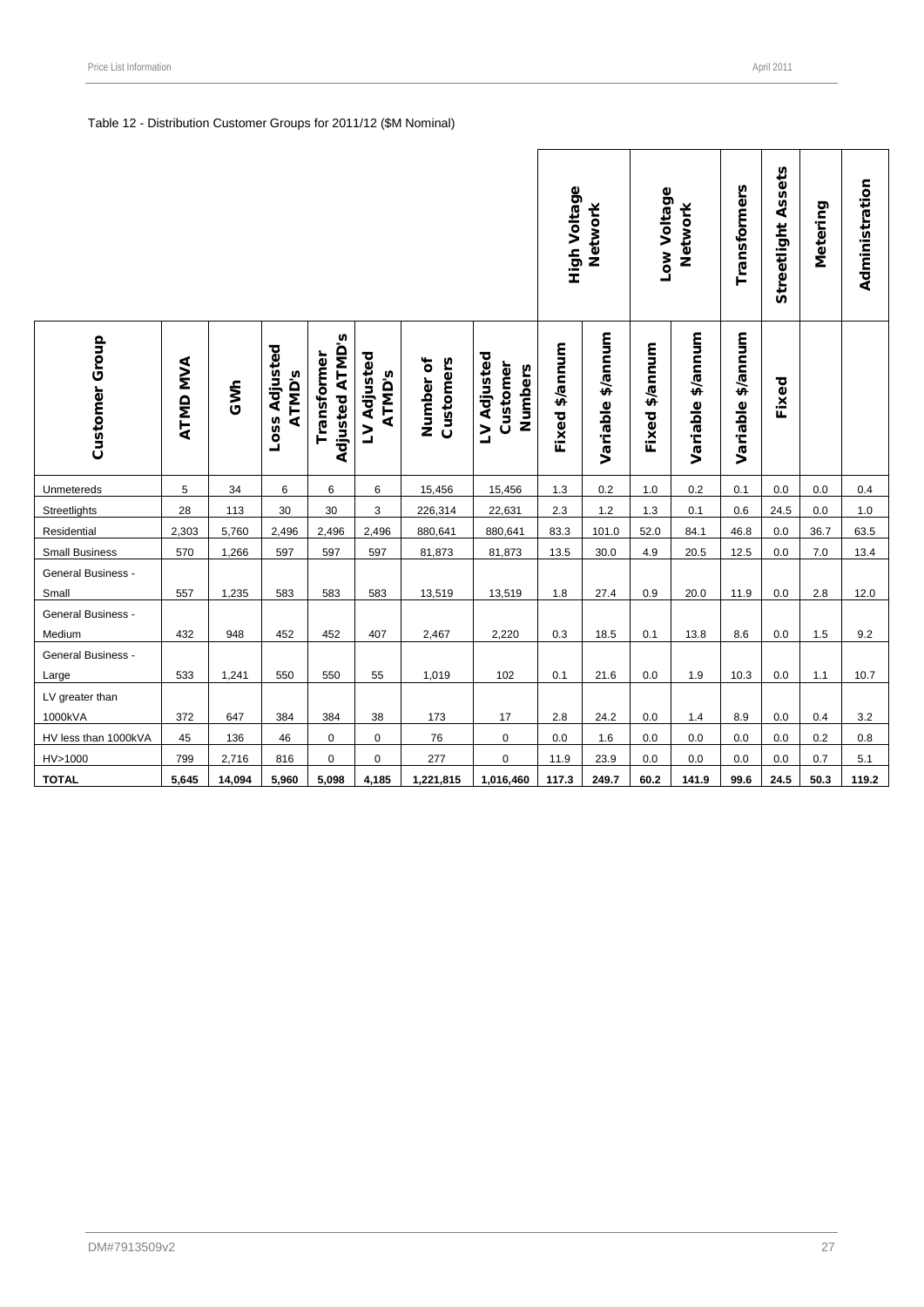# <span id="page-32-0"></span>6 Reference Tariff Structure

This section provides an overview of the reference tariffs that apply to the transmission and distribution system.

# 6.1 Reference Services & Tariff Structure

The following table details the relationship between the reference services, detailed in the Access Arrangement, and the reference tariffs.

| <b>Reference Service</b>                                    | <b>Reference Tariff</b> |  |  |  |
|-------------------------------------------------------------|-------------------------|--|--|--|
| A1 - Anytime Energy (Residential) Exit Service              | RT1                     |  |  |  |
| A2 - Anytime Energy (Business) Exit Service                 | RT <sub>2</sub>         |  |  |  |
| A3 - Time of Use Energy (Residential) Exit Service          | RT <sub>3</sub>         |  |  |  |
| A4 - Time of Use Energy (Business) Exit Service             | RT4                     |  |  |  |
| A5 - High Voltage Metered Demand Exit Service               | RT5                     |  |  |  |
| A6 - Low Voltage Metered Demand Exit Service                | RT <sub>6</sub>         |  |  |  |
| A7 - High Voltage Contract Maximum Demand Exit Service      | RT7                     |  |  |  |
| A8 - Low Voltage Contract Maximum Demand Exit Service       | RT <sub>8</sub>         |  |  |  |
| A9 - Streetlighting Exit Service                            | RT <sub>9</sub>         |  |  |  |
| A10-Un-Metered Supplies Exit Service                        | RT <sub>10</sub>        |  |  |  |
| A11 - Transmission Exit Service                             | TRT1                    |  |  |  |
| B1 - Distribution Entry Service                             | <b>RT11</b>             |  |  |  |
| B2 - Transmission Entry Service                             | TRT <sub>2</sub>        |  |  |  |
| C1 - Time of Use Energy (Residential) Bidirectional Service | RT12                    |  |  |  |

# 6.2 Exit Service Tariff Overview

An overview of the structure of each of the reference tariffs applicable to exit services is presented in the following sections.

#### 6.2.1 RT1 – Anytime Energy (Residential)

The tariff structure for distribution is based on:

- A fixed charge per user, and
- A charge per kWh for calculated energy consumption.

The tariff structure for transmission is based on:

• A charge per kWh for calculated energy consumption.

Energy only tariffs have no incentive for users to improve their load factor or shift energy consumption to off-peak.

#### 6.2.2 RT2 – Anytime Energy (Business)

The tariff structure for distribution is based on:

- A fixed charge per user, and
- A charge per kWh for metered energy consumption.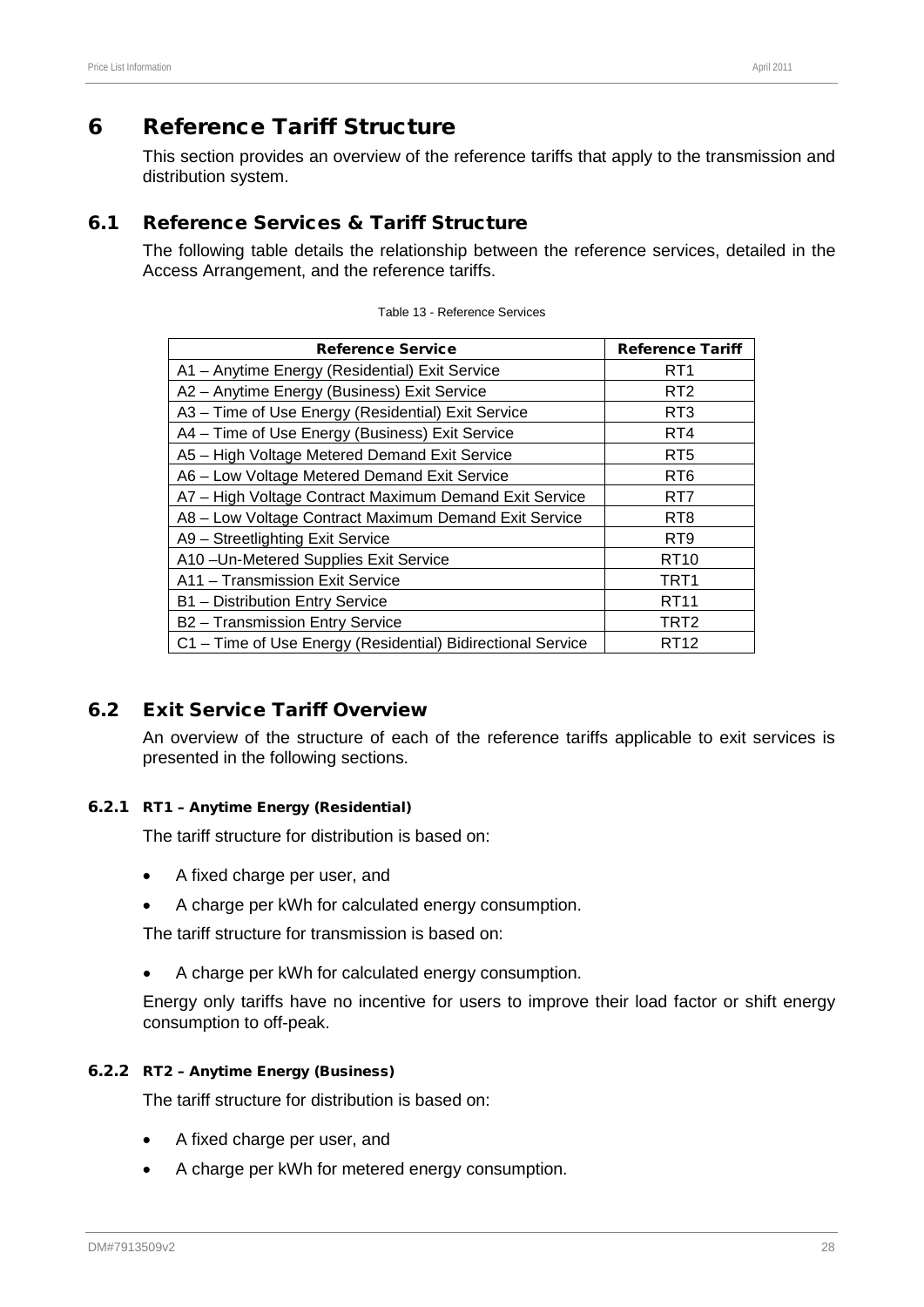The tariff structure for transmission is based on:

• A charge per kWh for metered energy consumption.

Energy only tariffs have no incentive for users to improve their load factor or shift energy consumption to off-peak

#### 6.2.3 RT3 – Time of Use Energy (Residential)

The tariff structure for distribution is based on:

- A fixed charge per user;
- A charge per kWh for metered on peak energy consumption; and
- A charge per kWh for metered off peak energy consumption.

The tariff structure for transmission is based on:

- A charge per kWh for metered on peak energy consumption; and
- A charge per kWh for metered off peak energy consumption.

Time of use tariffs have the incentive for users to manage their energy consumption to shift energy consumption from on-peak to off-peak.

#### 6.2.4 RT4 – Time of Use Energy (Business)

The tariff structure for distribution is based on:

- A fixed charge per user:
- A charge per kWh for metered on peak energy consumption; and
- A charge per kWh for metered off peak energy consumption.

The tariff structure for transmission is based on:

- A charge per kWh for metered on peak energy consumption; and
- A charge per kWh for metered off peak energy consumption.

Time of use tariffs have the incentive for users to manage their energy consumption to shift energy consumption from on-peak to off-peak.

#### 6.2.5 RT5 – High Voltage Metered Demand

The tariff structure is based on the metered demand of the user, with a discount to the demand charge based on the ratio of off peak energy to total energy used. In addition the tariff has a demand length tariff component for users with demand greater than 1,000 kVA. There is a separate metering charge that picks up the capital and operating costs for the metering asset.

This tariff has a mix of incentives for the user to manage their electricity consumption.

The demand used is a running 12-month peak. This provides a clear incentive to manage the peak demand because any excessive demand recorded in one month then impacts upon the demand charge for the next 12 months. The demand length charge is also based on the running 12-month peak.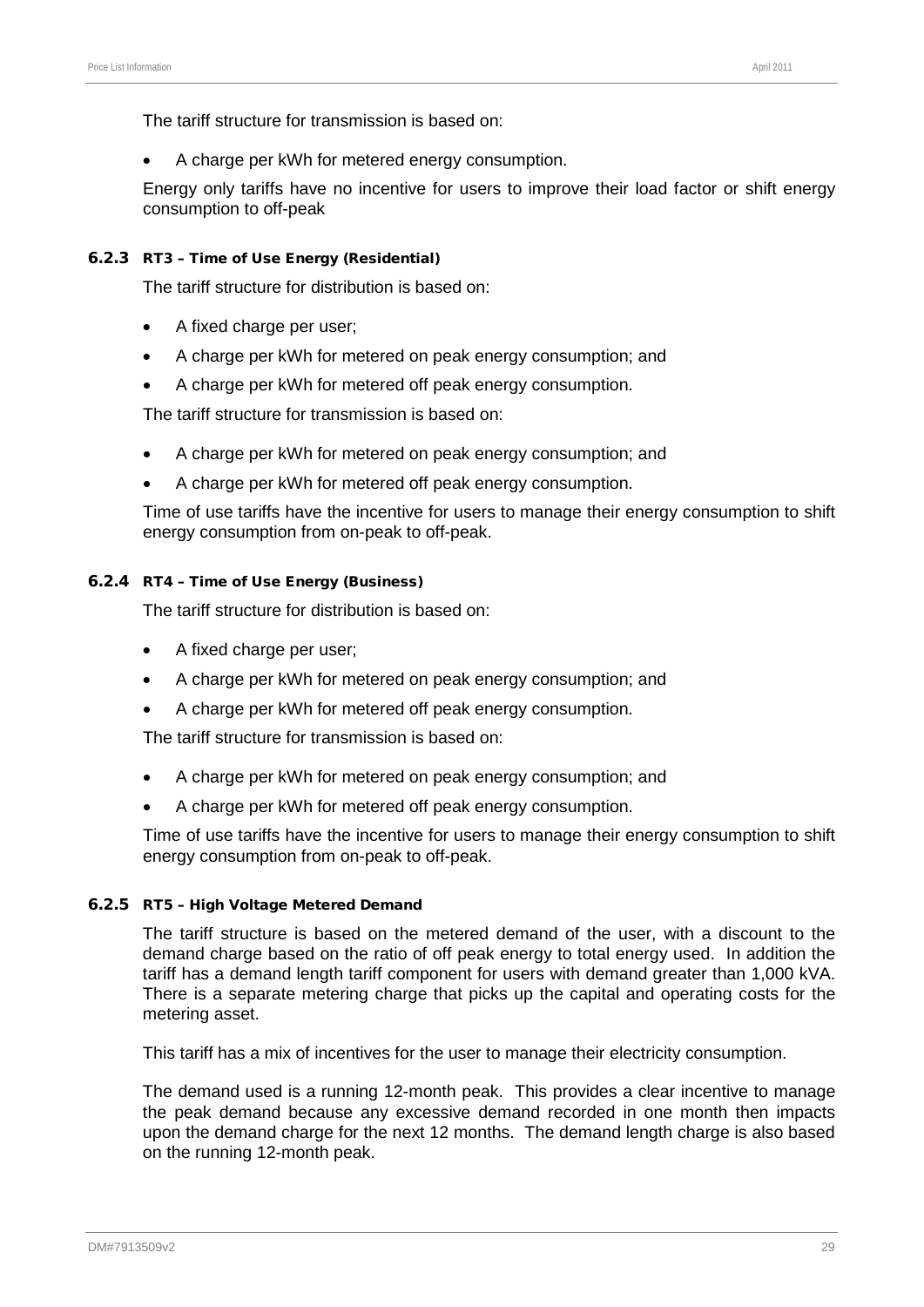The second incentive is the off peak energy discount which is based upon the ratio of off peak energy to total energy used. The maximum discount is 50% for off peak energy usage only and for an equal use of on and off peak energy the discount is 25%.

#### 6.2.6 RT6 – Low Voltage Metered Demand

The tariff structure is identical to RT5 – High Voltage Metered Demand.

#### 6.2.7 RT7 – High Voltage Contract Maximum Demand

The tariff structure requires the user to nominate a contracted maximum demand (CMD) that reasonably reflects their expected annual peak demand. In addition the tariff has a demand length tariff component also based on the CMD. There is a monthly penalty for any demand excursion above the CMD. All prices are in terms of \$ per kVA.

The distribution component of the prices is zonal and there are 5 zones ranging from CBD to rural. This is because the costs of supply are seen to be dependent on the nature of the network that varies according to the location and consequent construction standard and cost.

There are also separate charges for administration and metering.

The transmission component of the tariff is nodal with prices based on the zone substation to which the user is connected.

This tariff has a mix of incentives for the user to manage their electricity consumption.

The demand is in kVA rather than kW so that there is a clear benefit from managing the power factor as close to unity as possible. For example, improving the power factor from 0.7 to 0.8 will reduce the demand charge by 12.5%.

The second incentive is to manage the peak demand, which can be achieved by improving the load factor and by containing the peak demand. This incentive is very strong and the user has flexibility in the options available for managing the demand. The penalty for exceeding the contract maximum demand provides additional incentive.

The demand length charge provides an incentive for the user to locate as close as possible to the zone substation. For existing users there is no real opportunity to respond to this incentive, but for new users there is some ability to respond.

The transmission component of the price is nodal so that there is a clear signal for users to locate near to the lower price substations. This may or may not be achievable depending on the individual user circumstances.

#### 6.2.8 RT8 – Low Voltage Contract Maximum Demand

The tariff structure is identical to RT7 – High Voltage Contract Maximum Demand with the addition of a low voltage charge that reflects the cost of usage of the low voltage distribution network.

#### 6.2.9 RT9 – Streetlighting

Street-lights do not have metering information to support either the initial setting of the tariff or the billing of users based on energy consumption or energy demand and therefore the energy consumption must be estimated.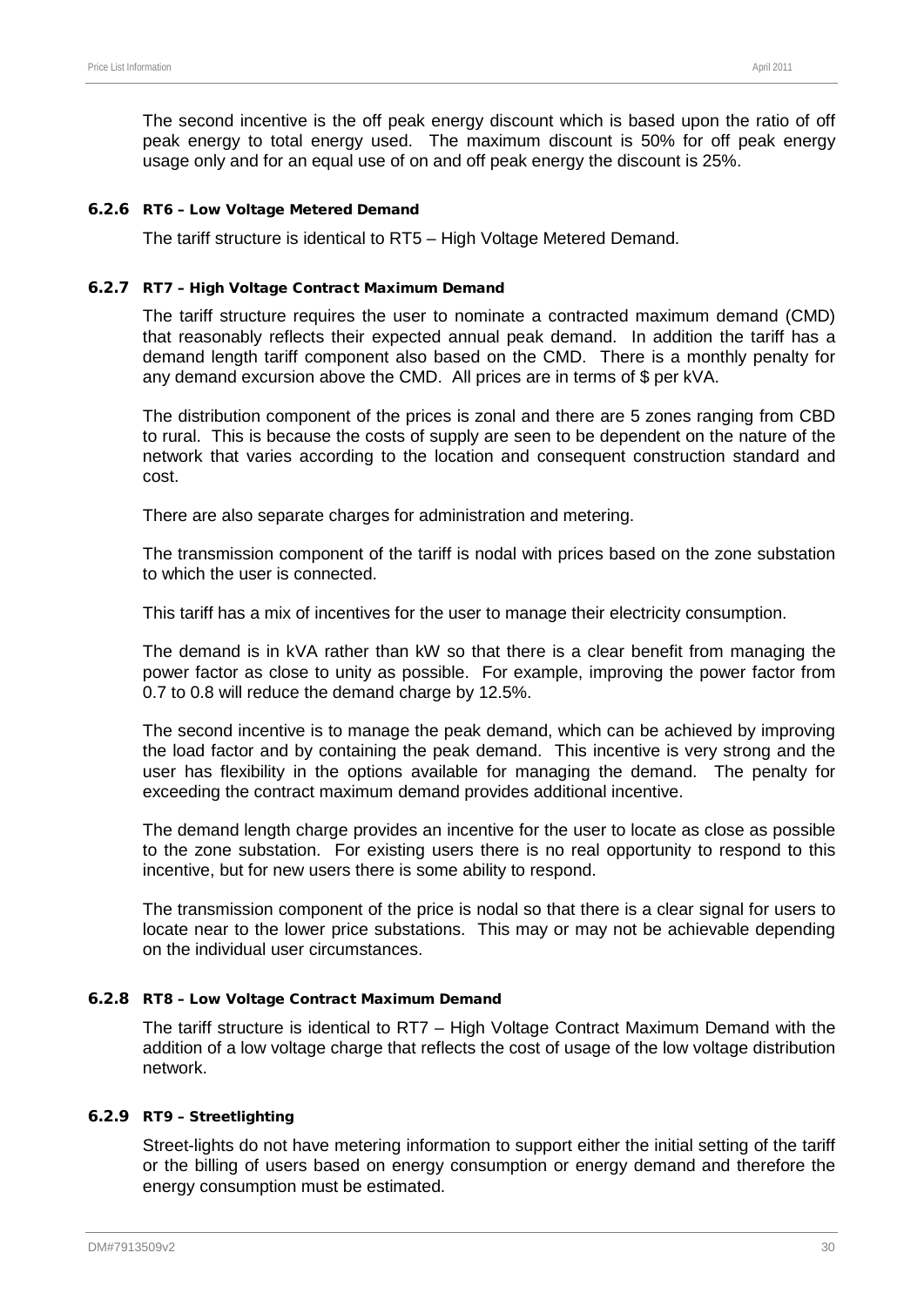The tariff structure for distribution is based on:

- A fixed charge per user; and
- A charge per kWh for calculated energy consumption.

The tariff structure for transmission is based on:

• A charge per kWh for calculated energy consumption.

In addition there is a charge to reflect the capital and operating costs of the street light asset itself. Western Power owns the assets and the revenue is included within the reference service revenue. The tariff structure for the street light asset is simply a fixed charge per light based on the type and rating of the light.

#### 6.2.10 RT10 – Un-Metered Supplies

Un-metered supplies do not have metering information to support either the initial setting of the tariff or the billing of users based on energy consumption or energy demand. However there is a requirement for the user to provide sufficient load data so that the energy consumption can be calculated. As such the available information is user connection and energy consumption.

The tariff structure for distribution is based on:

- A fixed charge per user; and
- A charge per kWh for calculated energy consumption.

The tariff structure for transmission is based on:

• A charge per kWh for calculated energy consumption.

#### 6.2.11 TRT1 – Transmission

The tariff is based on the zone substation to which the user is connected. The user will pay the "use of system", "common service" and "control system service" charges. There is also a separate metering charge. All prices are in \$ per kW.

The tariff structure requires the user to nominate a contract maximum demand (CMD), in kWs, that reasonably reflects their expected annual peak demand. There is a monthly penalty for any demand excursion above the CMD.

The incentive is clearly for the user to manage their peak demand through the initial nomination of the CMD and also the monthly penalty for exceeding the CMD.

#### 6.3 Entry Service Tariff Overview

An overview of the structure of each of the reference tariffs applicable to entry services is presented in the following sections.

#### 6.3.1 RT11 – Distribution

The transmission charge is identical to the charge for a transmission connected generator in that the generator nominates a declared sent out capacity (DSOC) and the charge is based on the transmission nodal price at the nearest transmission entry point. The transmission charge for "use of system" is in \$ per kW. Unlike transmission exit reference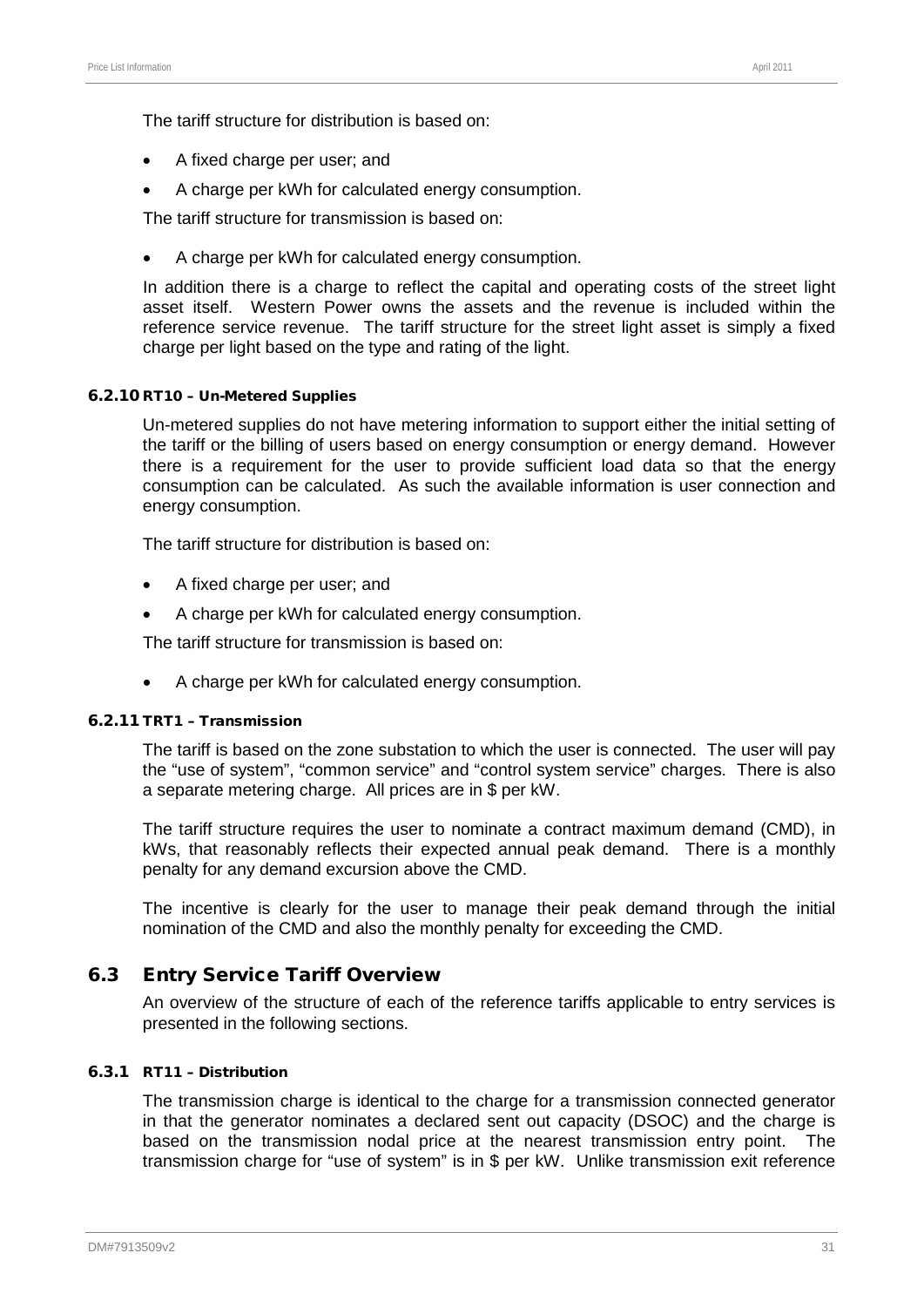tariff (TRT1) there is no "common service" charge. The generator must also pay the connection charge which is also expressed in terms of \$ per kW.

The generator DSOC is in kW and is corrected for losses from the zone substation to the generator site, for purposes of calculation of the transmission price component.

The distribution charge is based on the zonal CMD demand length price. There is no demand only charge. As such the distribution charge for generators with demand less than 1,000 kVA is zero. There is also a separate metering charge.

The DSOC must be nominated in kW for the transmission charge and in kVA for the distribution charge. However the power factor is assumed to be unity for the purpose of charging because the power factor will not generally be within the control of the generator.

The incentive for the distribution-connected generator is to locate as near as possible to the zone substation although for generators with a DSOC less than 1,000 kVA there is no such incentive. However, small generators are not considered to require strong locational incentives because the network will generally not be impacted to any significant extent.

There is also the locational signal for the transmission component of the charge. Generators may or may not be able to respond to this signal depending on their individual circumstances.

#### 6.3.2 TRT2 – Transmission

The tariff is based on the zone substation to which the generator is connected. The generator will pay the entry point "use of system" and "control system service" charges. There is also a separate metering charge. All prices are in \$ per kW.

The tariff structure requires the generator to nominate a declared sent out capacity (DSOC), in kWs, that reflects their maximum intended export capacity. There is a monthly penalty for any demand excursion above the DSOC.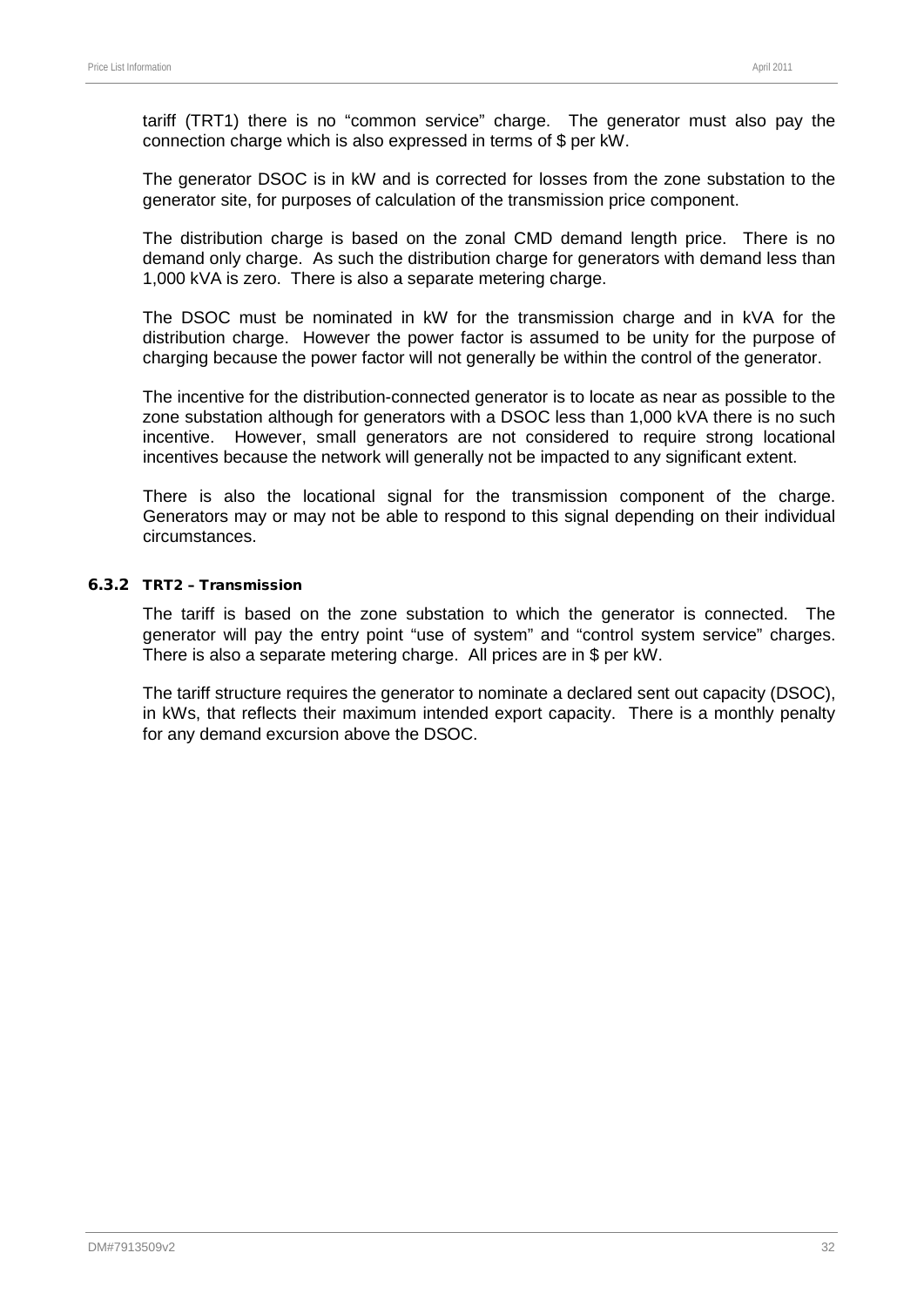## 6.4 Bidirectional Service Tariff Overview

An overview of the structure of each of the reference tariffs applicable to bidirectional services is presented in the following sections.

#### 6.4.1 RT12 – Time of Use Energy (Bidirectional Residential)

The tariff structure for distribution is based on:

- A fixed charge per user;
- A charge per kWh for metered on peak energy consumption;
- A charge per kWh for metered shoulder energy consumption; and
- A charge per kWh for metered off peak energy consumption.

The tariff structure for transmission is based on:

- A charge per kWh for metered on peak energy consumption;
- A charge per kWh for metered shoulder energy consumption; and
- A charge per kWh for metered off peak energy consumption.

Time of use tariffs have the incentive for users to manage their energy consumption to shift energy consumption from on-peak to shoulder or off-peak.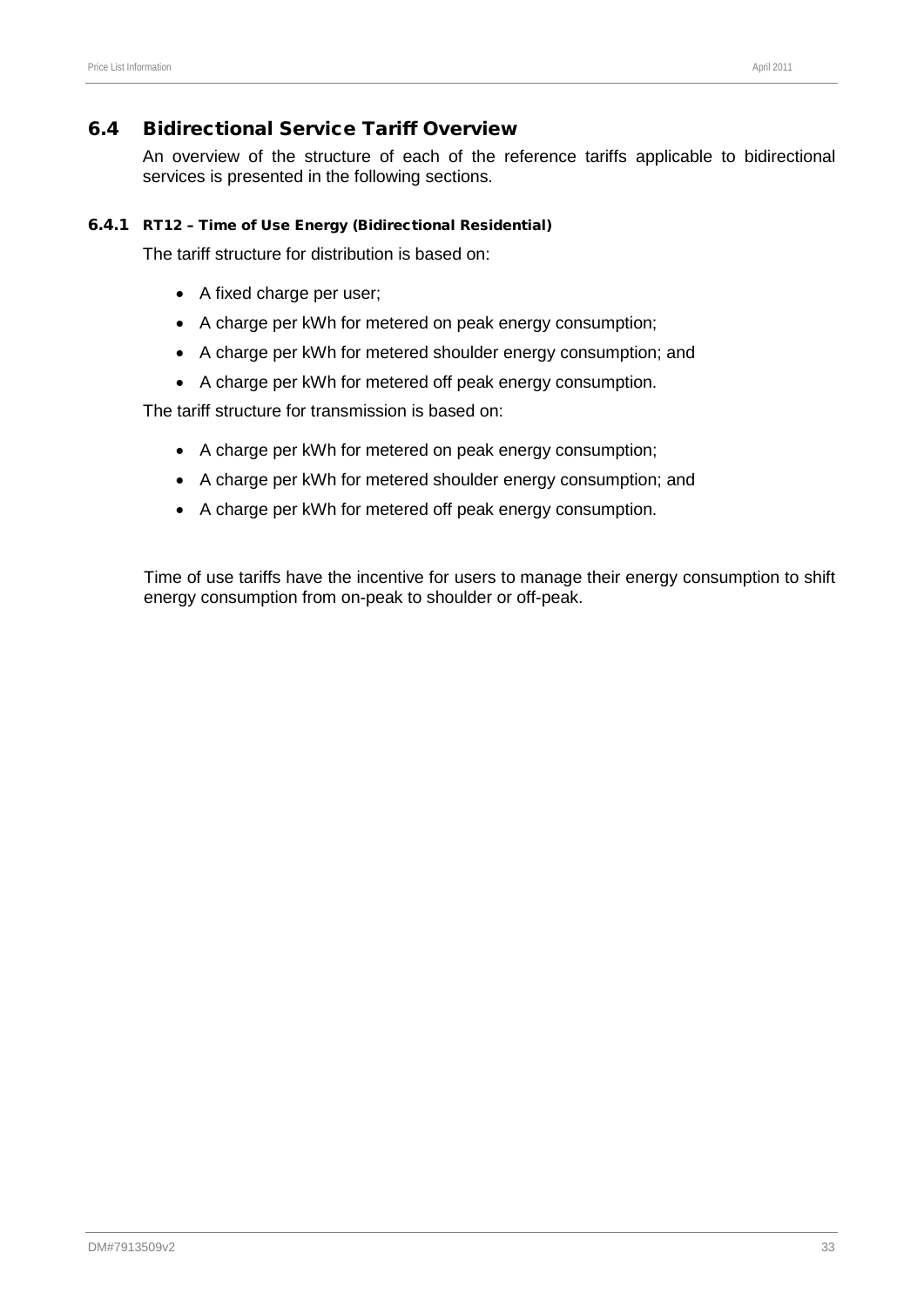# 7 Derivation of Transmission System Tariff Components

This section describes the methodology used to calculate transmission reference tariff components.

## 7.1 Cost Reflective Network Pricing

### 7.1.1 General

The Cost Reflective Network Pricing (CRNP) cost allocation method allocates the revenue requirement to all network elements, based on their Gross Optimised Deprival Value (GODV), then determines the use made of each network element by each connection point during the survey period.

The CRNP cost allocation process requires detailed network analysis and involves the following steps:

- 1. determining the annual revenue requirement (ARR) for individual transmission shared network assets (see below);
- 2. determining the network load and generation pattern;
- 3. performing a load-flow to calculate the MVA loading on network elements;
- 4. determining the allocation of generation to loads;
- 5. determining the utilisation of each asset on the network by each connection point;
- 6. allocating the revenue requirement of individual network elements to each user based on the assessed usage share; and
- 7. determining the total cost allocated to each connection point by adding the share of the costs of each individual network element attributed to each point in the network.

### 7.1.2 Allocation of Generation to Load

A major assumption in the use of the CRNP methodology is the allocation of generation to load using the 'electrical distance'. With this approach, a greater proportion of load at a particular location is supplied by generators that are electrically closer than those that are electrically remote. The 'electrical distance' is the impedance between the two locations, and this can readily be determined through a standard 'fault level calculation'. Once the assumption has been made as to the proportion that each generator actually supplies each load for a particular load and generation condition (time of day) it is possible to trace the flow through the network that results from supplying each load (or generator).

The utilisation that any load makes of any element is then simply the ratio of the flow on the element resulting from the supply to this load to the total flow on the element made by all loads and generators in the system.

#### 7.1.3 Operating Conditions for Cost Allocation

The choice of operating conditions is important in developing prices using the CRNP methodology. The use made of the network by particular loads and generators will vary depending on the load and generation conditions on the network at the time. The National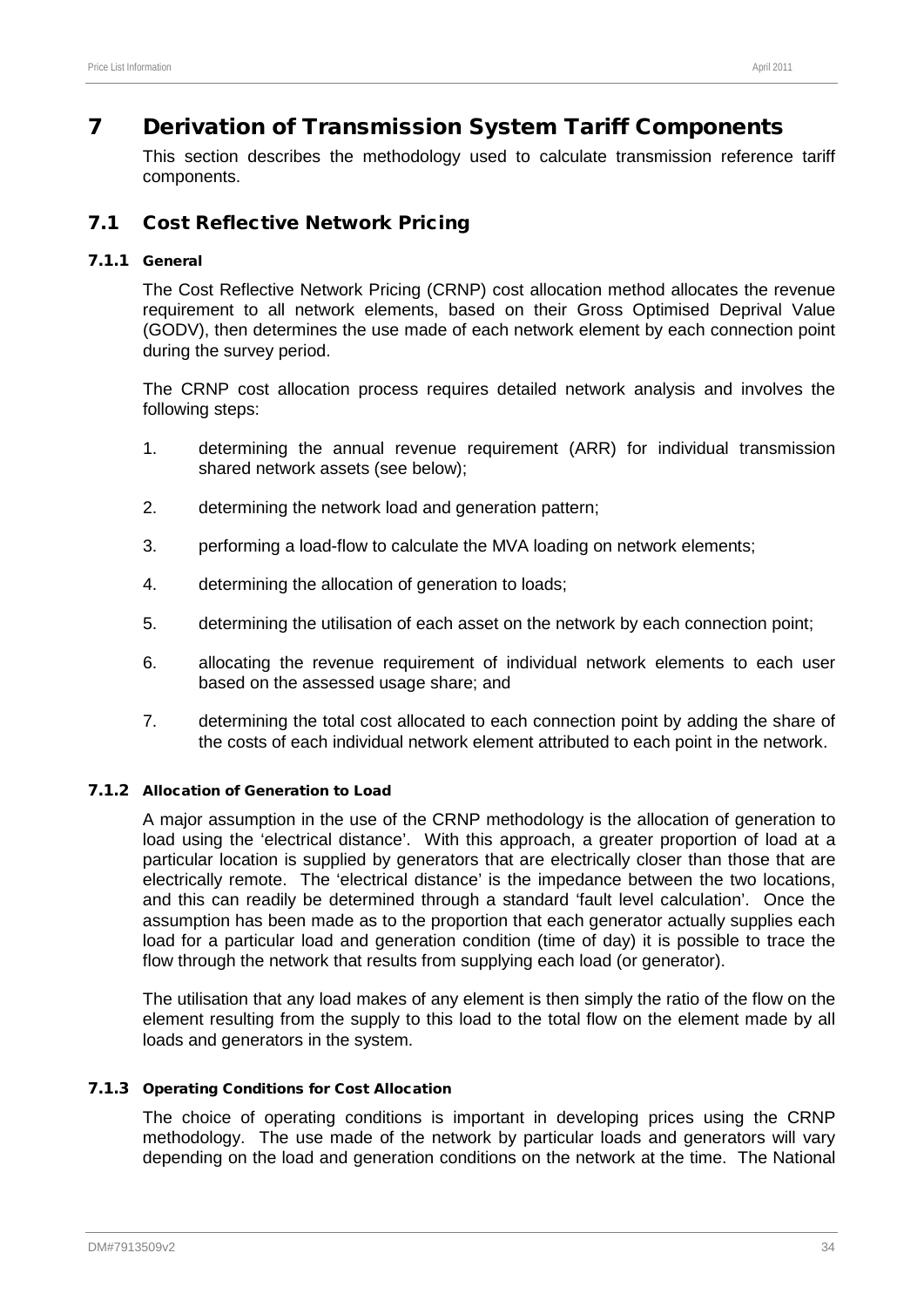Electricity Rules (NER) sets out the principles to apply in determining the sample of operating conditions considered.

The load and generation patterns used to establish transmission prices should include all operating scenarios that result in most stress in the network and for which network investment may be contemplated. The operating conditions chosen should broadly correspond to the times at which high demands drive network expansion decisions. Operating conditions should be included that impose peak loading conditions on particular elements, recognising that these may occur at times other than for peak demand.

Consistent with these principles, the operating conditions to be used for the cost allocation process for the transmission system as are as follows:

- Load and generation conditions shall be actual operating conditions from the previous 12 months; and
- Operating conditions shall include data for every node for every half hour where system peak demand is greater than an amount such that data from 10 individual summer days and 10 individual winter days are included.

## 7.2 Price Setting for Transmission Reference Services

Transmission tariffs for exit and entry services are fixed and are generally expressed as \$/kw/annum. Generally, transmission prices are derived by dividing the cost pool, either in its entirety or at a zone substation level, by the assigned maximum demand applying to those assets. However, the details of some parts of the process are complex and explained in more detail in the following sections.

#### 7.2.1 Transmission Pricing Model

Once Transmission assets are valued and T-price has established the relativity of UOS prices the Transmission Pricing Model is used:

- 1. to calculate the annual revenue requirements for all respective cost pools (based on valuation data and the rate of return required); and
- 2. to scale the raw T-price UOS prices to give the required Use Of System cost pool revenues.

### 7.2.2 Connection Price

The Connection Price is an average price for the utilisation of Western Power owned connection assets. The Connection Price is uniform for all entry and exit points and reflects the total annual costs allocated to the connection assets divided by the total usage at each point. The Connection Price is calculated by taking the Connection Cost Pool Revenue and dividing it by the aggregate of relevant CMDs or DSOCs (over all Exit or Entry points where the charge is applied).

Connection charges for connection points on the transmission system are not published but are determined subject to the specific connection arrangements. These connection charges are individually calculated to reflect the actual connection assets that apply to that user. The amount of the charge is based on achieving a regulated return on all relevant assets and an allocation of the transmission network operating costs.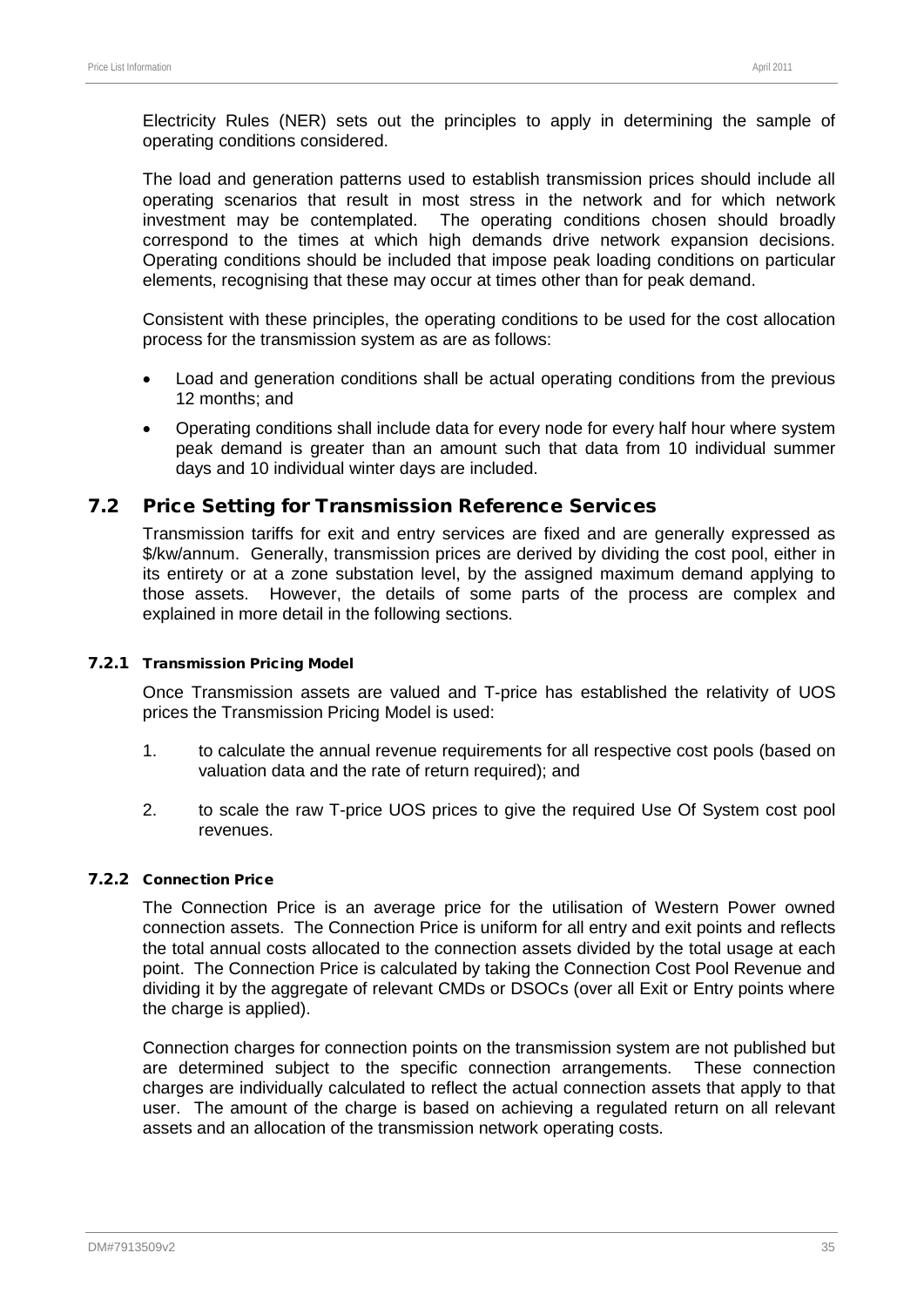#### 7.2.3 Use of System Prices

Consistent with the NER, the proportion of the transmission reference service revenue that is for Transmission UOS is allocated to each and every connection point using a Cost Reflective Network Pricing method (CRNP). CRNP assigns a proportion of shared network costs to individual user connection points.

The relativity of Use of System prices for both exit and entry points is calculated using 'Tprice' (see below for details). Raw T-price UOS prices are applied to all users based on forecast CMDs and DSOCs and scaled to give the required relevant Cost Pool Revenue.

#### **T-Price**

Western Power uses T-price to establish the relativity of Use Of System (UOS) prices for each exit and entry point. T-price is a modelling tool to allocate network costs to each node using Cost Reflective Network Pricing. T-price requires significant work to establish all of the inputs and to run the model. However, in summary:

- The GODV of every branch and node of the network is allocated. Every node is classified as either Exit or Entry, and every Branch is classified as either shared, or dedicated to consumers or dedicated to generators.
- Electrical configuration and parameters of the network are established (PSSE system Raw Data file).
- Interval demand data is assembled for every node.
- Load flow analysis is carried out so that all of the network element costs are allocated to each zone substation based on usage of those network elements. This process derives an annual cost for each node.
- The costs at each node are then converted to prices by assigning a maximum demand to each node and using that demand to calculate a price in terms of \$/kW/annum.

#### **UOS – Exit Points**

Use of System prices for Exit Points are calculated by scaling raw T-price UOS prices for Exit Points to recover the Use of System for Loads Cost Pool Revenue.

#### **UOS – Entry Points**

Use of System prices for Entry Points are calculated by scaling raw T-price UOS prices for Entry Points to recover the Use of System for Generators Cost Pool Revenue.

#### 7.2.4 Common Service Price for Loads

The Common Service Price is expressed in \$/kW/annum and is uniform for all exit points. The Common Service Price is calculated by taking the Common Service Cost Pool Revenue and dividing it by the aggregate of relevant Contract Maximum Demands (over all Exit points where the charge is applied).

#### 7.2.5 Control System Service Price

The Control System Service Price is expressed in \$/kW/annum. Separate Prices for consumers and generators are calculated based on the respective cost pools but are uniform for each.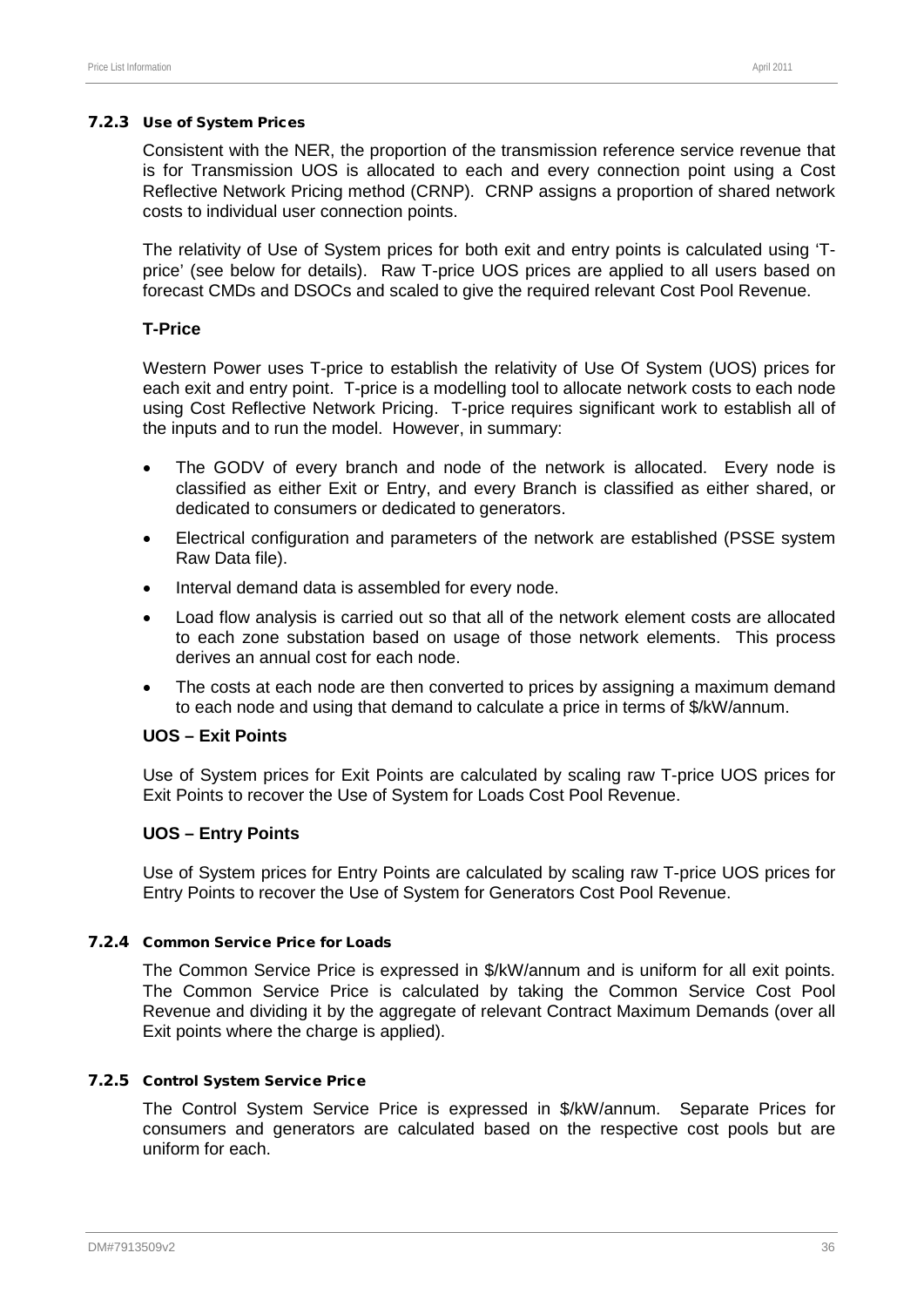### **CSS for Consumers**

The Control System Services price to Loads is calculated by taking the Control System Services to Loads Cost Pool Revenue and dividing it by the aggregate of relevant Contract Maximum Demands (over all Exit points where the charge is applied).

#### **CSS for Generators**

The Control System Services price for Generators is calculated by taking the Control System Services to Generators Cost Pool Revenue and dividing it by the aggregate of relevant Declared Sent Out Capacities (over all Entry Points where the charge is applied).

### 7.2.6 Transmission Reference Tariff Setting

The following table details the forecast transmission revenue, by tariff, which will be collected from transmission connection points and the total amount that will be collected from distribution connection points (please see section [7.3](#page-41-0) for further details).

|                                                      | <b>Forecast</b><br><b>Total MW</b> | <b>Number</b><br><b>Customers</b> | <b>Forecast</b><br><b>Transmission</b><br><b>Revenue</b><br><b>Recovered</b> |
|------------------------------------------------------|------------------------------------|-----------------------------------|------------------------------------------------------------------------------|
| TRT1 - Transmission Exit                             | 568                                | 25                                | 30.3                                                                         |
| TRT2 - Transmission Entry<br>(includes LV Gens etc.) | 6280                               | 28                                | 76.3                                                                         |
| RT1 - RT 12 - Distribution Users<br>(Pass Through)   | 3890                               | 1,221,831                         | 311.3                                                                        |
| Deduct Standby                                       |                                    |                                   | $-0.5$                                                                       |
| <b>TOTAL</b>                                         |                                    |                                   | 417.6                                                                        |
| Forecast under-recovery (compared to Transmission    |                                    |                                   | 0.2                                                                          |
| Reference Service Revenue of \$417.4M)               |                                    |                                   |                                                                              |

#### Table 14 - Transmission Revenue Forecast for 2011/12 (\$M Nominal)

Western Power considers that the differences between required and forecast revenues from reference services are within a reasonable margin when determining a complex set of reference tariffs. Western Power also notes that, under the price control of the access arrangement, any differences between required and actual revenues will be corrected for in transmission and distribution prices in future pricing years.

Note: The standby revenue relates to Western Power providing standby services. This revenue has been deduced from the reference service revenue due to the standby service being provided as a non-reference service.

## <span id="page-41-0"></span>7.3 Price Setting for Distribution Reference Services

The tariffs for connection points on the transmission system do not collect the full transmission reference service revenue entitlement. Connection points on the distribution system utilise the transmission system as well as the distribution system. The remainder of the transmission reference service revenue entitlement is collected from tariffs for connection points on the distribution system.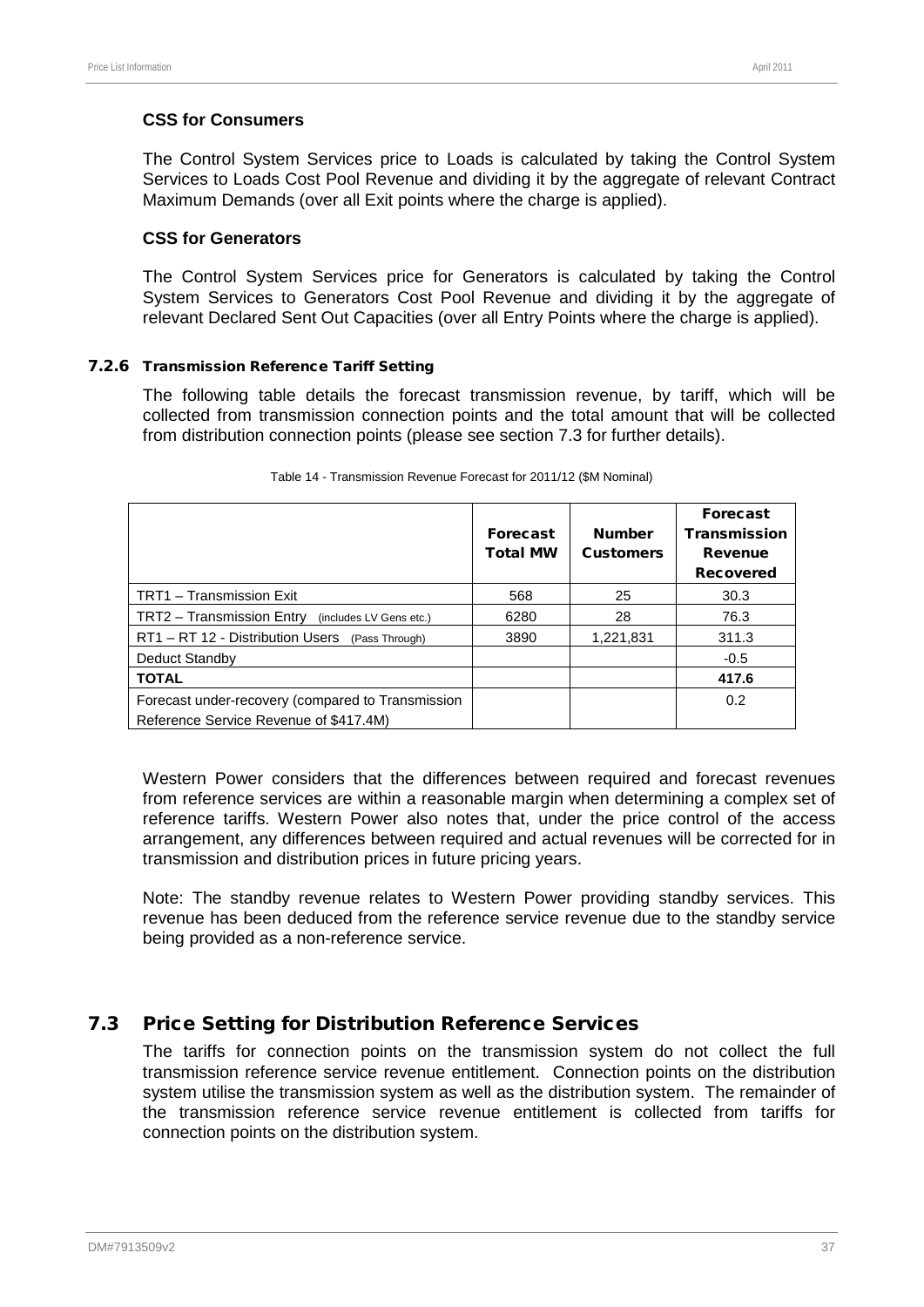Charges are determined for each direct connected transmission user based on respective Contract Maximum Demands (CMDs). The revenues from these users are then deducted from the revenue entitlement for that substation to give a net revenue amount to be recovered from users connected to that substation via tariffs for connection points on the distribution system.

Reference tariffs for users connected to the distribution system with a peak demand >1MVA incorporate transmission nodal prices. The transmission pass-through revenue, net of the revenues from the >1MVA users, is then allocated in aggregate to the various small customer groupings on the basis of loss adjusted any time maximum demand (ATMD) for each grouping (further described below).

A number of processes take place to determine transmission prices that match the structure of distribution reference tariffs so that a full suite of bundled tariffs can be produced.

Transmission prices take a range of forms. The CMD tariffs are based on a nominated peak demand in terms of kVA. The CMD tariffs are nodal in that they are based on the transmission node to which the load user is connected. All other tariffs are uniform across the SWIN.

#### 7.3.1 Flow Chart

The process to derive prices can be illustrated in the following flow diagram.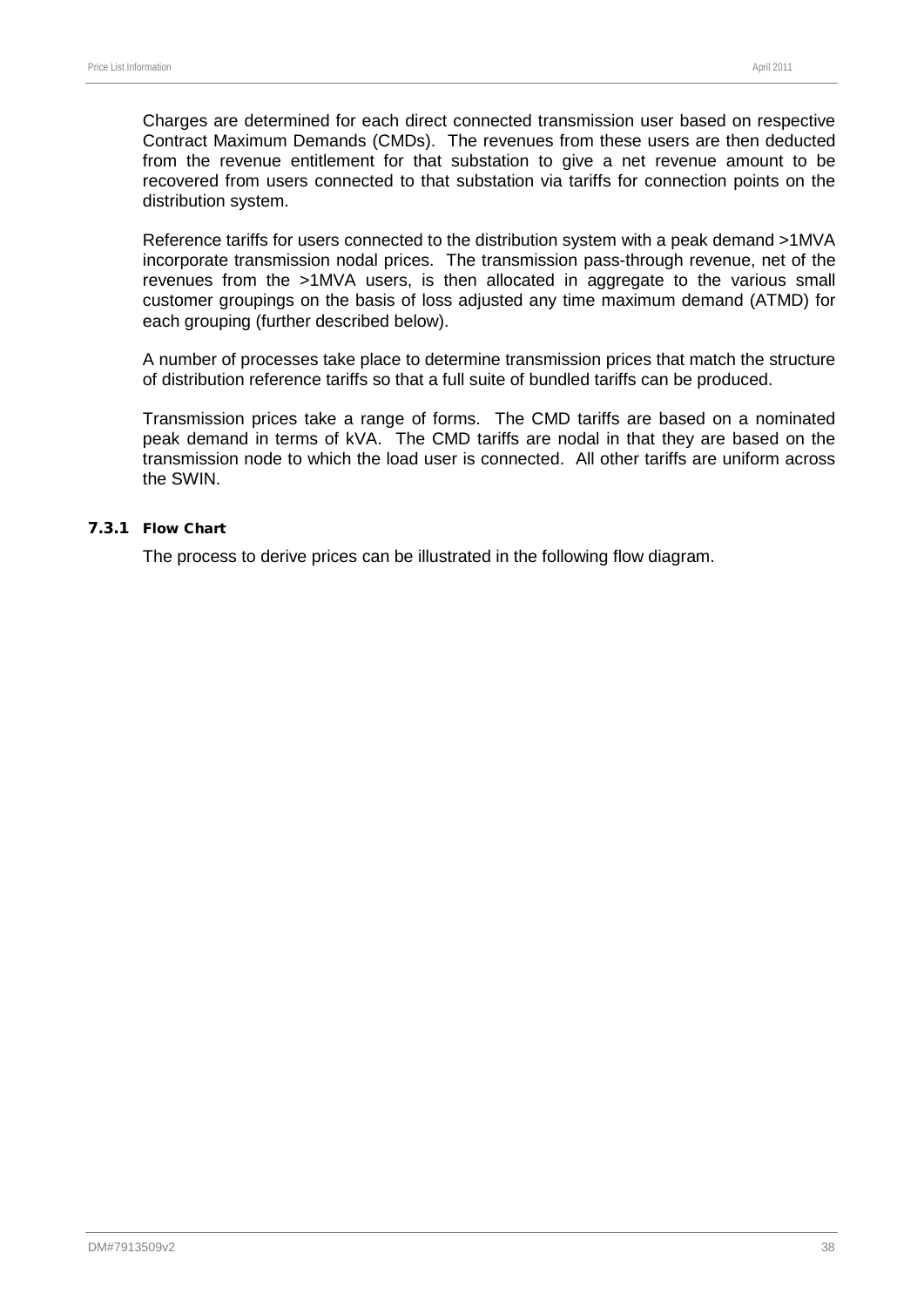

Figure 3 - Derivation of Transmission Tariff Component of Distribution System Flow Chart

Each step in this process to derive transmission component of the distribution system reference tariffs is described in more detail as follows. The first two steps of determining the revenue entitlement and prices for transmission connected users have been covered earlier.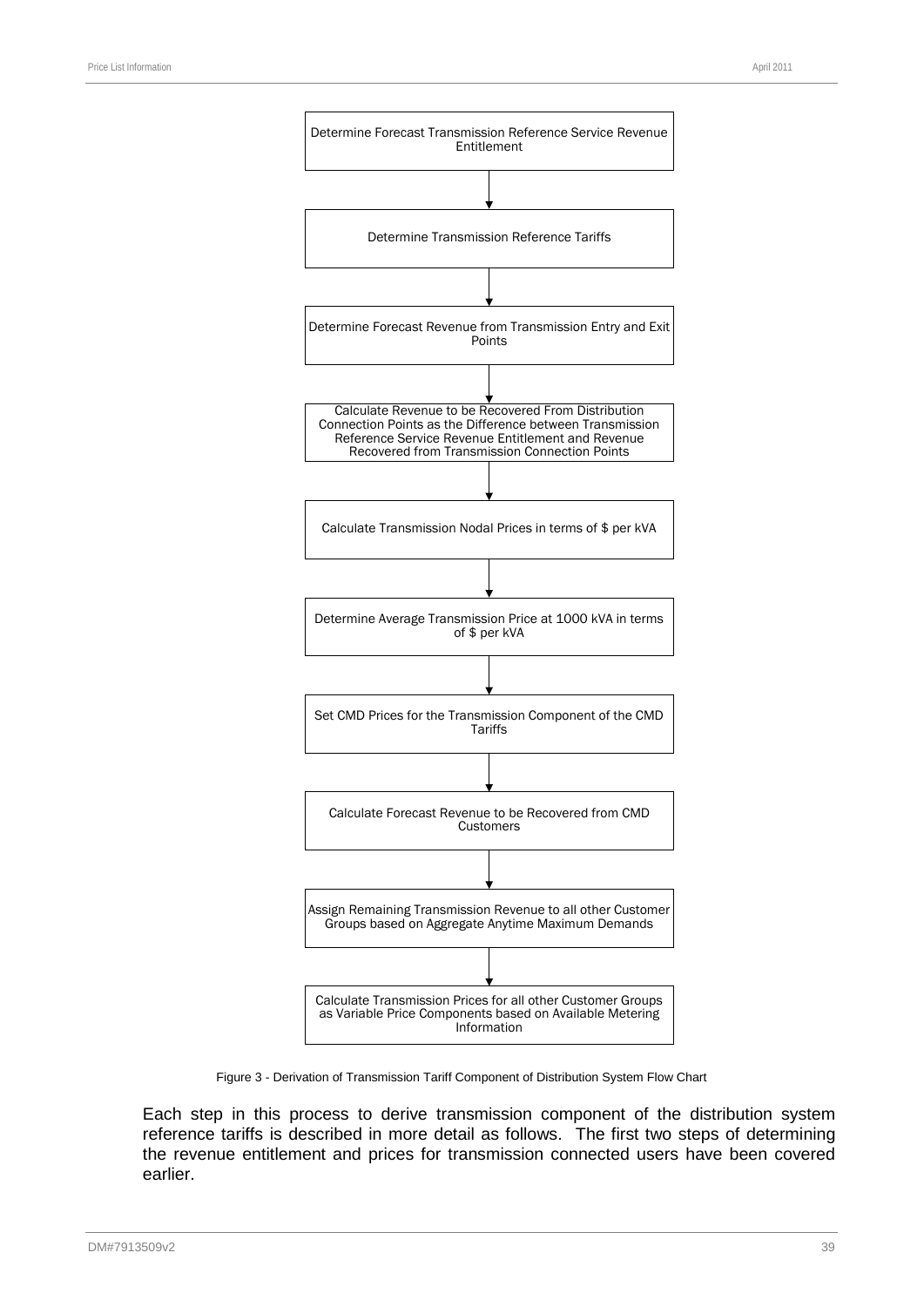#### 7.3.2 Calculate the Forecast Revenue to be recovered from Distribution-Connected Users

It is assumed at this stage that the forecast transmission revenue entitlement has been determined and transmission reference tariffs set. By applying the reference tariffs to the forecast transmission-connected user data, the revenue to be recovered from transmission entry and exit points can be forecast. The residual is the revenue that must be recovered from connection points on the distribution system.

#### 7.3.3 Calculate Transmission Nodal Prices in Terms of \$ per kVA

To calculated the transmission prices in terms of \$ per kVA the zone substation power factors must be determined. The power factors are measured at the low voltage bus of the zone substations at system peak. To create a single nodal price the transmission use of system, common service and connection prices are added together for each zone substation. Multiplying that price by the power factor then provides the price in terms of \$/kVA.

There is an additional factor taken into account at this stage. The Urban and CBD prices are set to be uniform for distribution-connected users. To achieve this, a weighted average transmission nodal price and a weighted average power factor are used.

This step is taken for two primary reasons. It does not make sense for users across the Perth metropolitan area to see a range of prices depending on location. For example users can be connected to one zone substation for a period of time and then transferred to a different zone substation for operational reasons. Individual zone substation nodal prices would result in such a user seeing a price change although they had not changed anything from their perspective. From an administrative perspective it would be very difficult to manage such a situation. Price changes would also need to be managed within any side constraints imposed on price movements.

The second reason is that nodal prices are designed to give users an economic signal in terms of location. However, in an urban environment it is difficult for users to respond to any economic signal because land zoning and availability will normally be the determining factor in location rather than cost of supply.

This process produces a set of zone substation prices that are individual for Rural, Mixed and Mining substations and uniform for the CBD and Urban substations. These transmission nodal prices apply to connect points on the distribution system with demands equal to or greater than 7,000 kVA. This principle is established because the cost that a 7,000 kVA user imposes on the transmission network will be the same whether connected to the distribution or transmission networks.

For users with CMD below 7,000 kVA the factor of load diversity becomes more relevant. In addition, the price must be structured to fit into the bundled tariff structure for all CMD users with demands greater than 1,000 kVA.

#### 7.3.4 Determine Average Transmission Price at 1,000 kVA

At this stage we have the transmission nodal prices at 7,000 kVA. We also have established that the transmission price in terms of \$/kVA at 1,000 kVA will be uniform for all users and will be the same from 0 to 1,000 kVA. The task is to establish that uniform price.

Transmission costs are allocated to all users on the basis of anytime peak kVA demand. The transmission price is simply the revenue to be recovered from users with demands below 1,000 kVA divided by the sum of the anytime maximum demands of all those users.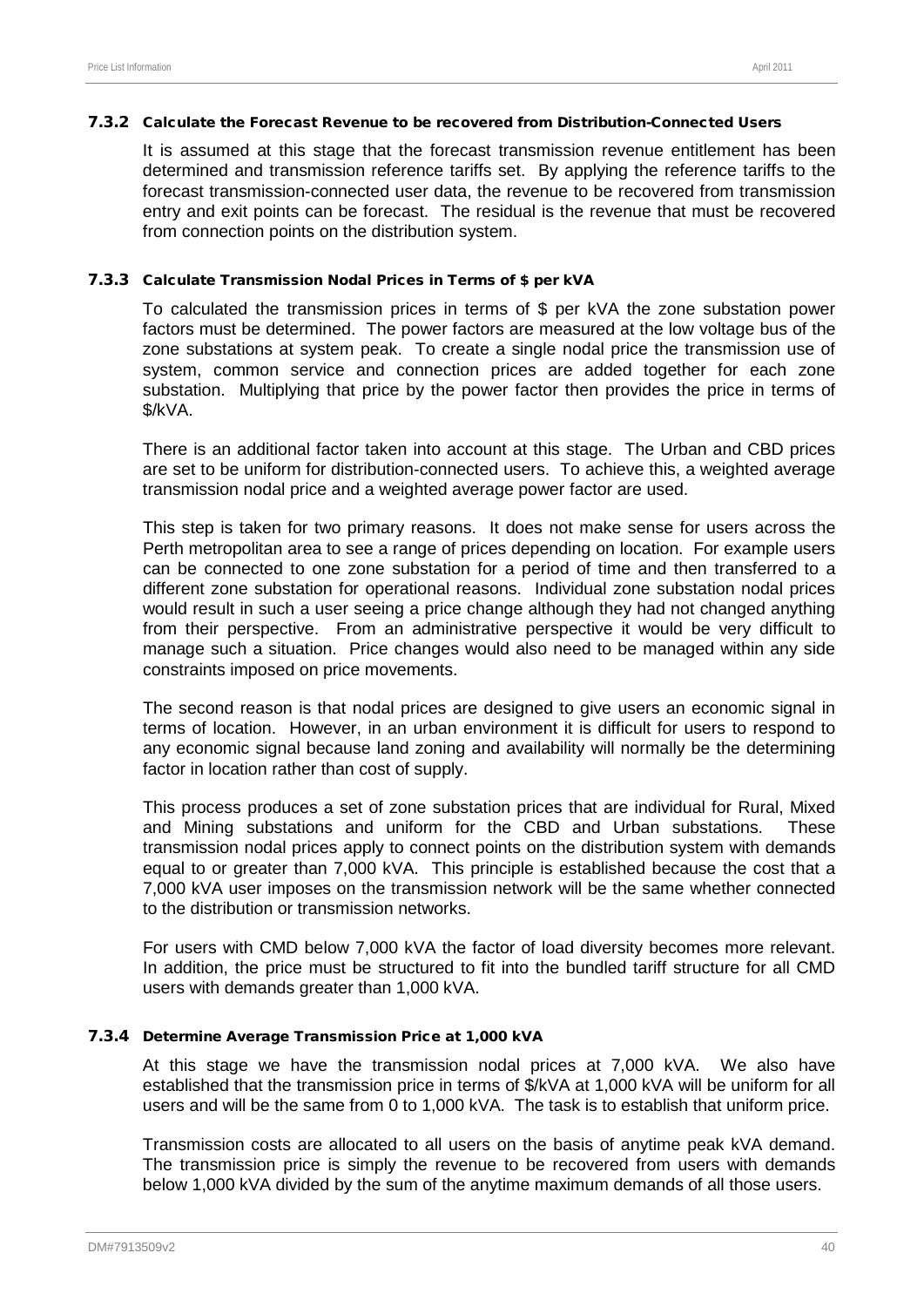The anytime maximum demands are not metered for the vast majority of users with demands below 1,000 kVA. The energy consumption is metered and the anytime maximum demands are estimated by applying load factors based on "Industry Codes". The industry codes and associated load factors were developed using sample data for actual representative user types.

At this stage the size of the revenue pool is not established. The revenue pool will be the amount defined by the following formula:

 $RP_{\text{Below 1,000}} = RP_{\text{Total}} - RP_{\text{Over 7,000}} \cdot RP_{\text{1,000 to 7,000}}$ 

where,

 $RP_{\text{Below }1.000}$  = revenue to be recovered from users with demands below 1,000 kVA

 $RP$ <sub>Total</sub> = revenue to be recovered from all distribution connected users

 $RP_{\text{Over } 7,000}$  = revenue to be recovered from users with demands greater than 7,000 kVA

RP  $_{1,000 \text{ to } 7,000}$  = revenue to be recovered from users with demands between 1,000 and 7,000 kVA

This equation has unknowns in several terms at this stage. The revenue to be recovered from users with demands greater than 7,000 kVA is known because it is equal to the forecast demands of those users multiplied by the nodal price for each user.

The next step is to determine the pricing structure for users with demands between 1,000 and 7,000 kVA. To facilitate the bundling of transmission and distribution components in reference tariffs for connection points on the distribution system the transmission price structure must be consistent with the distribution price structure. For these users this means the prices will be in "rate block" structure and take the form:

User Charge  $_{1,000 \text{ to } 7,000}$  = (Price  $_{\text{At } 1,000}$  \* 1,000 kVA) + (Price  $_{1,000 \text{ to } 7,000}$  \*(CMD  $_{\text{User}}$  – 1,000 kVA))

Where:

User Charge  $_{1,000 \text{ to } 7,000}$  = the use of system charge for a user with CMD between 1,000 and 7,000 kVA

Price  $_{4,1,000}$  = the average use of system price for all users with CMD below 1,000 kVA

Price  $_{1,000 \text{ to } 7,000}$  = the use of system for this user with CMD between 1,000 and 7,000 kVA

CMD  $_{Use}$  = the contract maximum demand for that user

The Price  $_{1,000 \text{ to } 7,000}$  will be different for each zone substation but can be calculated by the formula:

Price  $_{1,000 \text{ to } 7,000}$  = [(Price  $_{At 7,000}$  \* 7,000 kVA) - (Price  $_{At 1,000}$  \* 1,000 kVA)]/6,000 kVA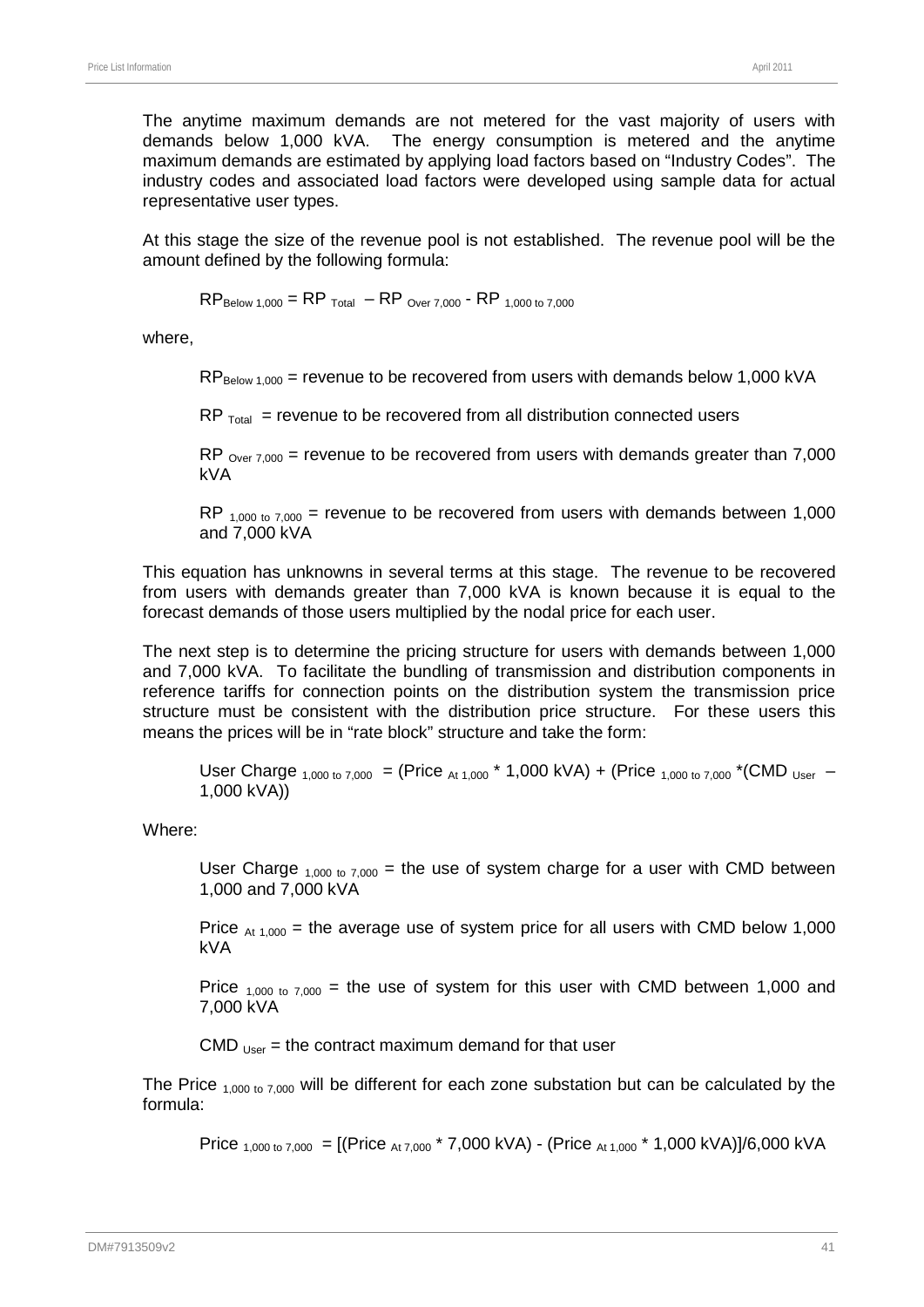So we now have a formula to calculate the price for each user with CMD between 1,000 and 7,000 kVA with the unknown being the price at 1,000 kVA. We now have a single unknown (Price At 1,000) that can now be solved in the above equation which now must be expanded as below.

Original Equation:

 $RP_{\text{Below 1,000}} = RP_{\text{Total}} - RP_{\text{Over 7,000}} \cdot RP_{\text{1,000 to 7,000}}$ 

Expansion of each term:

 $RP_{\text{Below }1.000} = \sum \text{User anytime maximum demands multiplied by Price At } 1.000$ 

 $RP$ <sub>Total</sub> = Total transmission revenue entitlement allocated to distribution-connected users

RP  $_{\text{Over } 7,000}$  =  $\sum$  Individual demands for users greater than 7,000 kVA anytime maximum demands multiplied by the nodal price at the zone substation to which the user is connected

RP  $_{1,000 \text{ to } 7,000}$  =  $\Sigma$  User charges for all users with CMDs between 1,000 and 7,000 kVA

At this stage of the process we have the average price at and below 1,000 kVA, the nodal price for each zone substation for demands between 1,000 and 7,000 kVA and the nodal price for demands greater than 1,000 kVA. This has set the transmission tariffs for CMD users.

The rate blocks were developed using the principle of a straight-line transition from the charge at 1,000 kVA to the charge at 7,000 kVA. When converted back to prices the actual prices at any demand can be mapped and in fact the transition from a flat price below 1,000 kVA to a flat price above 7,000 kVA is a 1/x curve. The following graph illustrates the price outcomes for the above process. A number of substations have been chosen to represent the range of prices across urban and rural substations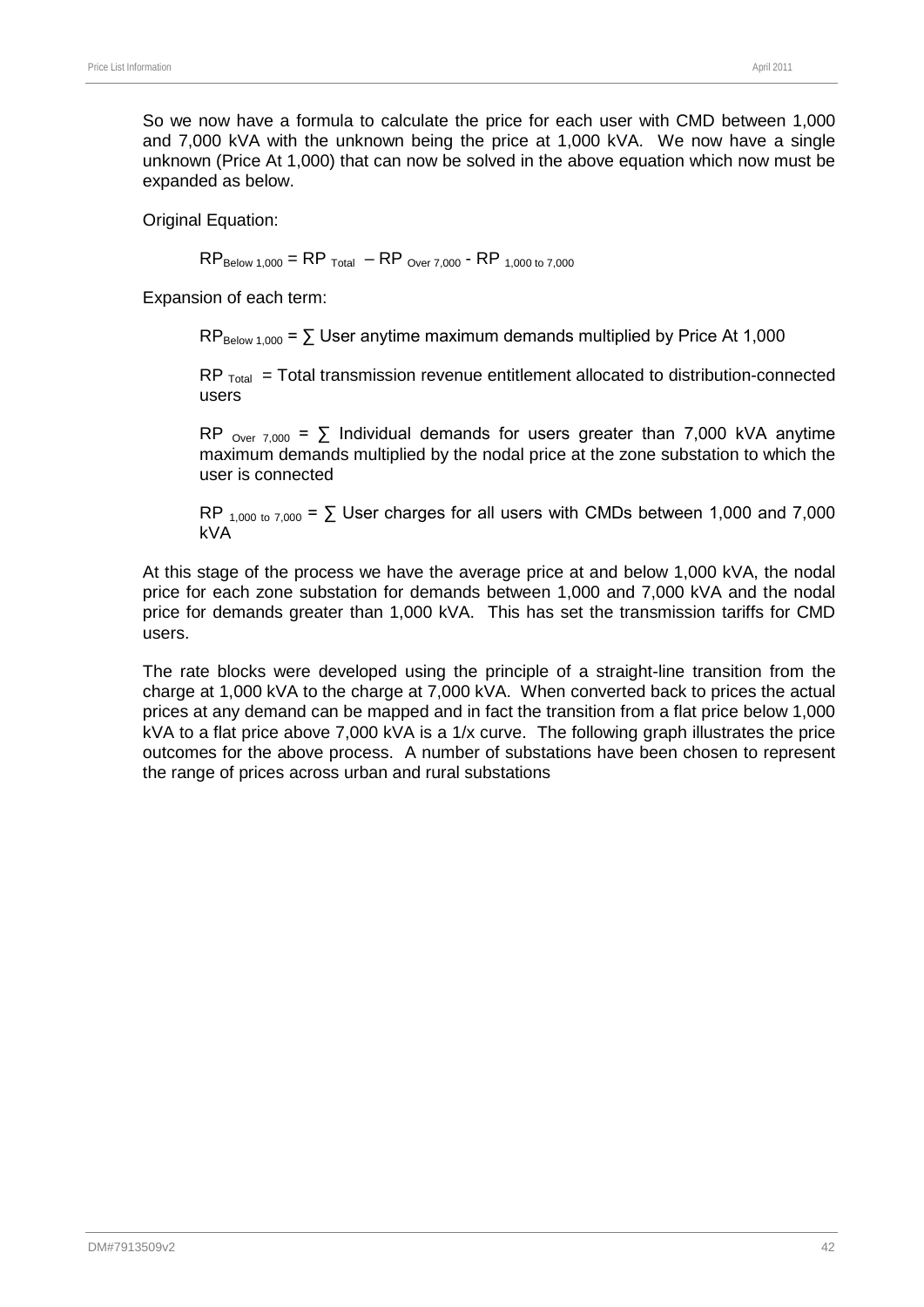

Figure 4 - Rate Blocks Example

#### 7.3.5 Calculate Transmission Revenue to be recovered from Users with Demands below 1,000 kVA

This has been determined in the previous section in that the revenue is the average price multiplied by the sum of the anytime maximum demands of all users with demands less than 1,000 kVA.

#### 7.3.6 Calculate Transmission Prices for all other Customer Groups

The first step in this process is to allocate the total revenue entitlement for all users with demands below 1,000 kVA to the customer groups within this category. The customer groups are restated for reference.

- General Business Large (300-1,000 kVA MD)
- General Business Medium (100-300 kVA MD)
- General Business Small (15-100 kVA MD)
- Small Business (<15 kVA MD)
- **Residential**
- **Streetlights**
- Unmetered Supplies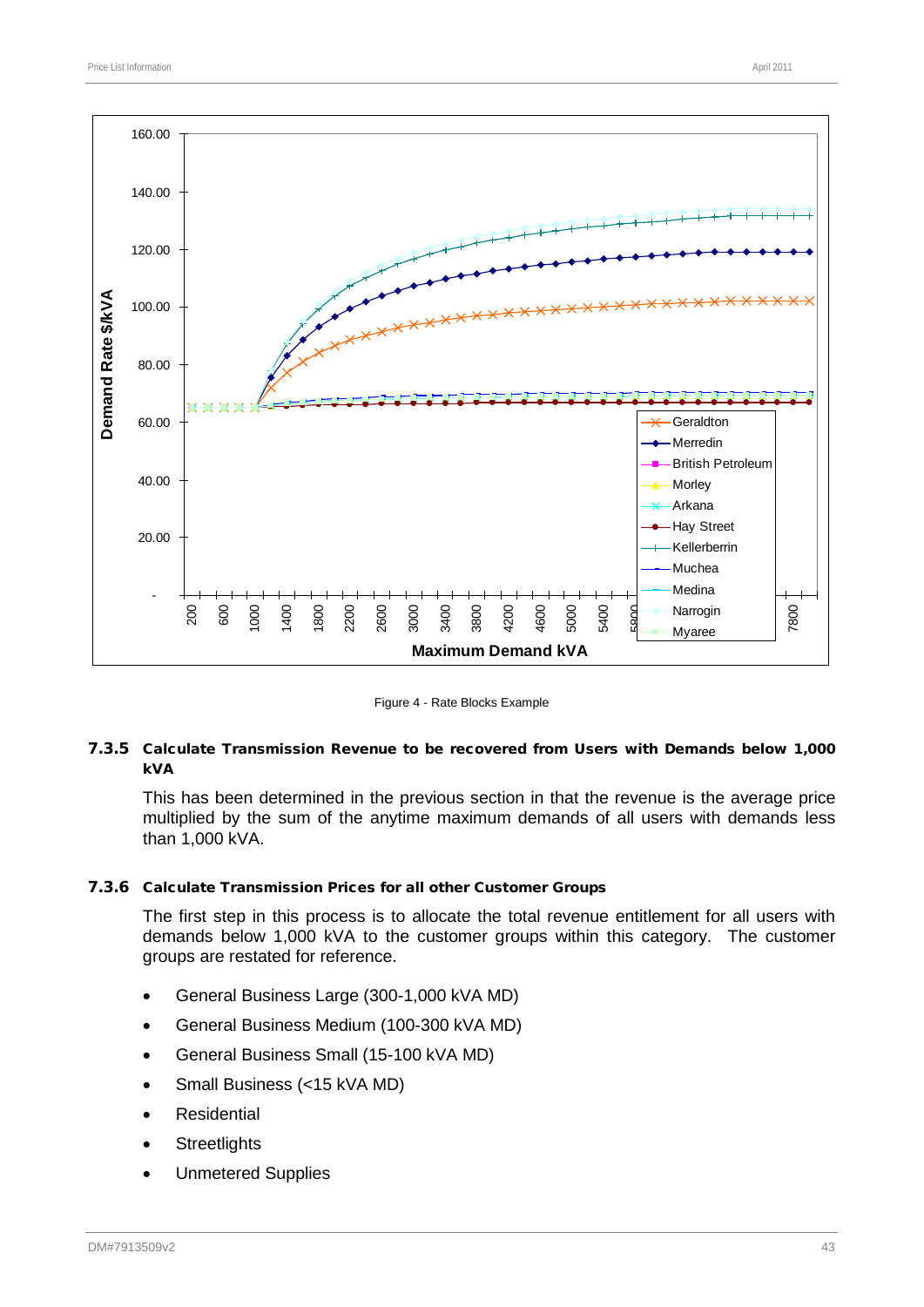The result of this process is an amount of revenue that must be recovered within each customer group. At this stage the customer group users are mapped to reference tariff groups together with their associated revenues. We then have revenue entitlements assigned to reference tariffs. The process then becomes one of matching the revenue entitlement to metered information to produce tariff components.

In the case of Transmission reference tariff components the cost pools are allocated on the basis of demand. The tariffs now being considered do not have metered values for demand and on that basis; energy is used as a proxy for demand. The revenue is recovered entirely through the variable component of the tariffs, which in each of these tariffs is the energy rate. Thus the tariff components are in terms of cents per kWh.

In the case of un-metered supplies, streetlights, energy small and energy large tariffs the price is calculated by the simple formula:

Price  $T_{\text{drift}}$  = Forecast Revenue Entitlement Tariff /Total Forecast Energy for Tariff

In the case of the time of use energy tariffs the transmission revenue allocated to those tariffs is recovered through both the on-peak and off-peak energy amounts. It is essentially the on-peak demand and therefore on-peak energy that drives the cost of the transmission network. However off-peak energy must also be served and a proportion of the revenue is recovered through the off-peak energy.

In fact approximately 30% of the forecast revenue entitlement is recovered through the offpeak energy and 70% through the on-peak energy. This ratio is chosen to achieve three outcomes:

- It clearly recovers most of the cost from on-peak usage which is the main driver of transmission costs;
- It allows for some of the costs to be recovered from off-peak energy usage to provide for equity between users with different load patterns; and
- It provides a clear economic signal to encourage off-peak energy usage that has the benefit of reducing network costs resulting in lower reference tariffs for all users.

#### 7.3.7 Transmission Components of Distribution Reference Tariffs Forecast Revenue

The following table details the forecast transmission reference service revenue, by tariff, which will be collected from distribution connection points.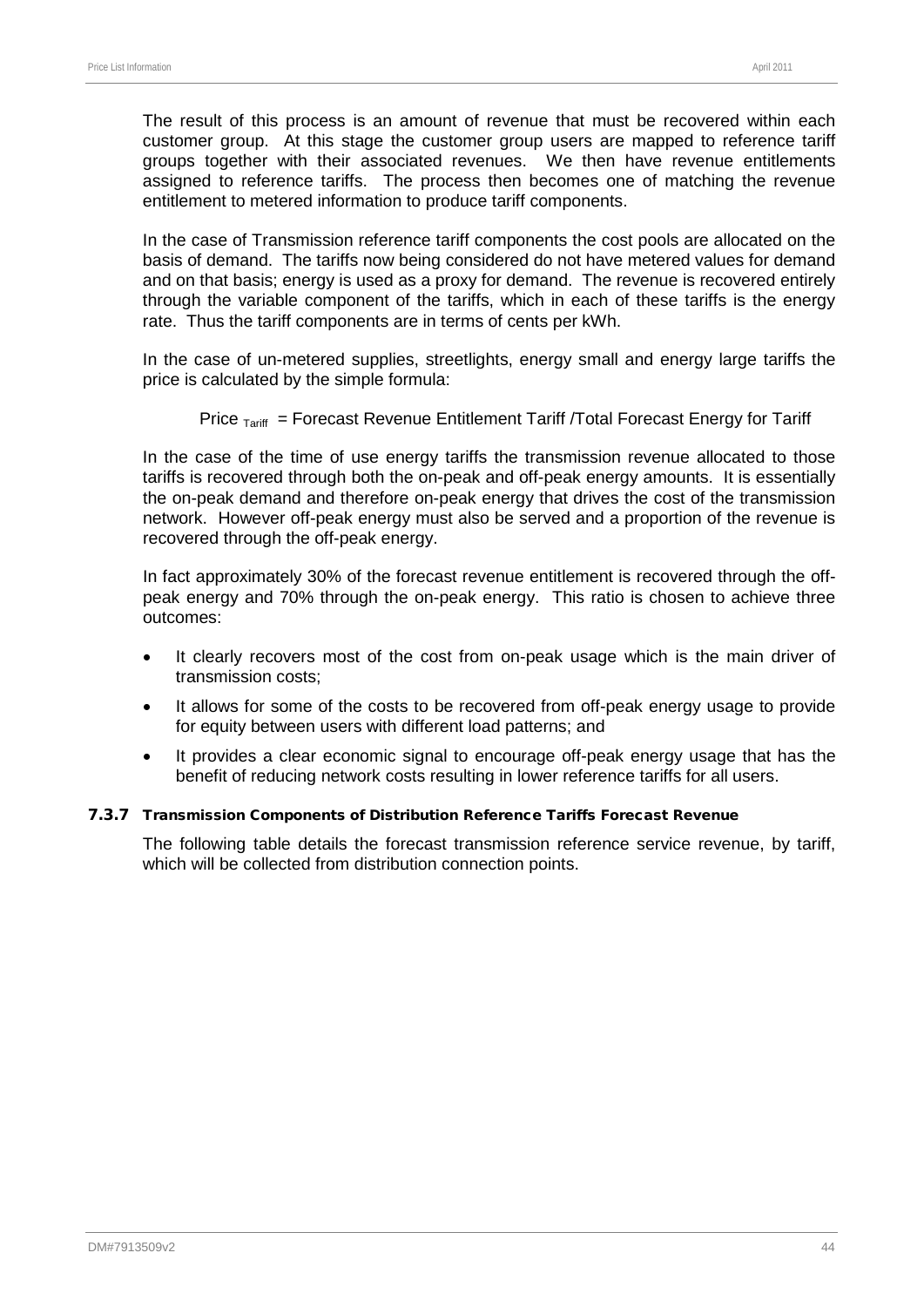|                                            | <b>kWh</b>     | <b>ATMD KVA</b> | <b>Number</b><br><b>Customers</b> | <b>Forecast</b><br><b>Transmission</b><br>Revenue<br><b>Recovered</b> |
|--------------------------------------------|----------------|-----------------|-----------------------------------|-----------------------------------------------------------------------|
| RT1 - Anytime Energy (Residential)         | 5,566,407,460  | 2,223,884       | 861,104                           | 112.5                                                                 |
| RT2 - Anytime Energy (Business)            | 1,719,100,598  | 870,838         | 85,931                            | 41.7                                                                  |
| RT3 - Time of Use Energy (Residential)     | 193,825,856    | 79,491          | 19,537                            | 4.2                                                                   |
| RT4 - Time of Use Energy (Business)        | 2,162,115,259  | 1,115,968       | 11,625                            | 48.8                                                                  |
| RT5 - High Voltage Metered Demand          | 322,271,565    | 116,217         | 126                               | 7.4                                                                   |
| RT6 - Low Voltage Metered Demand           | 1,195,840,946  | 394,753         | 1,449                             | 28.3                                                                  |
| RT7 - High Voltage Contract Maximum Demand | 2,528,870,038  | 727,732         | 227                               | 60.7                                                                  |
| RT8 - Low Voltage Contract Maximum Demand  | 258,912,660    | 82,493          | 46                                | 5.6                                                                   |
| RT9 - Streetlighting                       | 112,667,766    | 27,986          | 226,314                           | 1.8                                                                   |
| RT10 - Un-Metered Supplies                 | 34,247,514     | 5,359           | 15,456                            | 0.3                                                                   |
| RT11 - Distribution Entry                  | $\Omega$       | 0               | 16                                | 0.0                                                                   |
| RT12 - Time of Use Energy (Bidirectional   |                |                 |                                   |                                                                       |
| Residential)                               | $\Omega$       | 0               | 0                                 | 0.0                                                                   |
| <b>TOTAL</b>                               | 14,094,259,663 | 5,644,720       | 1,221,831                         | 311.3                                                                 |

Table 15 - Transmission Reference Service Revenue Recovered from Distribution Connection Points for 2011/12 (\$M Nominal)

### 7.4 Annual Price Review

As described in the Access Arrangement, the reference service revenue is reviewed annually and adjusted if necessary for under or over recovery. Together with changes to user CMDs and DSOCs (including zone substation maximum demands) it is consequently necessary to adjust prices annually also.

Assets are not re-valued annually and T-price is not re-run annually, and the relativity of Use of System prices is consequently maintained. However, all new loads and generators are included and all revised forecast CMDs and DSOCs are updated in the Transmission Pricing Model annually, and prices are consequently scaled annually (within any price control side constraints) to recover the revised reference service revenue.

Transmission Use of System prices can be volatile due to matters beyond the control of any one user. In order to minimise this volatility and reduce the commercial uncertainty for users, prices are consequently subject to an annual side constraint as detailed in the Access Arrangement.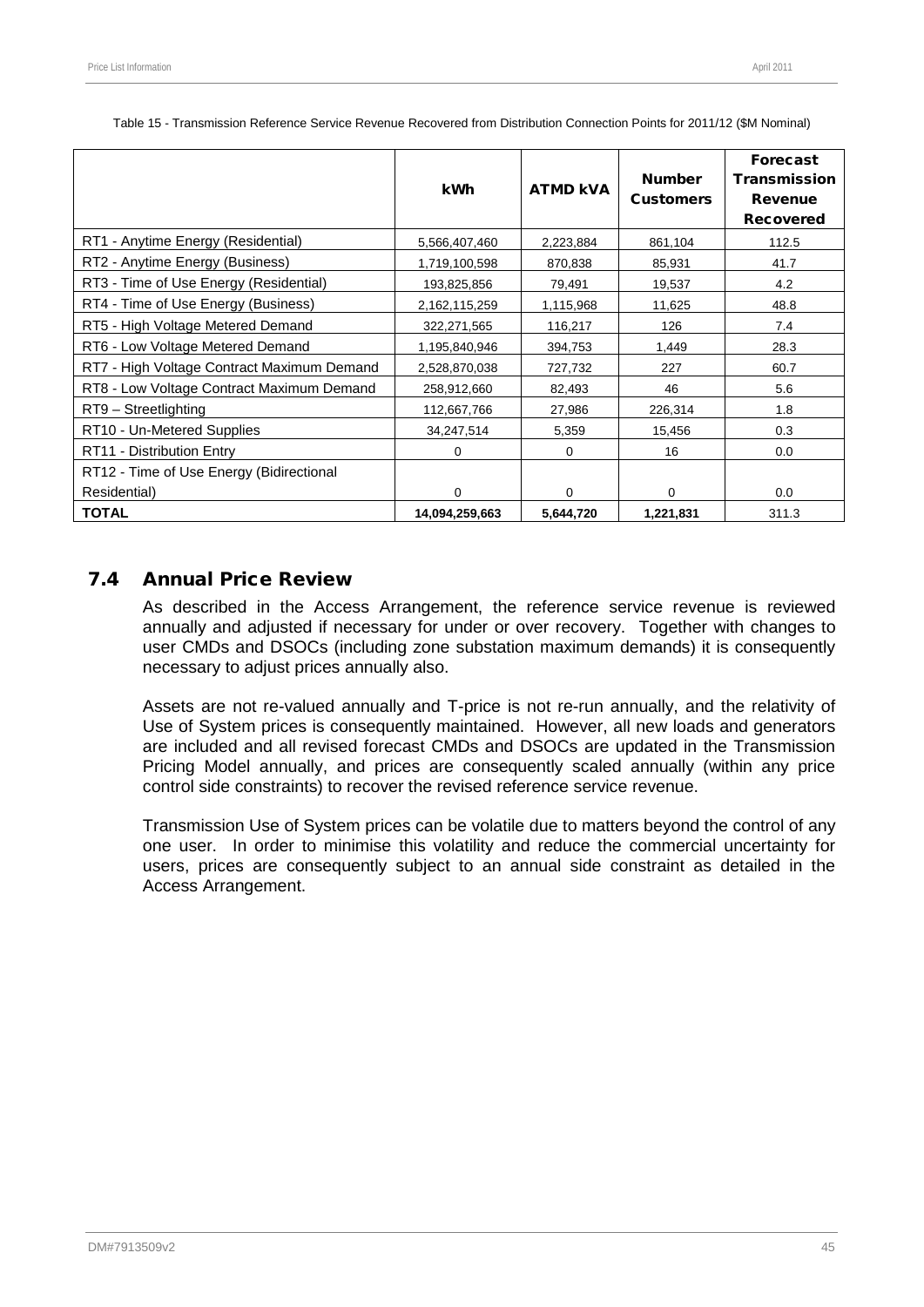# 8 Derivation of Distribution System Tariff Components

This section describes the methodology used to calculate distribution reference tariff components.

The cost allocation process reflects the costs of supply for a customer group reasonably accurately. The process for determining prices for that customer group, while ideally similar in principle, is somewhat different in that it needs to take into account other factors such as equity, simplicity and efficiency (e.g. existing metering type).

Prices are determined with pre loss-adjusted ATMD's.

The Code requires uniform reference tariffs for all users with annual energy demand below 1 MVA, which equates to all but 500 within the SWIN. Users with energy demand below 1 MVA will exhibit the full range of energy consumption patterns. It is therefore clear that any tariff structure will not be totally cost reflective. However, the assumptions that are made in allocating users to particular load groups and in deriving the cost of supply to those customer groups, and the consequent prices, are all considered reasonable. Through the process described in this paper the tariff settings are derived through as rigorous a process as is possible taking into account the information available and the requirements of the Code.

The distribution reference tariff components include the costs associated with the tariff equalisation contribution (TEC). Section 7.12 of the Code sets out the requirement for Western Power to recover tariff equalisation contributions through distribution reference tariffs for exit services (Western Power has extended this to include bidirectional services to be consistent with the Code Objective). Section [8.5](#page-62-0) details the amounts associated with TEC that are embedded within the distribution reference tariff components.

### 8.1 Price Setting

This section details the methodology used to derive the tariff components from the cost pools, customer groups and locational zones.

#### 8.1.1 Tariff Components

Distribution reference tariffs have been developed to enable users with different loads and usage patterns to choose the most appropriate form for them. The tariffs have fixed and variable components and are generally compatible with existing forms of user metering.

The components of each reference tariff are shown in the following table.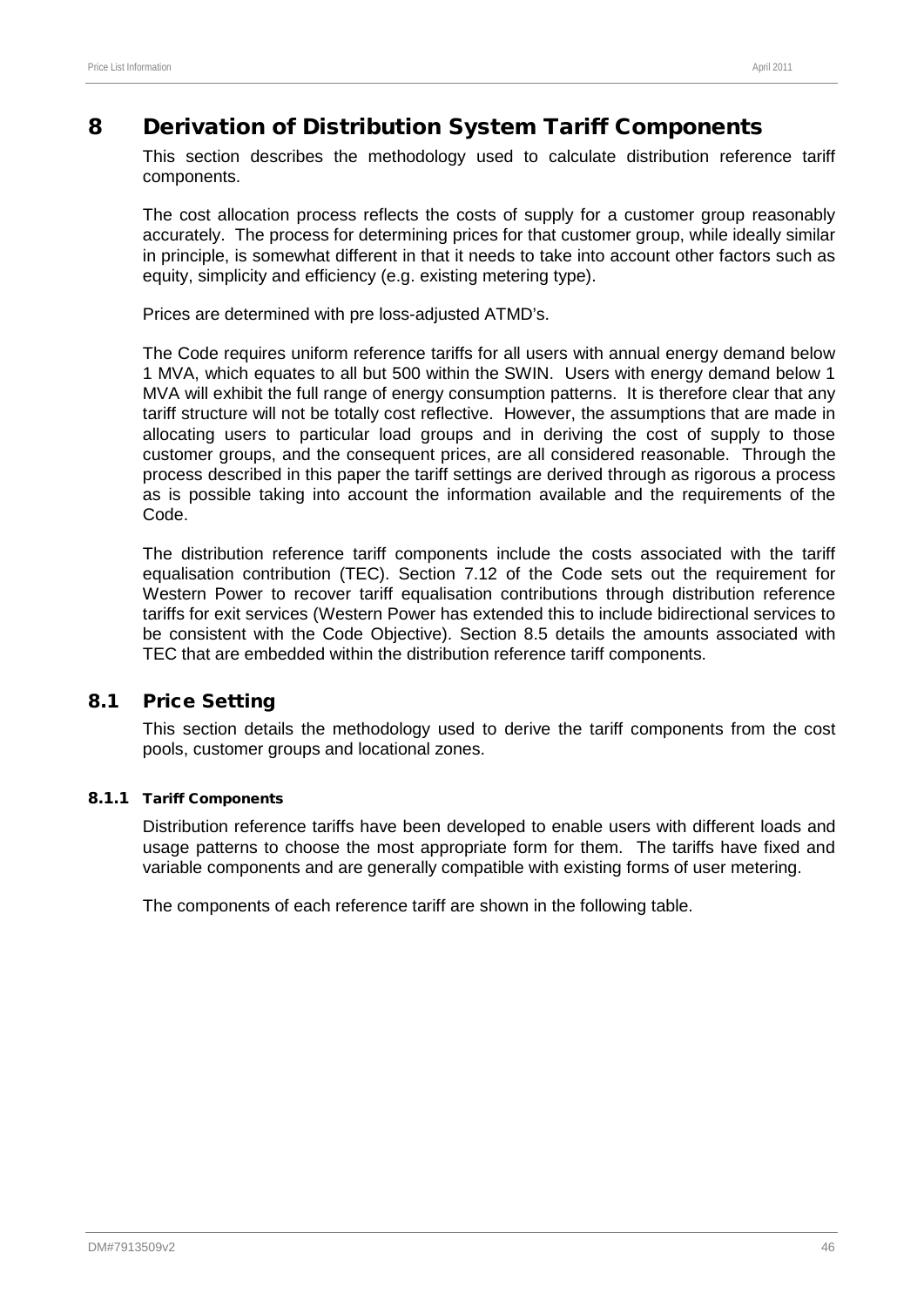| <b>TARIFF TYPE</b>                                       |                    |                |                     |                    |                 |                                            | <b>TARIFF COMPONENTS</b>             |                                     |                                        |                             |                                   |
|----------------------------------------------------------|--------------------|----------------|---------------------|--------------------|-----------------|--------------------------------------------|--------------------------------------|-------------------------------------|----------------------------------------|-----------------------------|-----------------------------------|
|                                                          | Component<br>Fixed | Only<br>Energy | Energy<br>Peak<br>δ | Energy<br>Shoulder | Off Peak Energy | <b>Annual Metered</b><br>Anytime<br>Demand | ۰<br>Discount Fac<br>Off Peak<br>(%) | Demand (CMD)<br>Maximum<br>Contract | Demand/Length<br>1,000 KVA<br>for ATMD | Fixed Metering<br>Component | Component<br>Matering<br>Variable |
| RT1 - Energy Only (Residential)                          | ✓                  | $\checkmark$   |                     |                    |                 |                                            |                                      |                                     |                                        | ✓                           | ✓                                 |
| RT2 - Energy Only (Business)                             | ✓                  | $\checkmark$   |                     |                    |                 |                                            |                                      |                                     |                                        | $\checkmark$                |                                   |
| RT3 - Time of Use Energy (Residential)                   | $\checkmark$       |                | $\checkmark$        |                    | $\checkmark$    |                                            |                                      |                                     |                                        | $\checkmark$                | $\checkmark$                      |
| RT4 - Time of Use Energy (Business)                      | $\checkmark$       |                | $\checkmark$        |                    | $\checkmark$    |                                            |                                      |                                     |                                        | $\checkmark$                | $\checkmark$                      |
| RT5 - Metered Demand - HV                                | ✓                  |                |                     |                    |                 | ✓                                          | ✓                                    |                                     |                                        | ✓                           |                                   |
| RT6 - Metered Demand - LV                                | ✓                  |                |                     |                    |                 | $\checkmark$                               | $\checkmark$                         |                                     |                                        | $\checkmark$                |                                   |
| RT7 - CMD - HV                                           | ✓                  |                |                     |                    |                 |                                            |                                      | ✓                                   |                                        | ✓                           |                                   |
| RT8 - CMD - LV                                           | ✓                  |                |                     |                    |                 |                                            |                                      | ✓                                   |                                        | ✓                           |                                   |
| RT9 - Street Lighting                                    | $\checkmark$       | ✓              |                     |                    |                 |                                            |                                      |                                     |                                        |                             |                                   |
| RT10 - Unmetered                                         | $\checkmark$       | ✓              |                     |                    |                 |                                            |                                      |                                     |                                        |                             |                                   |
| RT11 - Distribution Entry                                |                    |                |                     |                    |                 |                                            |                                      | ✓                                   | $\checkmark$                           | ✓                           |                                   |
| RT12 - Time of Use Energy<br>(Bidirectional Residential) | ✓                  |                | ✓                   |                    | ✓               |                                            |                                      |                                     |                                        | ✓                           |                                   |

#### Table 16 - Distribution Reference Tariff Components

#### 8.1.2 RT1 & RT2 - Energy Only Tariff (Residential or Business)

The tariff comprises a fixed component (\$/annum) and a variable component (cents/kWh).

This is the simplest and most appropriate charging methodology for large numbers of small users with existing energy only metering.

The fixed and variable components are set to best recover the costs associated with the smaller customer groups. The tariff components for residential and business are different, reflecting the different costs of supply.

#### 8.1.3 RT3 & RT4 - Time of Use Energy Tariff (Residential or Business)

The tariff comprises of a fixed component (\$/annum) and variable on-peak and off-peak energy components (cents/kWh).

The tariff components for residential and business are different, reflecting the different costs of supply.

The fixed component of the residential TOU is set to be the same as the fixed component of the residential energy only tariff.

Analysis of system load profiles by other utilities shows that typically 70% and 30% of network costs are associated with on-peak and off-peak load respectively. The on-peak and off-peak energy components of the tariffs are set to recover these approximate proportions of the variable cost pools for the respective customer groups.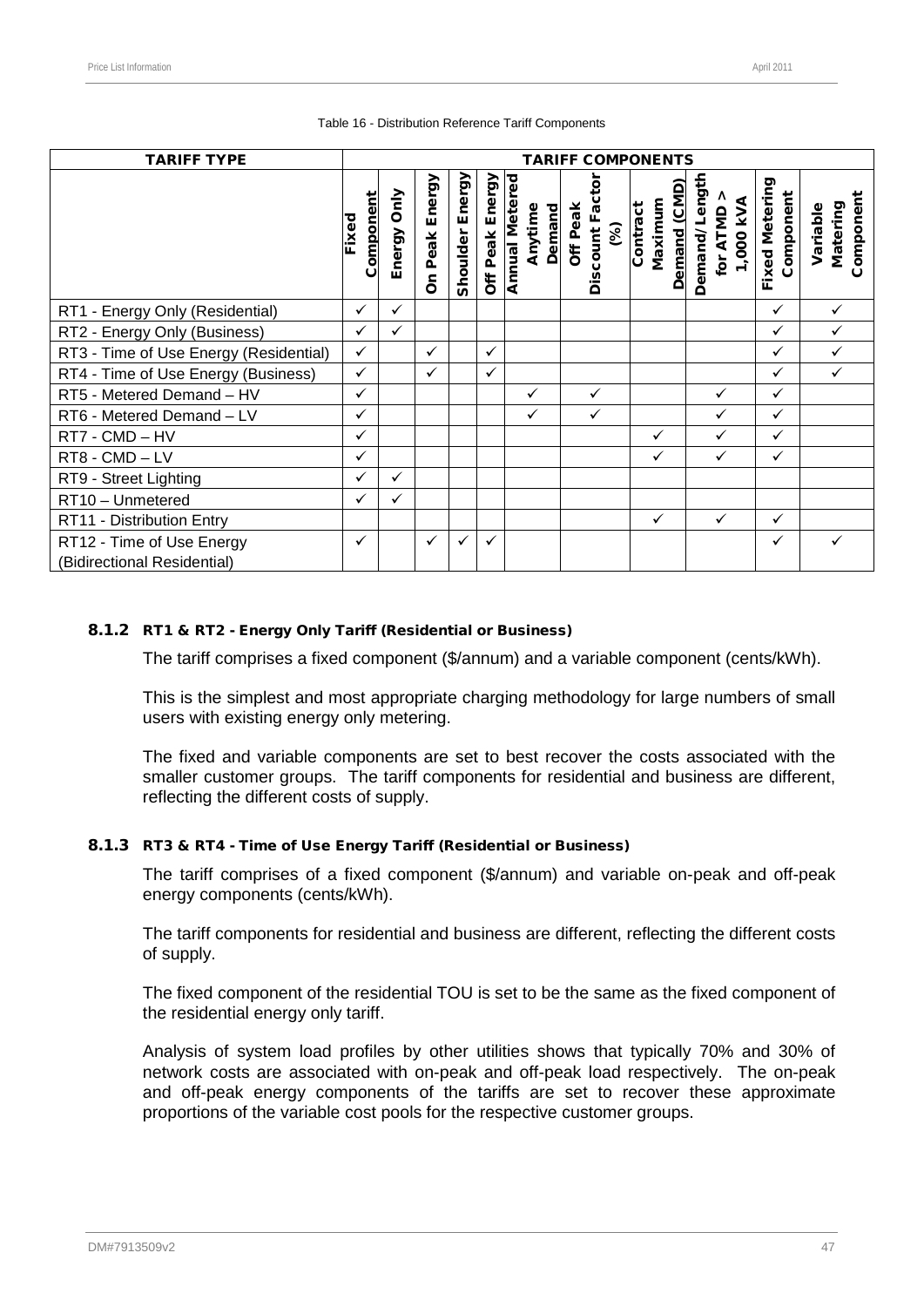#### 8.1.4 RT5 & RT6 - Metered Demand Tariff (HV and LV)

The metered demand tariff is based on a metered annual any time maximum demand with a discount to give credit for off peak energy usage as a proportion of total energy used.

The annual any time maximum demand is the rolling peak value over the previous 12 months. This rolling peak, rather than a monthly-metered peak, is chosen for compatibility with the CMD tariffs that are based on a contracted maximum demand set for a defined period. A tariff based on a metered monthly peak would need to be higher to recover the same revenue from these users due to the effect of seasonal variation in loads.



The principle of using this rolling peak is illustrated in the [Figure 5.](#page-52-0)

There is no excess network usage charge for this tariff. The incentive to control the peak demand is significant because any half-hourly excess peak would be retained in the charges for a full 12 months. However, this is not intended to be unreasonably punitive to users and the negative impact of an extraordinary event would be assessed on a case by case basis.

The off peak discount is applied monthly, based on the metered off peak and total energy amounts. The discount is intended to create an incentive for users to use the network offpeak, and is provided as a specific reduction in the monthly charge depending on the proportion of off peak energy used.

The tariff also includes a demand-length component for demands greater than 1,000 kVA, identical to that applying in the CMD tariffs, based on the rolling annual peak.

The demand price is in rate block format. The transition points are set at 300 kVA and 1,000 kVA and the discount phases out at 1,500 kVA. At 1,500 kVA the tariff is set to be less attractive than the CMD tariffs for most users.

A discount mechanism applies to this tariff and is defined within the Price List.

<span id="page-52-0"></span>Figure 5 - Rolling Peak Illustration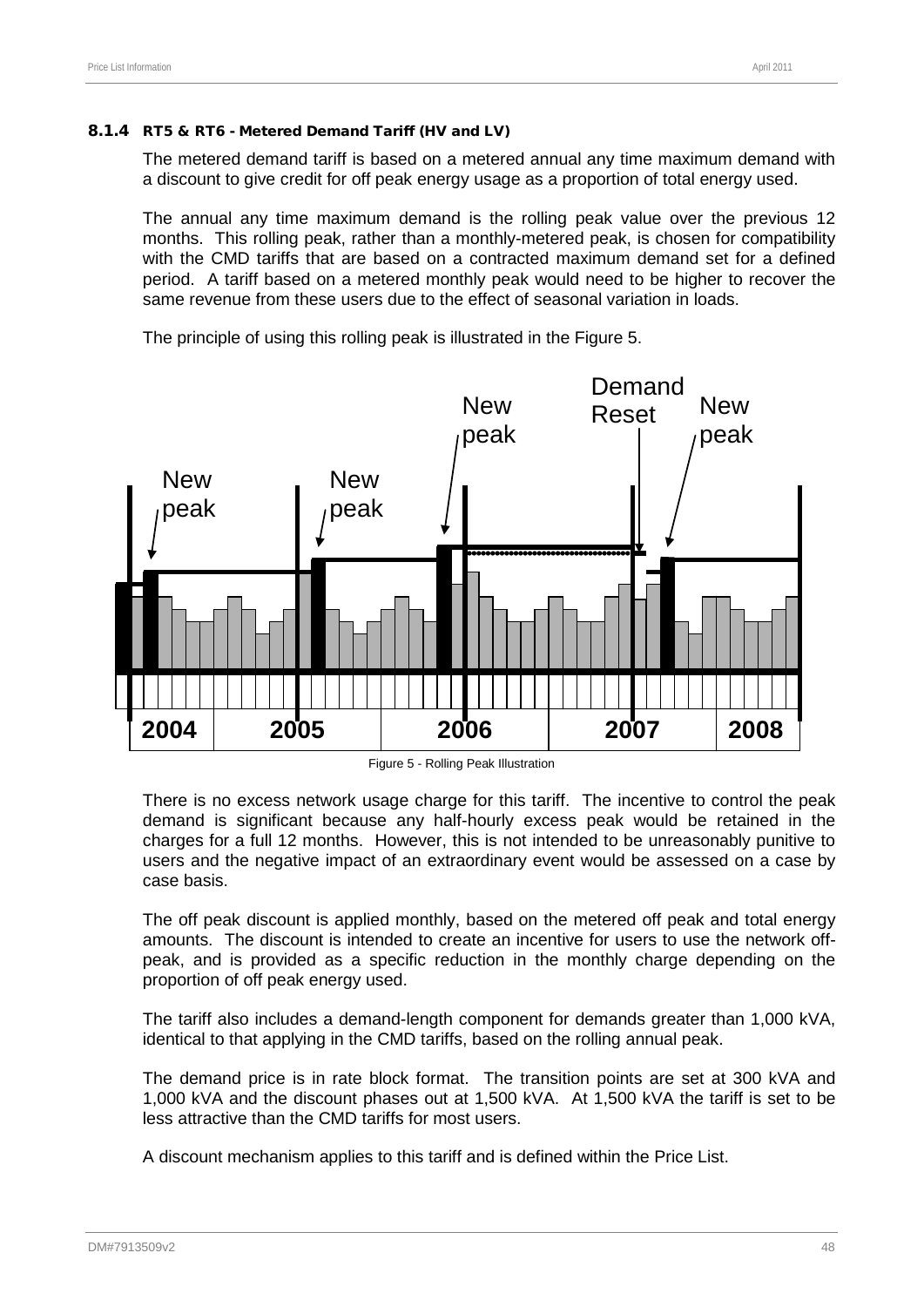#### 8.1.5 RT7 & RT8 - Contract Maximum Demand Tariff (HV and LV)

The HV component of the CMD tariff is set to reflect a price that results in a user charge that is greater than the user incremental cost of supply but less than the stand-alone cost of supply. To achieve this outcome the two costs of service are modelled for ach of the HV and LV CMD users.

Customers on transition tariffs are modelled, for pricing setting purposes, as contract maximum demand tariff customers.

The price structure is based on two particular components. There is a component that is directly linked to the nominated maximum demand which is in terms of \$/kVA. The second component is based on a combination of the maximum demand and the length of HV feeder from the zone substation to the user's connection point. This price component is expressed in terms of \$/kVA.km. Both of these tariff components are set to be uniform at 1,000 kVA and to be fully cost reflective at 7,000 kVA. This structure is consistent with the transmission CMD tariff for distribution connected customers.

The "demand/length" component of the tariff cannot be used in isolation because it distorts the charge for users either very close to the zone substation, where the cost could be virtually zero, and also at a long distance from the substation, where the charge could be unreasonably high. The "demand" component of the tariff ameliorates this distortion because it recognises that the cost of supply of a user does not only relate to the distance from the zone substation but also relates to the demand that the user places on the network.

The effect of the pricing structure is that, for a fixed demand, the charge to a user increases as distance to the zone substation increases. This is effectively providing a fixed and variable component to the price for identical users depending on their distance from a zone substation. In a similar manner users at the same distance from a zone substation will pay more as their demand increases.

An additional feature of this price structure is that the price is not linear in relation to the demand.

For the demand only component, the price at 1,000 kVA is uniform for each of the locational zones and is reflective of the average HV cost of the network per KVA demand. However, as the demand increases, the price declines recognising that the cost of supply declines on a per unit basis, as the demand increases.

The demand/length component is set to zero at 1,000 kVA. This is consistent with the requirement that all tariffs are uniform below 1,000 kVA demand. The price above 7,000 kVA is uniform and the price varies continuously between 1,000 and 7,000 kVA.

In setting the CMD tariffs both components are adjusted so that for each of the users with demands greater than 1,000 kVA, their charge will fall between the incremental and standalone cost. The process to derive the settings is described as follows.

#### **Demand Component of the CMD Tariff**

The price at 7,000 kVA is individually set for each zone. The price is adjusted to provide a best fit so that users will see a charge that is between the incremental and stand-alone cost. This is done in combination with the demand/length component setting. However it is clear that the price at 7,000 kVA should reflect the actual costs of the networks that supply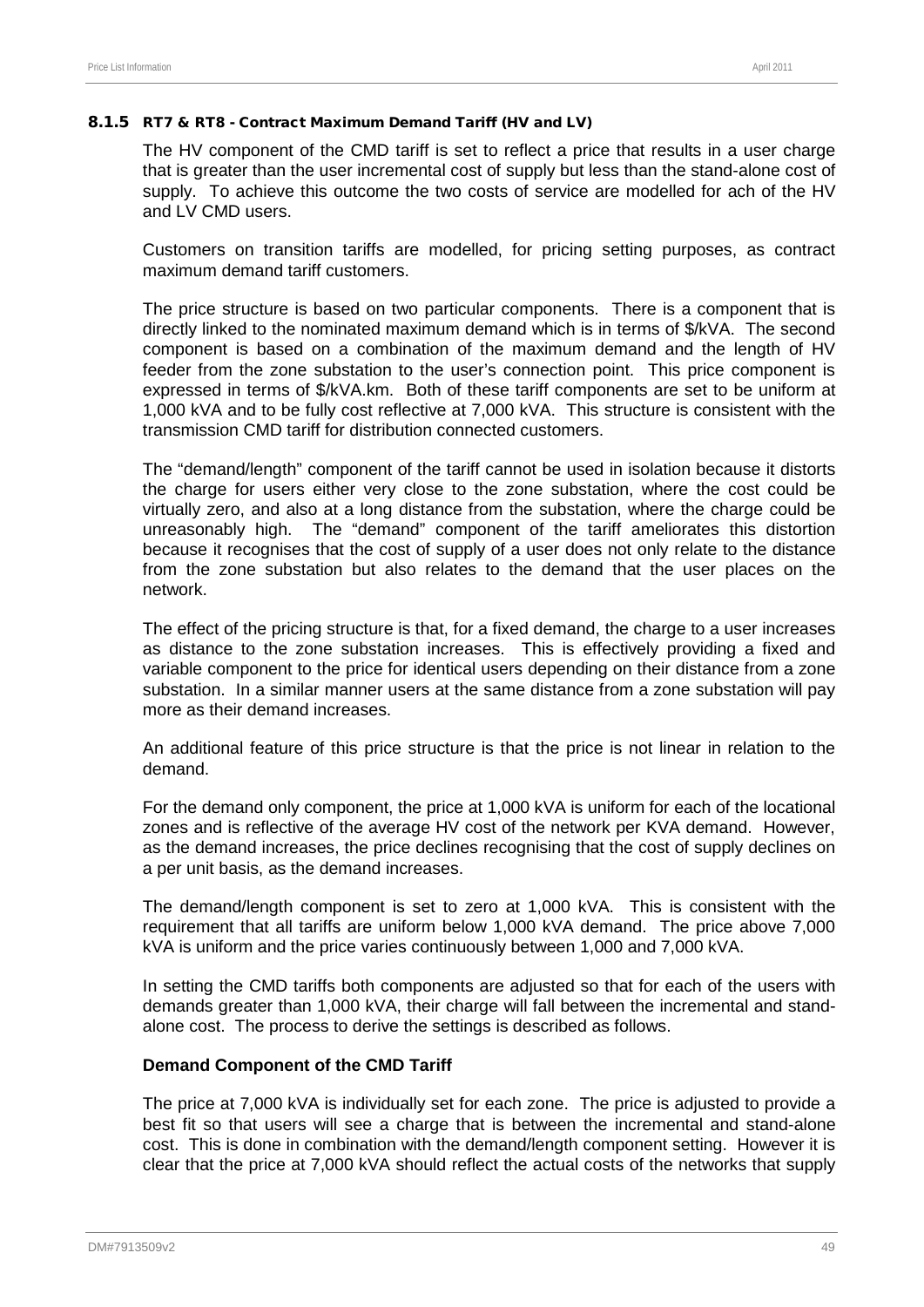these users. As such the cost for the CBD zone will be the highest, the Urban zone the next highest and so on so that the rural zone is the cheapest.

At this stage we have the distribution nodal prices at 7,000 kVA. We also have established that the distribution price in terms of \$/kVA at 1,000 kVA will be uniform for all users and will be the same from 0 to 1,000 kVA. The task is to establish that uniform price. At 1,000 kVA the demand/length price is zero so the demand price should reflect the average network price for all users in terms of \$/kVA.

Distribution costs are allocated to all users on the basis of anytime peak kVA demand adjusted for losses. The distribution price is simply the revenue to be recovered from users with demands below 1,000 kVA divided by the sum of the anytime maximum demands of all those users.

The anytime maximum demands are not metered for the vast majority of users with demands below 1,000 kVA. The energy consumption is metered and the anytime maximum demands are estimated by applying load factors based on "Industry Codes". The industry codes and associated load factors were developed using sample data for actual representative user types.

At this stage the size of the revenue pool for users with demands below 1,000 kVA is not established. The revenue pool will be the amount defined by the following formula:

$$
RP_{\text{Below 1,000}} = RP_{\text{Total}} - RP_{\text{Over 7,000}} \cdot RP_{\text{ 1,000 to 7,000}}
$$

where,

 $RP_{\text{Below 1,000}}$  = revenue to be recovered from users with demands below 1,000 kVA

 $RP$ <sub>Total</sub> = revenue to be recovered from all distribution users

RP  $_{\text{Over } 7,000}$  = revenue to be recovered from users with demands greater than 7,000 kVA

RP  $_{1,000 \text{ to } 7,000}$  = revenue to be recovered from users with demands between 1,000 and 7,000 kVA

This equation has unknowns in each of the terms at this stage. The revenue pools will only be determined when the CMD tariff settings are established and the prices can be applied to the forecast user data for users with demands greater than 1,000 kVA. The price at 7,000 kVA is set by graphically plotting the charge outcomes for each of the users with demands above 7,000 kVA, in the locational zones, and setting a price that puts the charge outcomes between the incremental and stand-alone cost of supply. Graphs demonstrating this are included in section [8.2.](#page-57-0)

To facilitate the solving of the remaining terms of this equation the pricing settings for users with demands between 1,000 and 7,000 kVA must be determined. The tariffs are defined in terms of "rate block" structure and, for the demand component of the tariff, take the form:

User Demand Charge  $_{1,000 \text{ to } 7,000}$  = (Price  $_{At 1,000}$  \* 1,000 kVA) + (Price  $_{1,000 \text{ to } 7,000}$  $*(CMD_{User} - 1,000 kVA))$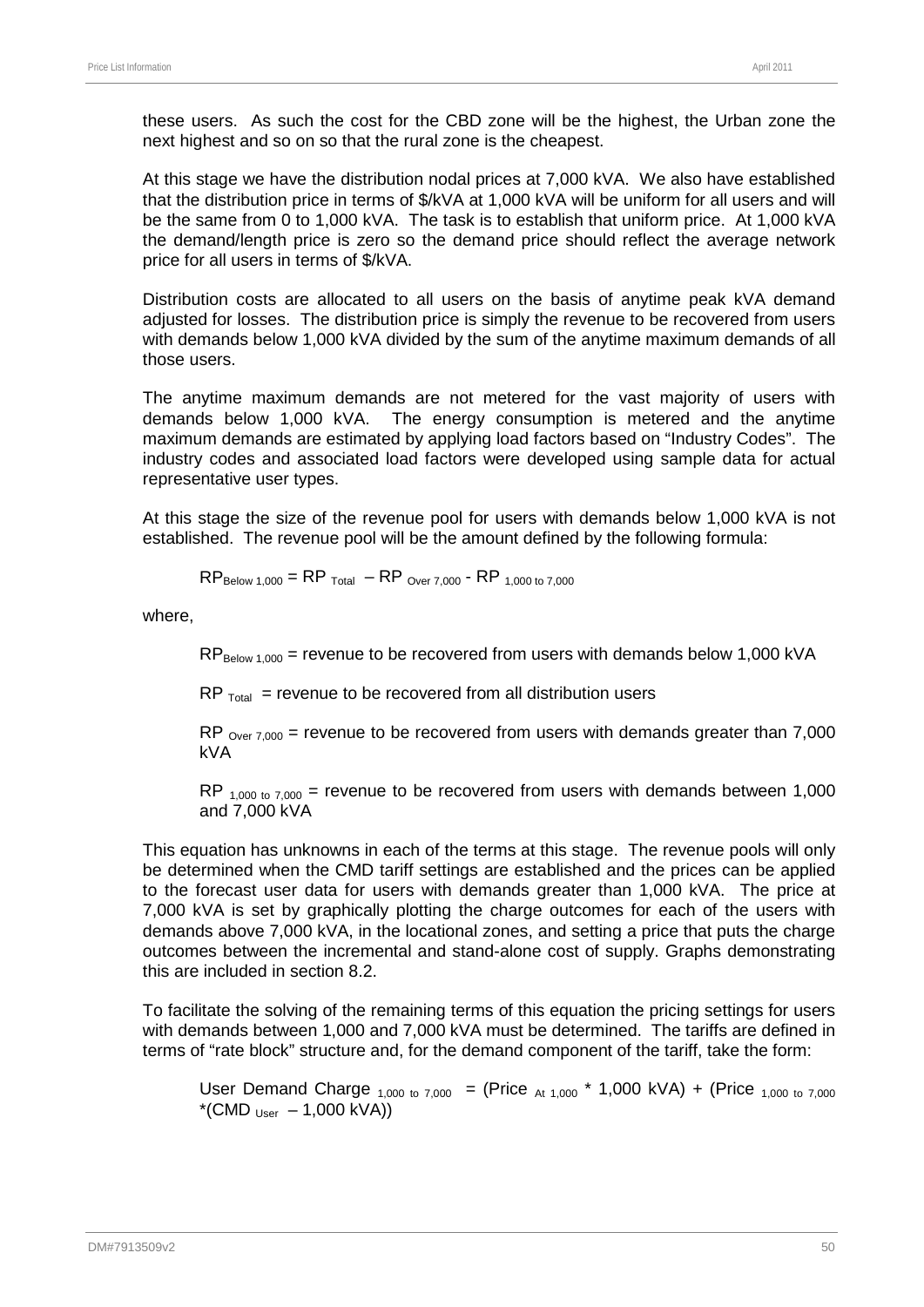#### where,

User Demand Charge  $_{1,000 \text{ to } 7,000}$  = the demand charge for a user with CMD between 1,000 and 7,000 kVA

Price  $_{At 1,000}$  = the average demand price for all users with CMD below 1,000 kVA

Price  $_{1,000 \text{ to } 7,000}$  = the incremental demand price for this user with CMD between 1,000 and 7,000 kVA

CMD  $_{Use}$  = the contract maximum demand for that user

The Price  $_{1,000 \text{ to } 7,000}$  will be different for each locational zone but can be calculated by the formula:

Price  $_{1,000 \text{ to } 7,000}$  = [(Price  $_{At 7,000}$  \* 7,000 kVA) - (Price  $_{At 1,000}$  \* 1,000 kVA)]/6,000 kVA

So we now have a formula to calculate the price for each user with CMD between 1,000 and 7,000 kVA with the unknown being the price at 1,000 kVA. The price at 7,000 kVA has been previously set.

We now have a single unknown (Price At 1,000) that can now be solved in the above equation which now must be expanded as below.

Original Equation:

 $RP_{\text{Below 1,000}} = RP_{\text{Total}} - RP_{\text{Over 7,000}}$  - RP 1,000 to 7,000

Expansion of each term:

 $RP_{\text{Below }1.000} = \sum \text{User anytime maximum demands multiplied by Price At } 1.000$ 

 $RP_{\text{Total}}$  = Total HV network revenue entitlement

RP  $_{\text{Over } 7.000}$  =  $\sum$  Individual demands for users greater than 7,000 kVA anytime maximum demands multiplied by the zonal price at the zone substation to which the user is connected

RP  $_{1,000 \text{ to } 7,000}$  =  $\Sigma$  User charges for all users with CMDs between 1,000 and 7,000 kVA

At this stage of the process we have the average price at and below 1,000 kVA, the demand price formula for each locational zone for demands between 1,000 and 7,000 kVA and the zonal price for demands greater than 7,000 kVA. This has set the demand component of the CMD tariffs.

#### **Demand/Length Component of the CMD Tariff**

The demand/length component of the tariff is set at zero at 1,000 kVA. It is also uniform at and above 7,000 kVA. The tariff is also designed to be expressed in "rate block" format so that the price is in terms of an incremental price above 1,000 kVA and up to 7,000 kVA and a uniform price above 7,000 kVA.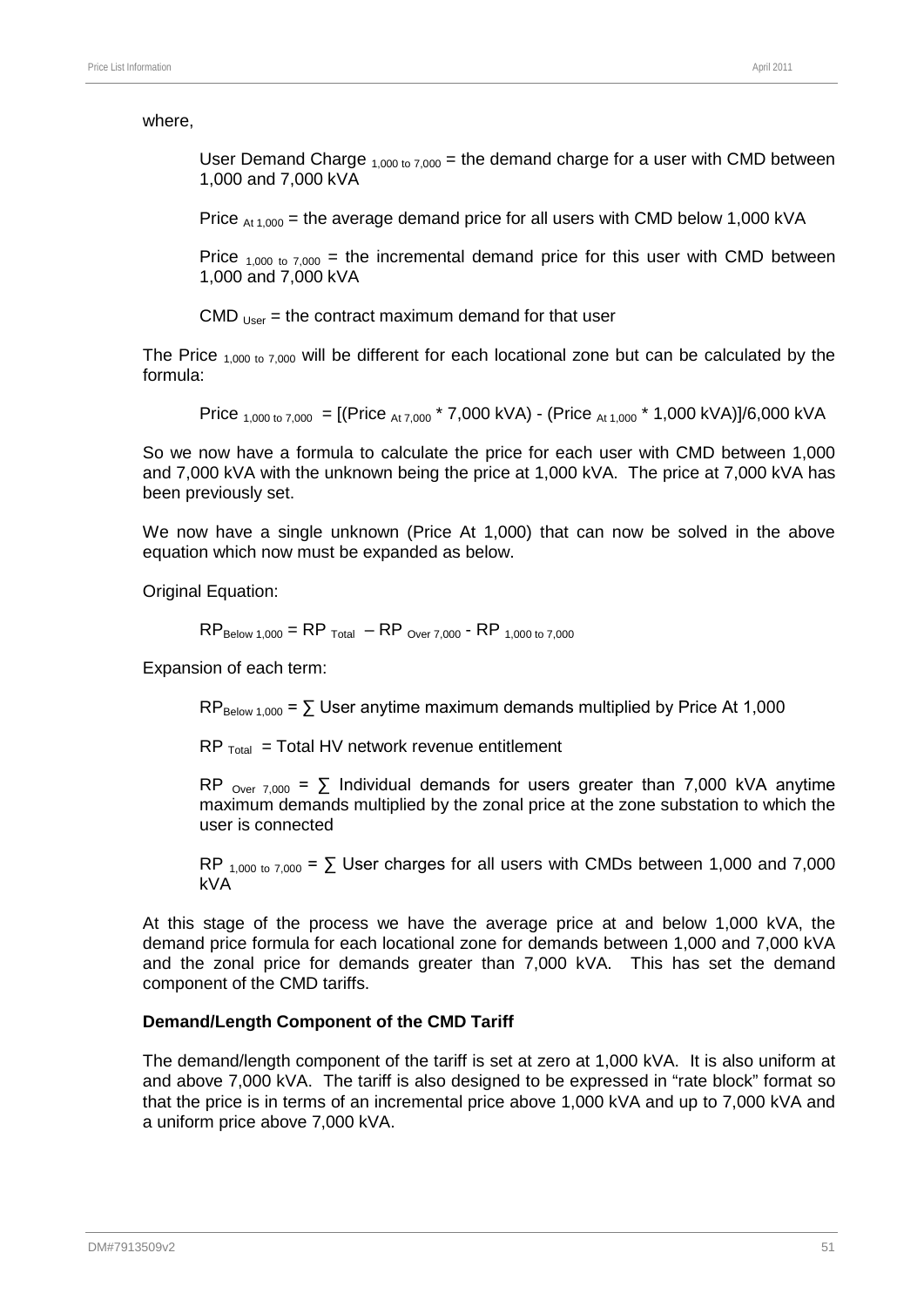The price between 1,000 and 7,000 kVA is expressed as:

Price  $_{1,000 \text{ to } 7,000}$  = [(Price  $_{At 7,000}$  \* 7,000 kVA) - (Price  $_{At 1.000}$  \* 1,000 kVA)]/6,000 kVA

The price settings are established in the same process as setting the demand settings in that the incremental and stand-alone costs are graphically plotted for every CMD user within each zone and the price settings are adjusted so that the user charges fit between the limits. Graphs demonstrating this are included in section [8.2.](#page-57-0)

At this stage, the price settings are established for both the demand and demand/length price components of the CMD tariffs. The forecast HV network revenue for the HV and LV CMD users can be calculated by applying the prices to the forecast user data and summing the charges for all users.

The prices for both the demand and demand/length components of the prices are illustrated in [Figure 11.](#page-60-0)

#### 8.1.6 Metering

The ideal way to price metering is to have a separate charge for the particular type of meter for each user. While this approach is technically feasible, it is extremely complex due to the technical and commercial variations in metering arrangements.

The alternative and more efficient approach is to use a standard metering charge in conjunction with each reference tariff to reflect the average cost of metering deployed to support application of the tariff.

However, the variation in metering costs for users within each tariff group can be marked and an average metering charge would disadvantage all smaller users. For example:

- residential users may be either single or three phase; and
- small business users with energy only or TOU energy metering may have meters direct- or CT-connected.

Therefore, it is appropriate for small users to have a charge that varies with usage and therefore reflects the variation in metering costs.

The metering price structure is as follows:

| <b>Reference Tariff Type</b> | <b>Metering Price</b>              |
|------------------------------|------------------------------------|
| Energy                       | Cents/kWh & \$ fixed annual charge |
| <b>TOU Energy</b>            | Cents/kWh & \$ fixed annual charge |
| <b>Metered Demand</b>        | \$ fixed annual charge             |
| ΩMD                          | \$ fixed annual charge             |

#### 8.1.7 Administration

An administration charge is published separately in conjunction with the CMD tariff, but is incorporated in the variable component of all the other tariffs.

The setting of the components in the metered demand tariff ensures compatibility with the administration price for the CMD tariff.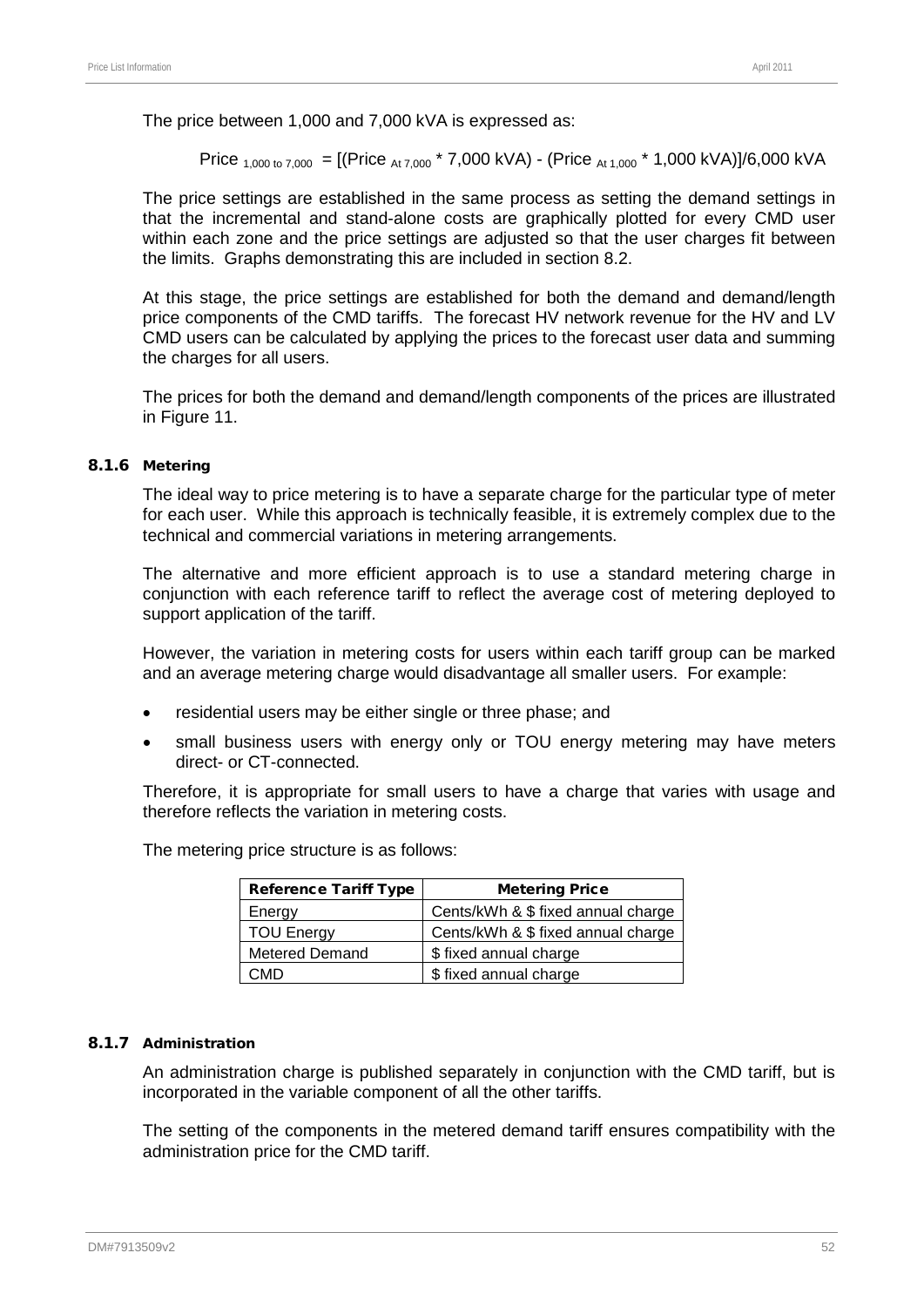#### 8.1.8 RT9 - Street Lighting

Separate Network Use of System and Asset prices are designed to best recover the costs of providing streetlight services.

The use of system price comprises a fixed and variable charge similar to other low voltage tariffs, based on the expected daily cycle of energy usage.

The asset charge varies with the size and type of luminare and is based on the annualised cost of capital and maintenance associated with each.

#### 8.1.9 RT10 - Unmetered Supplies

The unmetered supplies tariff comprises a fixed and variable charge similar to other low voltage tariffs, designed to best recover the costs of providing these services based on the expected daily cycle of energy usage.

#### 8.1.10 RT12 - Time of Use Energy Tariff (Bidirectional Residential)

The tariff comprises of a fixed component (\$/annum) and variable on-peak, shoulder and off-peak energy components (cents/kWh).

The fixed component of the residential TOU is set to be the same as the fixed component of the residential energy only tariff.

Analysis of system load profiles by other utilities shows that typically 58%, 34% and 8% of network costs are associated with on-peak, shoulder and off-peak load respectively. The on-peak, shoulder and off-peak energy components of the tariffs are set to recover these approximate proportions of the variable cost pools for the respective customer groups.

# <span id="page-57-0"></span>8.2 Demonstration of Derivation of Distribution Components of Distribution Reference Tariffs

#### 8.2.1 CMD Demand Price Graphs

The following graphs illustrate that the proposed prices for the CMD tariffs are between incremental cost and stand-alone cost.

It is important to note that in the vast majority of cases the price will meet the requirements of section 7.3(b) of the Code. However, no pricing structure can be guaranteed to meet the Code requirement in every individual case. For example if the price is reduced so that the charge is below the stand-alone cost for every single customer, there emerges cases where the price is then below the incremental cost for some other customers. The prices have been set to achieve a balance between all customers, while still meeting the requirements of section 7.3(b) of the Code.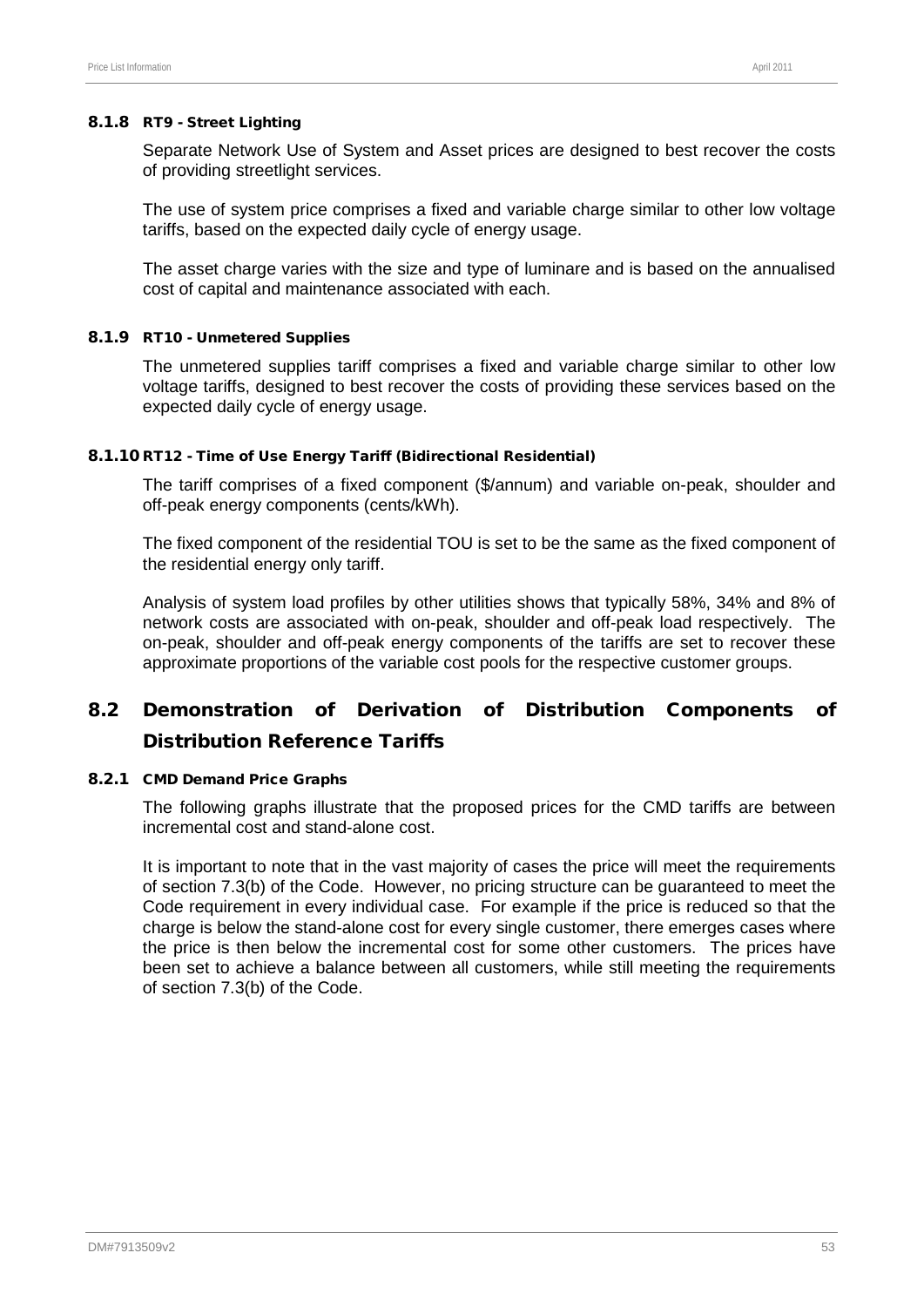



#### **Customers by increasing Incremental Cost**

#### Figure 6 - Urban Zone



#### Figure 7 - CBD Zone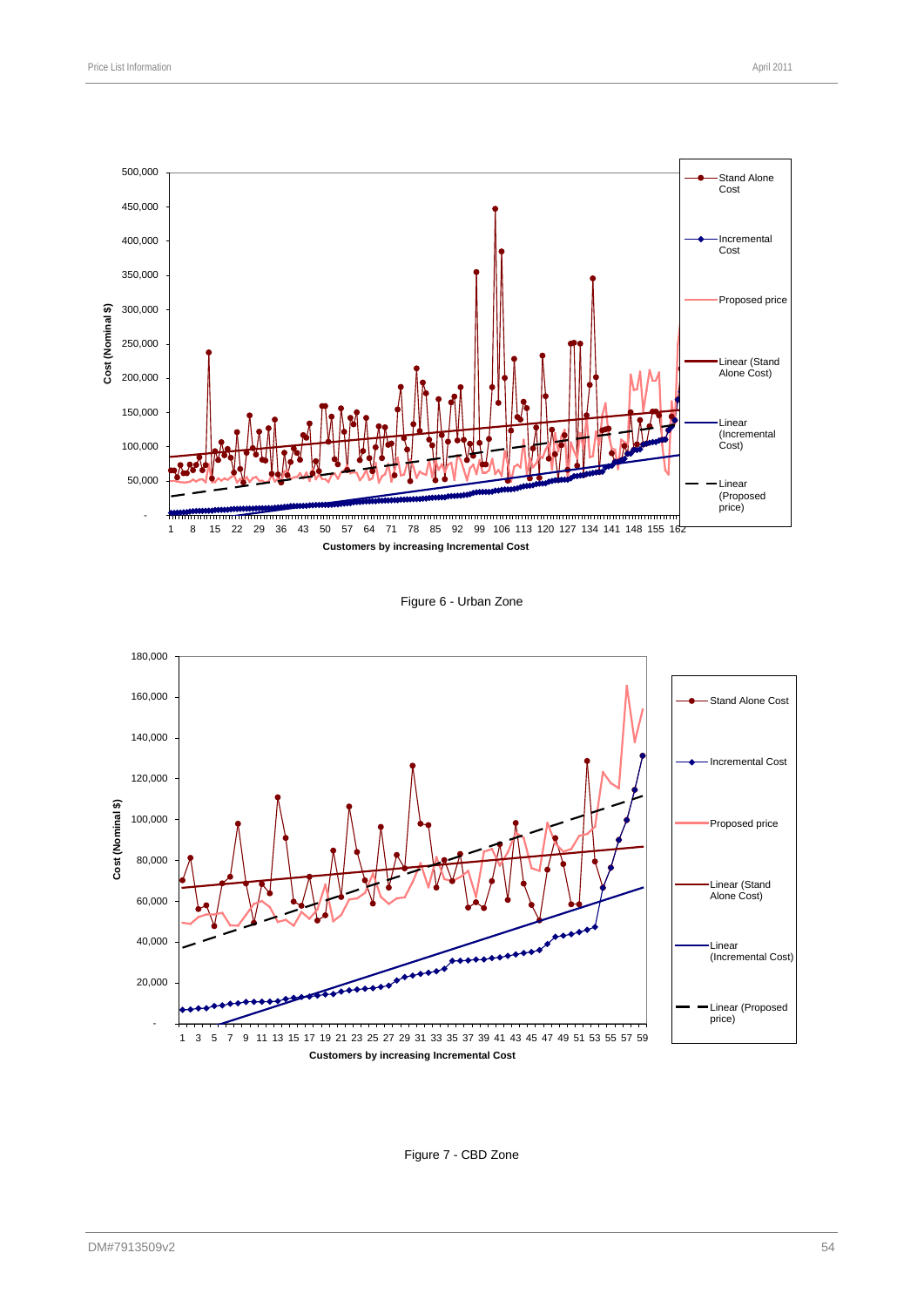

Figure 8 - Mining Zone



Figure 9 - Mixed Zone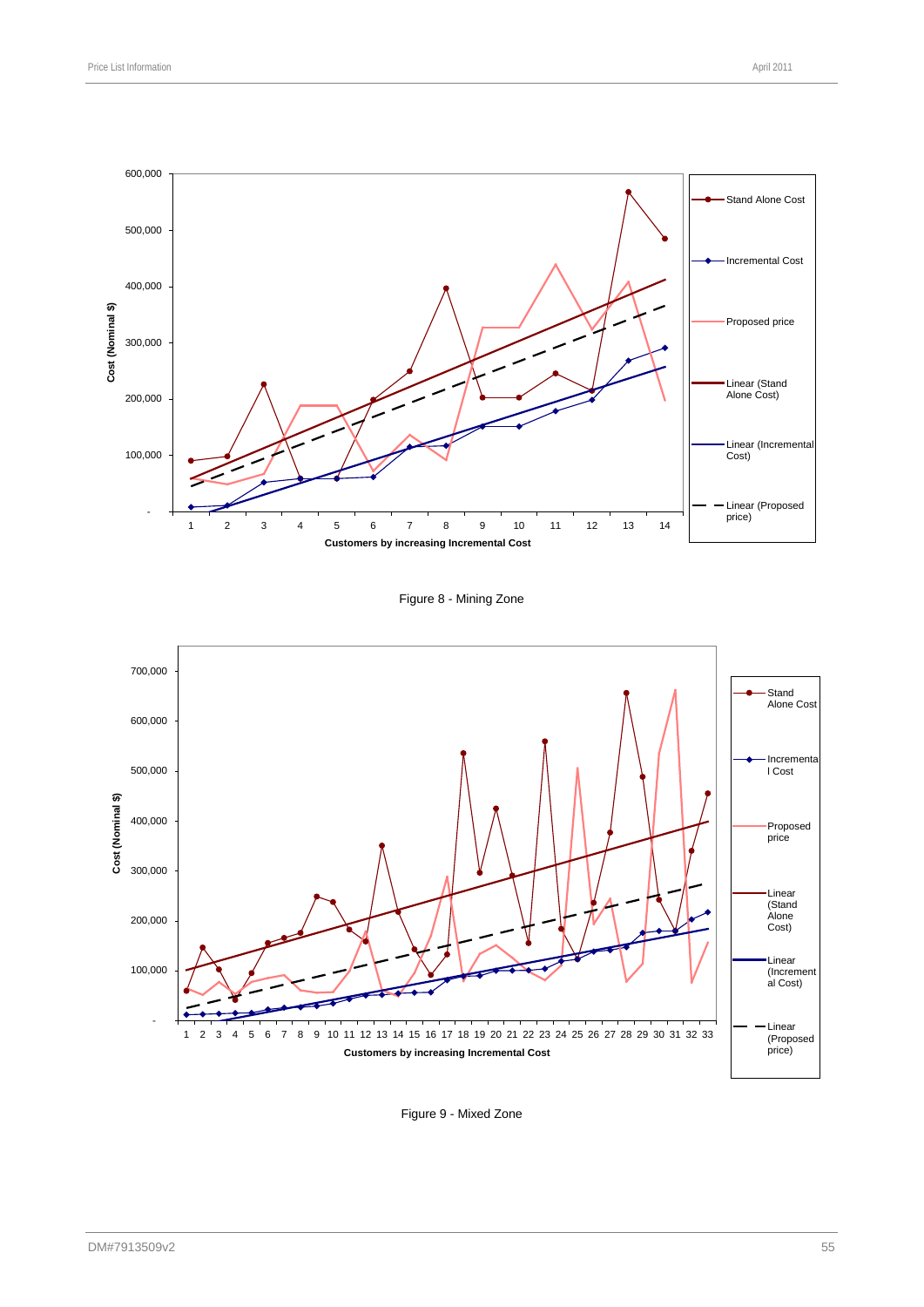Figure 10 - Rural Zone



<span id="page-60-0"></span>Figure 11 - Demand Length Rates & CMD Rates by Zone



#### 8.2.2 Demand/Length Graph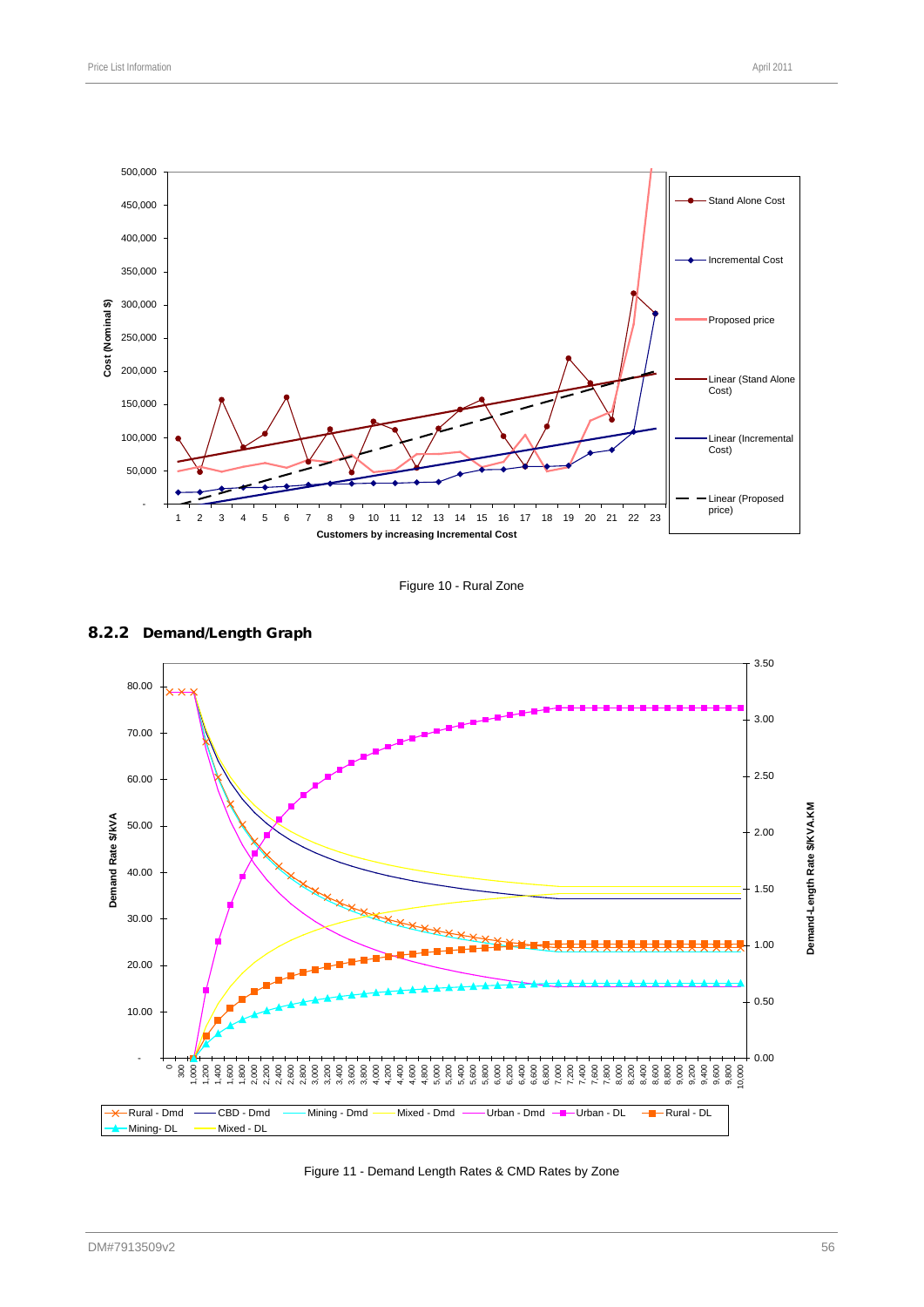#### 8.2.3 Tariff Forecast Revenue

The following table details the forecast distribution reference service revenue, by tariff, which will be collected from distribution connection points.

|                                                                                                      | kWh            | <b>ATMD</b><br><b>kVA</b> | <b>Number</b><br><b>Customers</b> | <b>Forecast</b><br><b>Distribution</b><br><b>Revenue</b><br><b>Recovered</b> |
|------------------------------------------------------------------------------------------------------|----------------|---------------------------|-----------------------------------|------------------------------------------------------------------------------|
| RT1 - Anytime Energy (Residential)                                                                   | 5,566,407,460  | 2,223,884                 | 861,104                           | 456.7                                                                        |
| RT2 - Anytime Energy (Business)                                                                      | 1,719,100,598  | 870,838                   | 85,931                            | 148.0                                                                        |
| RT3 - Time of Use Energy (Residential)                                                               | 193,825,856    | 79,491                    | 19,537                            | 14.4                                                                         |
| RT4 - Time of Use Energy (Business)                                                                  | 2,162,115,259  | 1,115,968                 | 11,625                            | 117.9                                                                        |
| RT5 - High Voltage Metered Demand                                                                    | 322,271,565    | 116,217                   | 126                               | 10.9                                                                         |
| RT6 - Low Voltage Metered Demand                                                                     | 1,195,840,946  | 394,753                   | 1,449                             | 47.9                                                                         |
| RT7 - High Voltage Contract Maximum Demand                                                           | 2,528,870,038  | 727,732                   | 227                               | 33.3                                                                         |
| RT8 - Low Voltage Contract Maximum Demand                                                            | 258,912,660    | 82,493                    | 46                                | 6.6                                                                          |
| RT9 - Streetlighting                                                                                 | 112,667,766    | 27,986                    | 226,314                           | 26.8                                                                         |
| RT10 - Un-Metered Supplies                                                                           | 34,247,514     | 5,359                     | 15,456                            | 2.8                                                                          |
| RT11 - Distribution Entry                                                                            | 0              | $\mathbf 0$               | 16                                | 0.5                                                                          |
| RT12 - Time of Use Energy (Bidirectional                                                             |                |                           |                                   |                                                                              |
| Residential)                                                                                         | $\Omega$       | 0                         | 0                                 | 0.0                                                                          |
| <b>TOTAL</b>                                                                                         | 14,094,259,663 | 5,644,720                 | 1,221,831                         | 865.7                                                                        |
| Forecast over-recovery (compared to<br><b>Distribution Reference Service Revenue of</b><br>\$862.8m) |                |                           |                                   | 2.9                                                                          |

Table 17 - Distribution Reference Service Revenue Recovered from Distribution Connection Points for 2011/12 (\$M Nominal)

Western Power considers that the differences between required and forecast revenues from reference services are within a reasonable margin when determining a complex set of reference tariffs. Western Power also notes that, under the price control of the access arrangement, any differences between required and actual revenues will be corrected for in transmission and distribution prices in future pricing years.

# <span id="page-61-0"></span>8.3 Demonstration Distribution Reference Tariffs are between incremental and stand-alone cost of service provision

In accordance with section 7.3(b) (i) and (ii) of the Code, reference tariffs are set to at least recover the incremental cost, but to be less than the stand-alone cost of service provisions.

The following table demonstrates that reference tariffs are set to at least recover the incremental cost, but to be less than the stand-alone cost of service provision in 2011/12 in accordance with the Access Arrangement.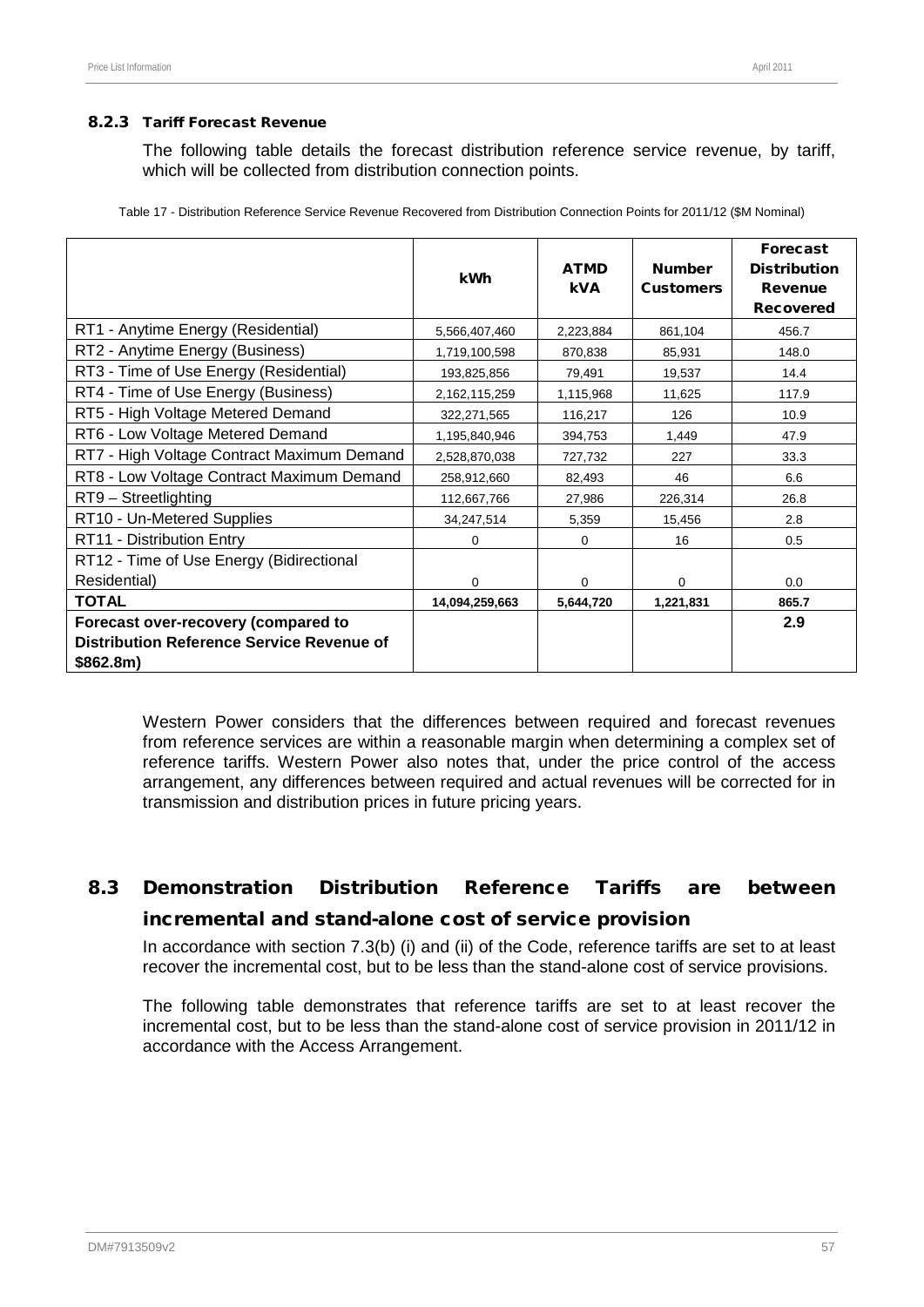| Reference<br><b>Service</b> | Reference<br><b>Tariff</b> | <b>Incremental Cost</b><br>of Service | <b>Stand-alone Cost</b><br>of Service<br><b>Provision</b> | <b>Forecast Revenue</b><br><b>Recovered from</b><br><b>Reference Tariff</b> |
|-----------------------------|----------------------------|---------------------------------------|-----------------------------------------------------------|-----------------------------------------------------------------------------|
| A1                          | RT <sub>1</sub>            | 474.2                                 | 600.6                                                     | 569.3                                                                       |
| A2                          | RT <sub>2</sub>            | 172.3                                 | 330.8                                                     | 189.8                                                                       |
| A <sub>3</sub>              | RT <sub>3</sub>            | 16.8                                  | 196.9                                                     | 18.6                                                                        |
| A4                          | RT4                        | 166.7                                 | 363.5                                                     | 166.7                                                                       |
| A5                          | RT <sub>5</sub>            | 18.3                                  | 187.2                                                     | 18.4                                                                        |
| A6                          | RT <sub>6</sub>            | 57.4                                  | 335.9                                                     | 76.1                                                                        |
| A7                          | RT7                        | 72.6                                  | 94.5                                                      | 94.0                                                                        |
| A8                          | RT <sub>8</sub>            | 7.9                                   | 12.4                                                      | 12.1                                                                        |
| A9                          | RT <sub>9</sub>            | 28.6                                  | 201.4                                                     | 28.6                                                                        |
| A10                         | <b>RT10</b>                | 1.2                                   | 203.2                                                     | 3.1                                                                         |
| C1                          | RT <sub>12</sub>           |                                       | 0                                                         | 0                                                                           |

|  | Table 18 - Demonstration Reference Tariffs are between incremental and stand-alone cost of service provision for 2011/12 |  |  |
|--|--------------------------------------------------------------------------------------------------------------------------|--|--|
|  | (\$M Nominal)                                                                                                            |  |  |

## 8.4 Annual Price Review

At the end of each year, the actual distribution reference service revenue entitlement is reconciled against the actual distribution reference service revenue recovered for that year, and a correction factor applied to the forecast reference service revenue for the subsequent year. Tariffs are then adjusted/rebalanced to recover the corrected revenue for the following year and the new prices published.

<span id="page-62-0"></span>Distribution prices can be volatile due to matters beyond the control of any one user. In order to minimise this volatility and reduce the commercial uncertainty for users, prices are consequently subject to an annual side constraint as detailed in the Access Arrangement.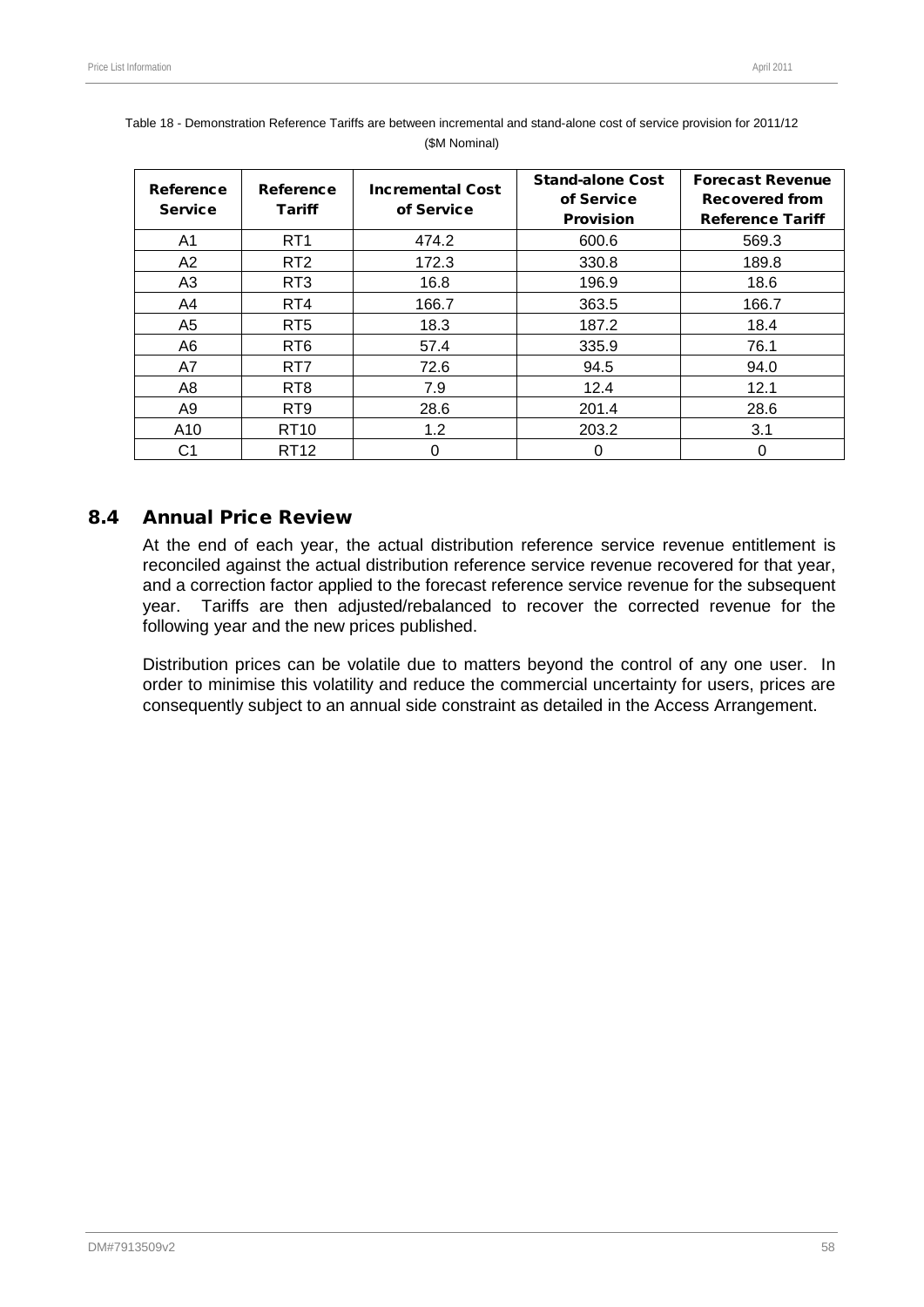# 8.5 Tariff Equalisation Contribution (TEC) in the Distribution Components of Distribution Reference Tariffs

This section details the amounts associated with TEC that are embedded within the distribution reference tariff components.

Western Power pays TEC to the WA State Government to contribute towards maintaining the financial viability of Horizon Power under Part 9A of the *Electricity Industry Act 2004*. The purpose of TEC is to enable the regulated retail tariffs for electricity that is not supplied from the South West interconnected system (SWIS) to be, so far as is practicable, the same as the regulated retail tariffs for electricity that is supplied from the SWIS.

The graphs and tables detailed in sections [8.2](#page-57-0) and [8.3](#page-61-0) are inclusive of TEC. The tables that follow in this section separate out just the amounts of TEC that are embedded within the distribution reference tariff components.

### 8.5.1 TEC Forecast Revenue

The following table details the forecast TEC, by tariff, which will be collected from distribution connection points.

|                                             | kWh            | <b>ATMD</b> | <b>Number</b>    | <b>Forecast TEC</b> |
|---------------------------------------------|----------------|-------------|------------------|---------------------|
|                                             |                | <b>kVA</b>  | <b>Customers</b> | <b>Recovered</b>    |
| RT1 - Anytime Energy (Residential)          | 5,566,407,460  | 2,223,884   | 861,104          | 69.2                |
| RT2 - Anytime Energy (Business)             | 1,719,100,598  | 870,838     | 85,931           | 21.4                |
| RT3 - Time of Use Energy (Residential)      | 193,825,856    | 79,491      | 19,537           | 2.1                 |
| RT4 - Time of Use Energy (Business)         | 2,162,115,259  | 1,115,968   | 11,625           | 28.5                |
| RT5 - High Voltage Metered Demand           | 322,271,565    | 116,217     | 126              | 4.3                 |
| RT6 - Low Voltage Metered Demand            | 1,195,840,946  | 394,753     | 1,449            | 15.5                |
| RT7 - High Voltage Contract Maximum Demand  | 2,528,870,038  | 727,732     | 227              | 3.5                 |
| RT8 - Low Voltage Contract Maximum Demand   | 258,912,660    | 82,493      | 46               | 1.0                 |
| RT9 - Streetlighting                        | 112,667,766    | 27,986      | 226,314          | 1.4                 |
| RT10 - Un-Metered Supplies                  | 34,247,514     | 5,359       | 15,456           | 0.4                 |
| RT11 - Distribution Entry                   | $\Omega$       | 0           | 16               | 0.0                 |
| RT12 - Time of Use Energy<br>(Bidirectional |                |             |                  |                     |
| Residential)                                | $\Omega$       | $\Omega$    | $\Omega$         | 0.0                 |
| <b>TOTAL</b>                                | 14,094,259,663 | 5,644,720   | 1,221,831        | 147.2               |

Table 19 - TEC Recovered from Distribution Connection Points for 2011/12 (\$M Nominal)

Over the three years of the second access arrangement period, the published TEC requirement has moved from \$122m to \$175m to \$181m. Given these large increases, the TEC requirement is not able to be fully recovered by the published tariff TEC components alone, due to the side constraints. Instead, the remainder of the TEC requirement is effectively being collected through other distribution tariff components.

Note: All tariff components were raised by the same amount (15%) for consistency. Even with the TEC components increased to the full extent of the side-constraint, the amount recovered by these components alone would still be substantially less than the TEC requirement.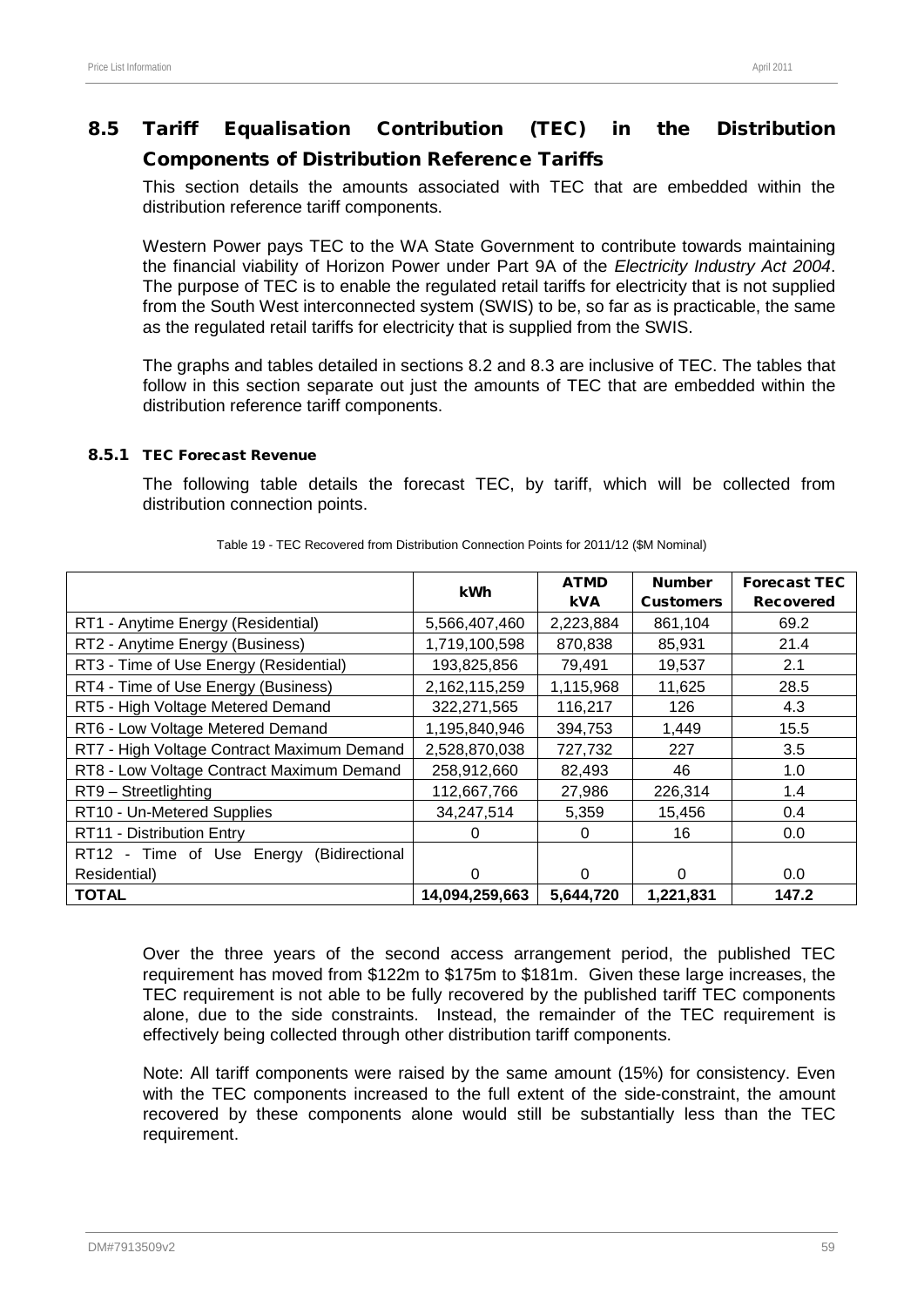#### 8.5.2 TEC Tariff Components – Use of System

The following table details the amounts associated with TEC that are embedded within the distribution reference tariff use of system components.

|                                 | <b>Fixed TEC</b> | <b>Variable TEC</b> |                |                 |                 |  |
|---------------------------------|------------------|---------------------|----------------|-----------------|-----------------|--|
|                                 |                  | c/kWh               | <b>On Peak</b> | <b>Shoulder</b> | <b>Off Peak</b> |  |
|                                 | c/day            |                     | c/kWh          | c/kWh           | c/kWh           |  |
| <b>Reference tariff 1 - RT1</b> |                  |                     |                |                 |                 |  |
| TEC.                            | 0.000            | 1.243               |                |                 |                 |  |
| <b>Reference tariff 2 - RT2</b> |                  |                     |                |                 |                 |  |
| TEC                             | 0.000            | 1.243               | ۰              | ۰               | ۰               |  |
| Reference tariff 3 - RT3        |                  |                     |                |                 |                 |  |
| TEC.                            | 0.000            |                     | 1.77           |                 | 0.506           |  |
| <b>Reference tariff 4 - RT4</b> |                  |                     |                |                 |                 |  |
| TEC                             | 0.000            |                     | 1.77           |                 | 0.506           |  |
| Reference tariff 9 - RT9        |                  |                     |                |                 |                 |  |
| <b>TEC</b>                      | 0.000            | 1.243               |                |                 |                 |  |
| Reference tariff 10 - RT10      |                  |                     |                |                 |                 |  |
| TEC                             | 0.000            | 1.243               |                |                 |                 |  |
| Reference tariff 12 - RT12      |                  |                     |                |                 |                 |  |
| TEC                             | 0.000            |                     | 2.746          | 1.243           | 0.506           |  |

Table 20

#### 8.5.3 TEC Tariff Components – Metered Demand

The following table details the amounts associated with TEC that are embedded within the distribution reference tariff metered demand components.

|              |              | RT5 - TEC     | RT6 - TEC    |               |  |
|--------------|--------------|---------------|--------------|---------------|--|
| Demand       | <b>Fixed</b> | Demand        | <b>Fixed</b> | Demand        |  |
| (kVA)        | c/day        | (in excess of | c/day        | (in excess of |  |
| (Lower to    |              | <b>lower</b>  |              | <b>lower</b>  |  |
| upper        |              | threshold)    |              | threshold)    |  |
| threshold)   |              | c/kVA/day     |              | c/kVA/day     |  |
| 0 to 300     | 0.000        | 13.137        | 0.000        | 13.137        |  |
| 300 to 1000  | 3,940.980    | 12.672        | 3,940.980    | 12.672        |  |
| 1000 to 1500 | 12,811.450   | 4.609         | 12,811.450   | 4.609         |  |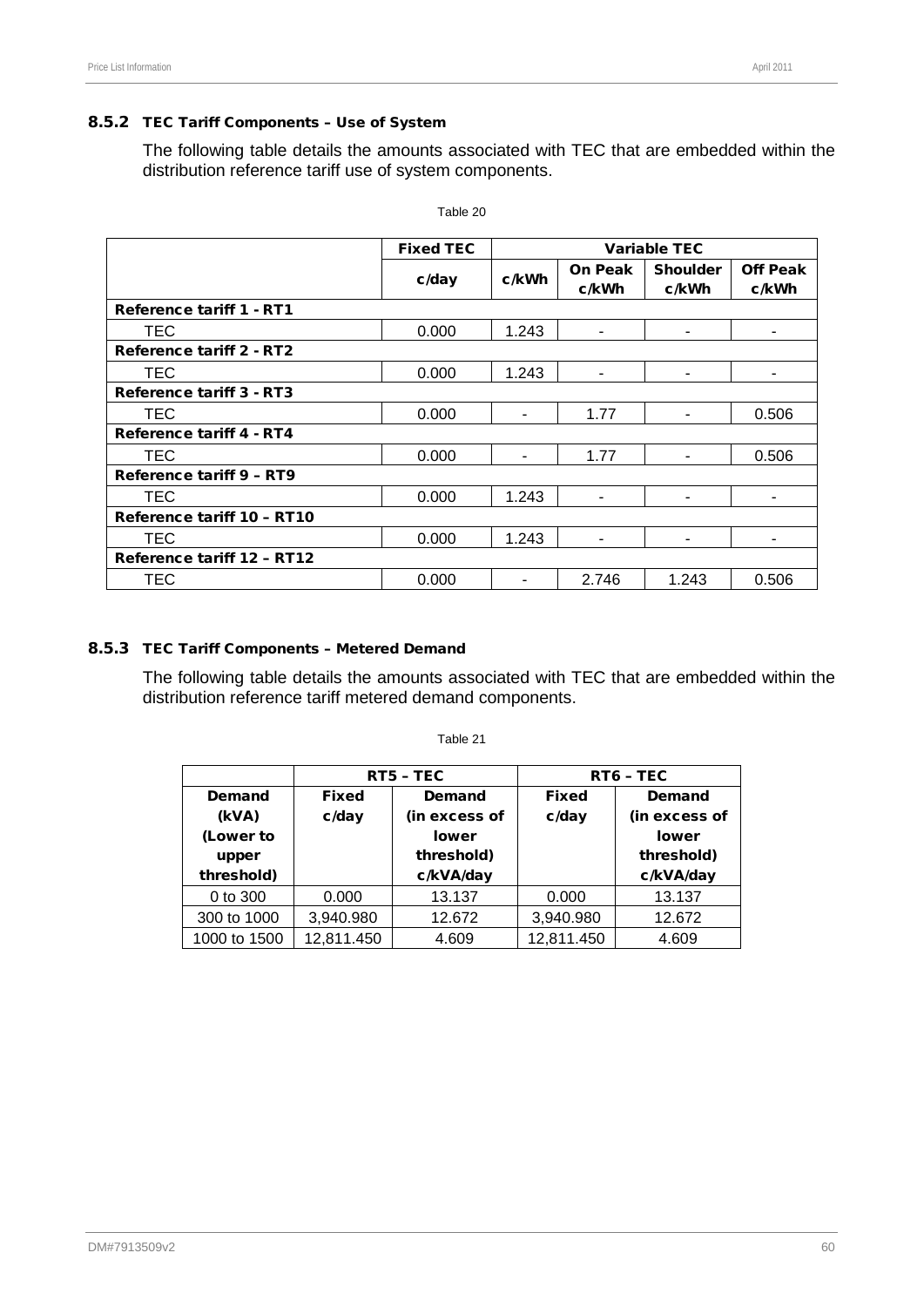#### 8.5.4 TEC Tariff Components – Demand Prices

The following table details the amounts associated with TEC that are embedded within the distribution reference tariff demand components.

|                                                                             | <b>RT 7 &amp; 8 - TEC</b> |                                                                    |                                                 |  |  |  |  |
|-----------------------------------------------------------------------------|---------------------------|--------------------------------------------------------------------|-------------------------------------------------|--|--|--|--|
| charge for first<br>(c per day)<br>1000 kVA<br><b>Pricing Zone</b><br>Fixed |                           | ē<br>1000 <kva<7000<br>Demand charge<br/>(c/kVA/day)</kva<7000<br> | ē<br>Demand Charge<br>(c/kVA/day)<br>kVA > 7000 |  |  |  |  |
| CBD                                                                         | 6,453.006                 | $-1.076$                                                           | 0.000                                           |  |  |  |  |
| Goldfields Mining                                                           | 6,453.006                 | $-1.076$                                                           | 0.000                                           |  |  |  |  |
| Mixed                                                                       | 6,453.006                 | $-1.076$                                                           | 0.000                                           |  |  |  |  |
| Rural                                                                       | 6,453.006                 | $-1.076$                                                           | 0.000                                           |  |  |  |  |
| Urban                                                                       | 6,453.006                 | $-1.076$                                                           | 0.000                                           |  |  |  |  |

Table 22

Note: Users with demand greater than 7,000 kVA do not pay TEC. These users can usually choose between being transmission connected or distribution connected. TEC does not apply to transmission connected users. Charging TEC to distribution connected users with demand greater than 7,000 kVA would create a perverse incentive for users to transition to being transmission connected due to the additional charge. The variable demand charge between 1,000 and 7,000 kVA is negative so that when added to the fixed demand charge users with demand greater than 7,000 kVA do not pay TEC.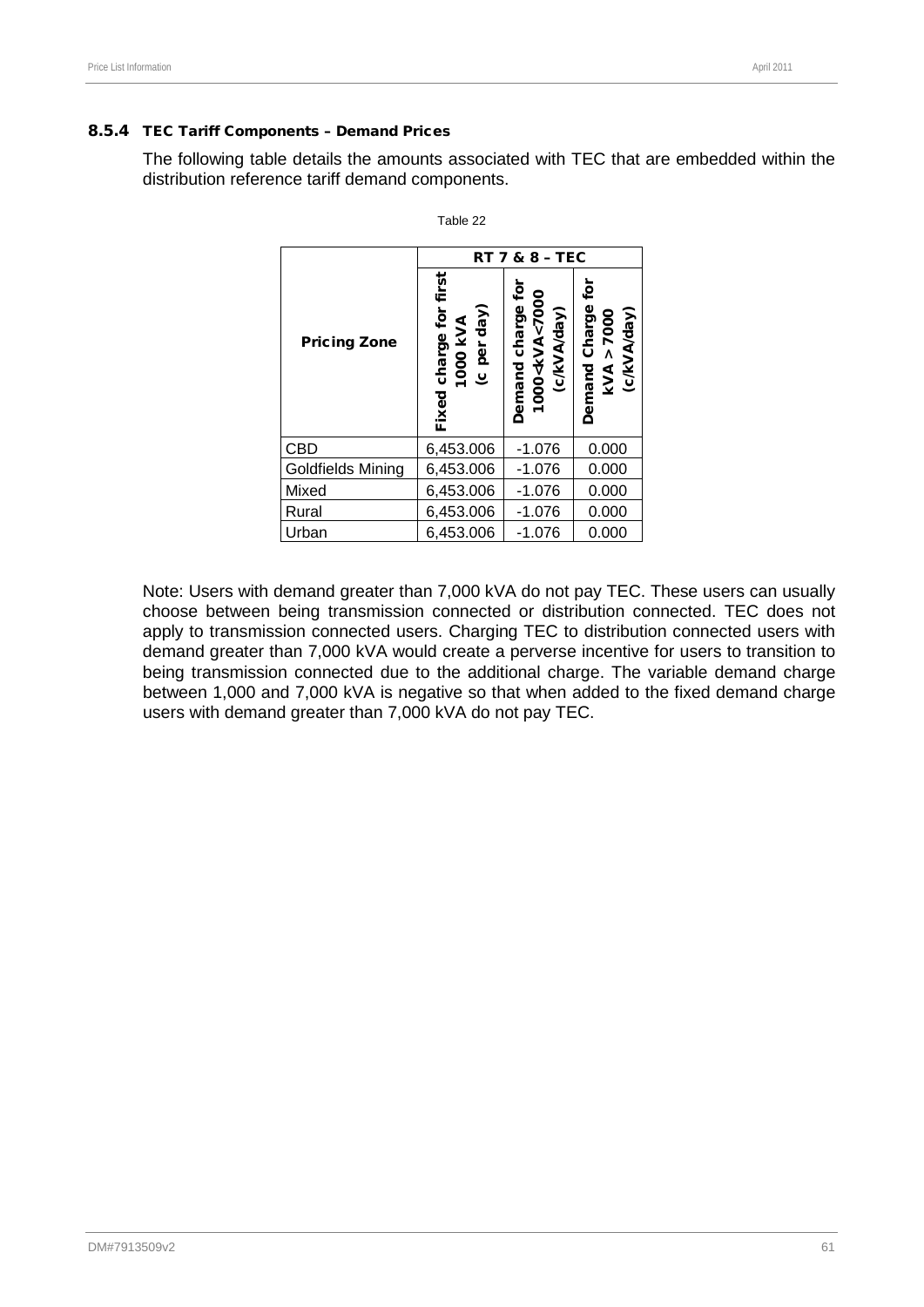The following tables detail the % change in the 2011/12 tariff components when compared to the 2010/11 tariff components.

## 9.1 Use of System Prices

The % changes in the following table are applicable for reference tariffs: **RT1, RT2, RT3, RT4, RT9, RT10 and RT12**.

|                                 | <b>Fixed Price</b> | <b>Energy Rates</b> |          |                 |                 |  |
|---------------------------------|--------------------|---------------------|----------|-----------------|-----------------|--|
|                                 |                    | Anytime             | On Peak  | <b>Shoulder</b> | <b>Off Peak</b> |  |
|                                 | % Change           | % Change            | % Change | % Change        | % Change        |  |
| Reference tariff 1 - RT1        |                    |                     |          |                 |                 |  |
| Transmission                    |                    | 15.65%              |          |                 |                 |  |
| Distribution                    | 14.7%              | 15.0%               |          |                 |                 |  |
| <b>Bundled Tariff</b>           | 14.7%              | 15.2%               |          |                 |                 |  |
| Reference tariff 2 - RT2        |                    |                     |          |                 |                 |  |
| Transmission                    |                    | 15.65%              |          |                 |                 |  |
| <b>Distribution</b>             | 14.7%              | 15.0%               |          |                 |                 |  |
| <b>Bundled Tariff</b>           | 14.7%              | 15.2%               |          |                 |                 |  |
| <b>Reference tariff 3 - RT3</b> |                    |                     |          |                 |                 |  |
| Transmission                    |                    |                     | 15.65%   |                 | 15.65%          |  |
| <b>Distribution</b>             | 14.7%              |                     | 15.0%    |                 | 15.0%           |  |
| <b>Bundled Tariff</b>           | 14.7%              |                     | 15.2%    |                 | 15.2%           |  |
| Reference tariff 4 - RT4        |                    |                     |          |                 |                 |  |
| Transmission                    |                    |                     | 15.65%   |                 | 15.65%          |  |
| Distribution                    | 14.7%              |                     | 15.0%    |                 | 15.0%           |  |
| <b>Bundled Tariff</b>           | 14.7%              |                     | 15.2%    |                 | 15.2%           |  |
| Reference tariff 9 - RT9        |                    |                     |          |                 |                 |  |
| Transmission                    |                    | 15.65%              |          |                 |                 |  |
| Distribution                    | 14.7%              | 15.0%               |          |                 |                 |  |
| <b>Bundled Tariff</b>           | 14.7%              | 15.2%               |          |                 |                 |  |
| Reference tariff 10 - RT10      |                    |                     |          |                 |                 |  |
| Transmission                    |                    | 15.65%              |          |                 |                 |  |
| <b>Distribution</b>             | 14.7%              | 15.0%               |          |                 |                 |  |
| <b>Bundled Tariff</b>           | 14.7%              | 15.1%               |          |                 |                 |  |
| Reference tariff 12 - RT12      |                    |                     |          |                 |                 |  |
| Transmission                    |                    |                     | 15.65%   | 15.65%          | 15.65%          |  |
| Distribution                    | 14.7%              |                     | 15.0%    | 15.0%           | 15.0%           |  |
| <b>Bundled Tariff</b>           | 14.7%              |                     | 15.2%    | 15.2%           | 15.2%           |  |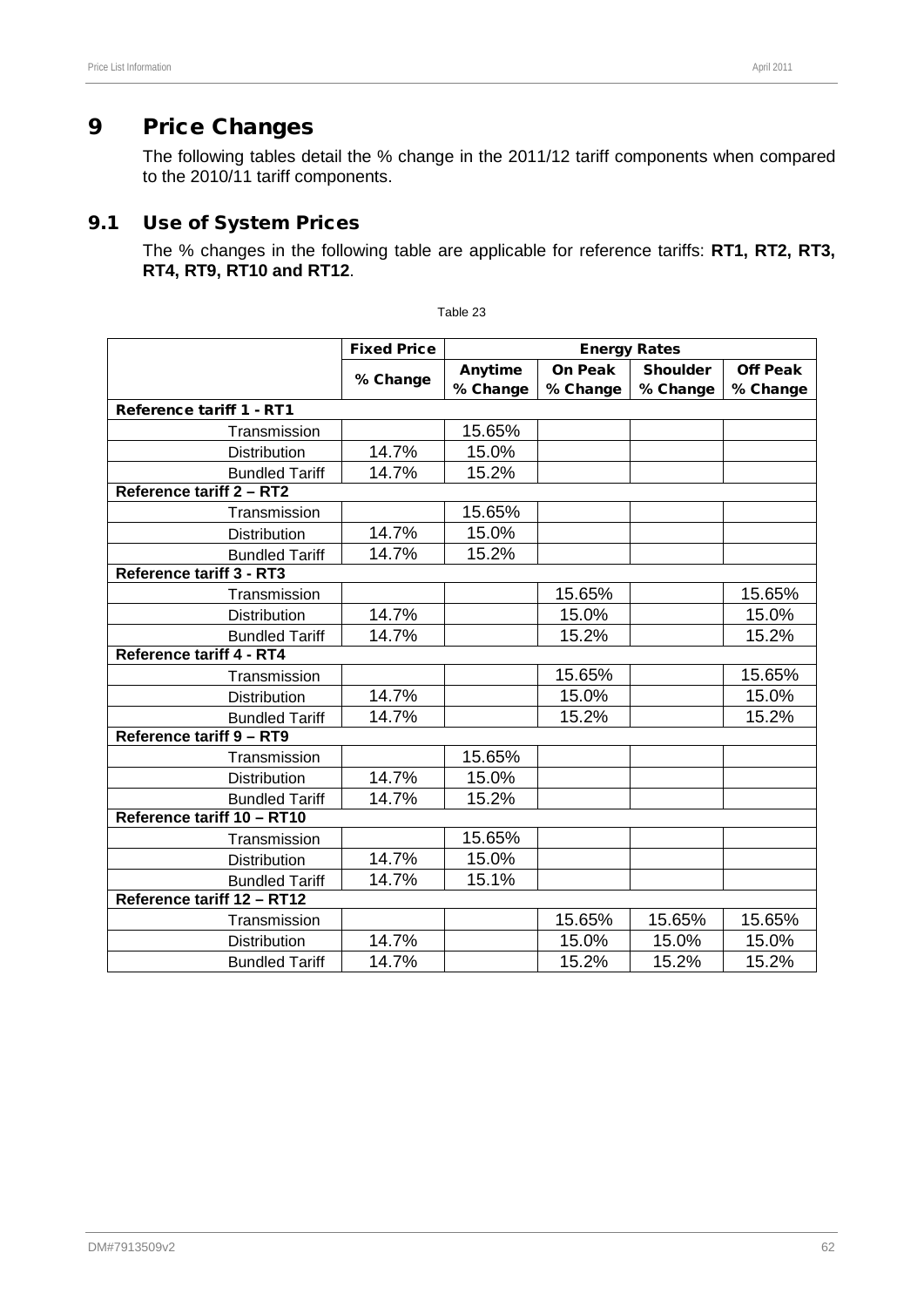# The % changes in the following table are applicable for reference tariff: **TRT1**.

| <b>Substation</b>                   | <b>TNI</b>  | <b>Use of System Price</b> |  |  |
|-------------------------------------|-------------|----------------------------|--|--|
|                                     |             | % Change                   |  |  |
| Albany                              | <b>WALB</b> | 8.7%                       |  |  |
| Alcoa Pinjarra                      | <b>WAPJ</b> | 8.7%                       |  |  |
| Amherst                             | <b>WAMT</b> | 8.7%                       |  |  |
| Arkana                              | <b>WARK</b> | 8.7%                       |  |  |
| <b>Australian Fused Materials</b>   | <b>WAFM</b> | 8.7%                       |  |  |
| <b>Australian Paper Mills</b>       | <b>WAPM</b> | 8.7%                       |  |  |
| Baandee (WC)                        | <b>WBDE</b> | 8.7%                       |  |  |
| Beckenham                           | <b>WBEC</b> | 8.7%                       |  |  |
| Beechboro                           | <b>WBCH</b> | 8.7%                       |  |  |
| Beenup                              | <b>WBNP</b> | 8.7%                       |  |  |
| <b>Belmont</b>                      | WBEL        | 8.7%                       |  |  |
| <b>Bentley</b>                      | <b>WBTY</b> | 8.7%                       |  |  |
| <b>Bibra Lake</b>                   | <b>WBIB</b> | 8.7%                       |  |  |
| <b>Binningup Desalination Plant</b> | <b>WBDP</b> | 8.7%                       |  |  |
| <b>Black Flag</b>                   | <b>WBKF</b> | 8.7%                       |  |  |
| <b>Boddington Gold</b>              | <b>WBOD</b> | 8.7%                       |  |  |
| Boddington (Local)                  | <b>WABD</b> | 8.7%                       |  |  |
| <b>Boddington Reynolds</b>          | <b>WRBD</b> | 8.7%                       |  |  |
| <b>Boulder</b>                      | WBLD        | 8.7%                       |  |  |
| <b>Bounty</b>                       | <b>WBNY</b> | 8.7%                       |  |  |
| Bridgetown                          | <b>WBTN</b> | 8.7%                       |  |  |
| <b>British Petroleum</b>            | <b>WBPM</b> | 8.7%                       |  |  |
| Broken Hill Kwinana                 | <b>WBHK</b> | 8.7%                       |  |  |
| <b>Bunbury Harbour</b>              | <b>WBUH</b> | 8.7%                       |  |  |
| <b>Busselton</b>                    | <b>WBSN</b> | 8.7%                       |  |  |
| <b>Byford</b>                       | <b>WBYF</b> | 8.7%                       |  |  |
| Canning Vale                        | <b>WCVE</b> | 8.7%                       |  |  |
| Capel                               | <b>WCAP</b> | 8.7%                       |  |  |
| Carrabin                            | <b>WCAR</b> | 8.7%                       |  |  |
| Cataby Kerr McGee                   | <b>WKMC</b> | 8.7%                       |  |  |
| Chapman                             | <b>WCPN</b> | 8.7%                       |  |  |
| <b>Clarence Street</b>              | WCLN        | 8.7%                       |  |  |
| Clarkson                            | <b>WCKN</b> | 8.7%                       |  |  |
| Cockburn Cement                     | <b>WCCT</b> | 8.7%                       |  |  |
| Cockburn Cement Ltd                 | <b>WCCL</b> | 8.7%                       |  |  |
| Collie                              | <b>WCOE</b> | 8.7%                       |  |  |
| Collier                             | <b>WCOL</b> | 8.7%                       |  |  |
| <b>Cook Street</b>                  | <b>WCKT</b> | 8.7%                       |  |  |
| Coolup                              | <b>WCLP</b> | 8.7%                       |  |  |
| Cottesloe                           | <b>WCOT</b> | 8.7%                       |  |  |
| Cunderdin                           | <b>WCUN</b> | 8.7%                       |  |  |
| Darlington                          | <b>WDTN</b> | 8.7%                       |  |  |
| Edgewater                           | WEDG        | 8.7%                       |  |  |
| <b>Edmund Street</b>                | WEDD        | 8.7%                       |  |  |
| Eneabba                             | <b>WENB</b> | 8.7%                       |  |  |
| <b>Forrest Ave</b>                  | <b>WFRT</b> | 8.7%                       |  |  |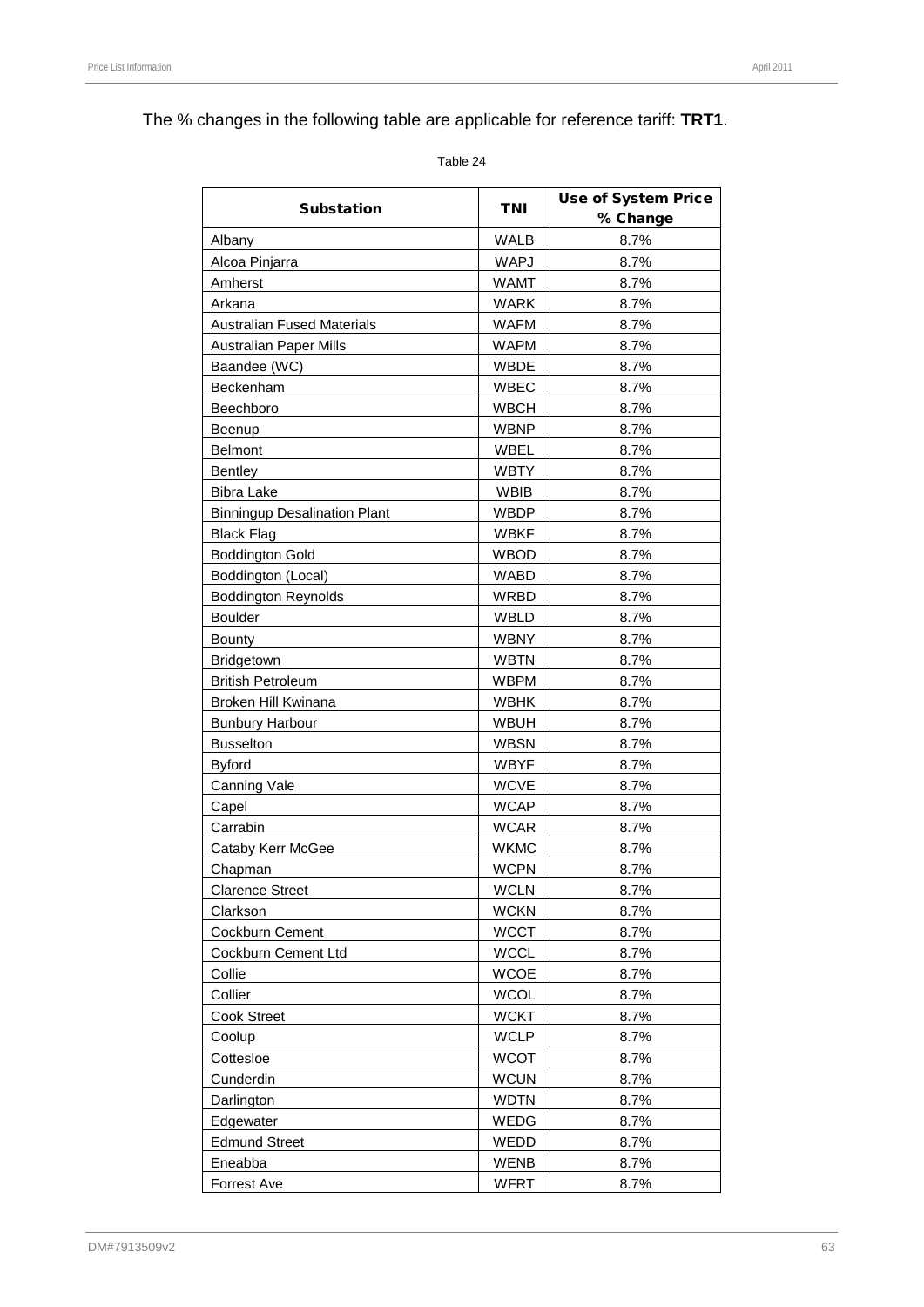|                                       |             | <b>Use of System Price</b> |  |
|---------------------------------------|-------------|----------------------------|--|
| <b>Substation</b>                     | TNI         | % Change                   |  |
| Forrestfield                          | <b>WFFD</b> | 8.7%                       |  |
| Geraldton                             | <b>WGTN</b> | 8.7%                       |  |
| Glen Iris                             | <b>WGNI</b> | 8.7%                       |  |
| Golden Grove                          | WGGV        | 8.7%                       |  |
| Gosnells                              | <b>WGNL</b> | 8.7%                       |  |
| Hadfields                             | <b>WHFS</b> | 8.7%                       |  |
| <b>Hay Street</b>                     | <b>WHAY</b> | 8.7%                       |  |
| Hazelmere                             | <b>WHZM</b> | 8.7%                       |  |
| Henley Brook                          | <b>WHBK</b> | 8.7%                       |  |
| Herdsman Parade                       | <b>WHEP</b> | 8.7%                       |  |
| Joel Terrace                          | <b>WJTE</b> | 8.7%                       |  |
| Joondalup                             | <b>WJDP</b> | 8.7%                       |  |
| Kalamunda                             | <b>WKDA</b> | 8.7%                       |  |
|                                       | <b>WKAT</b> | 8.7%                       |  |
| Katanning                             | <b>WKEL</b> | 8.7%                       |  |
| Kellerberrin                          |             |                            |  |
| Kojonup                               | <b>WKOJ</b> | 8.7%                       |  |
| Kondinin                              | <b>WKDN</b> | 8.7%                       |  |
| Kwinana Alcoa                         | <b>WAKW</b> | 8.7%                       |  |
| Kwinana Desalination Plant            | <b>WKDP</b> | 8.7%                       |  |
| Landsdale                             | <b>WLDE</b> | 8.7%                       |  |
| Malaga                                | <b>WMLG</b> | 8.7%                       |  |
| Mandurah                              | <b>WMHA</b> | 8.7%                       |  |
| Manjimup                              | <b>WMJP</b> | 8.7%                       |  |
| <b>Manning Street</b>                 | <b>WMAG</b> | 8.7%                       |  |
| <b>Margaret River</b>                 | <b>WMRV</b> | 8.7%                       |  |
| Marriott Road Barrack Silicon Smelter | <b>WBSI</b> | 8.7%                       |  |
| Marriott Road (Local)                 | <b>WLMR</b> | 8.7%                       |  |
| Mason Road                            | <b>WMSR</b> | 8.7%                       |  |
| Mason Road CSBP                       | <b>WCBP</b> | 8.7%                       |  |
| <b>Mason Road Hismelt</b>             | <b>WHIS</b> | 8.7%                       |  |
| Mason Road Kerr McGee                 | <b>WKMK</b> | 8.7%                       |  |
| <b>Meadow Springs</b>                 | <b>WMSS</b> | 8.7%                       |  |
| <b>Medical Centre</b>                 | <b>WMCR</b> | 8.7%                       |  |
| Medina                                | <b>WMED</b> | 8.7%                       |  |
| Merredin 66kV                         | <b>WMER</b> | 8.7%                       |  |
| Midland Junction                      | <b>WMJX</b> | 8.7%                       |  |
| Milligan Street                       | <b>WMIL</b> | 8.7%                       |  |
| Moora                                 | <b>WMOR</b> | 8.7%                       |  |
| Morley                                | <b>WMOY</b> | 8.7%                       |  |
| Mt Barker                             | <b>WMBR</b> | 8.7%                       |  |
| Muchea Kerr McGee                     | WKMM        | 8.7%                       |  |
| Muchea (Local)                        | <b>WLMC</b> | 8.7%                       |  |
| Mullaloo                              | <b>WMUL</b> | 8.7%                       |  |
| Murdoch                               | <b>WMUR</b> | 8.7%                       |  |
| Mundaring Weir                        | WMWR        | 8.7%                       |  |
| <b>Myaree</b>                         | <b>WMYR</b> | 8.7%                       |  |
| Narrogin                              | <b>WNGN</b> | 8.7%                       |  |
| Nedlands                              | <b>WNED</b> | 8.7%                       |  |
| North Beach                           | <b>WNBH</b> | 8.7%                       |  |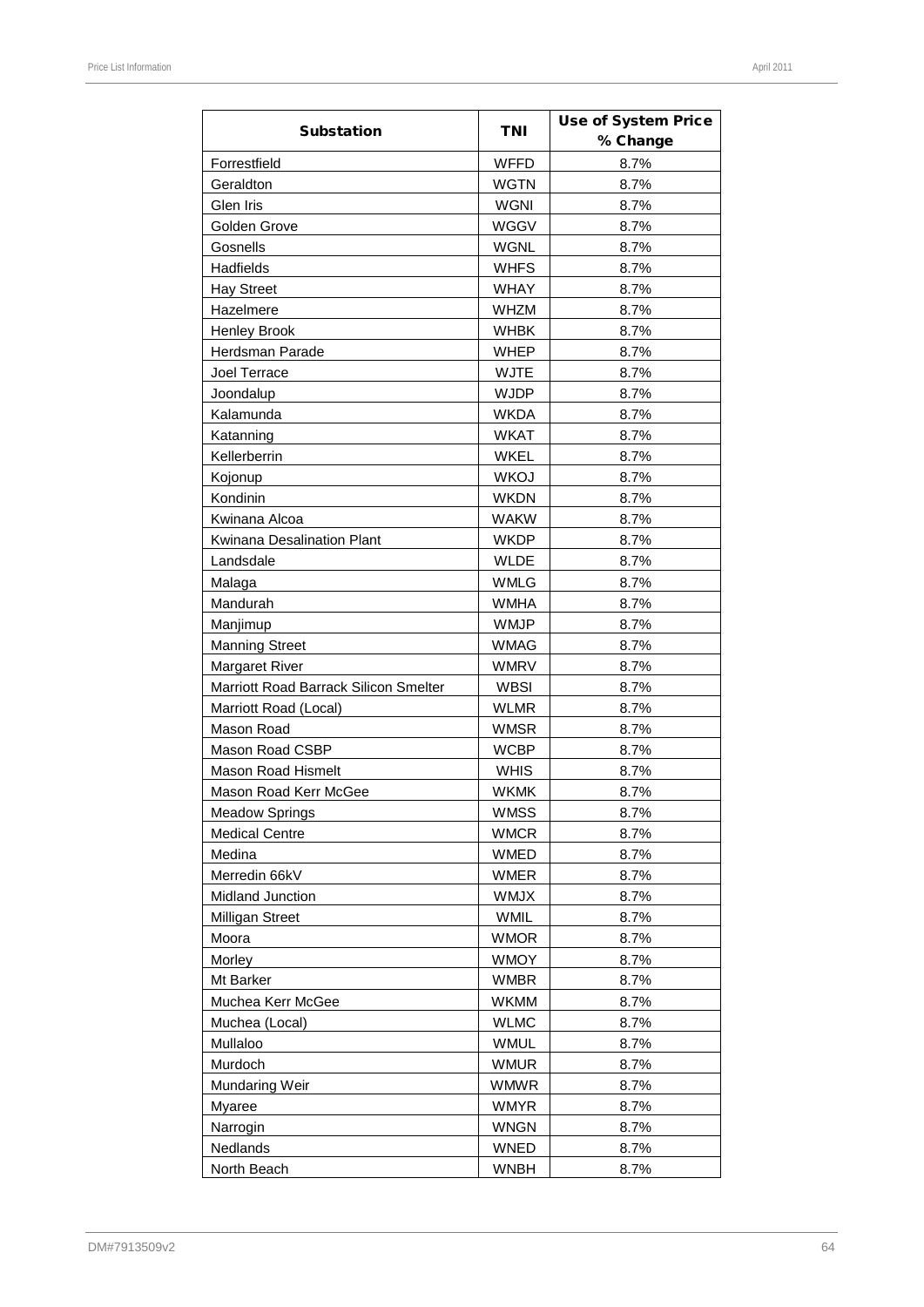| <b>Substation</b>         | <b>TNI</b>  | <b>Use of System Price</b><br>% Change |  |  |
|---------------------------|-------------|----------------------------------------|--|--|
| North Fremantle           | <b>WNFL</b> | 8.7%                                   |  |  |
| North Perth               | <b>WNPH</b> | 8.7%                                   |  |  |
| Northam                   | <b>WNOR</b> | 8.7%                                   |  |  |
| O'Connor                  | <b>WOCN</b> | 8.7%                                   |  |  |
| Osborne Park              | <b>WOPK</b> | 8.7%                                   |  |  |
| Padbury                   | <b>WPBY</b> | 8.7%                                   |  |  |
| Parkeston                 | <b>WPRK</b> | 8.7%                                   |  |  |
| Parklands                 | <b>WPLD</b> | 8.7%                                   |  |  |
| Piccadilly                | <b>WPCY</b> | 8.7%                                   |  |  |
| Picton 66kv               | <b>WPIC</b> | 8.7%                                   |  |  |
| Pinjarra                  | <b>WPNJ</b> | 8.7%                                   |  |  |
| Rangeway                  | <b>WRAN</b> | 8.7%                                   |  |  |
| Regans                    | WRGN        | 8.7%                                   |  |  |
| Riverton                  | <b>WRTN</b> | 8.7%                                   |  |  |
| Rivervale                 | <b>WRVE</b> | 8.7%                                   |  |  |
| Rockingham                | <b>WROH</b> | 8.7%                                   |  |  |
| Sawyers Valley            | <b>WSVL</b> | 8.7%                                   |  |  |
| <b>Shenton Park</b>       | <b>WSPA</b> | 8.7%                                   |  |  |
| Southern River            | <b>WSNR</b> | 8.7%                                   |  |  |
| South Fremantle 22kV      | <b>WSFT</b> | 8.7%                                   |  |  |
| Summer St                 | WSUM        | 8.7%                                   |  |  |
| <b>Tate Street</b>        | <b>WTTS</b> | 8.7%                                   |  |  |
| <b>Three Springs</b>      | <b>WTSG</b> | 8.7%                                   |  |  |
| <b>Tomlinson Street</b>   | <b>WTLN</b> | 8.7%                                   |  |  |
| University                | <b>WUNI</b> | 8.7%                                   |  |  |
| Victoria Park             | <b>WVPA</b> | 8.7%                                   |  |  |
| Wagerup                   | <b>WWGP</b> | 8.7%                                   |  |  |
| Wagin                     | <b>WWAG</b> | 8.7%                                   |  |  |
| Waikiki                   | <b>WWAI</b> | 8.7%                                   |  |  |
| Wangara                   | <b>WWGA</b> | 8.7%                                   |  |  |
| Wanneroo                  | <b>WWNO</b> | 8.7%                                   |  |  |
| <b>WEB Grating</b>        | <b>WWEB</b> | 8.7%                                   |  |  |
| <b>Wellington Street</b>  | <b>WWNT</b> | 8.7%                                   |  |  |
| Welshpool                 | <b>WWEL</b> | 8.7%                                   |  |  |
| <b>Wembley Downs</b>      | <b>WWDN</b> | 8.7%                                   |  |  |
| West Kalgoorlie           | <b>WWKT</b> | 8.7%                                   |  |  |
| <b>Western Collieries</b> | <b>WWCL</b> | 8.7%                                   |  |  |
| <b>Western Mining</b>     | <b>WWMG</b> | 8.7%                                   |  |  |
| <b>Westralian Sands</b>   | <b>WWSD</b> | 8.7%                                   |  |  |
| Willeton                  | <b>WWLN</b> | 8.7%                                   |  |  |
| Worsley                   | <b>WWOR</b> | 8.7%                                   |  |  |
| Wundowie                  | <b>WWUN</b> | 8.7%                                   |  |  |
| Yanchep                   | <b>WYCP</b> | 8.7%                                   |  |  |
| Yerbillon                 | <b>WYER</b> | 8.7%                                   |  |  |
| Yilgarn                   | <b>WYLN</b> | 8.7%                                   |  |  |
| Yokine                    | <b>WYKE</b> | 8.7%                                   |  |  |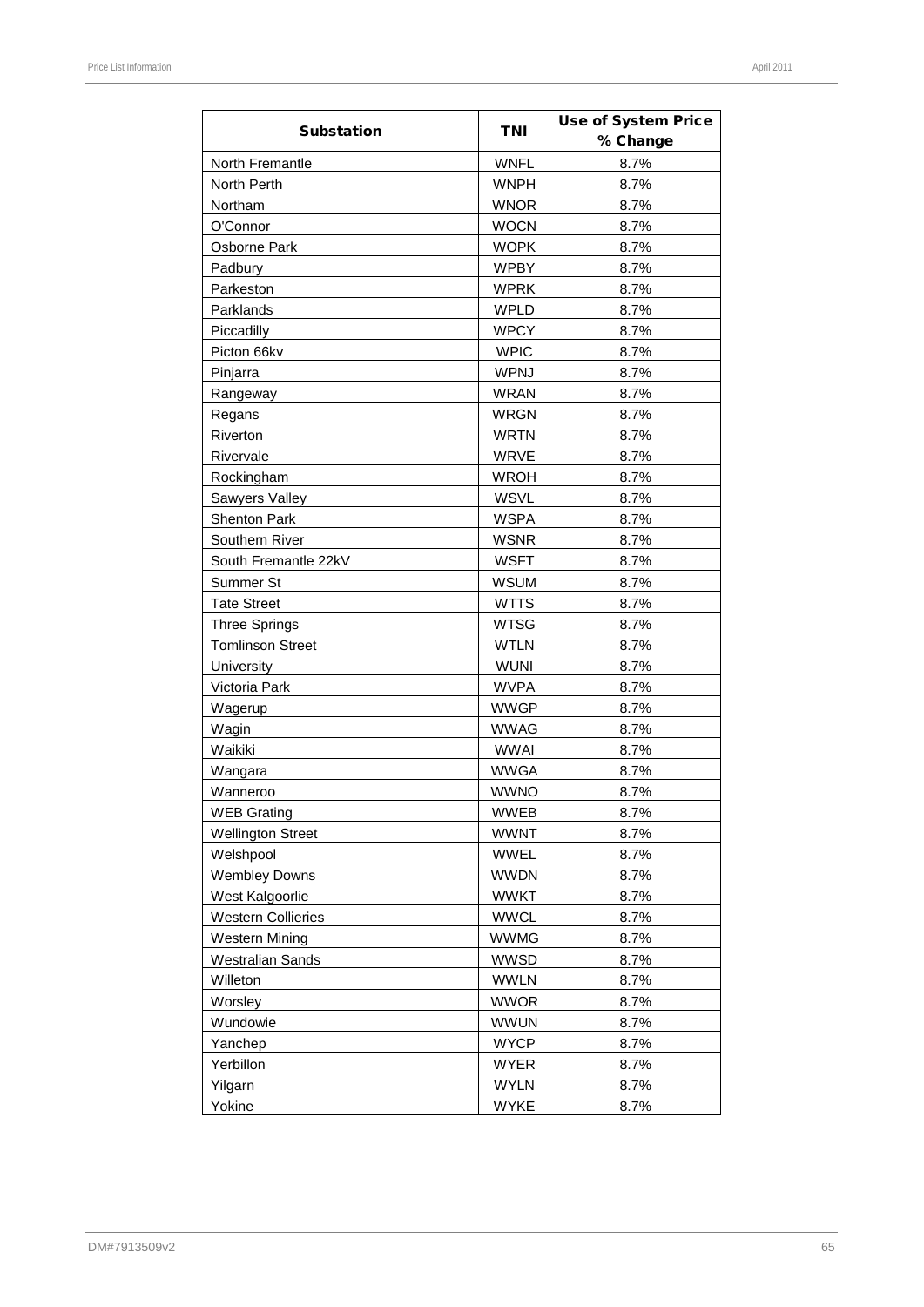## The % changes in the following table are applicable for reference tariffs: **RT11 & TRT2**.

Table 25

|                                         |             | Use of        |  |
|-----------------------------------------|-------------|---------------|--|
| <b>Substation</b>                       | <b>TNI</b>  | <b>System</b> |  |
|                                         |             | % Change      |  |
| Albany Windfarm                         | <b>WALB</b> | 8.7%          |  |
| <b>Boulder</b>                          | <b>WBLD</b> | 8.7%          |  |
| <b>Bluewaters</b>                       | <b>WBWP</b> | 8.7%          |  |
| Cockburn PWS                            | <b>WCKB</b> | 8.7%          |  |
| Collgar                                 | <b>WCGW</b> | 8.7%          |  |
| <b>Collie PWS</b>                       | <b>WCPS</b> | 8.7%          |  |
| <b>Emu Downs</b>                        | <b>WEMD</b> | 8.7%          |  |
| Geraldton GT                            | <b>WGTN</b> | 8.7%          |  |
| <b>Kemerton PWS</b>                     | <b>WKEM</b> | 8.7%          |  |
| Kwinana Alcoa                           | <b>WAKW</b> | 8.7%          |  |
| Kwinana Donaldson Road (Western Energy) | <b>WKND</b> | 8.7%          |  |
| <b>Kwinana PWS</b>                      | <b>WKPS</b> | 8.7%          |  |
| Landweir (Alinta)                       | <b>WLWT</b> | 8.7%          |  |
| Mason Road                              | <b>WMSR</b> | 8.7%          |  |
| <b>Mason Road Hismelt</b>               | <b>WHIS</b> | 8.7%          |  |
| Muja PWS                                | <b>WMPS</b> | 8.7%          |  |
| Mungarra GTs                            | <b>WMGA</b> | 8.7%          |  |
| Newgen Kwinana                          | <b>WNGK</b> | 8.7%          |  |
| Newgen Neerabup                         | <b>WGNN</b> | 8.7%          |  |
| Oakley (Alinta)                         | <b>WOLY</b> | 8.7%          |  |
| Parkeston                               | <b>WPKS</b> | 8.7%          |  |
| Pinjar GTs                              | <b>WPJR</b> | 8.7%          |  |
| Alcoa Pinjarra                          | <b>WAPJ</b> | 8.7%          |  |
| <b>Tiwest GT</b>                        | <b>WKMK</b> | 8.7%          |  |
| Wagerup Alcoa                           | <b>WAWG</b> | 8.7%          |  |
| Walkaway Windfarm                       | <b>WWWF</b> | 8.7%          |  |
| West Kalgoorlie GTs                     | <b>WWKT</b> | 8.7%          |  |
| Worsley                                 | <b>WWOR</b> | 8.7%          |  |

## 9.2 Connection Prices

The % changes in the following table are applicable for reference tariff: **RT11**.

|                         | <b>Connection Price</b><br>% Change |  |  |
|-------------------------|-------------------------------------|--|--|
| <b>Connection Price</b> | 8.7%                                |  |  |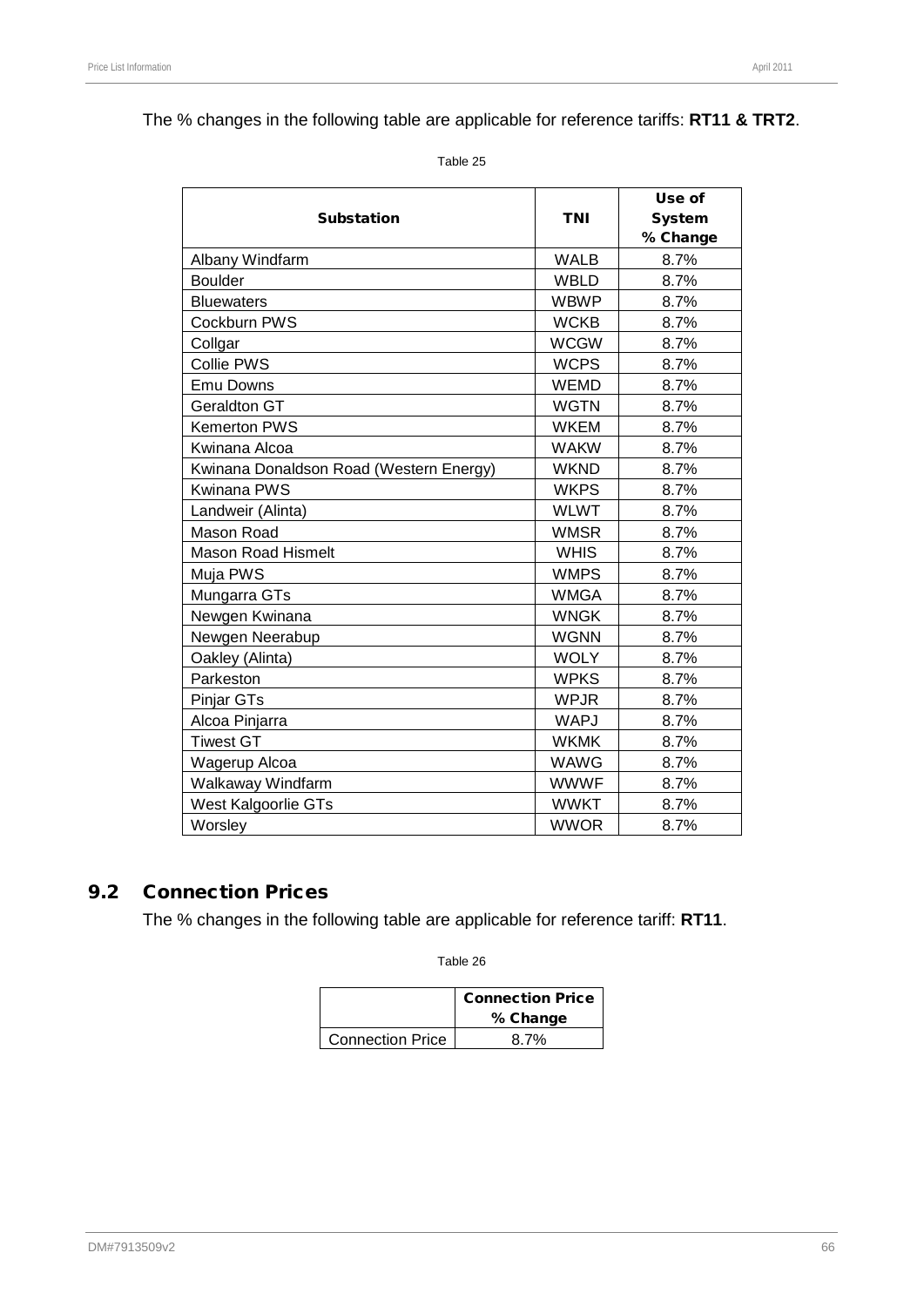## 9.3 Common Service Prices

The % changes in the following table are applicable for reference tariff: **TRT1**.

Table 27

|                             | <b>Common Service Price</b><br>% Change |  |  |
|-----------------------------|-----------------------------------------|--|--|
| <b>Common Service Price</b> | ጸ 7%                                    |  |  |

## 9.4 Metered Demand Prices

The % changes in the following table are applicable for reference tariff: **RT5**.

|              |              | <b>Transmission</b> | <b>Distribution</b> |               | <b>Bundled Tariff</b> |               |  |
|--------------|--------------|---------------------|---------------------|---------------|-----------------------|---------------|--|
| Demand       | <b>Fixed</b> | Demand              | <b>Fixed</b>        | Demand        | <b>Fixed</b>          | Demand        |  |
| (kVA)        | % Change     | (in excess of       | % Change            | (in excess of | % Change              | (in excess of |  |
| (Lower to    |              | lower               |                     | <b>lower</b>  |                       | <b>lower</b>  |  |
| upper        |              | threshold)          |                     | threshold)    |                       | threshold)    |  |
| threshold)   |              | % Change            |                     | % Change      |                       | % Change      |  |
| 0 to 300     |              | 15.4%               | 14.7%               | 14.7%         | 14.7%                 | 15.0%         |  |
| 300 to 1000  | 15.4%        | 15.4%               | 14.7%               | 14.7%         | 15.0%                 | 15.0%         |  |
| 1000 to 1500 | 15.4%        | 15.4%               | 14.7%               | 14.7%         | 15.0%                 | 15.0%         |  |

Table 28

The % changes in the following table are applicable for reference tariff: **RT6**.

|              |           | <b>Transmission</b> |              | <b>Distribution</b> |              | <b>Bundled Tariff</b> |
|--------------|-----------|---------------------|--------------|---------------------|--------------|-----------------------|
| Demand       | Fixed     | Demand              | <b>Fixed</b> | Demand              | <b>Fixed</b> | Demand                |
| (kVA)        | % Changes | (in excess of       | % Change     | (in excess of       | % Change     | (in excess of         |
| (Lower to    |           | <b>lower</b>        |              | <b>lower</b>        |              | <b>lower</b>          |
| upper        |           | threshold)          |              | threshold)          |              | threshold)            |
| threshold)   |           | % Changes           |              | % Change            |              | % Change              |
| 0 to 300     |           | 15.4%               | 14.7%        | 14.7%               | 14.7%        | 15.0%                 |
| 300 to 1000  | 15.4%     | 15.4%               | 14.7%        | 14.7%               | 14.9%        | 14.9%                 |
| 1000 to 1500 | 15.4%     | 15.4%               | 14.7%        | 14.7%               | 14.9%        | 15.0%                 |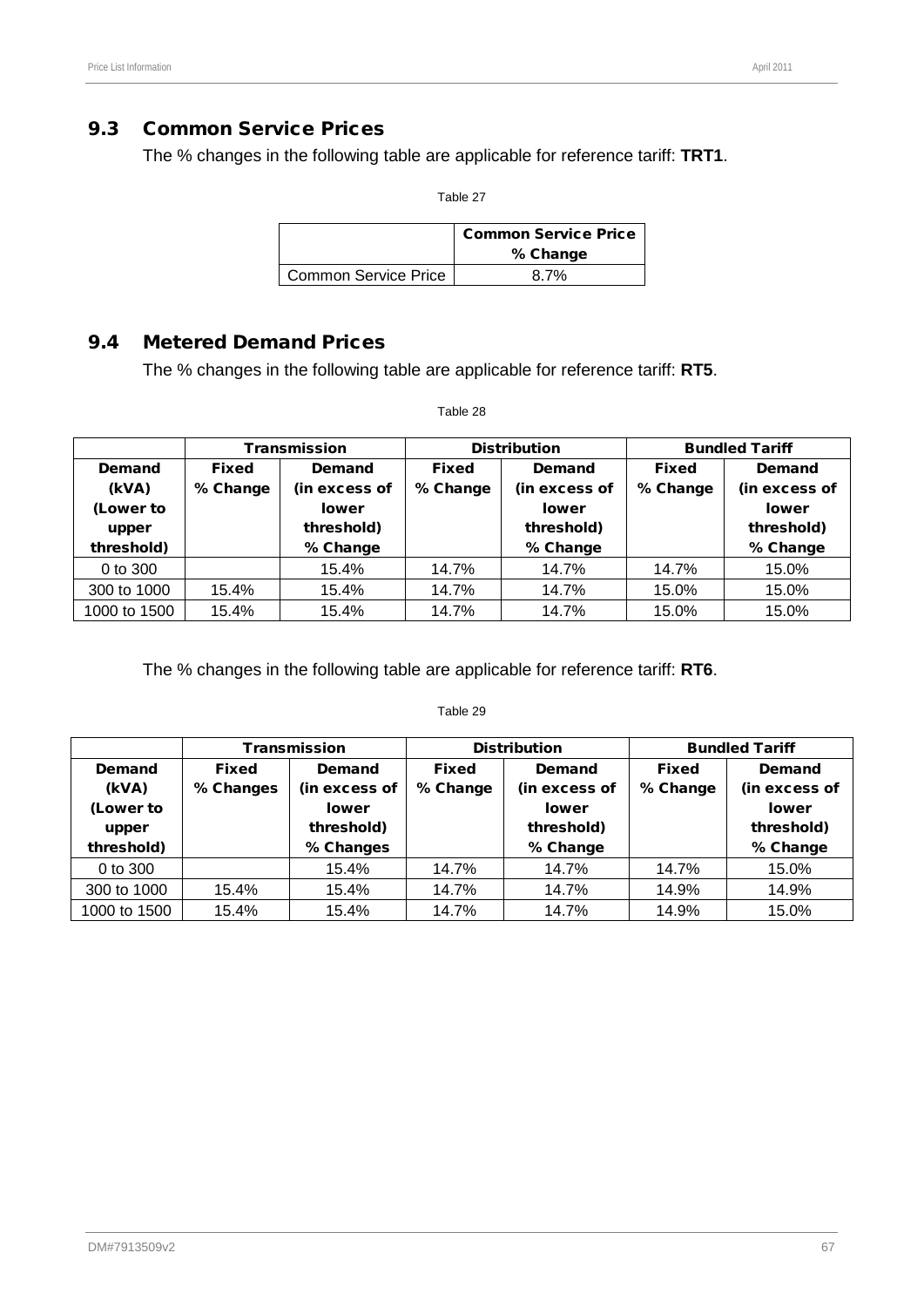# 9.5 Demand Prices

The % change in the following table are applicable for reference tariff: **RT7 & RT8**.

|                           |             |                          |                                                      | <b>Transmission</b>                                              |                                                   |                                                         | <b>Distribution</b>                                              |                                                      |                                                      | <b>Bundled</b>                                                   |                                                             |
|---------------------------|-------------|--------------------------|------------------------------------------------------|------------------------------------------------------------------|---------------------------------------------------|---------------------------------------------------------|------------------------------------------------------------------|------------------------------------------------------|------------------------------------------------------|------------------------------------------------------------------|-------------------------------------------------------------|
| Zone<br><b>Substation</b> | <b>TNI</b>  | <b>Pricing Zone</b>      | first<br>Fixed charge for<br>day)<br>1000 KVA<br>per | Demand charge for<br>1000 <kva<7000<br>(c/kVA/day)</kva<7000<br> | Demand Charge for<br>> 7000<br>(c/kVA/day)<br>kVA | first<br>charge for<br>(c per day)<br>1000 KVA<br>Fixed | Demand charge for<br>1000 <kva<7000<br>(c/kVA/day)</kva<7000<br> | for<br>Demand Charge<br>> 7000<br>(c/kVA/day)<br>kVA | first<br>(c per day)<br>Fixed charge for<br>1000 KVA | Demand charge for<br>1000 <kva<7000<br>(c/kVA/day)</kva<7000<br> | for<br>Demand Charge<br>(c/kVA/day)<br>> 7000<br><b>KVA</b> |
| Cook Street               | <b>WCKT</b> | CBD                      | 15.3%                                                | 11.9%                                                            | 12.4%                                             | 14.7%                                                   | 14.7%                                                            | 14.7%                                                | 15.0%                                                | 12.7%                                                            | 13.2%                                                       |
| Forrest Avenue            | <b>WFRT</b> | CBD                      | 15.3%                                                | 11.9%                                                            | 12.4%                                             | 14.7%                                                   | 14.7%                                                            | 14.7%                                                | 15.0%                                                | 12.7%                                                            | 13.2%                                                       |
| <b>Hay Street</b>         | <b>WHAY</b> | CBD                      | 15.3%                                                | 11.9%                                                            | 12.4%                                             | 14.7%                                                   | 14.7%                                                            | 14.7%                                                | 15.0%                                                | 12.7%                                                            | 13.2%                                                       |
| Milligan Street           | WMIL        | CBD                      | 15.3%                                                | 11.9%                                                            | 12.4%                                             | 14.7%                                                   | 14.7%                                                            | 14.7%                                                | 15.0%                                                | 12.7%                                                            | 13.2%                                                       |
| <b>Wellington Street</b>  | <b>WWNT</b> | CBD                      | 15.3%                                                | 11.9%                                                            | 12.4%                                             | 14.7%                                                   | 14.7%                                                            | 14.7%                                                | 15.0%                                                | 12.7%                                                            | 13.2%                                                       |
| <b>Black Flag</b>         | <b>WBKF</b> | <b>Goldfields Mining</b> | 15.3%                                                | 6.7%                                                             | 7.3%                                              | 14.7%                                                   | 14.7%                                                            | 14.7%                                                | 15.0%                                                | 7.4%                                                             | 8.4%                                                        |
| Boulder                   | <b>WBLD</b> | <b>Goldfields Mining</b> | 15.3%                                                | 6.6%                                                             | 7.3%                                              | 14.7%                                                   | 14.7%                                                            | 14.7%                                                | 15.0%                                                | 7.4%                                                             | 8.5%                                                        |
| <b>Bounty</b>             | <b>WBNY</b> | Goldfields Mining        | 15.3%                                                | 7.0%                                                             | 7.3%                                              | 14.7%                                                   | 14.7%                                                            | 14.7%                                                | 15.0%                                                | 7.3%                                                             | 8.0%                                                        |
| West Kalgoorlie           | <b>WWKT</b> | <b>Goldfields Mining</b> | 15.3%                                                | 6.6%                                                             | 7.3%                                              | 14.7%                                                   | 14.7%                                                            | 14.7%                                                | 15.0%                                                | 7.4%                                                             | 8.6%                                                        |
| Albany                    | WALB        | Mixed                    | 15.3%                                                | 8.7%                                                             | 9.2%                                              | 14.7%                                                   | 14.7%                                                            | 14.7%                                                | 15.0%                                                | 9.9%                                                             | 10.5%                                                       |
| Boddington                | <b>WBOD</b> | Mixed                    | 15.3%                                                | 8.2%                                                             | 9.2%                                              | 14.7%                                                   | 14.7%                                                            | 14.7%                                                | 15.0%                                                | 10.3%                                                            | 11.2%                                                       |
| <b>Bunbury Harbour</b>    | <b>WBUH</b> | Mixed                    | 15.3%                                                | 8.2%                                                             | 9.2%                                              | 14.7%                                                   | 14.7%                                                            | 14.7%                                                | 15.0%                                                | 10.2%                                                            | 11.2%                                                       |
| <b>Busselton</b>          | <b>WBSN</b> | Mixed                    | 15.3%                                                | 8.6%                                                             | 9.2%                                              | 14.7%                                                   | 14.7%                                                            | 14.7%                                                | 15.0%                                                | 9.9%                                                             | 10.7%                                                       |
| <b>Byford</b>             | <b>WBYF</b> | Mixed                    | 15.3%                                                | 8.2%                                                             | 9.2%                                              | 14.7%                                                   | 14.7%                                                            | 14.7%                                                | 15.0%                                                | 10.2%                                                            | 11.2%                                                       |
| Capel                     | <b>WCAP</b> | Mixed                    | 15.3%                                                | 8.5%                                                             | 9.2%                                              | 14.7%                                                   | 14.7%                                                            | 14.7%                                                | 15.0%                                                | 10.0%                                                            | 10.8%                                                       |
| Chapman                   | <b>WCPN</b> | Mixed                    | 15.3%                                                | 8.7%                                                             | 9.2%                                              | 14.7%                                                   | 14.7%                                                            | 14.7%                                                | 15.0%                                                | 9.8%                                                             | 10.5%                                                       |
| Darlington                | <b>WDTN</b> | Mixed                    | 15.3%                                                | 8.3%                                                             | 9.2%                                              | 14.7%                                                   | 14.7%                                                            | 14.7%                                                | 15.0%                                                | 10.2%                                                            | 11.1%                                                       |
| <b>Durlacher Street</b>   | <b>WDUR</b> | Mixed                    | 15.3%                                                | 8.6%                                                             | 9.2%                                              | 14.7%                                                   | 14.7%                                                            | 14.7%                                                | 15.0%                                                | 9.9%                                                             | 10.6%                                                       |
| Eneabba                   | <b>WENB</b> | Mixed                    | 15.3%                                                | 8.6%                                                             | 9.2%                                              | 14.7%                                                   | 14.7%                                                            | 14.7%                                                | 15.0%                                                | 9.9%                                                             | 10.7%                                                       |
| Geraldton                 | <b>WGTN</b> | Mixed                    | 15.3%                                                | 8.6%                                                             | 9.2%                                              | 14.7%                                                   | 14.7%                                                            | 14.7%                                                | 15.0%                                                | 9.9%                                                             | 10.6%                                                       |
| <b>Marriott Road</b>      | <b>WMRR</b> | Mixed                    | 15.3%                                                | 8.2%                                                             | 9.2%                                              | 14.7%                                                   | 14.7%                                                            | 14.7%                                                | 15.0%                                                | 10.3%                                                            | 11.2%                                                       |
| Muchea                    | <b>WMUC</b> | Mixed                    | 15.3%                                                | 8.3%                                                             | 9.2%                                              | 14.7%                                                   | 14.7%                                                            | 14.7%                                                | 15.0%                                                | 10.2%                                                            | 11.0%                                                       |
| Northam                   | <b>WNOR</b> | Mixed                    | 15.3%                                                | 8.6%                                                             | 9.2%                                              | 14.7%                                                   | 14.7%                                                            | 14.7%                                                | 15.0%                                                | 9.9%                                                             | 10.7%                                                       |
| Picton                    | <b>WPIC</b> | Mixed                    | 15.3%                                                | 8.3%                                                             | 9.2%                                              | 14.7%                                                   | 14.7%                                                            | 14.7%                                                | 15.0%                                                | 10.2%                                                            | 11.1%                                                       |
| Rangeway                  | <b>WRAN</b> | Mixed                    | 15.3%                                                | 8.6%                                                             | 9.2%                                              | 14.7%                                                   | 14.7%                                                            | 14.7%                                                | 15.0%                                                | 9.9%                                                             | 10.6%                                                       |
| Sawyers Valley            | <b>WSVL</b> | Mixed                    | 15.3%                                                | 8.6%                                                             | 9.2%                                              | 14.7%                                                   | 14.7%                                                            | 14.7%                                                | 15.0%                                                | 9.9%                                                             | 10.6%                                                       |
| Yanchep                   | <b>WYCP</b> | Mixed                    | 15.3%                                                | 8.3%                                                             | 9.2%                                              | 14.7%                                                   | 14.7%                                                            | 14.7%                                                | 15.0%                                                | 10.2%                                                            | 11.1%                                                       |
| Yilgarn                   | <b>WYLN</b> | Mixed                    | 15.3%                                                | 8.7%                                                             | 9.2%                                              | 14.7%                                                   | 14.7%                                                            | 14.7%                                                | 15.0%                                                | 9.9%                                                             | 10.6%                                                       |
| Baandee                   | WBDE        | Rural                    | 15.3%                                                | 9.9%                                                             | 10.2%                                             | 14.7%                                                   | 14.7%                                                            | 14.7%                                                | 15.0%                                                | 10.3%                                                            | 10.9%                                                       |
| Beenup                    | <b>WBNP</b> | Rural                    | 15.3%                                                | 9.9%                                                             | 10.2%                                             | 14.7%                                                   | 14.7%                                                            | 14.7%                                                | 15.0%                                                | 10.3%                                                            | 10.9%                                                       |
| Bridgetown                | <b>WBTN</b> | Rural                    | 15.3%                                                | 9.6%                                                             | 10.2%                                             | 14.7%                                                   | 14.7%                                                            | 14.7%                                                | 15.0%                                                | 10.3%                                                            | 11.2%                                                       |
| Carrabin                  | <b>WCAR</b> | Rural                    | 15.3%                                                | 9.9%                                                             | 10.2%                                             | 14.7%                                                   | 14.7%                                                            | 14.7%                                                | 15.0%                                                | 10.3%                                                            | 10.8%                                                       |
| Collie                    | <b>WCOE</b> | Rural                    | 15.3%                                                | 9.7%                                                             | 10.2%                                             | 14.7%                                                   | 14.7%                                                            | 14.7%                                                | 15.0%                                                | 10.3%                                                            | 11.0%                                                       |
| Coolup                    | <b>WCLP</b> | Rural                    | 15.3%                                                | 9.8%                                                             | 10.2%                                             | 14.7%                                                   | 14.7%                                                            | 14.7%                                                | 15.0%                                                | 10.3%                                                            | 11.0%                                                       |
| Cunderdin                 | <b>WCUN</b> | Rural                    | 15.3%                                                | 9.8%                                                             | 10.2%                                             | 14.7%                                                   | 14.7%                                                            | 14.7%                                                | 15.0%                                                | 10.3%                                                            | 10.9%                                                       |
| Katanning                 | <b>WKAT</b> | Rural                    | 15.3%                                                | 9.8%                                                             | 10.2%                                             | 14.7%                                                   | 14.7%                                                            | 14.7%                                                | 15.0%                                                | 10.3%                                                            | 11.0%                                                       |
| Kellerberrin              | <b>WKEL</b> | Rural                    | 15.3%                                                | 9.8%                                                             | 10.2%                                             | 14.7%                                                   | 14.7%                                                            | 14.7%                                                | 15.0%                                                | 10.3%                                                            | 10.9%                                                       |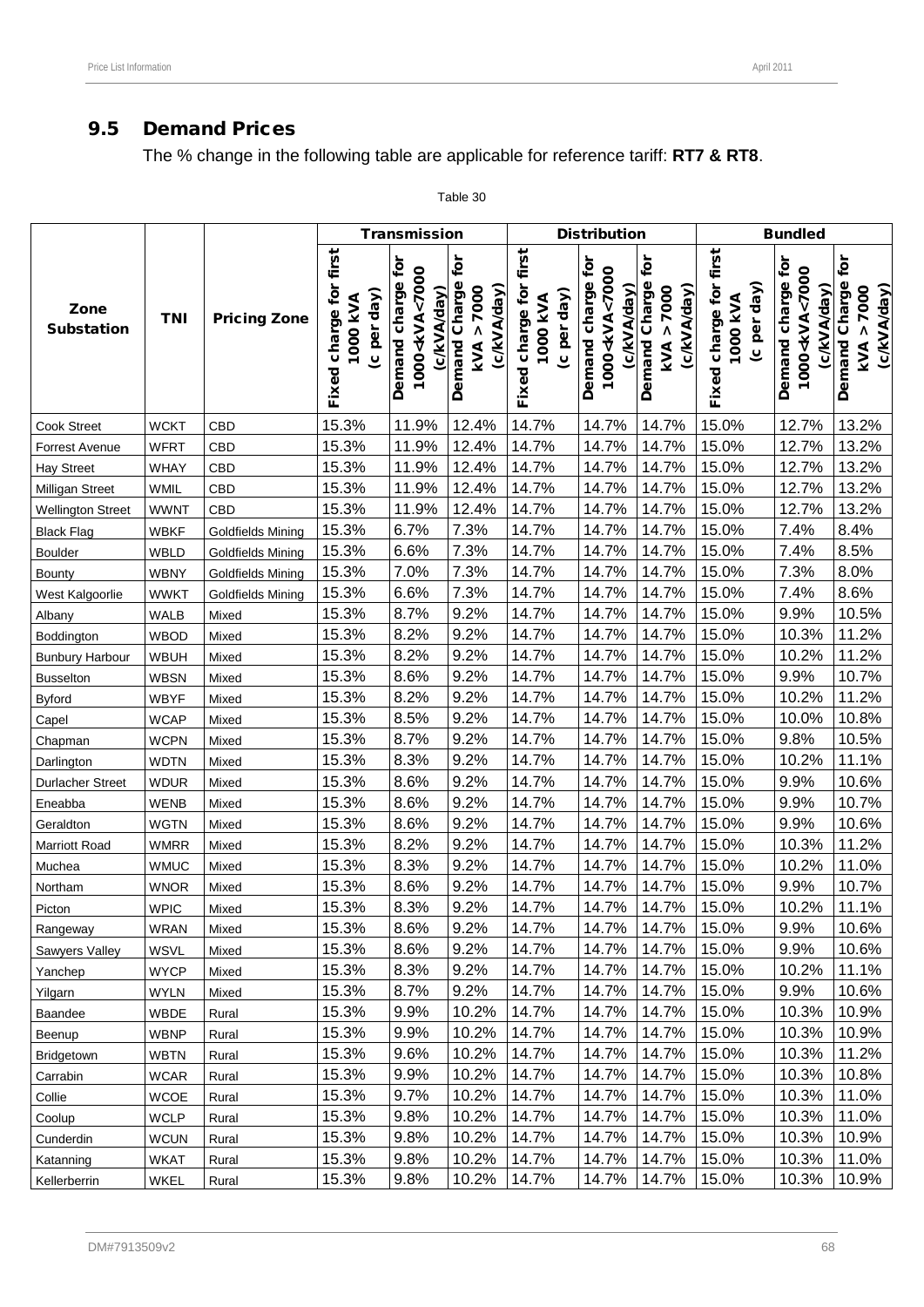|                           |                            |                     |                                                      | <b>Transmission</b>                                              |                                                         |                                                          | <b>Distribution</b>                                              |                                                 |                                                   | <b>Bundled</b>                                                     |                                                      |
|---------------------------|----------------------------|---------------------|------------------------------------------------------|------------------------------------------------------------------|---------------------------------------------------------|----------------------------------------------------------|------------------------------------------------------------------|-------------------------------------------------|---------------------------------------------------|--------------------------------------------------------------------|------------------------------------------------------|
| Zone<br><b>Substation</b> | <b>TNI</b>                 | <b>Pricing Zone</b> | Fixed charge for first<br>day)<br>1000 kVA<br>(c per | Demand charge for<br>1000 <kva<7000<br>(c/kVA/day)</kva<7000<br> | tōr<br>Demand Charge<br>7000<br>(c/kVA/day)<br>٨<br>kVA | first<br>ğ<br>(c per day)<br>1000 KVA<br>charge<br>Fixed | Demand charge for<br>1000 <kva<7000<br>(c/kVA/day)</kva<7000<br> | ć<br>Demand Charge<br>kVA > 7000<br>(c/kVA/day) | Fixed charge for first<br>(c per day)<br>1000 kVA | ē<br>1000 <kva<7000<br>Demand charge<br/>(c/kVA/day)</kva<7000<br> | for<br>Demand Charge<br>7000<br>(c/kVA/day)<br>kVA > |
| Kojonup                   | <b>WKOJ</b>                | Rural               | 15.3%                                                | 9.5%                                                             | 10.2%                                                   | 14.7%                                                    | 14.7%                                                            | 14.7%                                           | 15.0%                                             | 10.3%                                                              | 11.3%                                                |
| Kondinin                  | <b>WKDN</b>                | Rural               | 15.3%                                                | 9.6%                                                             | 10.2%                                                   | 14.7%                                                    | 14.7%                                                            | 14.7%                                           | 15.0%                                             | 10.3%                                                              | 11.2%                                                |
| Manjimup                  | <b>WMJP</b>                | Rural               | 15.3%                                                | 9.6%                                                             | 10.2%                                                   | 14.7%                                                    | 14.7%                                                            | 14.7%                                           | 15.0%                                             | 10.3%                                                              | 11.2%                                                |
| <b>Margaret River</b>     | <b>WMRV</b>                | Rural               | 15.3%                                                | 9.8%                                                             | 10.2%                                                   | 14.7%                                                    | 14.7%                                                            | 14.7%                                           | 15.0%                                             | 10.3%                                                              | 10.9%                                                |
| Merredin                  | WMER                       | Rural               | 15.3%                                                | 9.8%                                                             | 10.2%                                                   | 14.7%                                                    | 14.7%                                                            | 14.7%                                           | 15.0%                                             | 10.3%                                                              | 10.9%                                                |
| Mirambeena                | <b>WMBN</b>                | Rural               |                                                      |                                                                  |                                                         |                                                          |                                                                  |                                                 |                                                   |                                                                    |                                                      |
| Moora                     | <b>WMOR</b>                | Rural               | 15.3%                                                | 9.7%                                                             | 10.2%                                                   | 14.7%                                                    | 14.7%                                                            | 14.7%                                           | 15.0%                                             | 10.3%                                                              | 11.1%                                                |
| Mount Barker              | <b>WMBR</b>                | Rural               | 15.3%                                                | 9.7%                                                             | 10.2%                                                   | 14.7%                                                    | 14.7%                                                            | 14.7%                                           | 15.0%                                             | 10.3%                                                              | 11.0%                                                |
| Narrogin                  | <b>WNGN</b>                | Rural               | 15.3%                                                | 9.9%                                                             | 10.2%                                                   | 14.7%                                                    | 14.7%                                                            | 14.7%                                           | 15.0%                                             | 10.3%                                                              | 10.9%                                                |
| Pinjarra                  | WPNJ                       | Rural               | 15.3%                                                | 9.4%                                                             | 10.2%                                                   | 14.7%                                                    | 14.7%                                                            | 14.7%                                           | 15.0%                                             | 10.3%                                                              | 11.4%                                                |
| Regans                    | <b>WRGN</b>                | Rural               | 15.3%                                                | 9.7%                                                             | 10.2%                                                   | 14.7%                                                    | 14.7%                                                            | 14.7%                                           | 15.0%                                             | 10.3%                                                              | 11.1%                                                |
| <b>Three Springs</b>      | <b>WTSG</b>                | Rural               | 15.3%                                                | 9.7%                                                             | 10.2%                                                   | 14.7%                                                    | 14.7%                                                            | 14.7%                                           | 15.0%                                             | 10.3%                                                              | 11.1%                                                |
| Wagerup                   | <b>WWGP</b>                | Rural               | 15.3%                                                | 9.4%                                                             | 10.2%                                                   | 14.7%                                                    | 14.7%                                                            | 14.7%                                           | 15.0%                                             | 10.4%                                                              | 11.4%                                                |
| Wagin                     | <b>WWAG</b>                | Rural               | 15.3%                                                | 9.7%                                                             | 10.2%                                                   | 14.7%                                                    | 14.7%                                                            | 14.7%                                           | 15.0%                                             | 10.3%                                                              | 11.1%                                                |
| Wundowie                  | <b>WWUN</b>                | Rural               | 15.3%                                                | 9.7%                                                             | 10.2%                                                   | 14.7%                                                    | 14.7%                                                            | 14.7%                                           | 15.0%                                             | 10.3%                                                              | 11.0%                                                |
| Yerbillon                 | <b>WYER</b>                | Rural               | 15.3%                                                | 9.9%                                                             | 10.2%                                                   | 14.7%                                                    | 14.7%                                                            | 14.7%                                           | 15.0%                                             | 10.3%                                                              | 10.8%                                                |
| Amherst                   | <b>WAMT</b>                | Urban               | 15.3%                                                | 10.0%                                                            | 10.7%                                                   | 14.7%                                                    | 14.6%                                                            | 14.7%                                           | 15.0%                                             | 10.3%                                                              | 11.4%                                                |
| Arkana                    | <b>WARK</b>                | Urban               | 15.3%                                                | 10.0%                                                            | 10.7%                                                   | 14.7%                                                    | 14.6%                                                            | 14.7%                                           | 15.0%                                             | 10.3%                                                              | 11.4%                                                |
| Australian Paper<br>Mills | <b>WAPM</b>                | Urban               | 15.3%                                                | 10.0%                                                            | 10.7%                                                   | 14.7%                                                    | 14.6%                                                            | 14.7%                                           | 15.0%                                             | 10.3%                                                              | 11.4%                                                |
| Beechboro                 | <b>WBCH</b>                | Urban               | 15.3%                                                | 10.0%                                                            | 10.7%                                                   | 14.7%                                                    | 14.6%                                                            | 14.7%                                           | 15.0%                                             | 10.3%                                                              | 11.4%                                                |
| Belmont                   | WBEL                       | Urban               | 15.3%                                                | 10.0%                                                            | 10.7%                                                   | 14.7%                                                    | 14.6%                                                            | 14.7%                                           | 15.0%                                             | 10.3%                                                              | 11.4%                                                |
| Bentley                   | <b>WBTY</b>                | Urban               | 15.3%                                                | 10.0%                                                            | 10.7%                                                   | 14.7%                                                    | 14.6%                                                            | 14.7%                                           | 15.0%                                             | 10.3%                                                              | 11.4%                                                |
| <b>Bibra Lake</b>         | <b>WBIB</b>                | Urban               | 15.3%                                                | 10.0%                                                            | 10.7%                                                   | 14.7%                                                    | 14.6%                                                            | 14.7%                                           | 15.0%                                             | 10.3%                                                              | 11.4%                                                |
| <b>British Petroleum</b>  | <b>WBPM</b>                | Urban               | 15.3%                                                | 10.0%                                                            | 10.7%                                                   | 14.7%                                                    | 14.6%                                                            | 14.7%                                           | 15.0%                                             | 10.3%                                                              | 11.4%                                                |
| Canning Vale              | <b>WCVE</b>                | Urban               | 15.3%                                                | 10.0%                                                            | 10.7%                                                   | 14.7%                                                    | 14.6%                                                            | 14.7%                                           | 15.0%                                             | 10.3%                                                              | 11.4%                                                |
| <b>Clarence Street</b>    | <b>WCLN</b>                | Urban               | 15.3%                                                | 10.0%                                                            | 10.7%                                                   | 14.7%                                                    | 14.6%                                                            | 14.7%                                           | 15.0%                                             | 10.3%                                                              | 11.4%                                                |
| Clarkson                  | <b>WCKN</b>                | Urban               | 15.3%                                                | 10.0%                                                            | 10.7%                                                   | 14.7%                                                    | 14.6%                                                            | 14.7%                                           | 15.0%                                             | 10.3%                                                              | 11.4%                                                |
| Cockburn Cement           | <b>WCCT</b>                | Urban               | 15.3%                                                | 10.0%                                                            | 10.7%                                                   | 14.7%                                                    | 14.6%                                                            | 14.7%                                           | 15.0%                                             | 10.3%                                                              | 11.4%                                                |
| Collier                   | <b>WCOL</b>                | Urban               | 15.3%                                                | 10.0%                                                            | 10.7%                                                   | 14.7%                                                    | 14.6%                                                            | 14.7%                                           | 15.0%                                             | 10.3%                                                              | 11.4%                                                |
| Cottesloe                 | <b>WCTE</b>                | Urban               | 15.3%                                                | 10.0%                                                            | 10.7%                                                   | 14.7%                                                    | 14.6%                                                            | 14.7%                                           | 15.0%                                             | 10.3%                                                              | 11.4%                                                |
| <b>Edmund Street</b>      |                            |                     | 15.3%                                                | 10.0%                                                            | 10.7%                                                   | 14.7%                                                    | 14.6%                                                            | 14.7%                                           | 15.0%                                             | 10.3%                                                              | 11.4%                                                |
|                           | WEDD                       | Urban               | 15.3%                                                | 10.0%                                                            | 10.7%                                                   | 14.7%                                                    | 14.6%                                                            | 14.7%                                           | 15.0%                                             | 10.3%                                                              | 11.4%                                                |
| Forrestfield<br>Gosnells  | <b>WFFD</b><br><b>WGNL</b> | Urban<br>Urban      | 15.3%                                                | 10.0%                                                            | 10.7%                                                   | 14.7%                                                    | 14.6%                                                            | 14.7%                                           | 15.0%                                             | 10.3%                                                              | 11.4%                                                |
|                           |                            |                     |                                                      |                                                                  |                                                         |                                                          |                                                                  |                                                 |                                                   |                                                                    |                                                      |
| Hadfields                 | <b>WHFS</b>                | Urban               | 15.3%                                                | 10.0%                                                            | 10.7%                                                   | 14.7%                                                    | 14.6%                                                            | 14.7%                                           | 15.0%                                             | 10.3%                                                              | 11.4%                                                |
| Hazelmere                 | WHZM                       | Urban               | 15.3%                                                | 10.0%                                                            | 10.7%                                                   | 14.7%                                                    | 14.6%                                                            | 14.7%                                           | 15.0%                                             | 10.3%                                                              | 11.4%                                                |
| Henley Brook              | WHBK                       | Urban               | 15.3%                                                | 10.0%                                                            | 10.7%                                                   | 14.7%                                                    | 14.6%                                                            | 14.7%                                           | 15.0%                                             | 10.3%                                                              | 11.4%                                                |
| Herdsman Parade           | <b>WHEP</b>                | Urban               | 15.3%                                                | 10.0%                                                            | 10.7%                                                   | 14.7%                                                    | 14.6%                                                            | 14.7%                                           | 15.0%                                             | 10.3%                                                              | 11.4%                                                |
| Joel Terrace              | <b>WJTE</b>                | Urban               | 15.3%                                                | 10.0%                                                            | 10.7%                                                   | 14.7%                                                    | 14.6%                                                            | 14.7%                                           | 15.0%                                             | 10.3%                                                              | 11.4%                                                |
| Joondalup                 | <b>WJDP</b>                | Urban               | 15.3%                                                | 10.0%                                                            | 10.7%                                                   | 14.7%                                                    | 14.6%                                                            | 14.7%                                           | 15.0%                                             | 10.3%                                                              | 11.4%                                                |
| Joondanna                 | <b>WJDA</b>                | Urban               | 15.3%                                                | 10.0%                                                            | 10.7%                                                   | 14.7%                                                    | 14.6%                                                            | 14.7%                                           | 15.0%                                             | 10.3%                                                              | 11.4%                                                |
| Kalamunda                 | <b>WKDA</b>                | Urban               | 15.3%                                                | 10.0%                                                            | 10.7%                                                   | 14.7%                                                    | 14.6%                                                            | 14.7%                                           | 15.0%                                             | 10.3%                                                              | 11.4%                                                |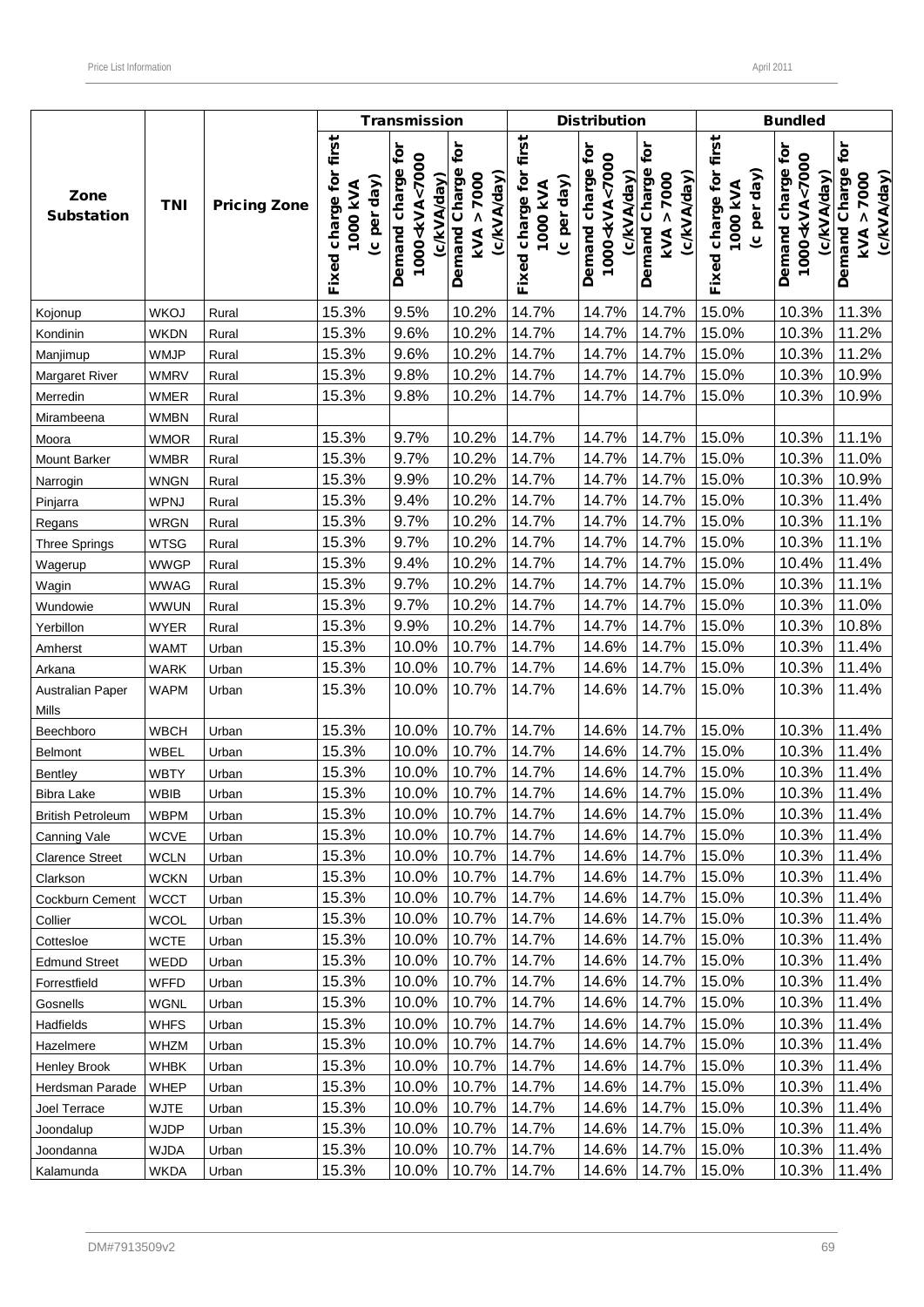|                           |             |                     |                                                      | <b>Transmission</b>                                              |                                                         |                                                          | <b>Distribution</b>                                                |                                                 |                                                   | <b>Bundled</b>                                                     |                                                                   |
|---------------------------|-------------|---------------------|------------------------------------------------------|------------------------------------------------------------------|---------------------------------------------------------|----------------------------------------------------------|--------------------------------------------------------------------|-------------------------------------------------|---------------------------------------------------|--------------------------------------------------------------------|-------------------------------------------------------------------|
| Zone<br><b>Substation</b> | <b>TNI</b>  | <b>Pricing Zone</b> | Fixed charge for first<br>day)<br>1000 kVA<br>(c per | Demand charge for<br>1000 <kva<7000<br>(c/kVA/day)</kva<7000<br> | tōr<br>Demand Charge<br>7000<br>(c/kVA/day)<br>٨<br>kVA | first<br>ē<br>(c per day)<br>1000 KVA<br>charge<br>Fixed | ë<br>1000 <kva<7000<br>Demand charge<br/>(c/kVA/day)</kva<7000<br> | ć<br>Demand Charge<br>kVA > 7000<br>(c/kVA/day) | Fixed charge for first<br>(c per day)<br>1000 kVA | ē<br>1000 <kva<7000<br>Demand charge<br/>(c/kVA/day)</kva<7000<br> | tor<br>Charge<br>7000<br>(c/kVA/day)<br>٨<br>Demand<br><b>KVA</b> |
| Kambalda                  | <b>WKBA</b> | Urban               | 15.3%                                                | 6.6%                                                             | 7.3%                                                    | 14.7%                                                    | 14.6%                                                              | 14.7%                                           | 15.0%                                             | 6.9%                                                               | 8.1%                                                              |
| Kewdale                   | <b>WKDL</b> | Urban               | 15.3%                                                | 10.0%                                                            | 10.7%                                                   | 14.7%                                                    | 14.6%                                                              | 14.7%                                           | 15.0%                                             | 10.3%                                                              | 11.4%                                                             |
| Landsdale                 | <b>WLDE</b> | Urban               | 15.3%                                                | 10.0%                                                            | 10.7%                                                   | 14.7%                                                    | 14.6%                                                              | 14.7%                                           | 15.0%                                             | 10.3%                                                              | 11.4%                                                             |
| Malaga                    | <b>WMLG</b> | Urban               | 15.3%                                                | 10.0%                                                            | 10.7%                                                   | 14.7%                                                    | 14.6%                                                              | 14.7%                                           | 15.0%                                             | 10.3%                                                              | 11.4%                                                             |
| Mandurah                  | <b>WMHA</b> | Urban               | 15.3%                                                | 10.0%                                                            | 10.7%                                                   | 14.7%                                                    | 14.6%                                                              | 14.7%                                           | 15.0%                                             | 10.3%                                                              | 11.4%                                                             |
| <b>Manning Street</b>     | <b>WMAG</b> | Urban               | 15.3%                                                | 10.0%                                                            | 10.7%                                                   | 14.7%                                                    | 14.6%                                                              | 14.7%                                           | 15.0%                                             | 10.3%                                                              | 11.4%                                                             |
| Mason Road                | <b>WMSR</b> | Urban               | 15.3%                                                | 10.0%                                                            | 10.7%                                                   | 14.7%                                                    | 14.6%                                                              | 14.7%                                           | 15.0%                                             | 10.3%                                                              | 11.4%                                                             |
| <b>Meadow Springs</b>     | <b>WMSS</b> | Urban               | 15.3%                                                | 10.0%                                                            | 10.7%                                                   | 14.7%                                                    | 14.6%                                                              | 14.7%                                           | 15.0%                                             | 10.3%                                                              | 11.4%                                                             |
| <b>Medical Centre</b>     | <b>WMCR</b> | Urban               | 15.3%                                                | 10.0%                                                            | 10.7%                                                   | 14.7%                                                    | 14.6%                                                              | 14.7%                                           | 15.0%                                             | 10.3%                                                              | 11.4%                                                             |
| Medina                    | <b>WMED</b> | Urban               | 15.3%                                                | 10.0%                                                            | 10.7%                                                   | 14.7%                                                    | 14.6%                                                              | 14.7%                                           | 15.0%                                             | 10.3%                                                              | 11.4%                                                             |
| Midland Junction          | WMJX        | Urban               | 15.3%                                                | 10.0%                                                            | 10.7%                                                   | 14.7%                                                    | 14.6%                                                              | 14.7%                                           | 15.0%                                             | 10.3%                                                              | 11.4%                                                             |
| Morley                    | <b>WMOY</b> | Urban               | 15.3%                                                | 10.0%                                                            | 10.7%                                                   | 14.7%                                                    | 14.6%                                                              | 14.7%                                           | 15.0%                                             | 10.3%                                                              | 11.4%                                                             |
| Mullaloo                  | <b>WMUL</b> | Urban               | 15.3%                                                | 10.0%                                                            | 10.7%                                                   | 14.7%                                                    | 14.6%                                                              | 14.7%                                           | 15.0%                                             | 10.3%                                                              | 11.4%                                                             |
| Mundaring Weir            | <b>WMWR</b> | Urban               | 15.3%                                                | 10.0%                                                            | 10.7%                                                   | 14.7%                                                    | 14.6%                                                              | 14.7%                                           | 15.0%                                             | 10.3%                                                              | 11.4%                                                             |
| Munday                    | <b>WMDY</b> | Urban               |                                                      |                                                                  |                                                         |                                                          |                                                                    |                                                 |                                                   |                                                                    |                                                                   |
| Murdoch                   | <b>WMUR</b> | Urban               | 15.3%                                                | 10.0%                                                            | 10.7%                                                   | 14.7%                                                    | 14.6%                                                              | 14.7%                                           | 15.0%                                             | 10.3%                                                              | 11.4%                                                             |
| Myaree                    | <b>WMYR</b> | Urban               | 15.3%                                                | 10.0%                                                            | 10.7%                                                   | 14.7%                                                    | 14.6%                                                              | 14.7%                                           | 15.0%                                             | 10.3%                                                              | 11.4%                                                             |
| Nedlands                  | <b>WNED</b> | Urban               | 15.3%                                                | 10.0%                                                            | 10.7%                                                   | 14.7%                                                    | 14.6%                                                              | 14.7%                                           | 15.0%                                             | 10.3%                                                              | 11.4%                                                             |
| North Beach               | <b>WNBH</b> | Urban               | 15.3%                                                | 10.0%                                                            | 10.7%                                                   | 14.7%                                                    | 14.6%                                                              | 14.7%                                           | 15.0%                                             | 10.3%                                                              | 11.4%                                                             |
| North Fremantle           | <b>WNFL</b> | Urban               | 15.3%                                                | 10.0%                                                            | 10.7%                                                   | 14.7%                                                    | 14.6%                                                              | 14.7%                                           | 15.0%                                             | 10.3%                                                              | 11.4%                                                             |
| North Perth               | <b>WNPH</b> | Urban               | 15.3%                                                | 10.0%                                                            | 10.7%                                                   | 14.7%                                                    | 14.6%                                                              | 14.7%                                           | 15.0%                                             | 10.3%                                                              | 11.4%                                                             |
| OConnor                   | <b>WOCN</b> | Urban               | 15.3%                                                | 10.0%                                                            | 10.7%                                                   | 14.7%                                                    | 14.6%                                                              | 14.7%                                           | 15.0%                                             | 10.3%                                                              | 11.4%                                                             |
| Osborne Park              | <b>WOPK</b> | Urban               | 15.3%                                                | 10.0%                                                            | 10.7%                                                   | 14.7%                                                    | 14.6%                                                              | 14.7%                                           | 15.0%                                             | 10.3%                                                              | 11.4%                                                             |
| Padbury                   | <b>WPBY</b> | Urban               | 15.3%                                                | 10.0%                                                            | 10.7%                                                   | 14.7%                                                    | 14.6%                                                              | 14.7%                                           | 15.0%                                             | 10.3%                                                              | 11.4%                                                             |
| Piccadilly                | <b>WPCY</b> | Urban               | 15.3%                                                | 10.5%                                                            | 10.9%                                                   | 14.7%                                                    | 14.6%                                                              | 14.7%                                           | 15.0%                                             | 10.6%                                                              | 11.3%                                                             |
| Riverton                  | <b>WRTN</b> | Urban               | 15.3%                                                | 10.0%                                                            | 10.7%                                                   | 14.7%                                                    | 14.6%                                                              | 14.7%                                           | 15.0%                                             | 10.3%                                                              | 11.4%                                                             |
| Rivervale                 | WRVE        | Urban               | 15.3%                                                | 10.0%                                                            | 10.7%                                                   | 14.7%                                                    | 14.6%                                                              | 14.7%                                           | 15.0%                                             | 10.3%                                                              | 11.4%                                                             |
| Rockingham                | <b>WROH</b> | Urban               | 15.3%                                                | 10.0%                                                            | 10.7%                                                   | 14.7%                                                    | 14.6%                                                              | 14.7%                                           | 15.0%                                             | 10.3%                                                              | 11.4%                                                             |
| Shenton Park              | <b>WSPA</b> | Urban               | 15.3%                                                | 10.0%                                                            | 10.7%                                                   | 14.7%                                                    | 14.6%                                                              | 14.7%                                           | 15.0%                                             | 10.3%                                                              | 11.4%                                                             |
| Sth Ftle Power            | <b>WSFT</b> | Urban               | 15.3%                                                | 10.0%                                                            | 10.7%                                                   | 14.7%                                                    | 14.6%                                                              | 14.7%                                           | 15.0%                                             | 10.3%                                                              | 11.4%                                                             |
| Station                   |             |                     |                                                      |                                                                  |                                                         |                                                          |                                                                    |                                                 |                                                   |                                                                    |                                                                   |
| Southern River            | <b>WSNR</b> | Urban               | 15.3%                                                | 10.0%                                                            | 10.7%                                                   | 14.7%                                                    | 14.6%                                                              | 14.7%                                           | 15.0%                                             | 10.3%                                                              | 11.4%                                                             |
| <b>Tate Street</b>        | <b>WTTS</b> | Urban               | 15.3%                                                | 10.0%                                                            | 10.7%                                                   | 14.7%                                                    | 14.6%                                                              | 14.7%                                           | 15.0%                                             | 10.3%                                                              | 11.4%                                                             |
| University                | <b>WUNI</b> | Urban               | 15.3%                                                | 10.0%                                                            | 10.7%                                                   | 14.7%                                                    | 14.6%                                                              | 14.7%                                           | 15.0%                                             | 10.3%                                                              | 11.4%                                                             |
| Victoria Park             | <b>WVPA</b> | Urban               | 15.3%                                                | 10.0%                                                            | 10.7%                                                   | 14.7%                                                    | 14.6%                                                              | 14.7%                                           | 15.0%                                             | 10.3%                                                              | 11.4%                                                             |
| Waikiki                   | <b>WWAI</b> | Urban               | 15.3%                                                | 10.0%                                                            | 10.7%                                                   | 14.7%                                                    | 14.6%                                                              | 14.7%                                           | 15.0%                                             | 10.3%                                                              | 11.4%                                                             |
| Wangara                   | <b>WWGA</b> | Urban               |                                                      |                                                                  |                                                         |                                                          |                                                                    |                                                 |                                                   |                                                                    |                                                                   |
| Wanneroo                  | <b>WWNO</b> | Urban               | 15.3%                                                | 10.0%                                                            | 10.7%                                                   | 14.7%                                                    | 14.6%                                                              | 14.7%                                           | 15.0%                                             | 10.3%                                                              | 11.4%                                                             |
| Welshpool                 | <b>WWEL</b> | Urban               | 15.3%                                                | 10.0%                                                            | 10.7%                                                   | 14.7%                                                    | 14.6%                                                              | 14.7%                                           | 15.0%                                             | 10.3%                                                              | 11.4%                                                             |
| <b>Wembley Downs</b>      | <b>WWDN</b> | Urban               | 15.3%                                                | 10.0%                                                            | 10.7%                                                   | 14.7%                                                    | 14.6%                                                              | 14.7%                                           | 15.0%                                             | 10.3%                                                              | 11.4%                                                             |
| Willeton                  | <b>WWLN</b> | Urban               | 15.3%                                                | 10.0%                                                            | 10.7%                                                   | 14.7%                                                    | 14.6%                                                              | 14.7%                                           | 15.0%                                             | 10.3%                                                              | 11.4%                                                             |
| Yokine                    | <b>WYKE</b> | Urban               | 15.3%                                                | 10.0%                                                            | 10.7%                                                   | 14.7%                                                    | 14.6%                                                              | 14.7%                                           | 15.0%                                             | 10.3%                                                              | 11.4%                                                             |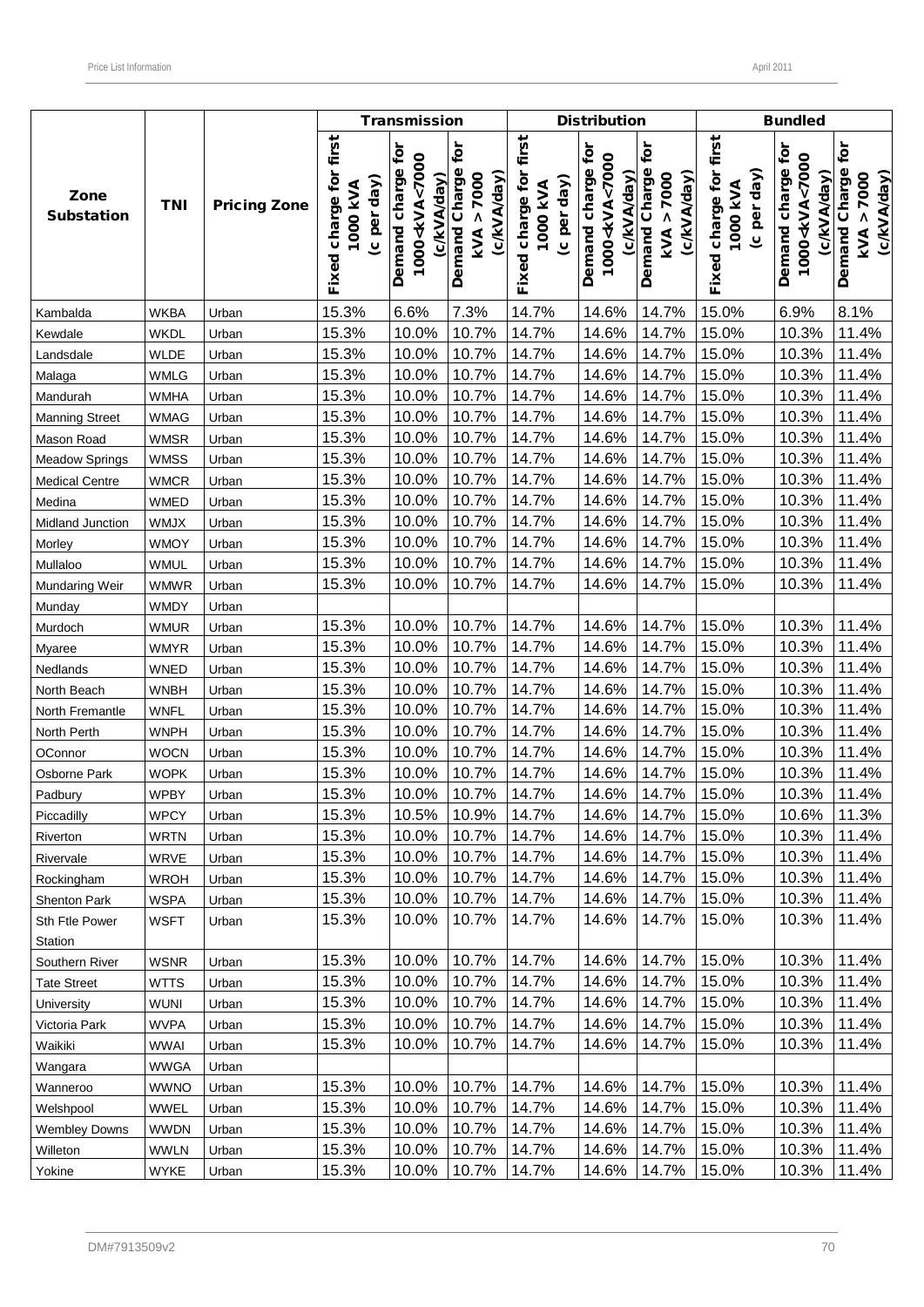# 9.6 Demand Length Prices

The % changes in the following table are applicable for reference tariffs: **RT5, RT6, RT7, RT8 & RT11** and the CMD/DSOC is between 1,000 and 7,000 kVA.

|                     | <b>Demand-Length Charge</b> |                           |  |  |  |  |
|---------------------|-----------------------------|---------------------------|--|--|--|--|
|                     | For kVA >1000 and first     | For kVA >1000 and         |  |  |  |  |
| <b>Pricing Zone</b> | 10 km length                | length in excess of 10 km |  |  |  |  |
|                     | % Change                    | % Change                  |  |  |  |  |
| CBD                 | N/A                         | N/A                       |  |  |  |  |
| Urban               | 14.7%                       | 14.7%                     |  |  |  |  |
| Mining              | 15.0%                       | 14.5%                     |  |  |  |  |
| Mixed               | 14.7%                       | 14.8%                     |  |  |  |  |
| Rural               | 14.8%                       | 14.4%                     |  |  |  |  |

Table 31

The % changes in the following table are applicable for reference tariffs: **RT7, RT8 & RT11** and the CMD/DSOC is at least 7,000 kVA.

Table 32

| <b>Demand-Length Charge</b> |                               |  |  |  |
|-----------------------------|-------------------------------|--|--|--|
| For first 10 km length      | For length in excess of 10 km |  |  |  |
| % Change                    | % Change                      |  |  |  |
| N/A                         | N/A                           |  |  |  |
| 14.6%                       | 14.8%                         |  |  |  |
| 14.8%                       | 15.0%                         |  |  |  |
| 14.7%                       | 14.4%                         |  |  |  |
| 14.7%                       | 15.0%                         |  |  |  |
|                             |                               |  |  |  |

# 9.7 Control System Service Prices

The % changes in the following table are applicable for reference tariff: **RT11, & TRT2**.

Table 33

|                                           | <b>Price</b><br>% Change |
|-------------------------------------------|--------------------------|
| Control System Service Price (Generators) | 8.7%                     |

The % changes in the following table are applicable for reference tariff: **TRT1**.

|                                      | <b>Price</b><br>% Change |
|--------------------------------------|--------------------------|
| Control System Service Price (Loads) | 8.7%                     |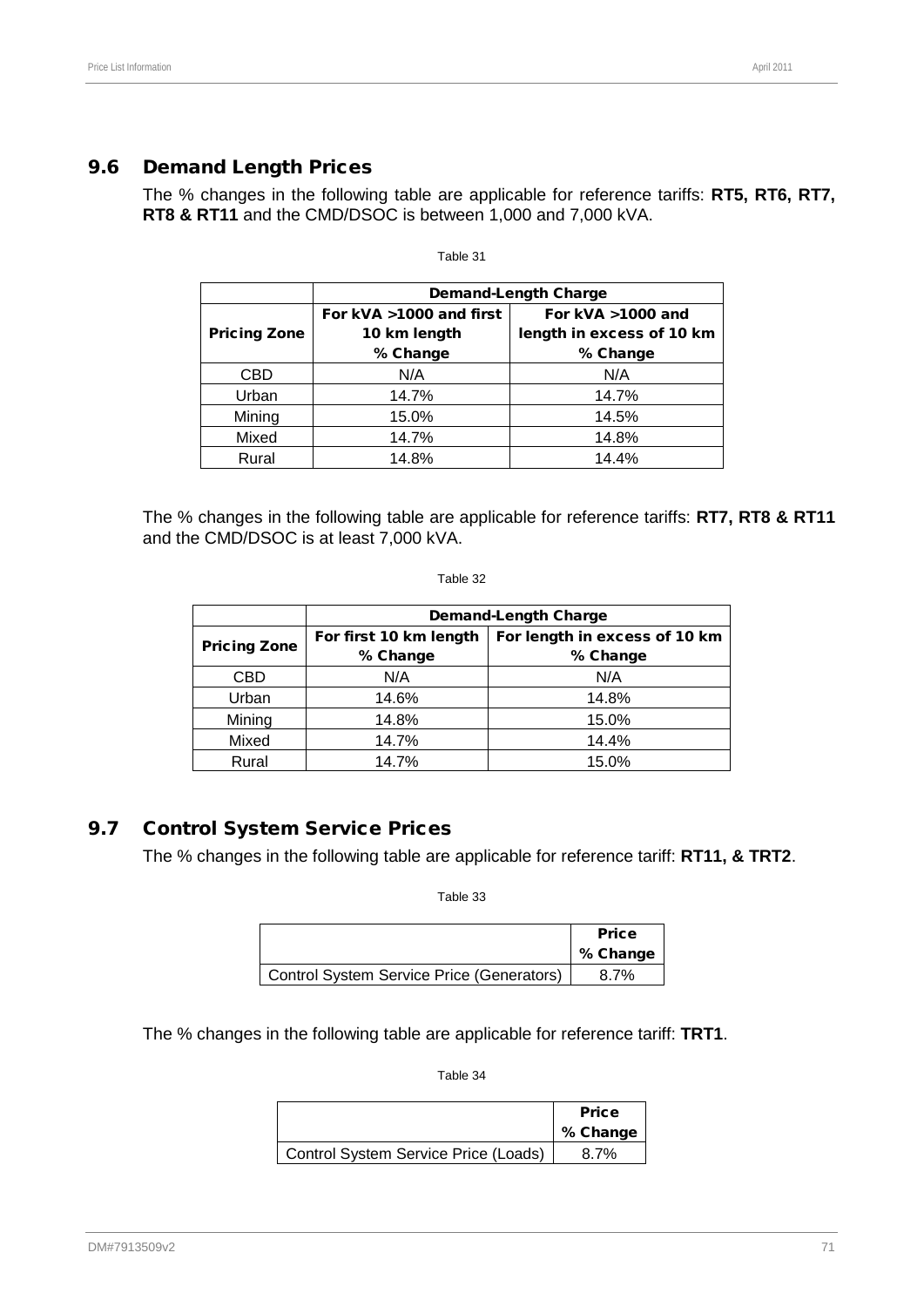# 9.8 Metering Prices

The % changes in the following table are applicable for reference tariffs: **RT1, RT2, RT3, RT4 & RT12**.

|                                   | Table 35                                    |          |                |                 |                 |
|-----------------------------------|---------------------------------------------|----------|----------------|-----------------|-----------------|
|                                   | <b>Fixed Price</b><br><b>Variable Price</b> |          |                |                 |                 |
|                                   |                                             | Anytime  | <b>On Peak</b> | <b>Shoulder</b> | <b>Off Peak</b> |
|                                   | % Change                                    | % Change | % Change       | % Change        | % Change        |
| <b>Reference tariff 1 - RT1</b>   |                                             |          |                |                 |                 |
| <b>Metering Price</b>             | 14.7%                                       | 15.0%    |                |                 |                 |
| Reference tariff 2 - RT2          |                                             |          |                |                 |                 |
| <b>Metering Price</b>             | 14.7%                                       | 15.0%    |                |                 |                 |
| Reference tariff 3 - RT3          |                                             |          |                |                 |                 |
| <b>Metering Price</b>             | 14.7%                                       |          | 15.0%          |                 | 15.0%           |
| <b>Reference tariff 4 - RT4</b>   |                                             |          |                |                 |                 |
| <b>Metering Price</b>             | 14.7%                                       |          | 15.0%          |                 | 15.0%           |
| <b>Reference tariff 12 - RT12</b> |                                             |          |                |                 |                 |
| <b>Metering Price</b>             | 14.7%                                       |          | 15.0%          | 15.0%           | 15.0%           |

The % changes in the following table are applicable for reference tariffs: **RT5, RT6, RT7, RT8 & RT11**.

#### Table 36

| <b>Metering Equipment Funding</b> | <b>Voltage</b>      | % Change |
|-----------------------------------|---------------------|----------|
|                                   | <b>High Voltage</b> |          |
| <b>Western Power funded</b>       | (6.6 kV or higher)  | 14.7%    |
|                                   | Low voltage         |          |
|                                   | (415 volts or less) | 14.7%    |
|                                   | High Voltage        |          |
| <b>Customer funded</b>            | (6.6 kV or higher)  | 14.7%    |
|                                   | Low Voltage         |          |
|                                   | (415 volts or less) | 14.7%    |

The % changes in the following table are applicable for reference tariffs: **TRT1 & TRT2**.

Table 37

|                       | % Change |
|-----------------------|----------|
| Transmission Metering | 8.7%     |

### 9.9 Administration Prices

The % changes in the following table are applicable for reference tariffs: **RT7 & RT8**.

| <b>Peak Demand</b> | % Change |
|--------------------|----------|
| >=7,000 kVA        | 15.0%    |
| <7.000 kVA         | $15.0\%$ |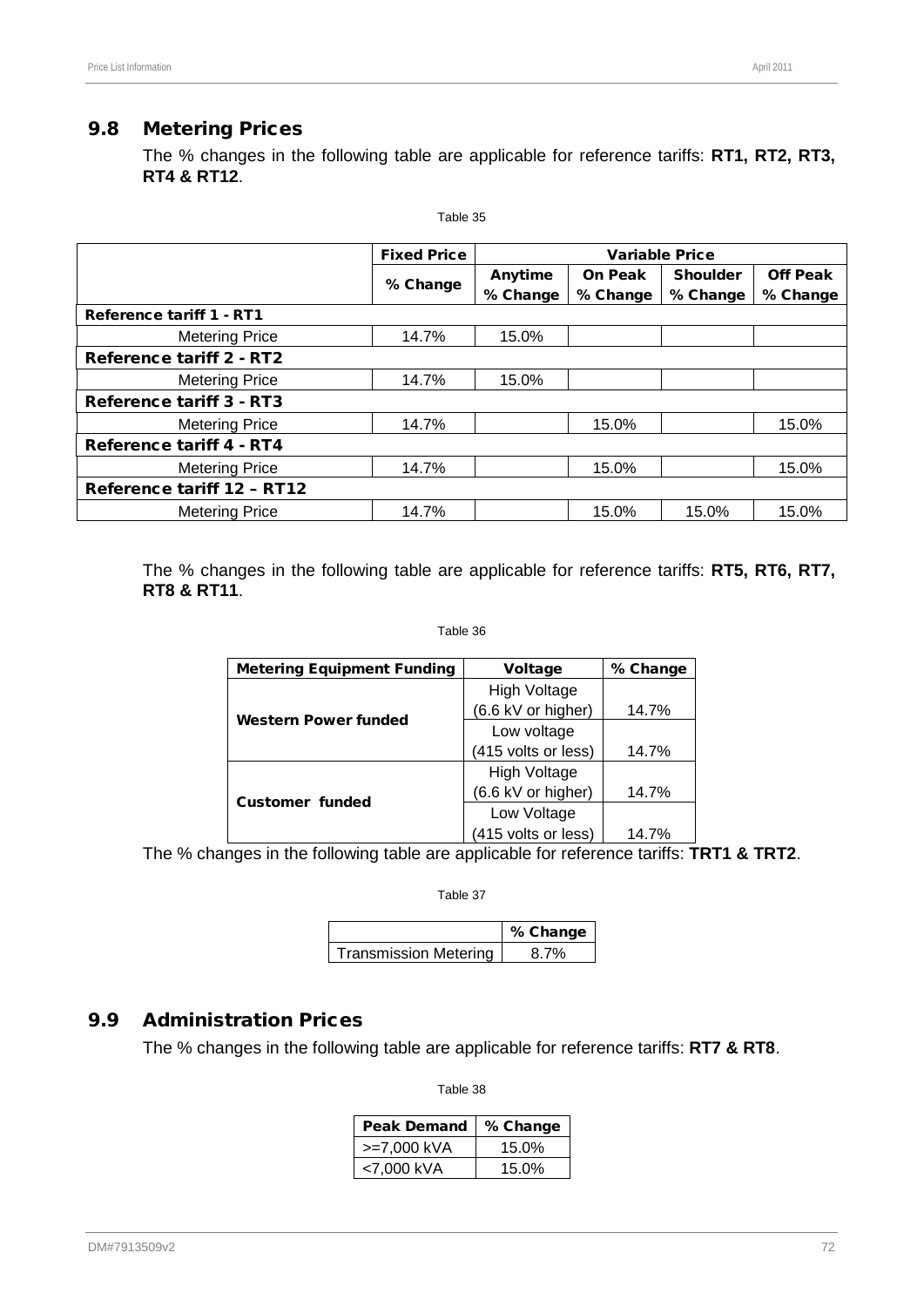#### 9.10 Low Voltage Prices

The % changes in the following table are applicable for reference tariff: **RT8**.

Table 39

| Category | % Change |  |  |
|----------|----------|--|--|
| Fixed    | 14.7%    |  |  |
| Demand   | 14 7%    |  |  |

### 9.11 Streetlight Asset Prices

The % changes in the following table are applicable for reference tariff: **RT9**.

Light Specification **Annual Charge** % Change 50W MV 14.7% 70W MH 14.7% 70W HPS 14.7% 80W MV | 14.7% 125W MV 14.7% 150W MH 14.7% 150W HPS 14.7% 250W MH 14.7% 250W HPS 14.7% 250W MV 14.7% 400W MV 14.7%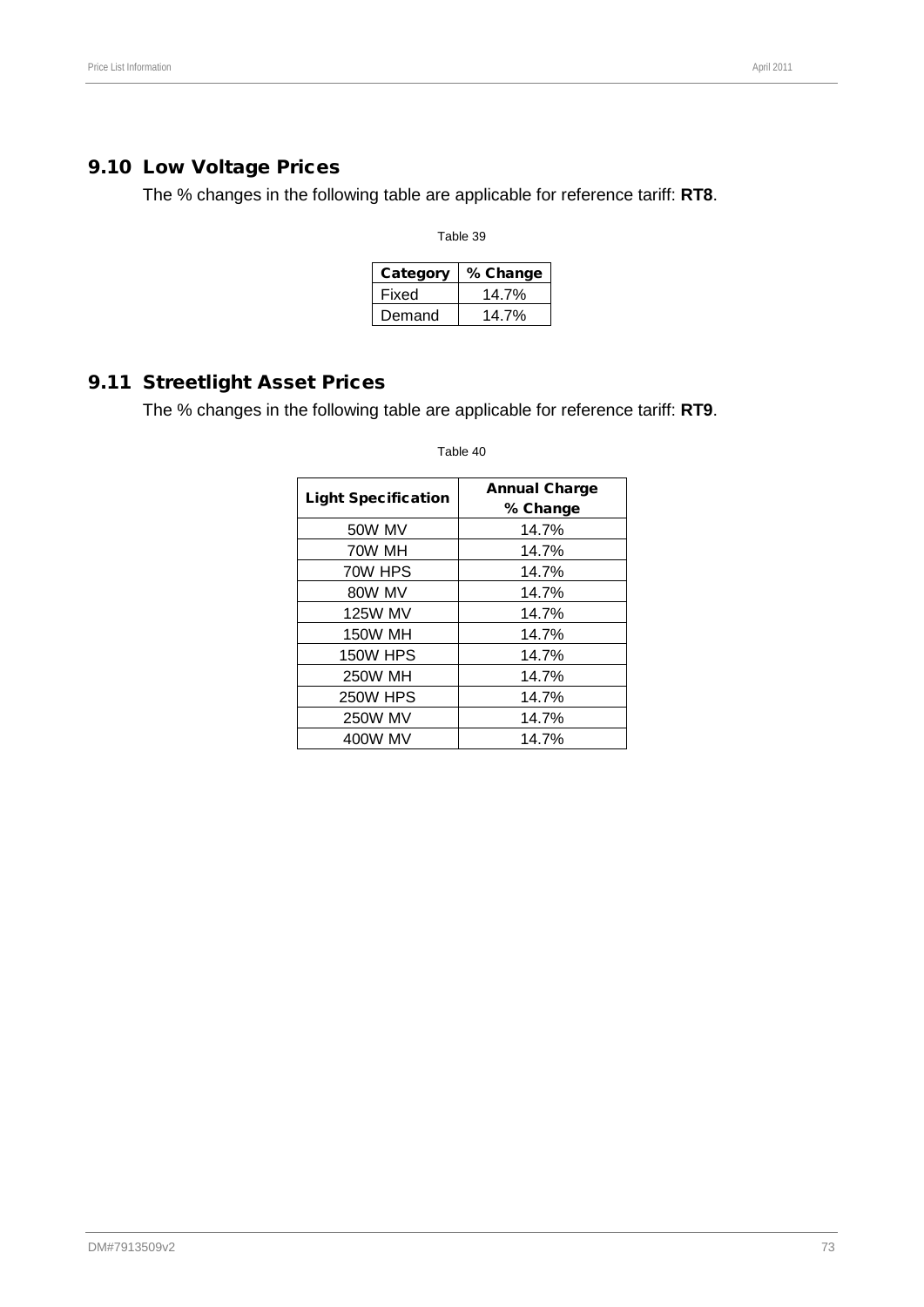# Appendix A - Price Setting for New Transmission Nodes **Policy**

This policy applies when a new transmission node is established.

Transmission "use of system" prices for both entry and exit points are derived using the computer based analysis tool T-Price, based on historical load flow information. In the case of new sites, historical data is not available.

However, there is a need for both Western Power and the prospective user to have a fairly accurate TUOS price and connection price. Western Power requires the prices to determine future revenues from the connection, and any associated capital contribution. The user requires the price and capital contribution for the purposes of project feasibility, and their internal approval processes.

This policy addresses this issue by providing a degree of price certainty over the medium term.

#### **Policy Statement – Transmission Use of System Price (TUOS)**

This policy will apply to new connection points on the transmission and distribution system where the prospect is that it will be a single connection point.

- 1. Western Power will nominate a TUOS price consistent with all the principles described in this document based on the best available knowledge of the network parameters including asset values and expected load flows. This would also include necessary assumptions for maximum demand and utilisation at the new connection and also any other new or forecast connections.
- 2. That nominated nodal TUOS price will then be adjusted annually in line with the average TUOS price adjustment for all transmission nodes.
- 3. Once that connection point is established the nominated TUOS price (adjusted in accordance with step 2) will apply at the commencement of the access contract, with annual price adjustments at the start of each financial year of no greater than (plus or minus) the annual pricing side constraint as detailed in the Access Arrangement. (Thus, the nominated TUOS price will converge over time with and future price based on future T-Price runs.)
- 4. The TUOS price will be published once the connection point is commissioned.